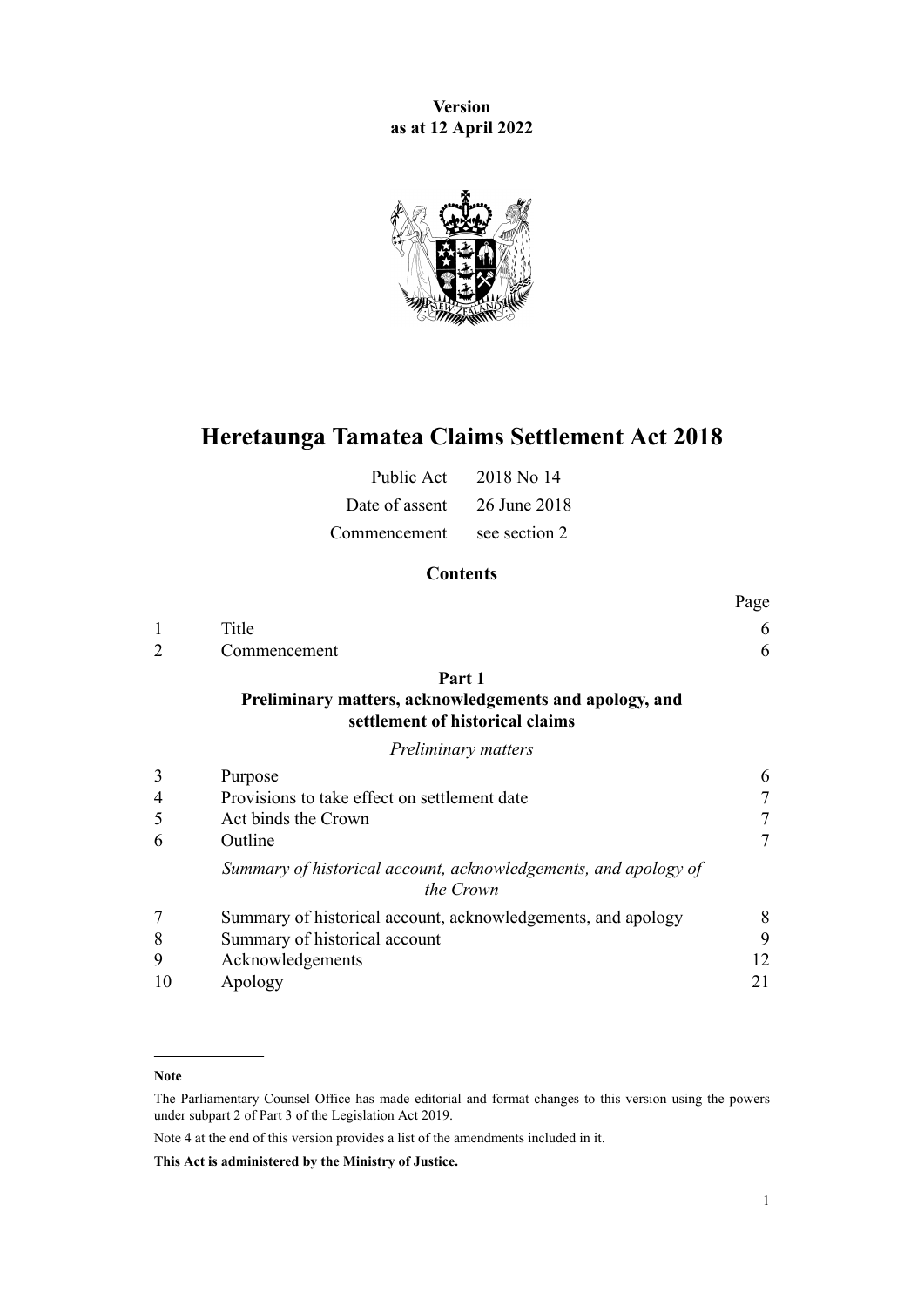|          | Heretaunga Tamatea Claims Settlement Act 2018                                          | Version as at<br>12 April 2022 |
|----------|----------------------------------------------------------------------------------------|--------------------------------|
|          | Interpretation provisions                                                              |                                |
| 11       | Interpretation of Act generally                                                        | 24                             |
| 12       | Interpretation                                                                         | 24                             |
| 13       | Meaning of Heretaunga Tamatea                                                          | 27                             |
| 14       | Meaning of historical claims                                                           | 28                             |
|          | Historical claims settled and jurisdiction of courts, etc, removed                     |                                |
| 15       | Settlement of historical claims final                                                  | 29                             |
|          | Amendment to Treaty of Waitangi Act 1975                                               |                                |
| 16       | Amendment to Treaty of Waitangi Act 1975                                               | 30                             |
|          | Resumptive memorials no longer to apply                                                |                                |
| 17       | Certain enactments do not apply                                                        | 30                             |
| 18       | Resumptive memorials to be cancelled                                                   | 30                             |
|          | Miscellaneous matters                                                                  |                                |
| 19       | Limit on duration of trusts does not apply                                             | 31                             |
| 20       | Access to deed of settlement                                                           | 31                             |
|          | Part 2<br><b>Cultural redress</b>                                                      |                                |
|          | Subpart 1—Statutory acknowledgement and deeds of recognition                           |                                |
| 21       | Interpretation                                                                         | 32                             |
|          |                                                                                        |                                |
|          | Statutory acknowledgement                                                              |                                |
| 22       | Statutory acknowledgement by the Crown                                                 | 32                             |
| 23<br>24 | Purposes of statutory acknowledgement                                                  | 32<br>33                       |
|          | Relevant consent authorities to have regard to statutory<br>acknowledgement            |                                |
| 25       | Environment Court to have regard to statutory acknowledgement                          | 33                             |
| 26       | Heritage New Zealand Pouhere Taonga and Environment Court to                           | 33                             |
|          | have regard to statutory acknowledgement                                               |                                |
| 27       | Recording statutory acknowledgement on statutory plans                                 | 34                             |
| 28       | Provision of summary or notice to trustees                                             | 34                             |
| 29       | Use of statutory acknowledgement                                                       | 35                             |
|          | Deeds of recognition                                                                   |                                |
| 30       | Issuing and amending deeds of recognition                                              | 36                             |
|          | General provisions relating to statutory acknowledgement and<br>deeds of recognition   |                                |
| 31       | Application of statutory acknowledgement and deed of recognition<br>to river or stream | 36                             |
| 32       | Exercise of powers and performance of functions and duties                             | 37                             |
| 33       | Rights not affected                                                                    | 37                             |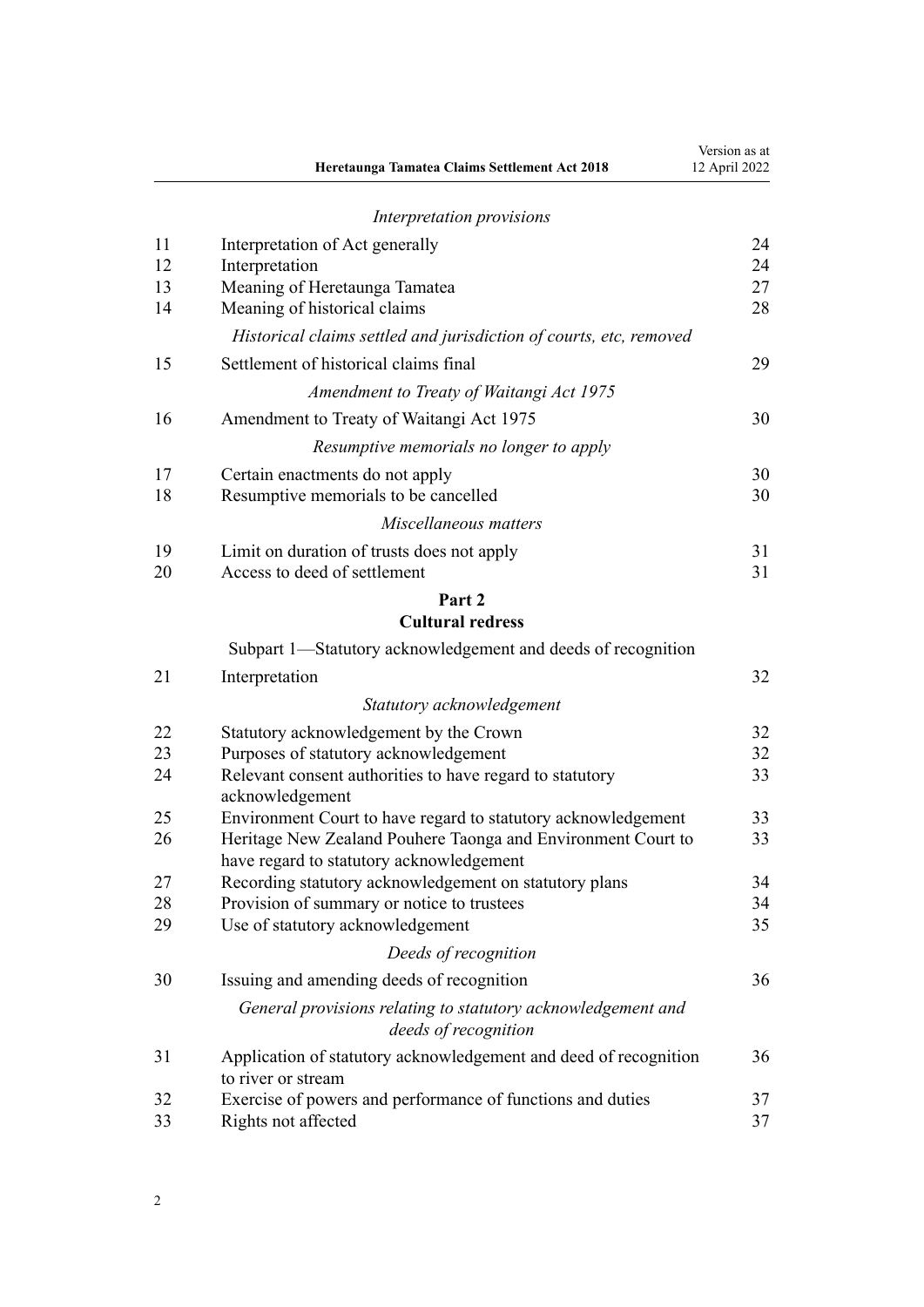Version as at 12 April 2022 **Heretaunga Tamatea Claims Settlement Act 2018**

|  | Heretaunga Tamatea Claims Settlement Act 2018 |  |  |  |  |
|--|-----------------------------------------------|--|--|--|--|
|--|-----------------------------------------------|--|--|--|--|

|    | Consequential amendment to Resource Management Act 1991        |    |
|----|----------------------------------------------------------------|----|
| 34 | Amendment to Resource Management Act 1991                      | 37 |
|    | Subpart 2—Overlay classification                               |    |
| 35 | Interpretation                                                 | 37 |
| 36 | Declaration of overlay classification and the Crown's          | 38 |
|    | acknowledgement                                                |    |
| 37 | Purposes of overlay classification                             | 38 |
| 38 | Effect of protection principles                                | 38 |
| 39 | Obligations on New Zealand Conservation Authority and          | 38 |
|    | <b>Conservation Boards</b>                                     |    |
| 40 | Noting of overlay classification in strategies and plans       | 39 |
| 41 | Notification in Gazette                                        | 39 |
| 42 | Actions by Director-General                                    | 40 |
| 43 | Amendment to strategies or plans                               | 40 |
| 44 | Regulations                                                    | 40 |
| 45 | <b>Bylaws</b>                                                  | 41 |
| 46 | Effect of overlay classification on overlay areas              | 41 |
| 47 | Termination of overlay classification                          | 42 |
| 48 | Exercise of powers and performance of functions and duties     | 42 |
| 49 | Rights not affected                                            | 42 |
|    | Subpart 3-Official geographic names                            |    |
| 50 | Interpretation                                                 | 43 |
| 51 | Official geographic names                                      | 43 |
| 52 | Publication of official geographic names                       | 43 |
| 53 | Subsequent alteration of official geographic names             | 43 |
|    | Subpart 4—Vesting of cultural redress properties               |    |
| 54 | Interpretation                                                 | 43 |
|    | Properties vested in fee simple                                |    |
| 55 | Blackhead property                                             | 44 |
| 56 | Omahu property                                                 | 45 |
| 57 | Parimāhu Beach property                                        | 45 |
|    | Properties vested in fee simple to be administered as reserves |    |
| 58 | Lake Hatuma property                                           | 45 |
| 59 | Joint management body for Lake Hatuma property                 | 45 |
| 60 | Administration of Lake Hatuma reserve land                     | 46 |
| 61 | Pūrimu Lake property                                           | 47 |
| 62 | Improvements attached to Pūrimu Lake property                  | 47 |
| 63 | Future interests relating to Pūrimu Lake reserve land          | 48 |
| 64 | Administration of Pūrimu Lake reserve land                     | 49 |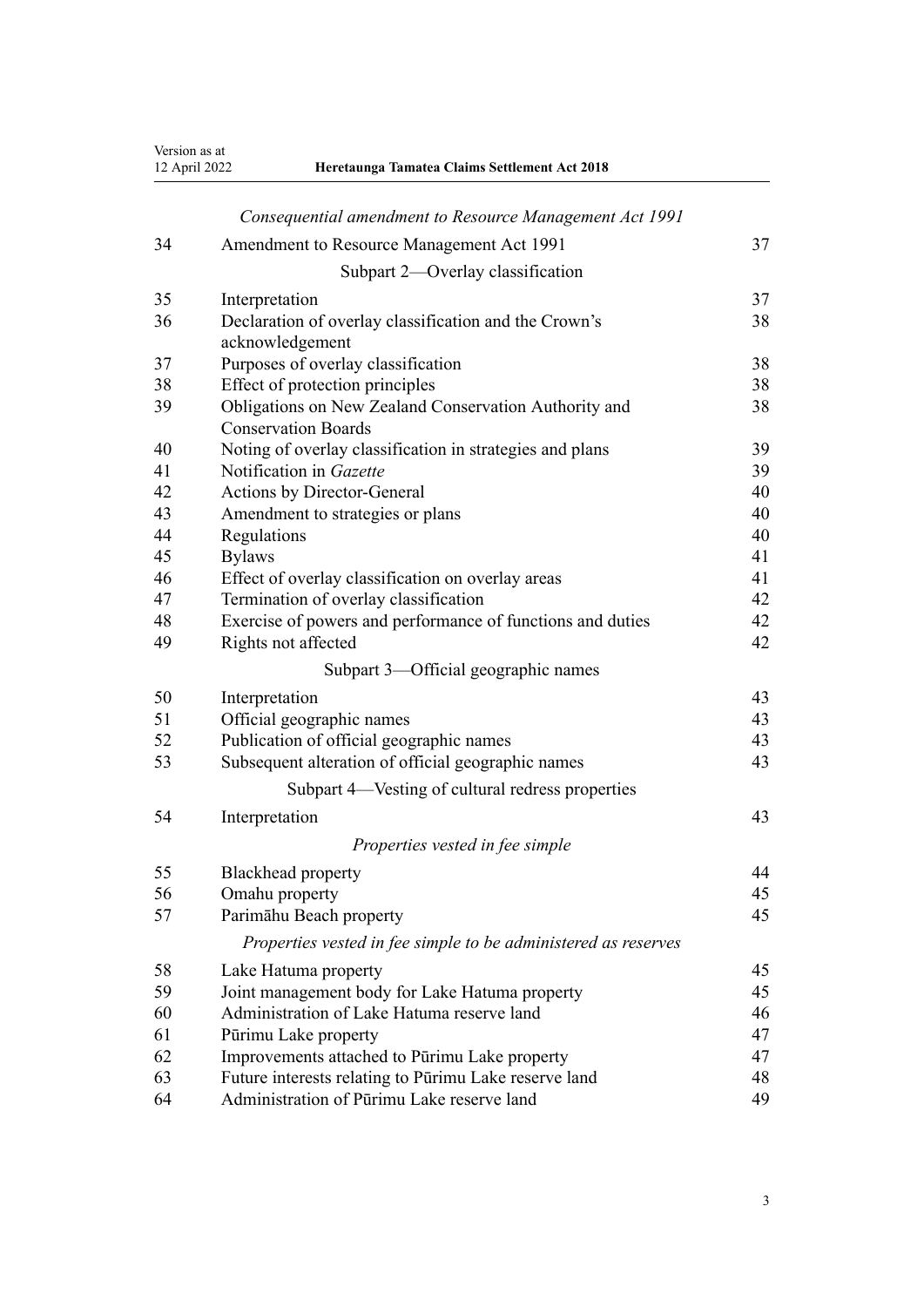|    | Heretaunga Tamatea Claims Settlement Act 2018                                            | Version as at<br>12 April 2022 |
|----|------------------------------------------------------------------------------------------|--------------------------------|
|    | General provisions applying to vesting of cultural redress<br>properties                 |                                |
| 65 | Properties vest subject to or together with interests                                    | 50                             |
| 66 | Interests in land for Lake Hatuma property                                               | 50                             |
| 67 | Interests that are not interests in land                                                 | 50                             |
| 68 | Registration of ownership                                                                | 51                             |
| 69 | Application of Part 4A of Conservation Act 1987                                          | 52                             |
| 70 | Matters to be recorded on computer freehold register                                     | 52                             |
| 71 | Application of other enactments                                                          | 54                             |
|    | Further provisions applying to reserve properties                                        |                                |
| 72 | Application of other enactments to reserve properties                                    | 54                             |
| 73 | Subsequent transfer of reserve land                                                      | 54                             |
| 74 | Transfer of reserve land to new administering body                                       | 55                             |
| 75 | Transfer of reserve land if trustees change                                              | 56                             |
| 76 | Reserve land not to be mortgaged                                                         | 56                             |
| 77 | Saving of bylaws, etc, in relation to reserve properties                                 | 56                             |
|    | Subpart 5-Vesting and gifting back of properties                                         |                                |
| 78 | Notice appointing delayed vesting date for certain properties                            | 56                             |
| 79 | Delayed vesting and gifting back of certain properties                                   | 57                             |
|    | Part 3                                                                                   |                                |
|    | <b>Commercial redress</b>                                                                |                                |
| 80 | Interpretation                                                                           | 58                             |
|    | Subpart 1—Transfer of licensed land and deferred selection<br>properties                 |                                |
| 81 | The Crown may transfer properties                                                        | 59                             |
| 82 | Minister of Conservation may grant easements                                             | 60                             |
| 83 | Computer freehold registers for deferred selection properties                            | 60                             |
| 84 | Computer freehold register for licensed land subject to single<br>Crown forestry licence | 60                             |
| 85 | Authorised person may grant covenant for later creation of<br>computer freehold register | 61                             |
| 86 | Application of other enactments                                                          | 61                             |
|    | Subpart 2-Licensed land                                                                  |                                |
| 87 | Licensed land ceases to be Crown forest land                                             | 62                             |
| 88 | Licensed land entity confirmed beneficiary and licensor of licensed<br>land              | 62                             |
| 89 | Effect of transfer of licensed land                                                      | 62                             |
| 90 | Waitangi Tribunal jurisdiction preserved for other claimants for up<br>to 8 years        | 63                             |
| 91 | Licensed land entity must give effect to Waitangi Tribunal<br>recommendation             | 64                             |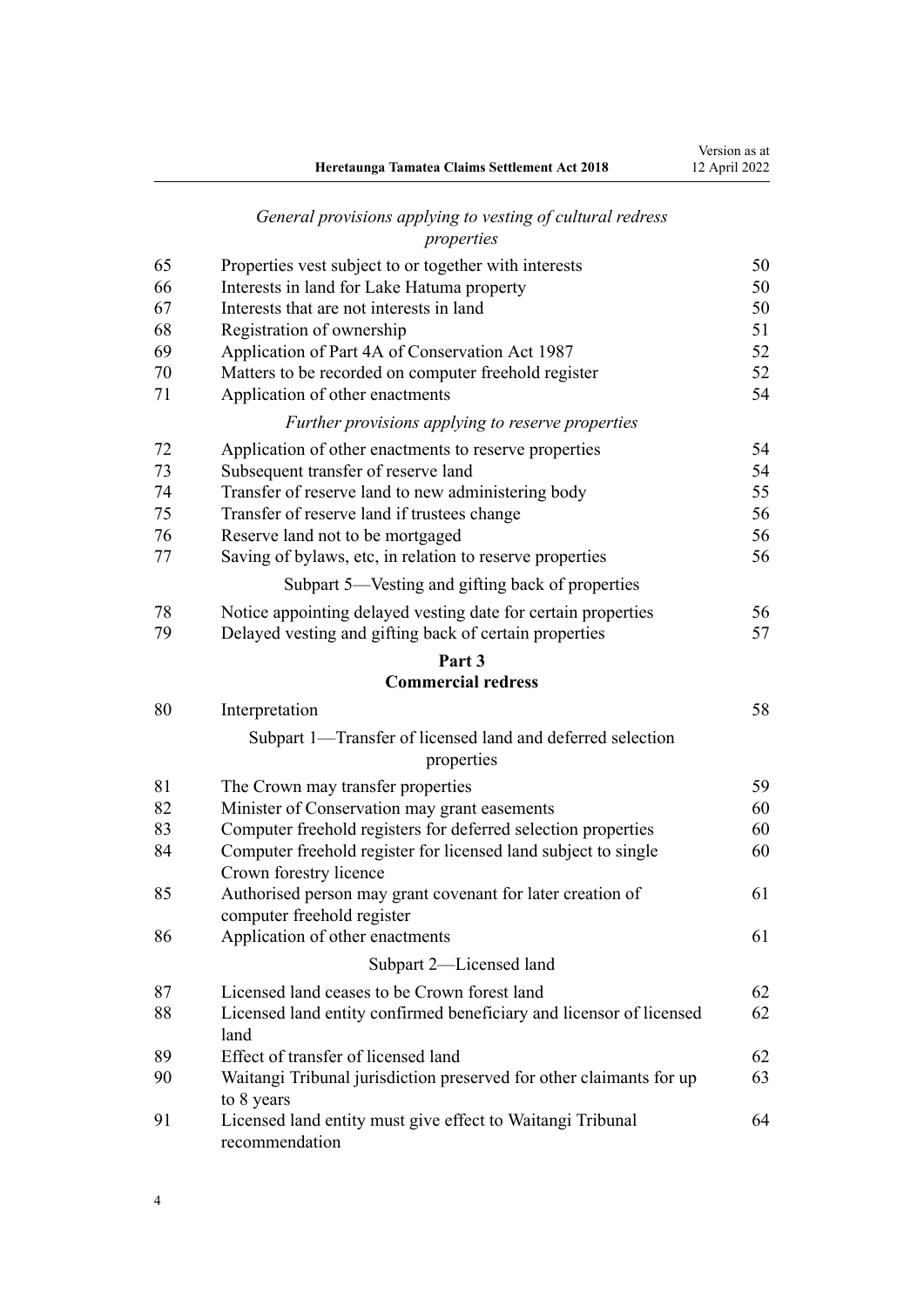|     | 12 April 2022<br>Heretaunga Tamatea Claims Settlement Act 2018                             |    |
|-----|--------------------------------------------------------------------------------------------|----|
| 92  | Application of enactments to certain transfers of licensed land by<br>licensed land entity | 64 |
| 93  | Status of licensed land if transferred to Crown                                            | 64 |
|     | Subpart 3—Access to protected sites                                                        |    |
| 94  | Right of access to protected sites                                                         | 65 |
| 95  | Right of access over licensed land                                                         | 65 |
| 96  | Right of access to be recorded on computer freehold registers                              | 66 |
|     | Subpart 4—Right of first refusal over RFR land                                             |    |
|     | Interpretation                                                                             |    |
| 97  | Interpretation                                                                             | 66 |
| 98  | Meaning of RFR land                                                                        | 67 |
|     | Restrictions on disposal of RFR land                                                       |    |
| 99  | Restrictions on disposal of RFR land                                                       | 68 |
|     | Trustees' right of first refusal                                                           |    |
| 100 | Requirements for offer                                                                     | 68 |
| 101 | Expiry date of offer                                                                       | 69 |
| 102 | Withdrawal of offer                                                                        | 69 |
| 103 | Acceptance of offer                                                                        | 69 |
| 104 | Formation of contract                                                                      | 69 |
|     | Disposals to others but land remains RFR land                                              |    |
| 105 | Disposal to the Crown or Crown bodies                                                      | 70 |
| 106 | Disposal of existing public works to local authorities                                     | 70 |
| 107 | Disposal of reserves to administering bodies                                               | 70 |
|     | Disposals to others where land may cease to be RFR land                                    |    |
| 108 | Disposal in accordance with obligations under enactment or rule of<br>law                  | 71 |
| 109 | Disposal in accordance with legal or equitable obligations                                 | 71 |
| 110 | Disposal under certain legislation                                                         | 71 |
| 111 | Disposal of land held for public works                                                     | 71 |
| 112 | Disposal for reserve or conservation purposes                                              | 72 |
| 113 | Disposal for charitable purposes                                                           | 72 |
| 114 | Disposal to tenants                                                                        | 72 |
|     | RFR landowner obligations                                                                  |    |
| 115 | RFR landowner's obligations subject to other matters                                       | 72 |
|     | Notices about RFR land                                                                     |    |
| 116 | Notice to LINZ of RFR land with computer register after<br>settlement date                 | 73 |
| 117 | Notice to trustees of disposal of RFR land to others                                       | 73 |
| 118 | Notice to LINZ of land ceasing to be RFR land                                              | 73 |
| 119 | Notice requirements                                                                        | 74 |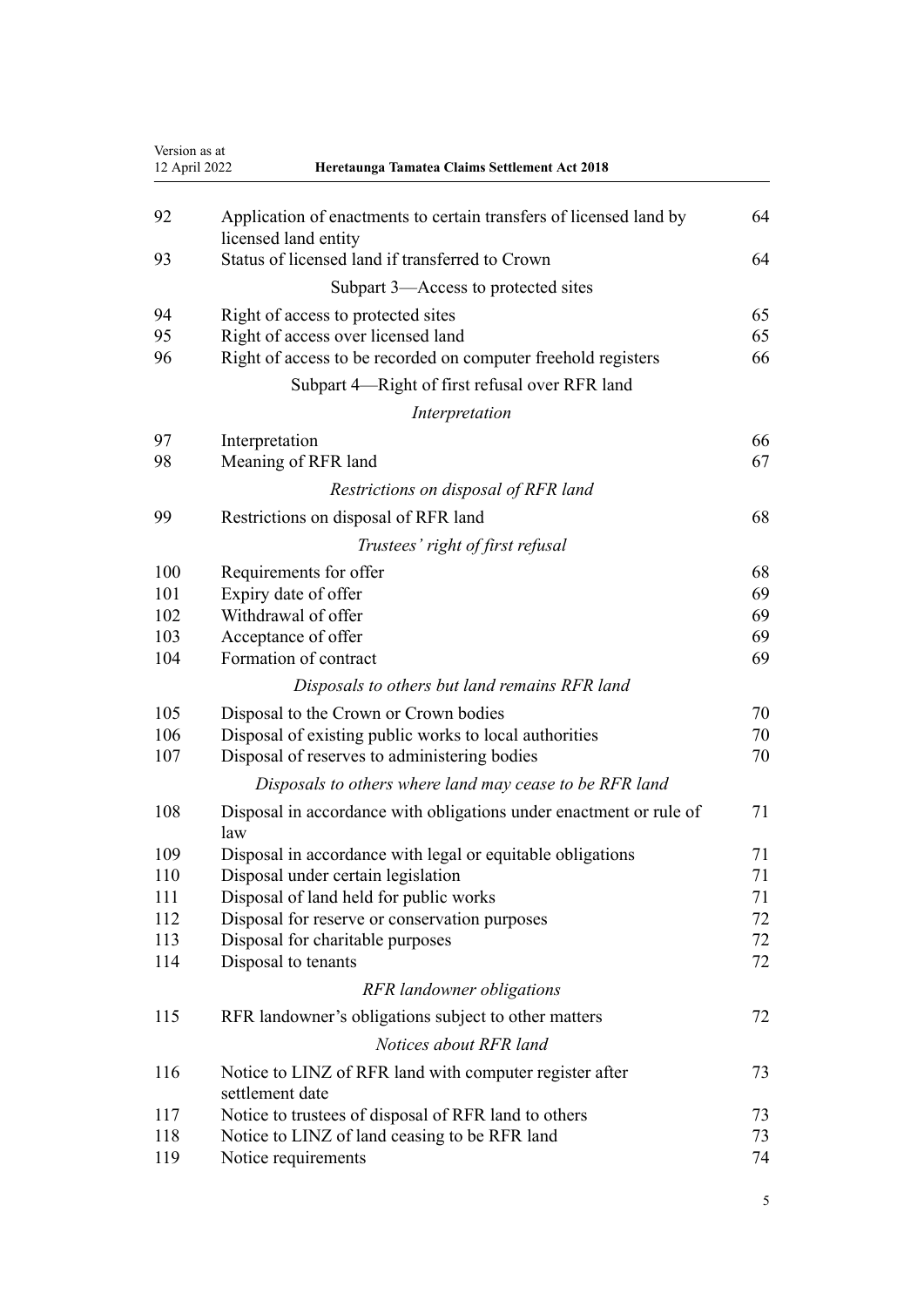<span id="page-5-0"></span>

| s 1 | Heretaunga Tamatea Claims Settlement Act 2018                               | Version as at<br>12 April 2022 |
|-----|-----------------------------------------------------------------------------|--------------------------------|
|     | Right of first refusal recorded on computer registers                       |                                |
| 120 | Right of first refusal to be recorded on computer registers for RFR<br>land | 74                             |
| 121 | Removal of notifications when land to be transferred or vested              | 75                             |
| 122 | Removal of notifications when RFR period ends                               | 75                             |
|     | General provisions applying to right of first refusal                       |                                |
| 123 | Waiver and variation                                                        | 76                             |
| 124 | Disposal of Crown bodies not affected                                       | 76                             |
| 125 | Assignment of rights and obligations under this subpart                     | 76                             |
|     | <b>Schedule 1</b>                                                           | 77                             |
|     | Hapū of Heretaunga Tamatea                                                  |                                |
|     | <b>Schedule 2</b>                                                           | 79                             |
|     | <b>Historical claims of Heretaunga Tamatea</b>                              |                                |
|     | <b>Schedule 3</b>                                                           | 82                             |
|     | <b>Statutory areas of Heretaunga Tamatea</b>                                |                                |
|     | <b>Schedule 4</b>                                                           | 84                             |
|     | <b>Overlay areas of Heretaunga Tamatea</b>                                  |                                |
|     | <b>Schedule 5</b>                                                           | 85                             |
|     | <b>Cultural redress properties of Heretaunga Tamatea</b>                    |                                |
|     | <b>Schedule 6</b>                                                           | 88                             |
|     | <b>Notices in relation to RFR land</b>                                      |                                |

## **The Parliament of New Zealand enacts as follows:**

**1 Title**

This Act is the Heretaunga Tamatea Claims Settlement Act 2018.

## **2 Commencement**

This Act comes into force on the day after the date on which it receives the Royal assent.

## **Part 1**

## **Preliminary matters, acknowledgements and apology, and settlement of historical claims**

*Preliminary matters*

## **3 Purpose**

The purpose of this Act is—

6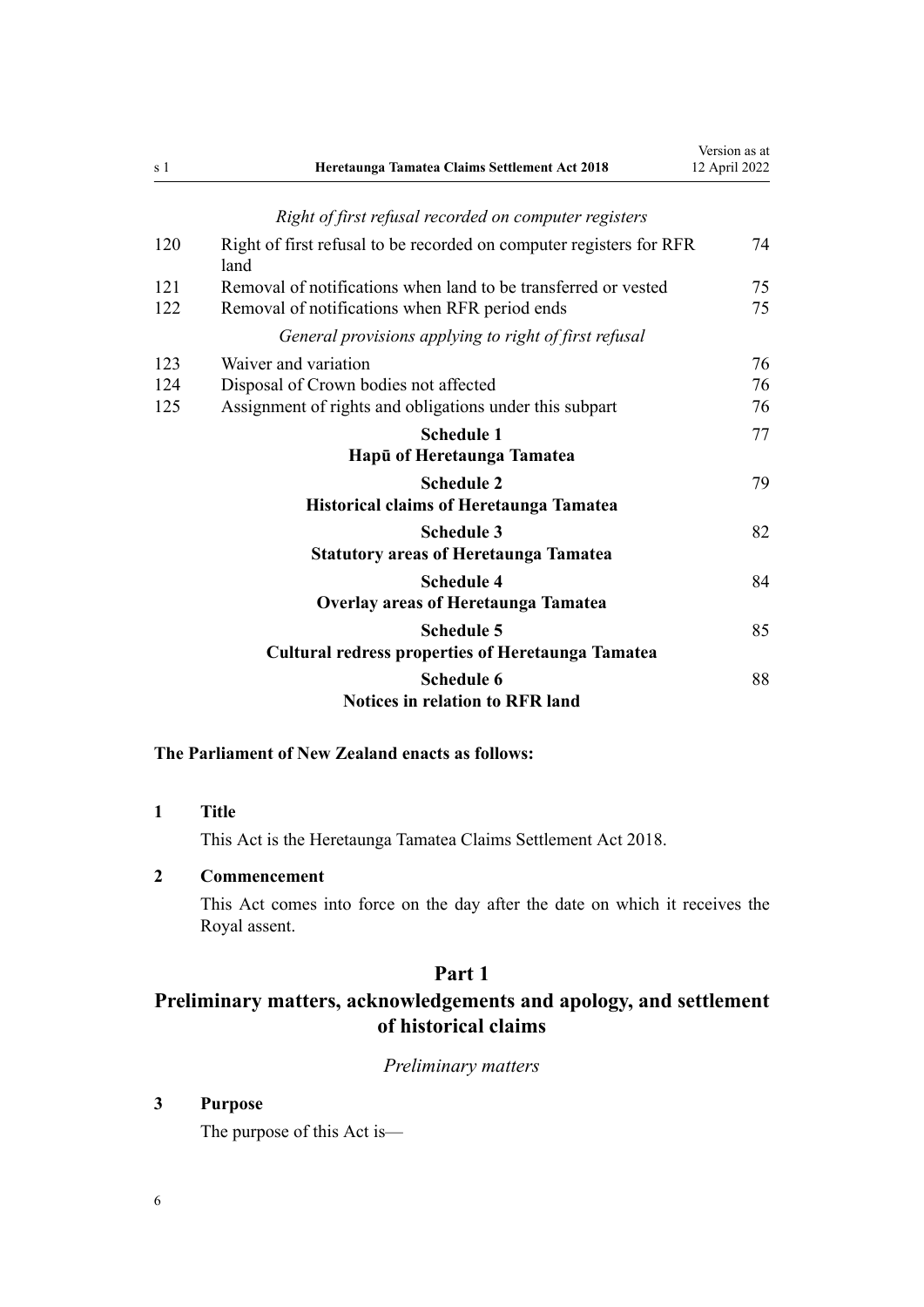- <span id="page-6-0"></span>(a) to record in English and te reo Māori the acknowledgements and apol‐ ogy given by the Crown to Heretaunga Tamatea in the deed of settle‐ ment; and
- (b) to give effect to certain provisions of the deed of settlement that settles the historical claims of Heretaunga Tamatea.

## **4 Provisions to take effect on settlement date**

- (1) The provisions of this Act take effect on the settlement date unless stated other‐ wise.
- (2) Before the date on which a provision takes effect, a person may prepare or sign a document or do anything else that is required for—
	- (a) the provision to have full effect on that date; or
	- (b) a power to be exercised under the provision on that date; or
	- (c) a duty to be performed under the provision on that date.

## **5 Act binds the Crown**

This Act binds the Crown.

## **6 Outline**

- (1) This section is a guide to the overall scheme and effect of this Act, but does not affect the interpretation or application of the other provisions of this Act or of the deed of settlement.
- (2) This Part—
	- (a) sets out the purpose of this Act; and
	- (b) provides that the provisions of this Act take effect on the settlement date unless a provision states otherwise; and
	- (c) specifies that the Act binds the Crown; and
	- (d) sets out a summary of the historical account, and records the text of the acknowledgements and apology given by the Crown to Heretaunga Tam‐ atea, as recorded in the deed of settlement; and
	- (e) defines terms used in this Act, including key terms such as Heretaunga Tamatea and historical claims; and
	- (f) provides that the settlement of the historical claims is final; and
	- (g) provides for—
		- (i) the effect of the settlement of the historical claims on the jurisdic‐ tion of a court, tribunal, or other judicial body in respect of the historical claims; and
		- (ii) a consequential amendment to the [Treaty of Waitangi Act 1975;](http://legislation.govt.nz/pdflink.aspx?id=DLM435367) and
		- (iii) the effect of the settlement on certain memorials; and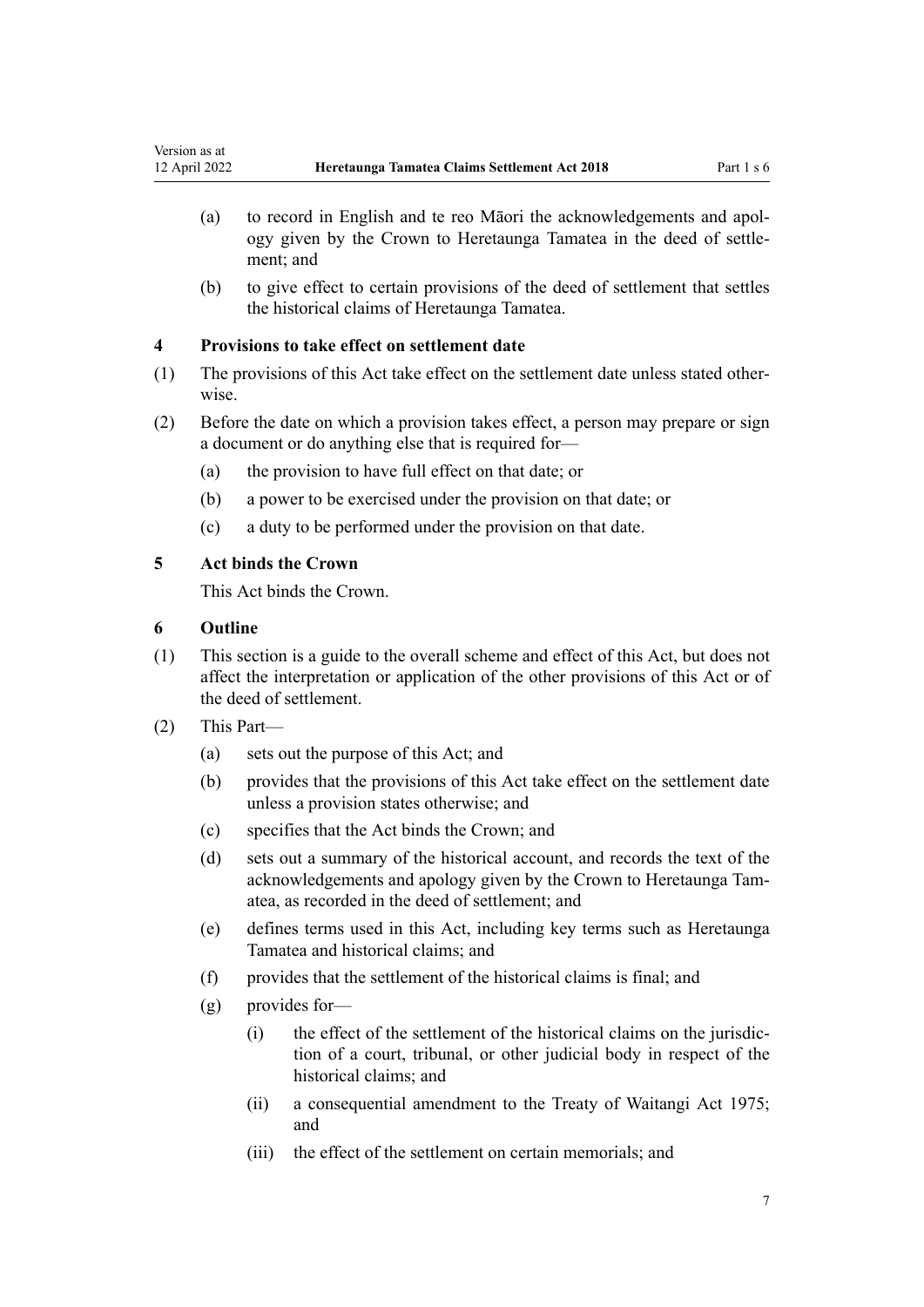- (iv) the exclusion of the limit on the duration of a trust; and
- (v) access to the deed of settlement.
- <span id="page-7-0"></span>(3) [Part 2](#page-31-0) provides for cultural redress, including—
	- (a) cultural redress that does not involve the vesting of land, namely,—
		- (i) a statutory acknowledgement by the Crown of the statements made by Heretaunga Tamatea of their cultural, historical, spiritual, and traditional association with certain statutory areas and the effect of that acknowledgement, together with deeds of recognition for the specified areas; and
		- (ii) an overlay classification applying to certain areas of land; and
		- (iii) the provision of official geographic names; and
	- (b) cultural redress requiring vesting in the trustees of the fee simple estate in certain cultural redress properties; and
	- (c) the vesting of 2 properties in the trustees and the gifting back of those properties to the Crown.
- (4) [Part 3](#page-57-0) provides for commercial redress, including,—
	- (a) in [subpart 1,](#page-31-0) the transfer of land; and
	- (b) in [subpart 2,](#page-36-0) the arrangements for licensed land; and
	- (c) in [subpart 3,](#page-42-0) ensuring the right of access to protected sites; and
	- (d) in [subpart 4,](#page-42-0) a right of first refusal.
- (5) There are 6 schedules, as follows:
	- (a) [Schedule 1](#page-76-0) sets out the hapū of Heretaunga Tamatea:
	- (b) [Schedule 2](#page-78-0) sets out the historical claims relating to Heretaunga Tamatea:
	- (c) [Schedule 3](#page-81-0) describes the statutory areas to which the statutory acknow‐ ledgement relates and, in some cases, for which deeds of recognition are issued:
	- (d) [Schedule 4](#page-83-0) describes the overlay areas to which the overlay classification applies:
	- (e) [Schedule 5](#page-84-0) describes the cultural redress properties:
	- (f) [Schedule 6](#page-87-0) sets out provisions that apply to notices given in relation to RFR land.

Section  $6(2)(g)(iv)$ : amended, on 30 January 2021, by [section 161](http://legislation.govt.nz/pdflink.aspx?id=DLM7383110) of the Trusts Act 2019 (2019) No 38).

*Summary of historical account, acknowledgements, and apology of the Crown*

#### **7 Summary of historical account, acknowledgements, and apology**

(1) [Section 8](#page-8-0) summarises in English and te reo Māori the historical account in the deed of settlement, setting out the basis for the acknowledgements and apology.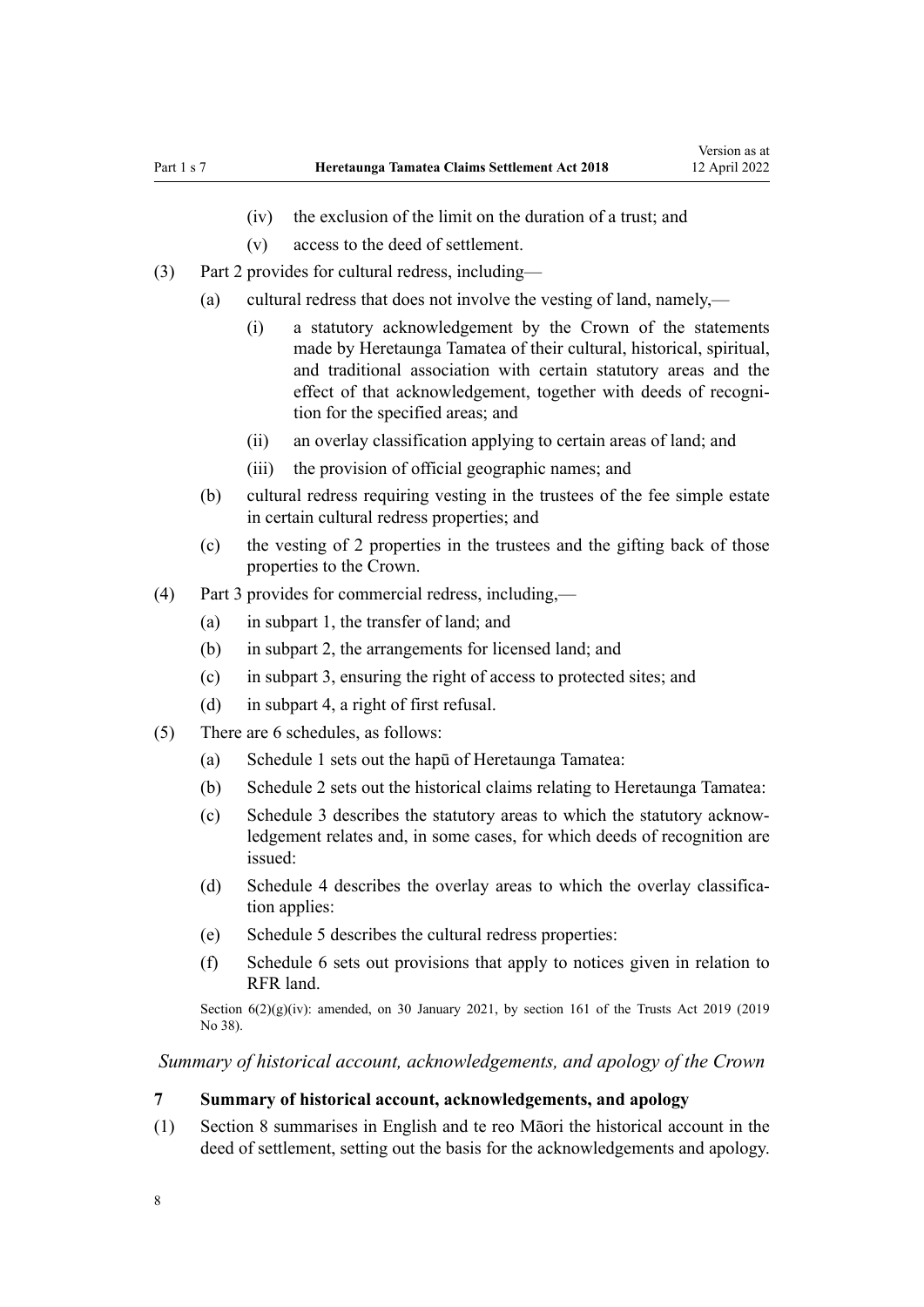- <span id="page-8-0"></span>(2) [Sections 9](#page-11-0) and [10](#page-20-0) record in English and te reo Māori the text of the acknow‐ ledgements and apology given by the Crown to Heretaunga Tamatea in the deed of settlement.
- (3) The acknowledgements and apology are to be read together with the historical account recorded in part 2 of the deed of settlement.

## **8 Summary of historical account**

- (1) Heretaunga Tamatea was a community of proud and self-sustaining independ‐ ent hapū with an economy and polity consistent with tikanga Māori and trad‐ itional practices of the time.
- (2) In the late 1840s, Heretaunga Tamatea rangatira invited the Crown to acquire land in their rohe in the expectation of gaining economic opportunities from European settlement. During negotiations for its first land purchase in Heretaunga Tamatea in 1851, the Crown encouraged customary owners to accept a low price for their land in order to gain access to these anticipated benefits. Days before the Waipukurau deed was signed in 1851, Crown officials arranged for a large area to be added to the block without the knowledge of the area's occupants.
- (3) During the 1850s, the Crown purchased large areas of land in Heretaunga Tam‐ atea. In a number of instances the Crown acquired land secretly without seek‐ ing the consent of all customary owners. The Crown continued purchasing land despite being aware that its approach to negotiations was creating tensions among hapū and their rangatira, and in 1857 these tensions led to fighting in which a number of people, including leading rangatira, were killed. Following this, Heretaunga Tamatea rangatira made internal political arrangements to pre‐ serve their remaining lands, and by 1860 land sales in Heretaunga Tamatea had stopped.
- (4) The Native Lands Act 1865 provided for title to Māori land, previously held in customary collective tenure, to be awarded to no more than 10 individual grantees as absolute owners (the "10-owner rule"). The hapū of Heretaunga Tamatea understood that individual grantees were to act as trustees for their wider communities. However, the Native Lands Act 1865 enabled the shares of individual grantees to be alienated without the consent of the other grantees or other right-holders not named on the title.
- (5) The Native Lands Act 1865 did not prevent some settlers using practices such as extending credit to grantees, and then using those debts to acquire the free‐ hold of grantees' shares. Some observers stated that many of the grantees who took goods on credit or signed mortgages were pressured to do so, or did not fully understand the potential ramifications of the documents they were signing. By such means, Heretaunga Tamatea hapū were soon dispossessed of fur‐ ther large areas of land. After 1865, the Crown and private parties also pur‐ chased a number of the areas that Māori had asked to be reserved from the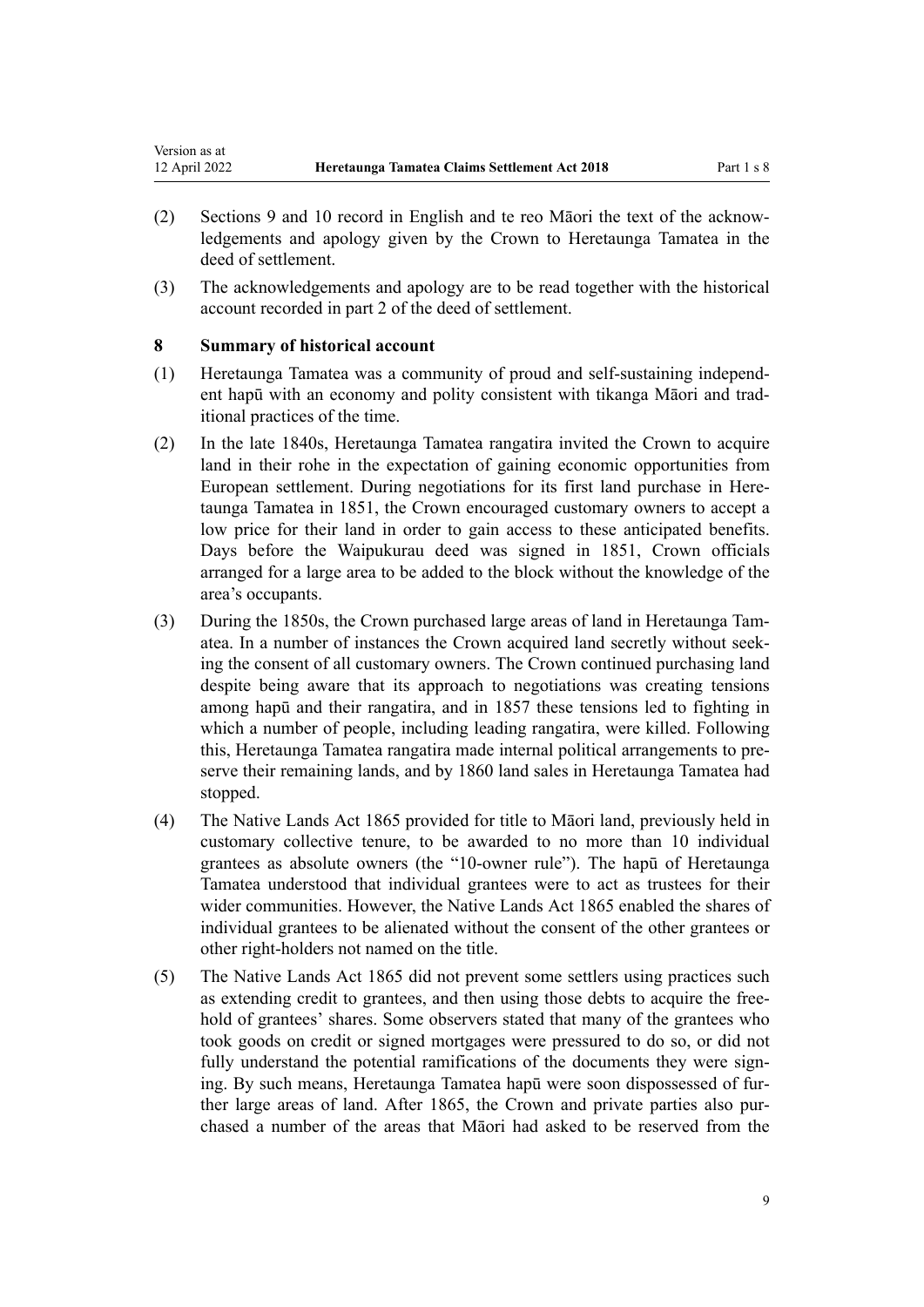sales of the 1850s. Other reserved areas became the subject of long-running disputes due to surveying errors or a failure to complete surveys.

- (6) The Crown was slow to address the dispossession of hapū under the "10-owner rule" despite strong protests from the hapū of Heretaunga Tamatea. Those measures it did take provided little relief for the hapū of Heretaunga Tamatea because they were not retrospective, or did not apply where land had already been alienated.
- (7) In the 1870s, Heretaunga Tamatea rangatira established the Repudiation move‐ ment, which sought to revoke earlier land transactions, and to address broader issues around the alienation of Māori-owned land by promoting collective deci‐ sion making and political organisation. This movement was soon taken up by a number of other North Island tribes. In the 1880s and 1890s, the Kotahitanga movement adopted a similar approach, and in 1892 the first Māori Paremata (Parliament) was held at Waipatu near modern-day Hastings.
- (8) By 1900, approximately 1.2 million acres out of 1.4 million acres of Here‐ taunga Tamatea land had passed from Māori ownership, mostly through pur‐ chases carried out by the Crown. In the early twentieth century, the Crown continued to purchase Māori-owned land in Heretaunga Tamatea, until by 1930 approximately 6% remained. Between 1895 and 1920, Heretaunga Tamatea rangatira repeatedly petitioned the Crown about the loss of Aorangi in the 1850s. In 1950, nearly a century after the first part of Aorangi was included in the Waipukurau purchase, the Maori Purposes Act provided for the payment of £50,000 compensation. During the twentieth century, Heretaunga Tamatea hapū and whānau have suffered social, economic, and cultural marginalisation, and today more than half of their people live outside the traditional rohe.

*He whakarāpopototanga i ngā kōrero o mua*

- (1) He hapū rangatira ngā hapū motuhake o te hapori o Heretaunga Tamatea e kuhu ana i a rātau anō, me ā rātau pūnaha ōhanga, me ā rātau anō whakahaeretanga e hāngai ana ki ngā tikanga Māori o te wā.
- (2) I ngā tau whakamutunga o ngā tau 1840, ka tono ngā rangatira o Heretaunga Tamatea kia riro i te Karauna he whenua i tō rātau rohe i runga i te whakaaro ko tōna tikanga he hua ā-ōhanga ka riro i a rātau i te nōhanga o aua whenua rā e te Pākehā. I ngā whakawhitinga kōrero mō te hokotanga tuatahitanga o ngā whenua i Heretaunga Tamatea i te tau 1851, ka akiaki te Karauna i te hunga nō rātau te mana whenua kia whakaae ki te utu iti mō ō rātau whenua e riro ai i a rātau ngā hua i manakotia ai. I ngā rā o mua tata i te hainatanga o te tīti mō Waipukurau i te tau 1851, ka whakarite ngā āpiha a te Karauna kia tāpirihia anō tētahi wāhanga nui ki te poraka me te korenga o ngā tāngata nō rātou kē taua whenua i mōhio.
- (3) I ngā tau 1850 i hoko te Karauna i ētahi wāhanga nui o ngā whenua o Heretaunga Tamatea. I ētahi wā nā ngā mahi huna i riro ai i te Karauna ngā whenua me te kore i whai i te whakaaetanga a te hunga nō rātau te mana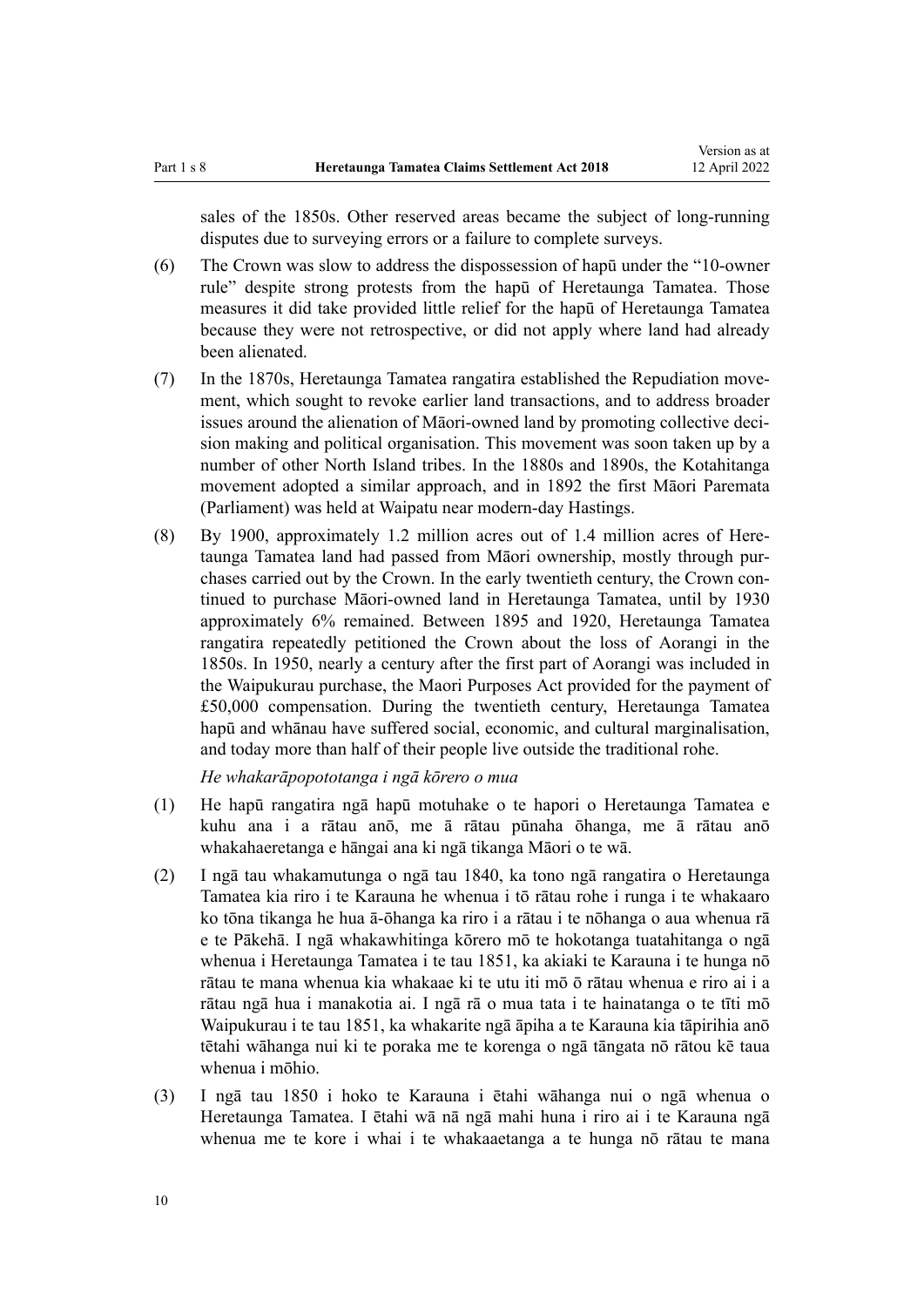Version as at

whenua. Ka haere tonu ngā mahi hoko whenua a te Karauna ahakoa e mōhio ana ia e ara ake ana ngā tohe i waenga i ngā hapū me ō rātau rangatira nā te āhua o ngā whakawhitinga kōrero, ā, i te tau 1857 ka huri ēnei tohe hai whawhai i hinga ai ētahi tāngata, tae atu hoki ki ētahi rangatira mananui. I muri mai i tēnei, ka oti i ngā rangatira o Heretaunga Tamatea he whakaritenga tōrangapū tara-ā-whare hai tiaki i ō rātau toenga whenua, ā, tae rawa ake ki te tau 1860 ka mutu ngā mahi hoko whenua ki Heretaunga Tamatea.

- (4) Nā te Ture Whenua Māori o te tau 1865 i whakaū te tukunga o ngā taitara whenua Māori, i puritia ngātahitia ai e ngā mana whenua i mua, kia kaua ai e neke atu i te 10 tāngata takitahi hai kaipupuri pūmau i ngā pānga whenua (te ture e kīia nei ko te "10-owner rule"). I mahara ngā hapū o Heretaunga Tamatea ko aua kaipupuri takitahi rā ka tū kē hai kaitiaki mā ngā hapū whānui. Heoi anō, nā te Ture Whenua Māori o te tau 1865 i āhei ai te wetekanga o ngā pānga whenua o ngā kaipupuri taitara takitahi, me te korenga o te whakaaetanga a ērā atu kaipupuri taitara, a ērā atu rānei kāre ō rātau nei ingoa i tuhia ki te taitara engari he mana whenua ō rātau.
- (5) Kāore te Ture Whenua Māori o te tau 1865 i aukati i tā ētahi tauhou whai i ngā tikanga pēnei i te whakarite kia noho nama ai te kaipupuri taitara, me te whakamahi i aua nama rā kia riro ā-herekore nei i a rātau ngā pānga whenua o ngā kaipupuri taitara. E kī ana ētahi kairangahau ko ngā kaipupuri taitara i noho nama nā te hoko rawa, nā te haina mōkete rānei, i ākina kia pērā, kāre rānei i tino mārama ki a rātau ngā hua tērā pea ka puta i te hainatanga o ngā pepa. Kāore i roa i muri mai, nā ērā tūāhuatanga, i riro atu anō ai ētahi atu wāhanga nui o ngā whenua o ngā hapū o Heretaunga Tamatea. I muri i te tau 1865, ka hoko hoki te Karauna me ētahi rōpū tūmataiti i ētahi wāhanga i tono rā te Māori kia rāhuitia i ngā hokotanga o ngā tau 1850. Ka noho ko ētahi atu wāhi rāhui hai kaupapa tohe ukiuki nā ngā hē ā-rūri whenua, i te korenga rānei o ētahi rūri whenua i whakaotihia.
- (6) He pōturi te Karauna ki te whakatika i te rawakoretanga o ngā hapū i raro i te ture "10-owner", ahakoa te kaha o ngā tohe a ngā hapū o Heretaunga Tamatea. He iti noa iho te āwhina i riro i ngā hapū o Heretaunga Tamatea i ngā mahi i mahia ai e te Karauna he kore nō aua mahi i hoki atu ki ngā wā o mua, kāre rānei i hāngai ki ngā whenua kua whakawehea kētia.
- (7) I ngā tau 1870, ka whakatūria e ngā rangatira o Heretaunga Tamatea te Komiti, i whai rā ki te whakakore i ngā take riro whenua o mua, ki te whakatika hoki i ngā take whānui e pā ana ki te wetekanga o ngā whenua o te Māori mā te whakatairanga i te whakatau ngātahi i ngā whiriwhiringa kōrero me te whakarite kaupapa tōrangapū. Kāre i roa i muri mai, ka whāia tēnei kaupapa e ētahi o ngā iwi o te Te Ika a Māui. I ngā tau 1880 me ngā tau 1890 ka āhua pērā anō te kaupapa o Te Kotahitanga, me te aha, i te tau 1892 ka tū te hui a te Pāremata Māori tuatahi ki Waipatu, e tata ana ki te Heretaunga o nāianei.
- (8) Nō te taenga ki te tau 1900, kua riro i ngā ringaringa o te Māori ko tōna 1.2 miriona eka o ngā eka 1.4 miriona o ngā whenua o Heretaunga Tamatea, ā, ko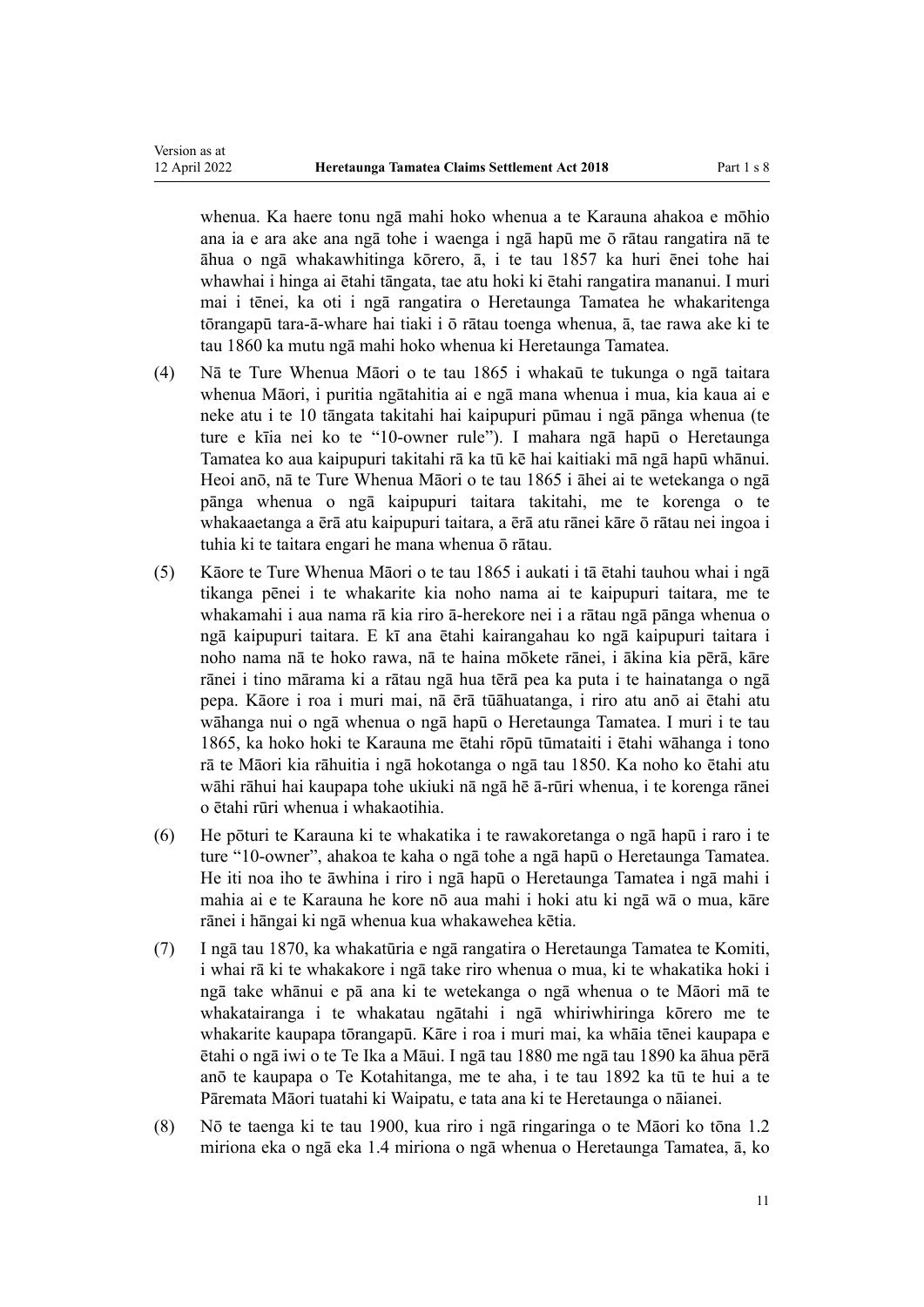<span id="page-11-0"></span>te nuinga i riro nā ngā mahi hoko a te Karauna. I ngā tau tuatahi o te rautau rua tekau, ka hoko tonu te Karauna i ngā whenua o ngā Māori o roto o Heretaunga Tamatea, tae noa ki te tau 1930, ki te wā kua heke ki te 6 paihēneti noa iho e toe ana. I waenga i te tau 1895 me te tau 1920, he rite tonu tā ngā rangatira o Heretaunga Tamatea petihana ki te Karauna mō te rirohanga o Aorangi i ngā tau 1850. I te tau 1950, tata nei ki te kotahi rau tau i muri i te whakaurunga o te wāhanga tuatahi o Aorangi ki te hokotanga Waipukurau, ka puta i te ture Maori Purposes Act te whakautu o te £50,000. I ngā tau o te rautau rua tekau, kua noho ngā hapū me ngā whānau o Heretaunga Tamatea hai papa ā-pāpori, āōhanga, ā-ahurea anō hoki, me te aha, i ēnei rā, neke atu i te 50 paihēneti o ō rātau uri kai waho i tō rātau ake rohe e noho ana.

## **9 Acknowledgements**

- (1) The Crown acknowledges that, before 1840, Heretaunga Tamatea was a community of proud and self-sustaining independent hapū with an economy and polity consistent with tikanga Māori and traditional practices of the time.
- (2) The Crown acknowledges the sterling efforts and struggles of the hapū of Heretaunga Tamatea in pursuit of their claims for redress and compensation against the Crown for the ensuing 175 years. The Crown pays tribute to all of those who worked on pursuing the Treaty claims of the hapū of Heretaunga Tamatea, and, in particular, to those who have not survived to see this settle‐ ment. The Crown hereby recognises the legitimacy of the historical grievances of the hapū of Heretaunga Tamatea and makes the following acknowledge‐ ments.

## *Heretaunga Tamatea has honoured its Treaty obligations*

- (3) The Crown acknowledges that as a Treaty partner the hapū of Heretaunga Tam‐ atea have fulfilled their obligations under the [Treaty of Waitangi](http://legislation.govt.nz/pdflink.aspx?id=DLM435834).
- (4) The Crown acknowledges that its acts and omissions have caused great harm to the relationship between the hapū of Heretaunga Tamatea and the Crown, and that there is a need for the Crown to restore its honour and to demonstrate its respect for the mana of Heretaunga Tamatea rangatira, whānau, and hapū.
- (5) The Crown acknowledges the significant contribution the hapū of Heretaunga Tamatea have made to the wealth and development of Hawke's Bay and, in turn, to the nation in areas including the economy, education, farming, politics, culture and arts, public service, and business.
- (6) The Crown acknowledges the sacrifice that the hapū of Heretaunga Tamatea have made for New Zealand's war efforts, and pays tribute to their service.
- (7) The Crown acknowledges that despite the hapū of Heretaunga Tamatea fulfill‐ ing their Treaty obligations, the Crown has breached the [Treaty of Waitangi](http://legislation.govt.nz/pdflink.aspx?id=DLM435834) and its principles in a number of respects.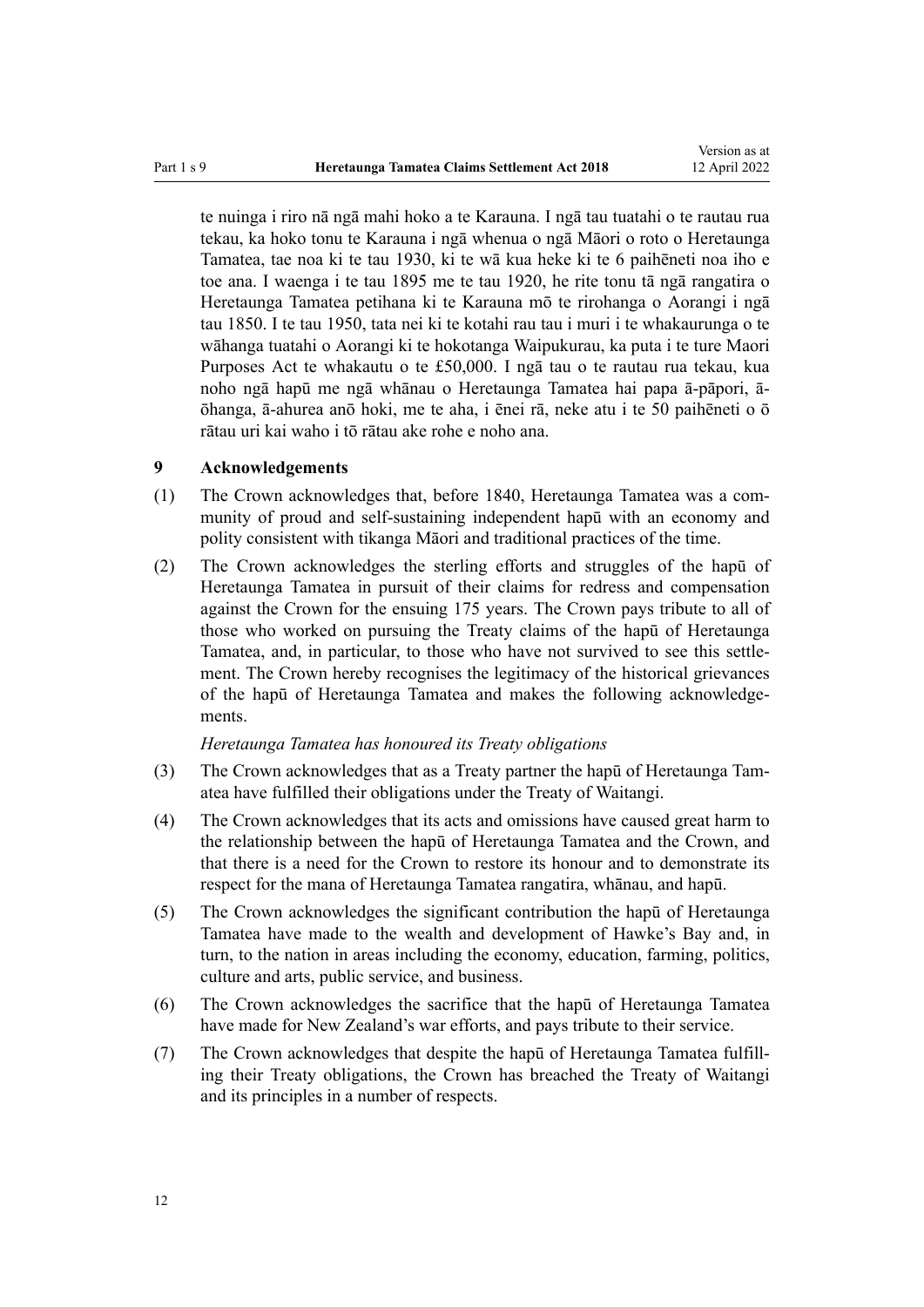(8) The Crown acknowledges that it has failed to address these long-standing grievances in an appropriate manner and that recognition of these grievances is long overdue.

*Crown land purchases*

Version as at

- (9) The Crown acknowledges that—
	- (a) the rangatira of Heretaunga Tamatea sought to establish mutually benefi‐ cial relationships with the Crown when they offered land for settlement in the late 1840s; and
	- (b) the hapū of Heretaunga Tamatea did not receive all the benefits of Euro‐ pean settlement that the Crown said they could expect if they accepted the low prices the Crown offered to purchase their lands during negotiations in 1851 at Waipukurau, and later at a hui with the Governor in 1853; and
	- (c) it failed to properly survey many of the areas it had agreed would be reserved in Heretaunga Tamatea ownership when purchasing their land in the 1850s, and this caused significant harm for the hapū of Heretaunga Tamatea; and
	- (d) the hapū of Heretaunga Tamatea lost access to the rich resources of Whatumā many decades after the 1851 Waipukurau purchase, despite their testimony that they had received a verbal promise during those negotiations that Whatumā would be reserved, but which was not recor‐ ded in the Waipukurau deed; and
	- (e) it failed to ensure that adequate reserves were protected in the ownership of the hapū of Heretaunga Tamatea when it purchased land in the 1850s and this breached the [Treaty of Waitangi](http://legislation.govt.nz/pdflink.aspx?id=DLM435834) and its principles.
- (10) The Crown acknowledges that—
	- (a) in 1851 it failed to investigate the customary ownership of a 3 500-acre area known as Aorangi before arranging to include it in a large extension of the Waipukurau block days before the deed was signed; and
	- (b) it never obtained the consent of the customary owners to its acquisition of this portion of Aorangi; and
	- (c) it purchased a further 3 700 acres of Aorangi from a small number of customary owners in 1854, again without investigating customary own‐ ership; and
	- (d) it failed to uphold an agreement it made with some customary owners in 1858 to return 1 870 acres of Aorangi; and
	- (e) all of these failures to actively protect the rights and interests of Here‐ taunga Tamatea Māori breached the [Treaty of Waitangi](http://legislation.govt.nz/pdflink.aspx?id=DLM435834) and its prin‐ ciples.
- (11) The Crown further acknowledges that,—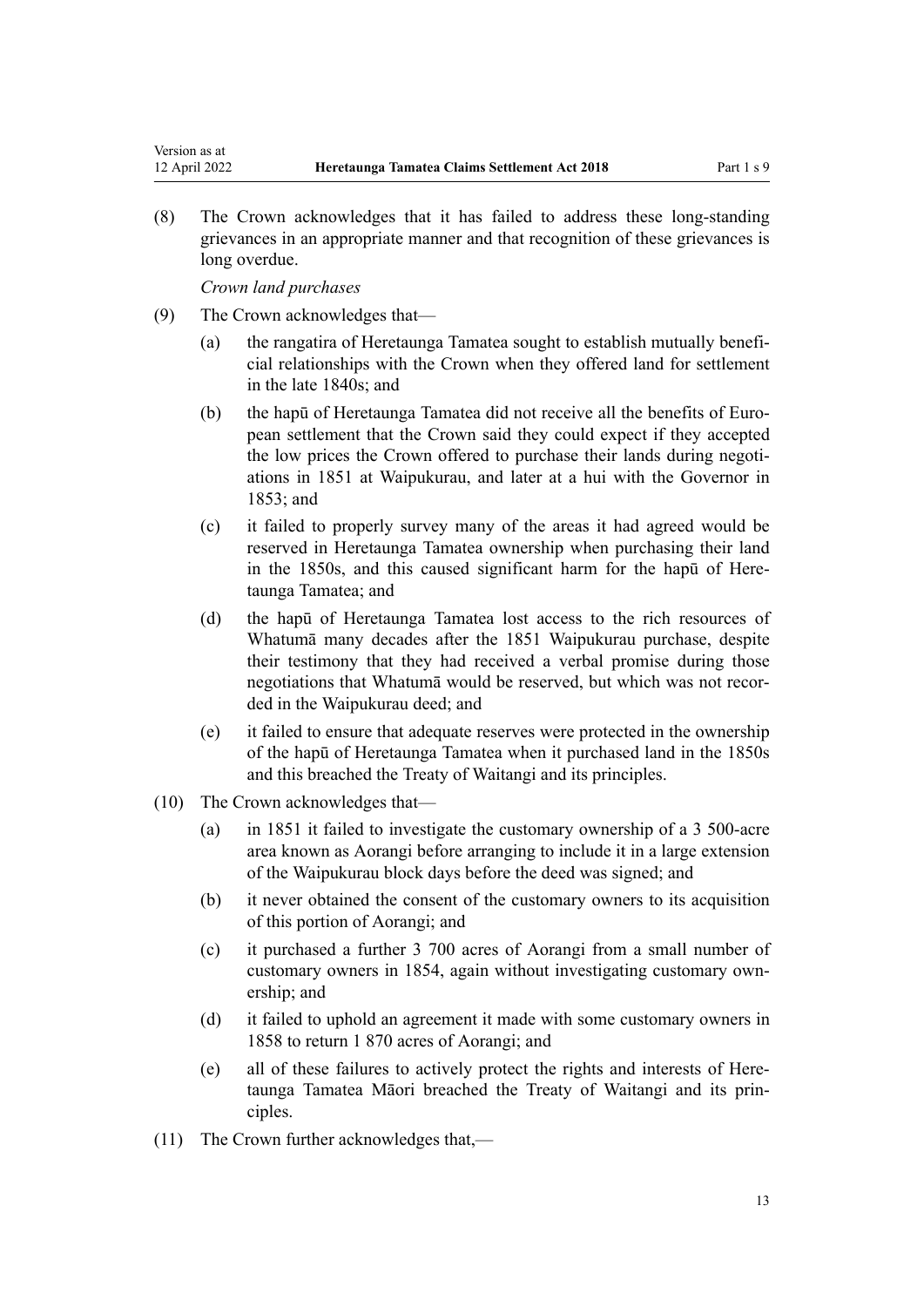- (a) despite repeated protests from the hapū of Aorangi, the Crown did not provide a measure of compensation until nearly a century after the Aorangi lands had been lost; and
- (b) in the 1920s and 1930s, the hapū of Aorangi generously suspended their compensation claims because New Zealand was in depression; and
- (c) the compensation paid in 1952 was based on the value of the land at the time the Crown sold it in the mid-1850s plus simple interest; and
- (d) the loss of these lands, the long delay in the Crown's payment of compensation, and the amount of compensation paid have together caused profound distress to the hapū of Aorangi, which persists today.
- (12) The Crown acknowledges that,—
	- (a) from 1854, it conducted negotiations that became known as "ngā hoko tāhae" or the "secret purchases" for a number of Heretaunga Tamatea blocks with small groups or individuals in Auckland and Wellington without adequately investigating the customary ownership of these blocks; and
	- (b) in some cases it persisted with purchase negotiations despite being aware that other customary owners opposed those transactions; and
	- (c) it continued to negotiate and make payments for some of these lands despite warnings that the tensions its purchase activities were creating were likely to lead to conflict between Māori who asserted interests in those blocks; and
	- (d) these tensions led to armed conflict in 1857 between Māori who asserted interests in those blocks, during which a number of Heretaunga Tamatea Māori died; and
	- (e) its conduct during purchase negotiations in these blocks did not meet its obligations under the [Treaty of Waitangi](http://legislation.govt.nz/pdflink.aspx?id=DLM435834) and its principles to actively protect the interests of the hapū of Heretaunga Tamatea.

*Native land laws*

- (13) The Crown acknowledges that—
	- (a) it did not consult the people of Heretaunga Tamatea before introducing native land laws that provided for the individualisation of land previ‐ ously held in collective hapū tenure under Heretaunga Tamatea tikanga; and
	- (b) between 1866 and 1870, the Native Land Court awarded titles for over a hundred land blocks in Heretaunga Tamatea covering more than 330 000 acres to 10 or fewer owners in each case; and
	- (c) the hapū of Heretaunga Tamatea understood that the individuals named on these titles were to be trustees for their communities, but the native land laws did not prevent land in the Heretaunga and other blocks from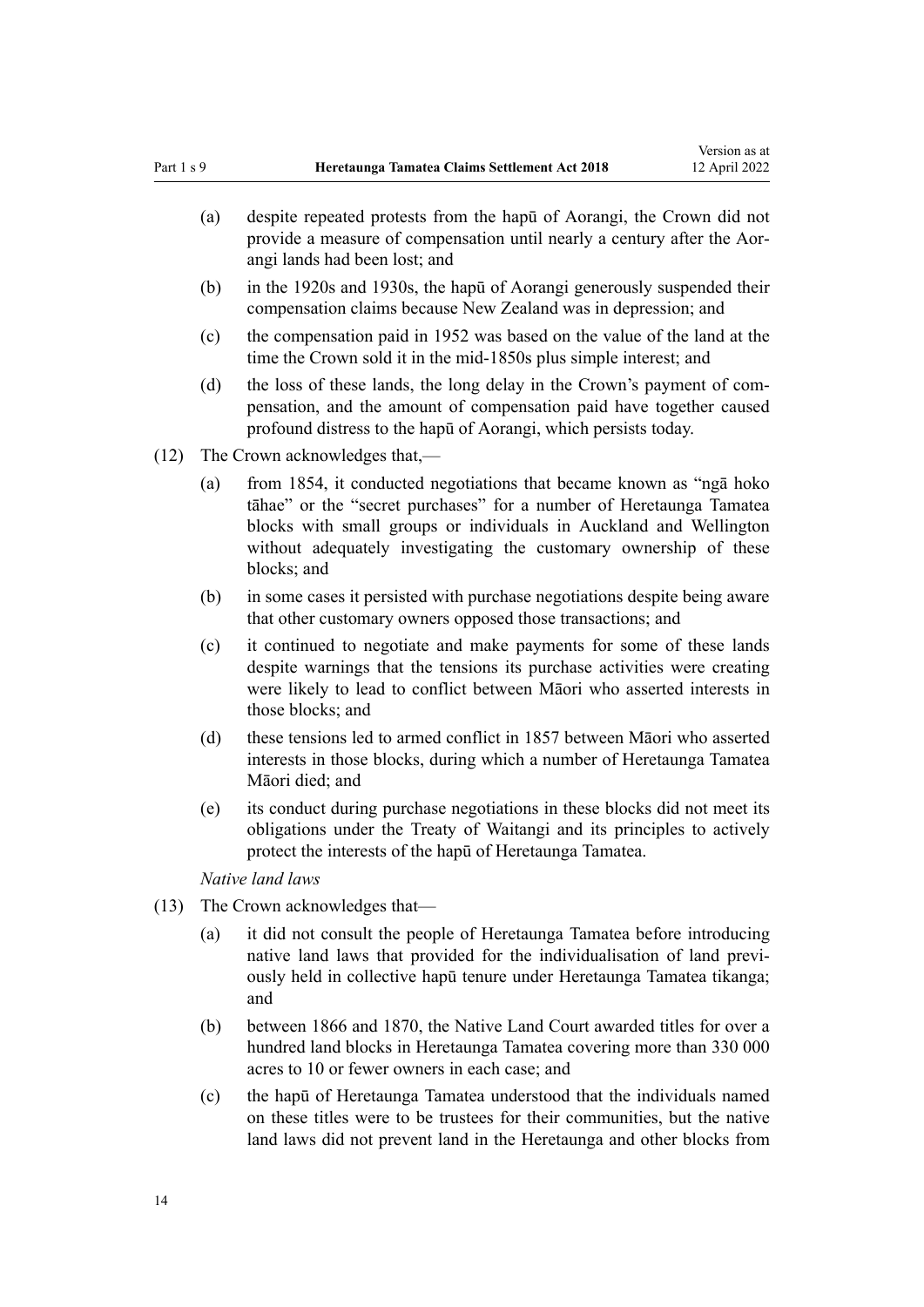being alienated without the consent of the wider community of customary owners who were thereby dispossessed of their interests in these lands; and

- (d) this meant the operation of the native land laws in these blocks did not reflect the Crown's obligation to actively protect the interests of the hapū of Heretaunga Tamatea in land they may otherwise have wished to retain, and this was a breach of the [Treaty of Waitangi](http://legislation.govt.nz/pdflink.aspx?id=DLM435834) and its principles.
- (14) The Crown acknowledges that its failure to provide a legal means for the col‐ lective administration of the land of the hapū of Heretaunga Tamatea until 1894 was a breach of the [Treaty of Waitangi](http://legislation.govt.nz/pdflink.aspx?id=DLM435834) and its principles.
- (15) The Crown acknowledges that the operation and impact of the native land laws, particularly the awarding of land to individuals rather than to iwi or hapū, made Heretaunga Tamatea lands more susceptible to partition, fragmentation, and alienation. This contributed to the erosion of the tribal structures of the hapū of Heretaunga Tamatea, which were based on the tribal custodianship of land. The Crown's failure to protect the tribal structures of the hapū of Heretaunga Tamatea was a breach of the [Treaty of Waitangi](http://legislation.govt.nz/pdflink.aspx?id=DLM435834) and its principles.

*Political engagement*

Version as at<br>12 April 2022

(16) The Crown acknowledges the long-standing commitment of the rangatira and hapū of Heretaunga Tamatea Māori to peaceful political engagement with the Crown through such bodies as Te Whata a Te Herunga, the Rūnanga, the Repu‐ diation movement, and Kotahitanga. The Crown further acknowledges that it failed repeatedly to address in an effective way the issues these movements raised with it.

*Heretaunga Tamatea landlessness*

- (17) The Crown acknowledges that,—
	- (a) despite almost 85% of Heretaunga Tamatea lands being alienated by 1900, the Crown continued to acquire large quantities of land in the rohe over the next two decades; and
	- (b) the cumulative effect of Crown purchasing and the operation of the native land laws left the hapū of Heretaunga Tamatea virtually landless by about 1930; and
	- (c) the Crown's failure to ensure that the hapū of Heretaunga Tamatea retained sufficient land for their present and future needs had a devastating impact on the economic, social, cultural, and spiritual well-being and development of the hapū of Heretaunga Tamatea, and was a breach of the [Treaty of Waitangi](http://legislation.govt.nz/pdflink.aspx?id=DLM435834) and its principles.

## *Environmental issues*

- (18) The Crown acknowledges that—
	- (a) the lakes, rivers, springs, and wetlands of Heretaunga Tamatea, such as Whatumā, Rūnanga and Poukawa, the Tūtaekurī, Ngaruroro, Mar‐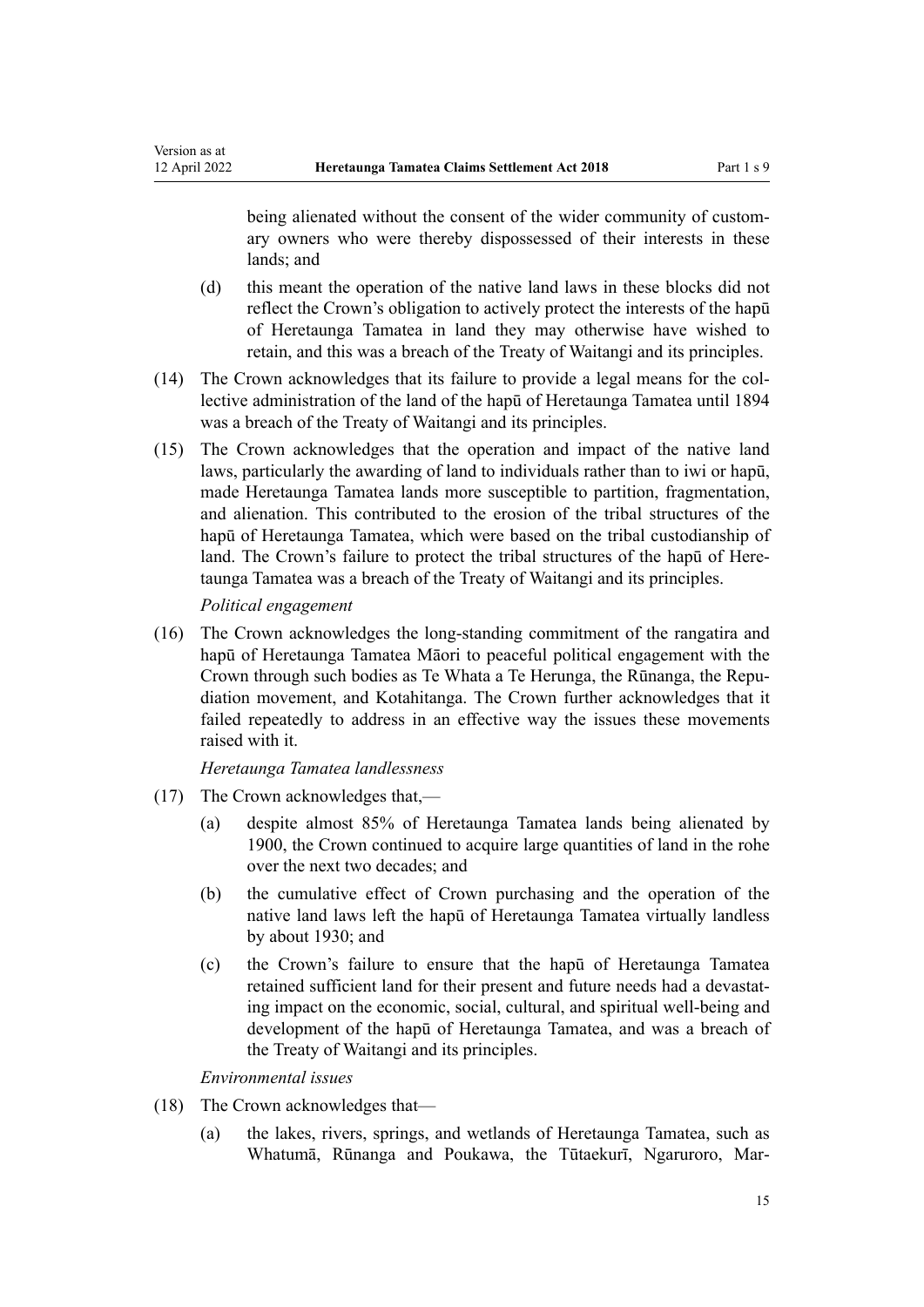aetōtara, Tukituki, Waipawa, Mākāretu, and Pōrangahau / Tāurekaitai Rivers, and the Pekapeka swamplands are mahinga kai that are central to the well-being of the hapū of Heretaunga Tamatea; and

- (b) the loss of traditional lands has limited the ability of the hapu of Heretaunga Tamatea to access these waterways, to gather traditional foods, and to provide the manaakitanga that is intrinsic to Heretaunga Tamatea; and
- (c) the modification and degradation of the Heretaunga Tamatea environ‐ ment due largely to the introduction of weeds and pests, farm run-off, industrial pollution, and drainage works have severely damaged trad‐ itional food resources and mahinga kai.

#### *Te Reo Māori and education*

- (19) The Crown acknowledges that for too long the State education system failed to value Māori cultural understandings, and that this has had a detrimental impact on generations of Heretaunga Tamatea hapū and whānau. The Crown further acknowledges—
	- (a) that Crown-established schools caused significant harm to the children of Heretaunga Tamatea by punishing them for speaking their own lan‐ guage while at school; and
	- (b) the low expectations the State education system historically had for the achievements of Māori students; and
	- (c) the poor educational outcomes that have afflicted generations of Here‐ taunga Tamatea children.

#### *Socio-economic issues*

- (20) The Crown acknowledges that its policies have contributed to the majority of the hapū of Heretaunga Tamatea now living outside of their traditional rohe.
- (21) The Crown acknowledges that economic reforms introduced by the Crown in the 1980s led to significant unemployment among the hapū of Heretaunga Tamatea.
- (22) The Crown acknowledges that the lands and resources of Heretaunga Tamatea have generated significant wealth during the 19th and 20th centuries. The Crown further acknowledges that the alienation of the hapū of Heretaunga Tamatea from their lands during this time has undermined their ability to share in that wealth, and has left them economically, socially, and culturally marginalised.

#### *Ngā Whakaaetanga*

(1) E whakaae ana te Karauna, i mua o te tau 1840, he hapū rangatira ngā hapū motuhake o Heretaunga Tamatea e kuhu ana i a rātau anō, me ā rātau pūnaha ōhanga, me ā rātau anō whakahaeretanga e hāngai ana ki ngā tikanga Māori o te wā.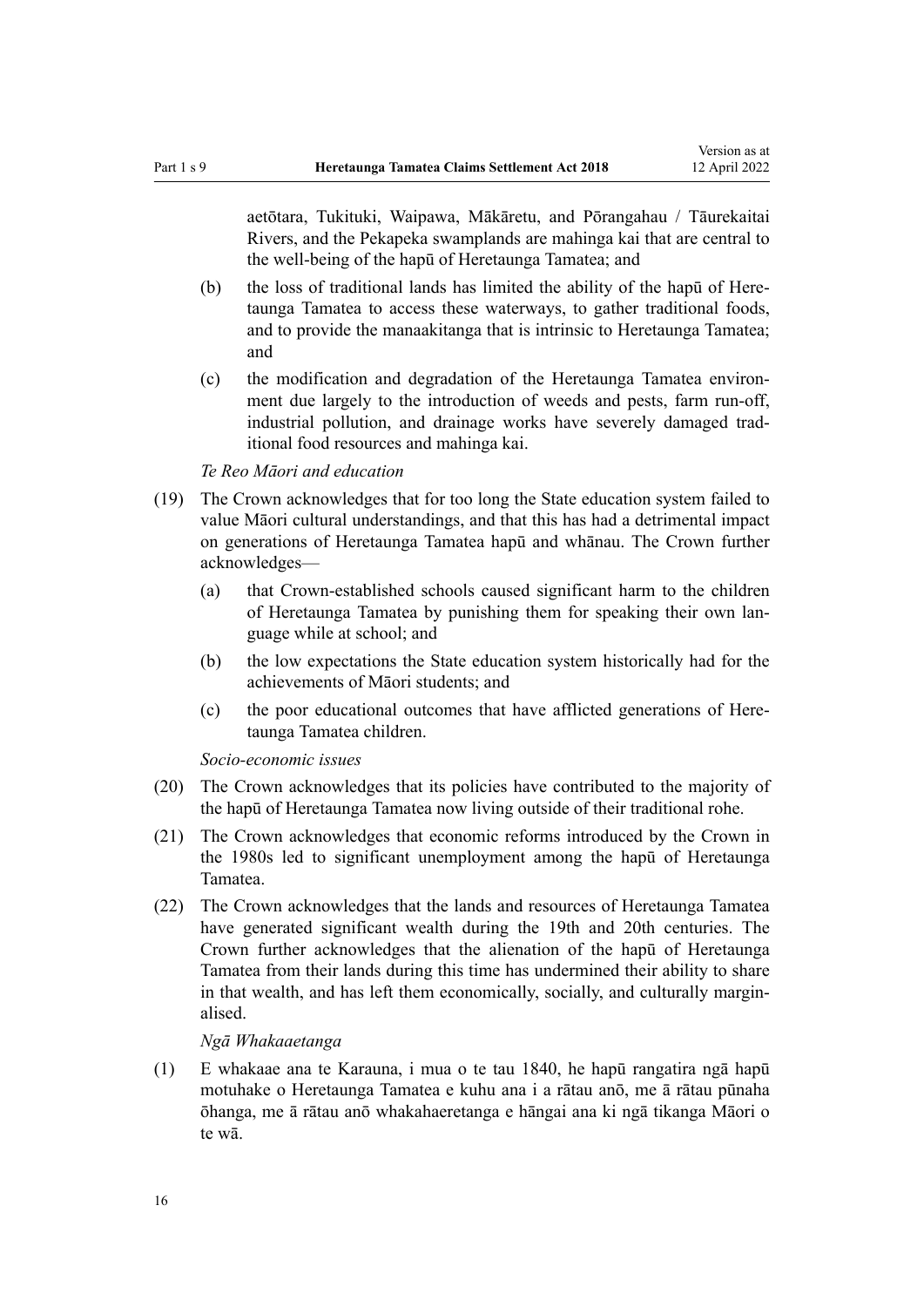(2) E whakaae ana te Karauna i tino whakapau kaha, i oke hoki ngā hapū o Heretaunga Tamatea ki te whai i te puretumutanga me te utu i te Karauna mō ngā tau 175 i muri mai. E mihi ana te Karauna ki ērā tāngata katoa i whai wāhi atu ki ngā mahi kerēme Tiriti a ngā hapū o Heretaunga Tamatea, otirā hoki, ki ērā kāre i te ora tonu ki te kite i tēnei whakataunga. Nō reira, e whakaae ana te Karauna ki te tika o ngā nawe tūturu o te hapū o Heretaunga Tamatea, ā, kua oti i a ia ēnei whakaaetanga e whai ake nei.

*Kua ea i a Heretaunga Tamatea ngā herenga ki a ia i raro i te Tiriti*

- (3) E whakaae ana te Karauna i ea i ngā hapū o Heretaunga Tamatea, e tū nei hai hoa ā-Tiriti, ngā herenga ki a ia i raro i te Tiriti o Waitangi.
- (4) E whakaae ana te Karauna nā ana mahi me ana hapa i tino kino ai te hononga i waenga i ngā hapū o Heretaunga Tamatea me te Karauna, ā, me whai te Karauna kia hoki mai anō tōna mana, ā, me whakaatu hoki i tōna whakaaro nui ki te mana o ngā rangatira, o ngā whānau me ngā hapū o Heretaunga Tamatea.
- (5) E whakaae ana te Karauna kua whai wāhi nui ngā hapū o Heretaunga Tamatea ki te rangatiratanga me te whakawhanaketanga o te rohe, otirā, ki te motu, tae atu ki ngā wāhanga o te ōhanga, o te mātauranga, o te mahi ahuwhenua, o te tōrangapū, o te ahurea me ngā toi, o ngā mahi kāwanatanga me ngā mahi umanga.
- (6) E whakaae ana te Karauna ki ngā utu i utua ai e ngā hapū o Heretaunga Tamatea i runga i te urunga o Niu Tireni ki ngā pakanga, ā, ka mihi ki ā rātau mahi.
- (7) E whakaae ana te Karauna, ahakoa te whakaeatanga a ngā hapū o Heretaunga Tamatea i ngā herenga ki a ia i raro i te Tiriti, kua takahia e te Karauna te Tiriti o Waitangi me ōna mātāpono hoki i ōna wā.
- (8) E whakaae ana te Karauna kāre i tika tāna whakatutuki i ngā nawe kua roa e kawea ana, ā, kua roa rawa te wā o te korenga i arohia o aua nawe.

*Ngā Hokotanga a te Karauna i te Whenua*

(9) E whakaae ana te Karauna—

Version as at

- (a) i te wā i tuku ngā rangatira o Heretaunga Tamatea i ētahi whenua hai kāinga mō te Pākehā i ngā tau whakamutunga o ngā tau 1840, i te whai rātau ki te whakaū i ngā hononga ki te Karauna kia whaihua ai ki ngā taha e rua;
- (b) kāre i riro i ngā hapū o Heretaunga Tamatea ngā painga o te nohonga o te Pākehā, i kīia ai e te Karauna ka riro i a rātau mēnā ka whakaae rātau ki ngā utu iti nā te Karauna i tāpae ki te hoko whenua i ngā whakawhitinga kōrero i tū rā ki Waipukurau i te tau 1851, ā, ki tētahi atu hui i muri mai, i te taha o te Kāwana, i te tau 1853;
- (c) kāre i tika tana rūri i te maha o ngā wāhi i kīia rā e ia ka noho tonu ki ngā ringaringa o Heretaunga Tamatea i te wā e hoko ana ia i ō rātau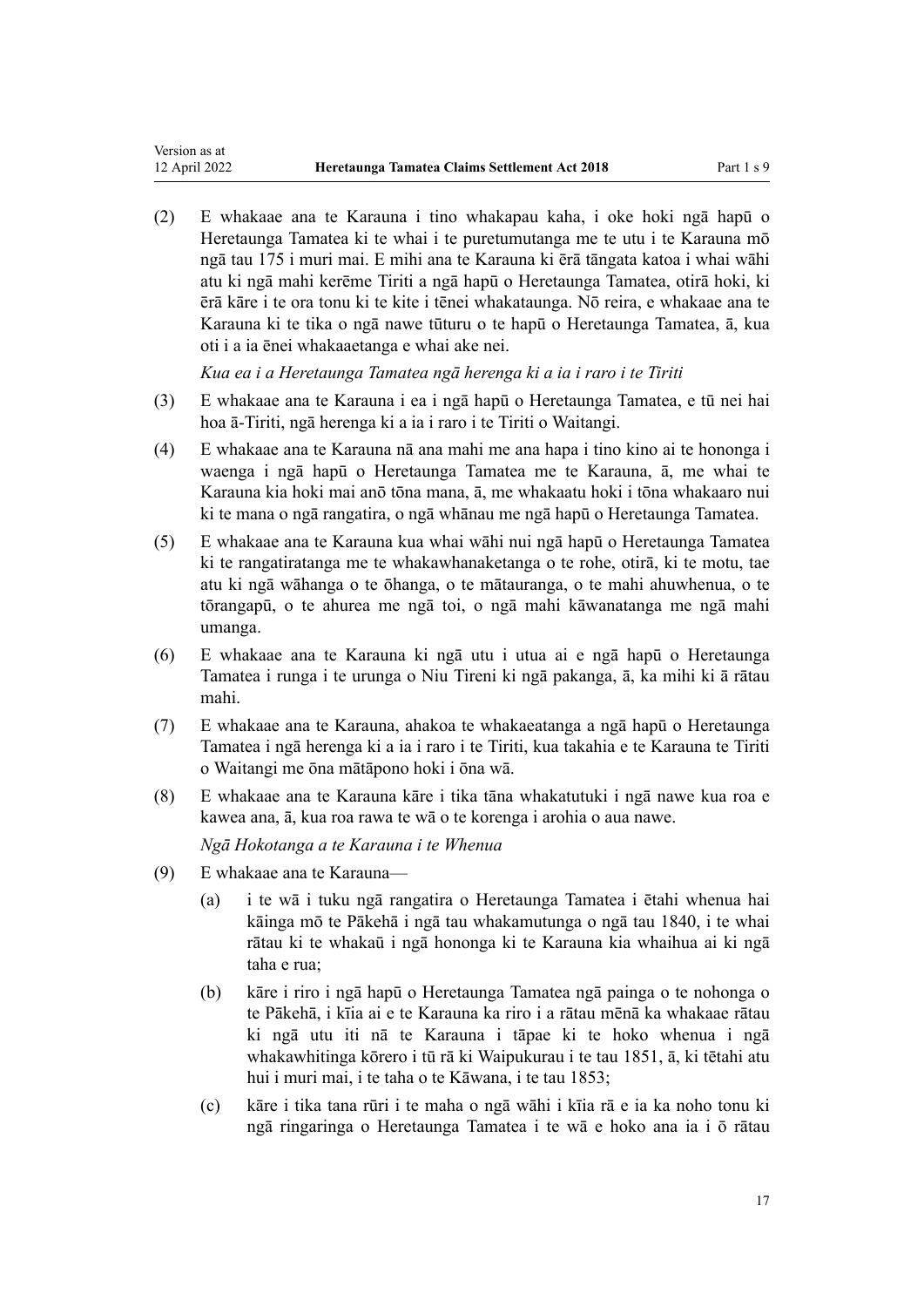whenua i ngā tau 1850, ā, nā tērā, ka pā ngā raru nui ki ngā hapū o Heretaunga Tamatea;

- (d) kāre i āhei tā ngā hapū o Heretaunga Tamatea toro atu ki ngā rawa mōmona o roto o Whatumā i ngā tekau-tau e hia i muri mai i te hokotanga o Waipukurau i te tau 1851, ahakoa tā rātau kōrero e kī nei i oati ā-wahatia rātau i ngā whakawhitinga kōrero ka rāhuitia a Whatumā, engari kāre nei i tuhia ki te tīti whenua mō Waipukurau; ā,
- (e) i takahi ia i te Tiriti o Waitangi me ōna mātāpono i tana korenga i whai kia tiakina ngā wāhi rāhui i whakatapua hai whenua tūturu mō ngā hapū o Heretaunga Tamatea i te wā i hoko whenua ia i ngā tau 1850.
- (10) E whakaae ana te Karauna—
	- (a) i te tau 1851, kāre ia i āta uiui nō wai te mana o te whenua e kīia nei ko Aorangi, e 3 500 eka te nui, i mua i tana whakauru i taua whenua rā ki tētahi tāpiritanga nui o te poraka o Waipukurau i ngā rā o mua i te hainatanga o te tīti whenua;
	- (b) kāre te hunga nō rātau te mana whenua i whakaae kia riro i a ia tēnei wāhanga o Aorangi;
	- (c) i hoko ia i ētahi atu eka o Aorangi, e 3 700 te nui, mai i ētahi tāngata ruarua o te hunga nō rātau te mana whenua i te tau 1854, ā, kāre tonu ia i āta kimi nō wai te mana whenua;
	- (d) kāre ia i ū ki te whakaaetanga i whakaritea ai e ia me ētahi o te hunga nō rātau te mana whenua i te tau 1858 kia whakahokia ngā eka 1 870 o Aorangi; ā,
	- (e) i takahi ia i te Tiriti o Waitangi me ōna mātāpono i te korenga o tana āta tiaki i te mana me ngā pānga o ngā Māori o Heretaunga Tamatea.
- (11) E whakaae ana hoki te Karauna—
	- (a) ahakoa he rite tonu te porotēhi a ngā hapū o Aorangi, kāre te Karauna i utu i te paku aha tae noa ki te paunga o tōna rautau i muri i te rirohanga o ngā whenua ki Aorangi;
	- (b) i ngā tau 1920 me ngā tau 1930 i hīkina māhorahoratia e ngā hapū o Aorangi ā rātau kerēme paremata nā te mea e pāngia ana a Aotearoa e te paheketanga ohaoha;
	- (c) he mea ahu mai te paremata i utua i te tau 1952 i te wāriu o te whenua i te wā i hokona rā e te Karauna i ngā tau waenga o te tekau tau mai i 1850, me te huamoni more; ā,
	- (d) nā te ngaromanga o ēnei whenua, nā te whakatārewatanga rawa o tā te Karauna utu i te paremata, nā te rahinga hoki o te paremata i utua, i pā te kaha mamae ki ngā hapū o Aorangi e rangona tonutia ana ana i tēnei rā.
- (12) E whakaae ana te Karauna—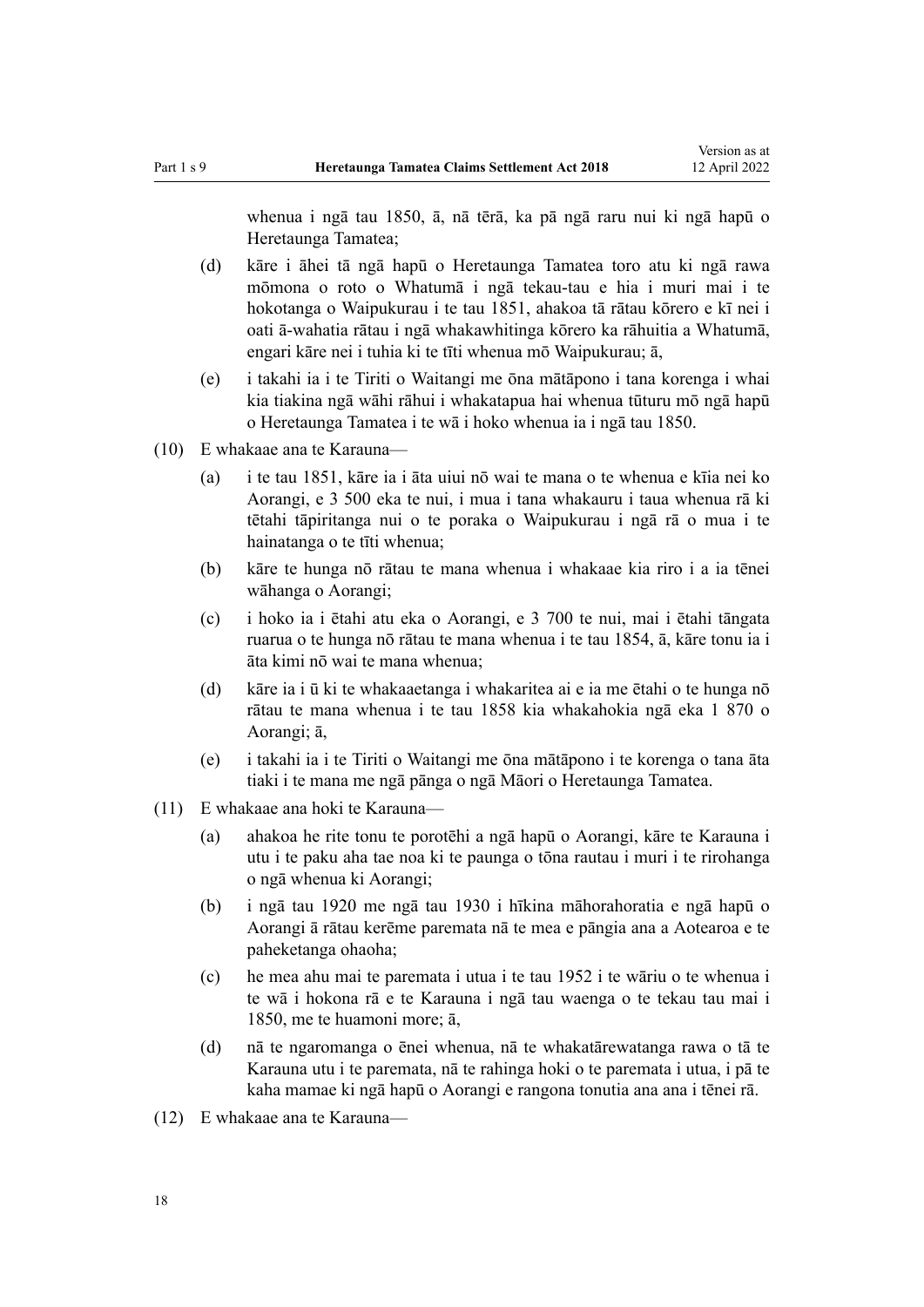- (a) mai i te tau 1854, i whakahaeretia e ia ngā whakawhitinga kōrero mō ētahi o ngā poraka ki Heretaunga Tamatea, e kīia nei ko 'ngā hoko tāhae', me ētahi rōpū iti, me ētahi tāngata takitahi rānei i Tāmakimakaurau me Te Whanganui-a-Tara, me te kore i whakaoti pai i ngā uiuitanga i te mana whenua o ēnei poraka;
- (b) i ētahi wā, i tohe tonu ia ki te whakawhiti kōrero mō te hoko ahakoa e mōhio ana ia i te whakahēngia aua take e ētahi atu tāngata nō rātau te mana whenua;
- (c) i whakawhiti kōrero tonu ia, i utu tonu hoki ia mō ētahi o ēnei whenua ahakoa ngā whakatūpato e mea ana māna te kore ka huri ngā Māori e kī ana he pānga ō rātau ki aua poraka ki te whawhai ki a rātau anō, nā ngā tohe e puta ana i ngā mahi hoko a te Karauna;
- (d) nā ēnei tohe ka tahuri ngā Māori i kī rā he pānga ō rātau ki aua poraka ki te riri tara-ā-whare i te tau 1857, ka mutu, i hinga ētahi o ngā Māori o Heretaunga Tamatea; ā,
- (e) nā āna mahi i ēnei whakawhitinga kōrero mō te hoko i ēnei poraka, kāre ia i ū ki ana herenga e kī ana me āta tiaki i ngā pānga o ngā hapū o Heretaunga Tamatea i raro i te Tiriti o Waitangi me ōna mātāpono.

*Ngā Ture Whenua Māori*

- (13) E whakaae ana te Karauna—
	- (a) kāre ia i kōrero ki ngā hapū o Heretaunga Tamatea i mua o tana whakatau i ngā ture whenua Māori e whakaae ana kia wehea ki te tangata takitahi ngā whenua i raro kē i te mana o ngā hapū i runga i ngā tikanga a Heretaunga Tamatea;
	- (b) i waenga i te tau 1866 me te tau 1870, neke atu i te kotahi rau ngā taitara poraka whenua o Heretaunga Tamatea, kai tua atu o te 330 000 eka te nui, i tukuna ai e te Kōti Whenua Māori ki ngā tāngata tekau, iti iho rānei i ia tukunga;
	- (c) ko ngā hapū o Heretaunga Tamatea i mahara ko ngā tāngata ko ō rātau ingoa i ngā taitara nei ka noho hai kaitiaki mā ō rātau hapū, engari kāre ngā ture whenua Māori i aukati i te wetekanga o ngā whenua o Heretaunga me ētahi atu poraka, me te korenga o te hunga nō rātau anō te mana whenua i whakaae, me te aha, ka tangohia ō rātau pānga ki aua whenua; ā,
	- (d) nā tērā, kāre te whakahaerenga o ngā ture whenua Māori i ēnei poraka i whakaata i ngā herenga i runga i te Karauna kia āta tiaki ia i ngā pānga o ngā hapū o Heretaunga Tamatea ki ngā whenua tērā pea i hiahia rātau ki te pupuri, ā, he takahi tēnei i te Tiriti o Waitangi me ōna mātāpono.
- (14) E whakaae ana te Karauna nā tana kore i whakatakoto huarahi ā-ture kia taea ai te whakahaerenga o ngā whenua o ngā hapū o Heretaunga Tamatea te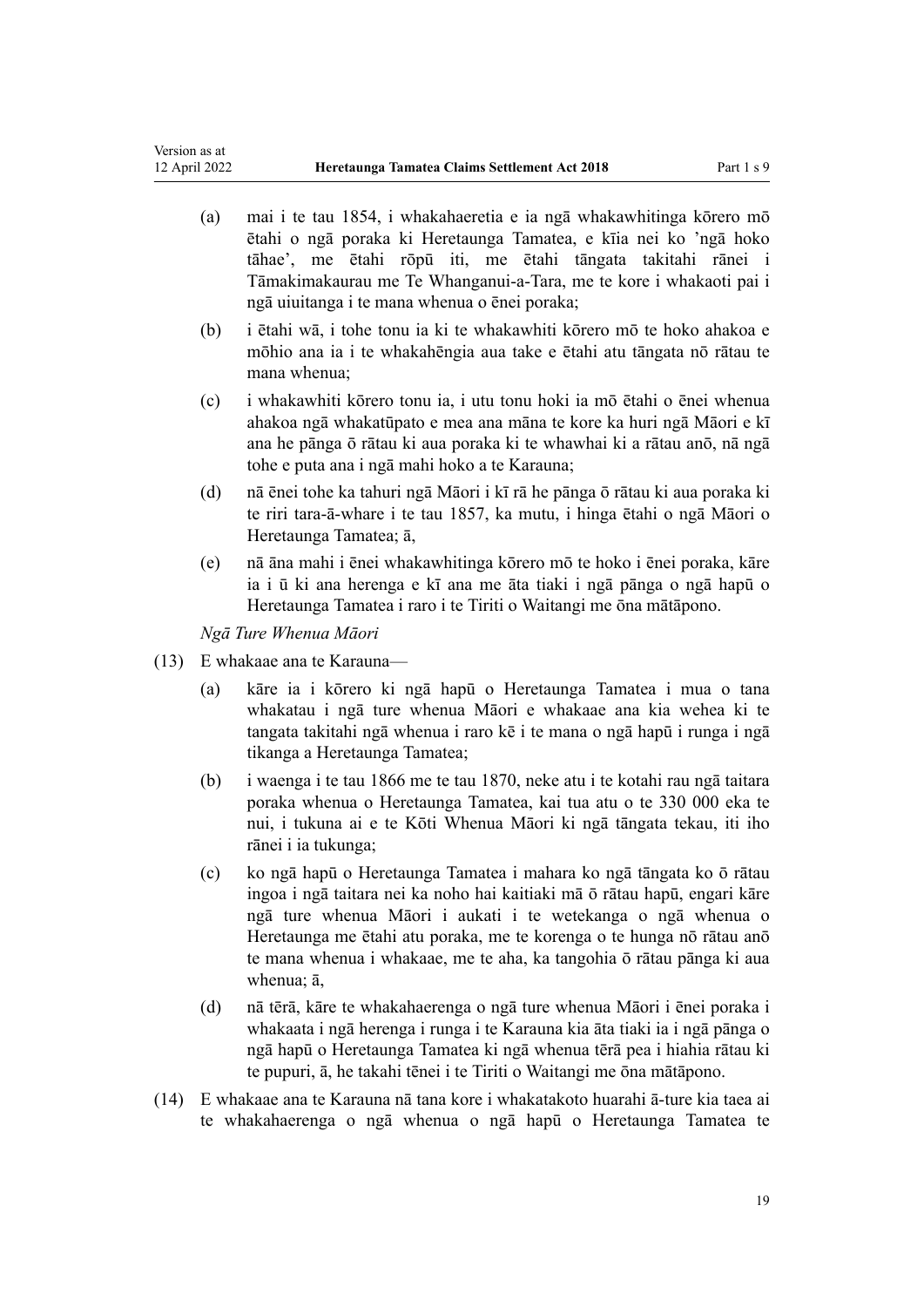whakahaere ngātahi tae rawa ake ki te tau 1894, he takahi tēnā i te Tiriti o Waitangi me ōna mātāpono.

(15) E whakaae ana te Karauna nā te kawenga me ngā pānga o ngā ture whenua Māori, otirā, nā te rironga atu o ngā whenua ki ngā tāngata takitahi, kaua ki te iwi, ki te hapū rānei, i kaha ake ai te noho mōrearea o ngā whenua o Heretaunga Tamatea ki te roherohenga, ki te whakawehenga me te wetekanga. I whai wāhi ēnei take ki te ngahorotanga o te anga ā-iwi o ngā hapū o Heretaunga Tamatea, i ahu mai rā i te mana whenuatanga o te iwi. I takahi te Karauna i te Tiriti o Waitangi me ōna mātāpono i tana korenga i whai kia tiakina ngā anga ā-iwi o ngā hapū o Heretaunga Tamatea.

*Ngā Whakapānga ā-Tōrangapū*

(16) E whakaae ana te Karauna kua hia tau ngā rangatira me ngā hapū o Heretaunga Tamatea e ū ana kia rangimārie ngā whakapānga ā-tōrangapū ki te Karauna mā ngā rōpū pēnei i a Te Whata a Te Herunga, i ngā Rūnanga, i te Kōmiti me te Kotahitanga. E whakaae ana hoki te Karauna he rite tonu tana kore i whakaea i ngā take nā ēnei kaupapa i kawe ki tōna aroaro, kia whaikiko rā anō.

*Te Whenua Koretanga o Heretaunga Tamatea*

- (17) E whakaae ana te Karauna—
	- (a) ahakoa, nō te taenga ki te tau 1900, kua tata ki te waru tekau mā rima paihēneti o ngā whenua o Heretaunga Tamatea i whakawehea ai, i te kapo tonu te Karauna i ētahi wāhanga nui o ngā whenua o te rohe i te rua tekau tau i whai mai;
	- (b) nā ngā pānga katoa i hua mai ai i ngā mahi hoko a te Karauna, me tana whakahaere i ngā ture whenua Māori, tae rawa ake ki te tau 1930, kua tata whenua kore ngā hapū o Heretaunga Tamatea; ā,
	- (c) nā te korenga o te Karauna i whakaū kia nui ngā whenua hai pupuritanga mā ngā hapū o Heretaunga Tamatea, hai whenua hoki mō ngā hiahia matua o nāianei, o āpōpō hoki, ka kino rawa atu ngā pānga ki tō rātau oranga ā-ōhanga, ā-pāpori, ā-ahurea, ā-wairua hoki, tae atu hoki ki te whanaketanga o ngā hapū o Heretaunga Tamatea, ā, he takahi tēnei i te Tiriti o Waitangi me ōna mātāpono.

*He Take Taiao*

- (18) E whakaae ana te Karauna—
	- (a) ko ngā roto, ko ngā awa, ko ngā puna, ko ngā whenua reporepo o Heretaunga Tamatea, pēnei i a Whatumā, i a Rūnanga me Poukawa, i a Tūtaekurī, i a Ngaruroro, i a Maraetōtara, i a Tukituki, i a Waipawa, i a Mākāretu, i ngā awa o Pōrangahau / Tāurekaitai, i ngā whenua anō hoki o Pekapeka e kapi ana i te repo, ngā tino mahinga kai e ora ai ngā hapū o Heretaunga Tamatea;
	- (b) nā te rirohanga o ngā whenua taketake i herea ai te kaha o ngā hapū o Heretaunga Tamatea ki te toro atu ki ēnei wai ki te kohi i ngā kai māori,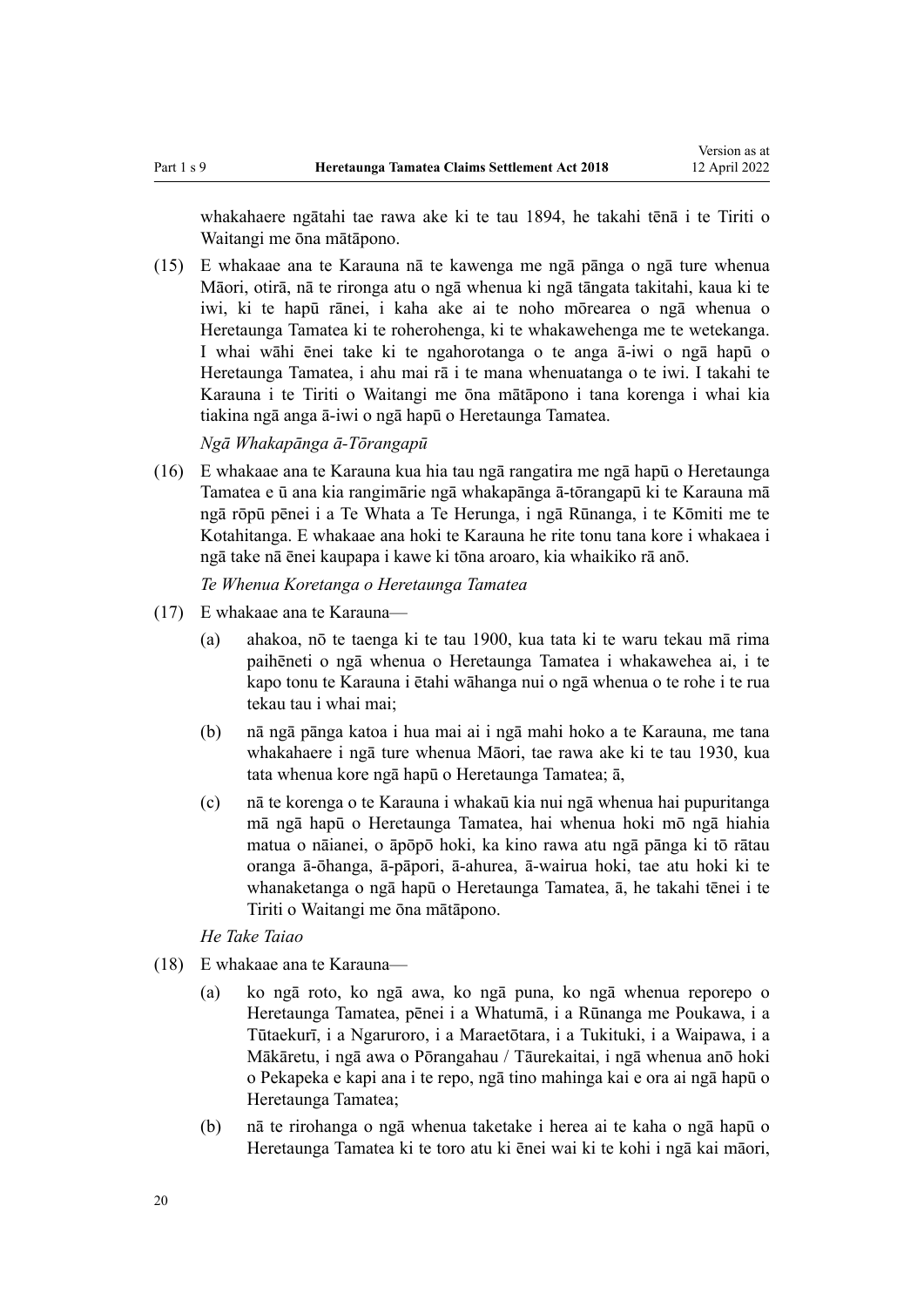ki te whakaatu hoki, i tētahi o ngā āhuatanga pūmau o Heretaunga Tamatea, i te manaakitanga; ā,

(c) kua tino hē ngā pātaka kai taketake me ngā mahinga kai nā te tipuranga mai o ngā tarutaru me ngā riha, nā ngā para o ngā pāmu, o ngā wāhi ahumahi hoki, me ngā mahi whakatahenga i ahu mai i te whakarerekētanga me te whakakinotanga o te taiao o Heretaunga Tamatea.

*Te Reo Māori me te Mātauranga*

<span id="page-20-0"></span>Version as at<br>12 April 2022

- (19) E whakaae ana te Karauna kua roa rawa tā te pūnaha mātauranga ā-motu kore i whakaaro nui ki ngā mōhiotanga Māori, ā, kua pā kino tērā āhuatanga ki ngā whakatipuranga o ngā hapū me ngā whānau o Heretaunga Tamatea. E whakaae ana hoki te Karauna—
	- (a) nā ngā kura i whakatūria ai e te Karauna, ka kino tonu te mamae i pā ki ngā tamariki o Heretaunga Tamatea nā te whiu i a rātau mō te kōrero i tō rātau ake reo i a rātau i te kura;
	- (b) i mua, he iti te whakapono o te pūnaha mātauranga ā-motu ki tā te ākonga Māori āhei ki te eke ki ngā taumata; ā,
	- (c) nā te kino o ngā hua ā-mātauranga, i rongo ai ngā whakatipuranga o ngā tamariki o Heretaunga Tamatea i te ngau kino.

*Ngā Take Oha-pori*

- (20) E whakaae ana te Karauna i whai wāhi ana kaupapa here ki te take kai waho te nuinga o ngā tāngata o ngā hapū o Heretaunga Tamatea i tō rātau rohe taketake e noho ana.
- (21) E whakaae ana te Karauna nā ngā whakahoutanga ā-ōhanga i whakaturehia rā e te Karauna i ngā tau 1980 i tino nui ai te koremahi i waenga i ngā hapū o Heretaunga Tamatea.
- (22) E whakaae ana te Karauna he nui ngā rawa kua hua ake i ngā whenua me ngā rawa o Heretaunga Tamatea i ngā tau o te rautau tekau mā iwa, me te rautau rua tekau. E whakaae ana hoki te Karauna nā te whakawehenga o ngā hapū o Heretaunga Tamatea i ō rātau whenua i taua wā, kua kore rātau e whai wāhi atu ki aua hua rā, me te aha, noho pōhara kē ana rātau ā-ōhanga, ā-pāpori, ā-ahurea anō hoki.

#### **10 Apology**

The text of the apology offered by the Crown to the tīpuna, hapū, whānau, and mokopuna of Heretaunga Tamatea, as set out in the deed of settlement, is as follows:

"(a) The Crown is profoundly sorry that it has repeatedly failed to uphold the partnership envisaged by the Treaty and sought by the tīpuna of Heretaunga Tamatea since the 1840s. The Crown unreservedly apologises for its repeated breaches of the [Treaty of Waitangi](http://legislation.govt.nz/pdflink.aspx?id=DLM435834), and for "ngā mamae me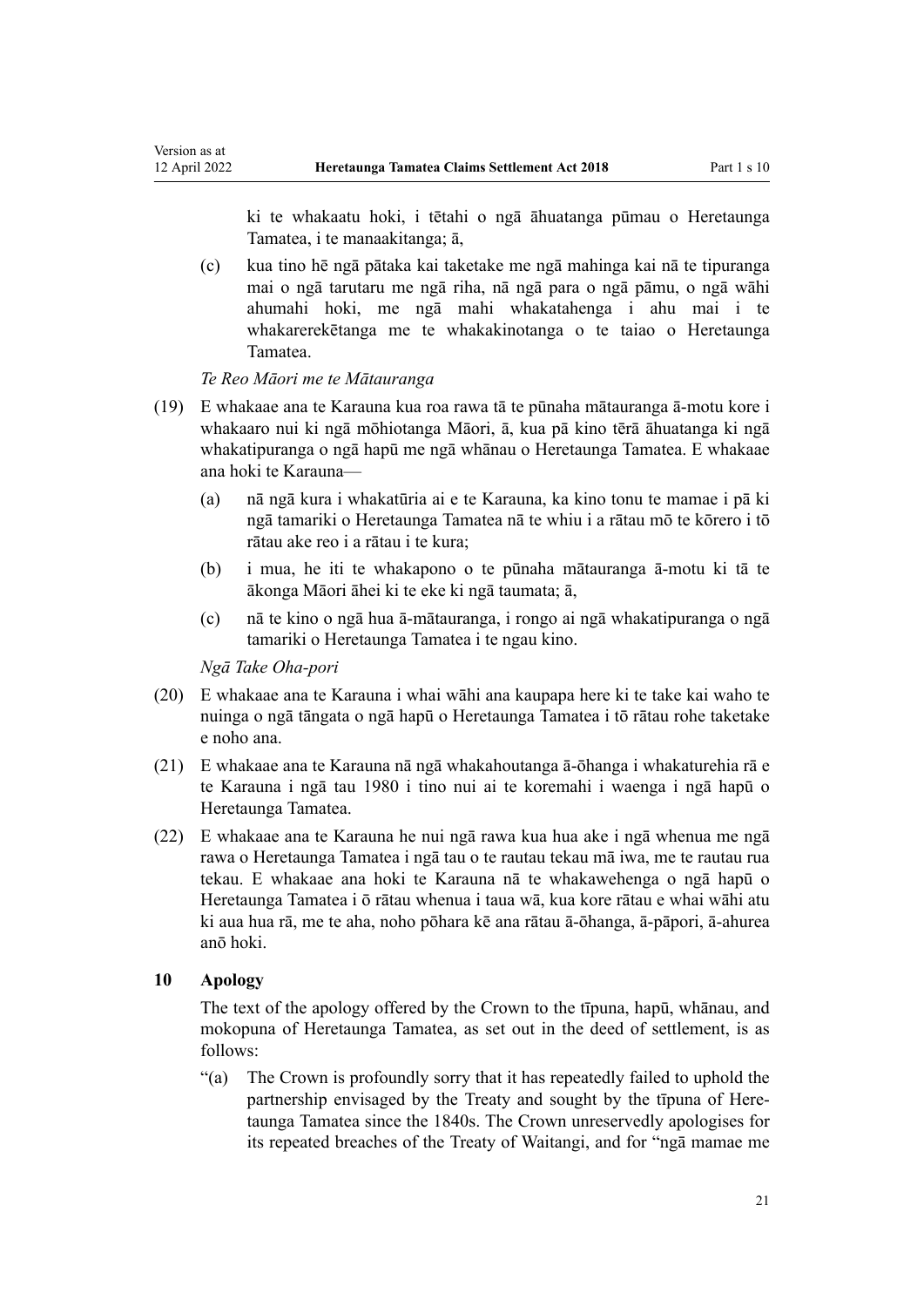ngā tūkino", or the pain and damage, that these breaches have caused to generations of Heretaunga Tamatea.

- (b) The Crown regrets its many policies, acts, and omissions that have contributed to the whānau and hapū of Heretaunga Tamatea being left virtu‐ ally landless. In the 1850s, the Crown used secret transactions and other divisive tactics to purchase huge areas of Heretaunga Tamatea land, often without the knowledge or consent of local customary owners. The Crown is deeply sorry that its purchasing tactics created tensions among your people that culminated in war, injury, and death.
- (c) The Crown introduced land laws that facilitated the further dispossession of the hapū of Heretaunga Tamatea. At the beginning of the twentieth century only a fraction of Heretaunga Tamatea lands remained in Māori ownership, yet the Crown continued to purchase land, often through measures that placed considerable pressure on individual owners. The Crown offers its profound apologies for its actions that alienated you from the whenua that had sustained your ancestors for generations, and deprived you of access to your lakes, rivers, wetlands, and springs.
- (d) The Crown is deeply sorry that its breaches of the [Treaty of Waitangi](http://legislation.govt.nz/pdflink.aspx?id=DLM435834) have severely limited your economic and social opportunities, eroded your tribal structures and undermined your well-being, in stark contrast to the benefits of partnership that the Crown led you to expect in the 1850s.
- (e) The Crown regrets that it has failed to respond appropriately to the generations of Heretaunga Tamatea who have worked to obtain justice for their people. The Crown pays tribute to those who have not survived to see this settlement completed.
- (f) The Crown apologises to the hapū of Aorangi for wrongfully depriving you of your land without your consent, for failing to return some of the land as it agreed, and for then selling the land that it did not rightly own. When the Crown finally admitted it had acquired the land without the consent of Aorangi hapū, it still took decades to pay even a measure of compensation. The Crown is deeply remorseful for the immense hurt its actions around Aorangi caused the owners of that land.
- (g) Through this settlement and this apology, the Crown hopes to ease the burden of grievance and sorrow that the whānau and hapū of Heretaunga Tamatea have carried for generations. The Crown looks forward to restoring a relationship with the hapū of Heretaunga Tamatea that is built on trust, co-operation, and respect for each other and the [Treaty of Wai‐](http://legislation.govt.nz/pdflink.aspx?id=DLM435834) [tangi](http://legislation.govt.nz/pdflink.aspx?id=DLM435834) and its principles."

## *Te Whakapāhatanga*

E tāpaetia ana e te Karauna tēnei whakapāhatanga ki ngā tīpuna, ki ngā hapū, ki ngā whānau, ki ngā mokopuna hoki o Heretaunga Tamatea: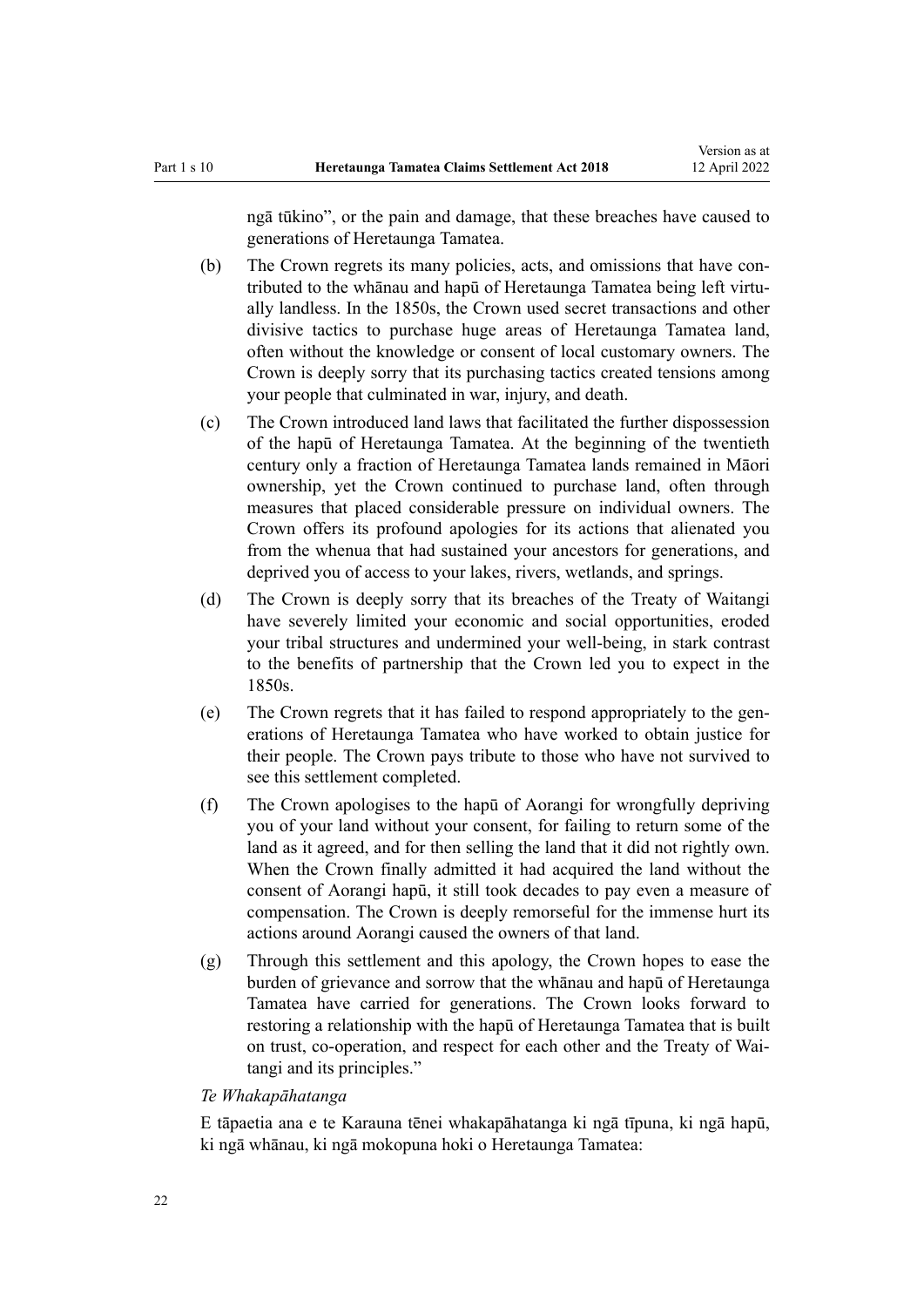- "(a) Inā kē te nui o te whakapāha a te Karauna i te rite tonu o tana kore i hāpai i te pātuitanga i manakohia ai e te Tiriti, i whāia ai hoki e ngā tīpuna o Heretaunga Tamatea mai i ngā tau 1840. E whakapāha mārika atu nei te Karauna, he rite tonu tāna takahi i te Tiriti o Waitangi, mō 'ngā mamae me ngā tūkino' i hua mai ai ki ngā whakatipuranga o Heretaunga Tamatea i ēnei takahitanga.
- (b) E whakapāha ana te Karauna i te tini o ana kaupapa here, o ana mahi, o ana hapa nā reira i tata whenua kore ai ngā whānau me ngā hapū o Heretaunga Tamatea. I ngā tau 1850, i whakamahi ai te Karauna i ana whakaritenga muna me ētahi atu rautaki whakawehewehe ki te hoko i ētahi wāhanga nui rawa atu o ngā whenua o Heretaunga Tamatea, ka mutu, i te nuinga o te wā, kāre ngā tāngata nō rātau te mana whenua i taua rohe i mōhio, kāre rānei i whakaae. E tino whakapāha ana te Karauna i runga i tana mōhio nā ana rautaki hoko i tutū ai te puehu i waenga i tō iwi, me te aha, ka hua ko te riri, ko te wharanga me te matenga o te tangata.
- (c) I whakatauhia e te Karauna ngā ture whenua nā reira i kino kē atu ai te rawakoretanga o ngā hapū o Heretaunga Tamatea. I te tīmatanga o te rautau rua tekau, he wāhanga iti noa iho nō ngā whenua o Heretaunga Tamatea i ngā ringaringa tonu o te Māori, engari ka haere tonu ngā mahi hoko whenua a te Karauna, ka mutu, i ētahi wā, nā aua mahi i kaha pēhi ngā tāngata takitahi nō rātau ngā whenua. E tāpaetia ana e te Karauna ana whakapāha nui mō āna mahi nā reira i wehe ai koutou i te whenua i noho rā hai oranga mō ō koutou tīpuna mō ngā whakatipuranga e hia nei, i kore ai hoki tā koutou āhei ki te toro ki ō koutou roto, ki ō koutou awa, ki ō koutou whenua kueo me ō koutou puna.
- (d) E tino whakapāha ana te Karauna, nā tāna takahi i te Tiriti o Waitangi i tino uaua ai tā koutou whai i ngā ara ā-ōhanga, ā-pāpori hoki, i ngahoro ai ō koutou anga ā-iwi, i raru ai tō koutou oranga, e tino taupatupatu nei ki ngā hua o te pātuitanga i mahara ai koutou ka riro i a koutou i runga i tā te Karauna i oati ai i ngā tau 1850.
- (e) E whakapāha ana te Karauna i tana kore i whakautu tika ki ngā whakatipuranga o Heretaunga Tamatea kua whai nei i te tika mō tō rātau iwi. E mihi ana te Karauna ki ērā kāre i te ora tonu ki te kite i te otinga o tēnei whakataunga.
- (f) E whakapāha ana te Karauna ki ngā hapū o Aorangi mō tāna tangohanga hētanga i ō koutou whenua me tā koutou kore whakaae, mō tāna kore whakahoki i te wāhanga whenua i whakaaetia, ā, mō tāna hokonga atu o te whenua kāre i a ia te mana hoko atu. Whakaae rawa mai te Karauna kua riro i a ia te whenua me te kore whiwhi whakaaetanga i ngā hapū o Aorangi, he maha ngā tekau tau i pau i mua i tana utu i tētahi wāhi iti noa o te paremata. E kaha hinapōuri ana te Karauna mō te kaha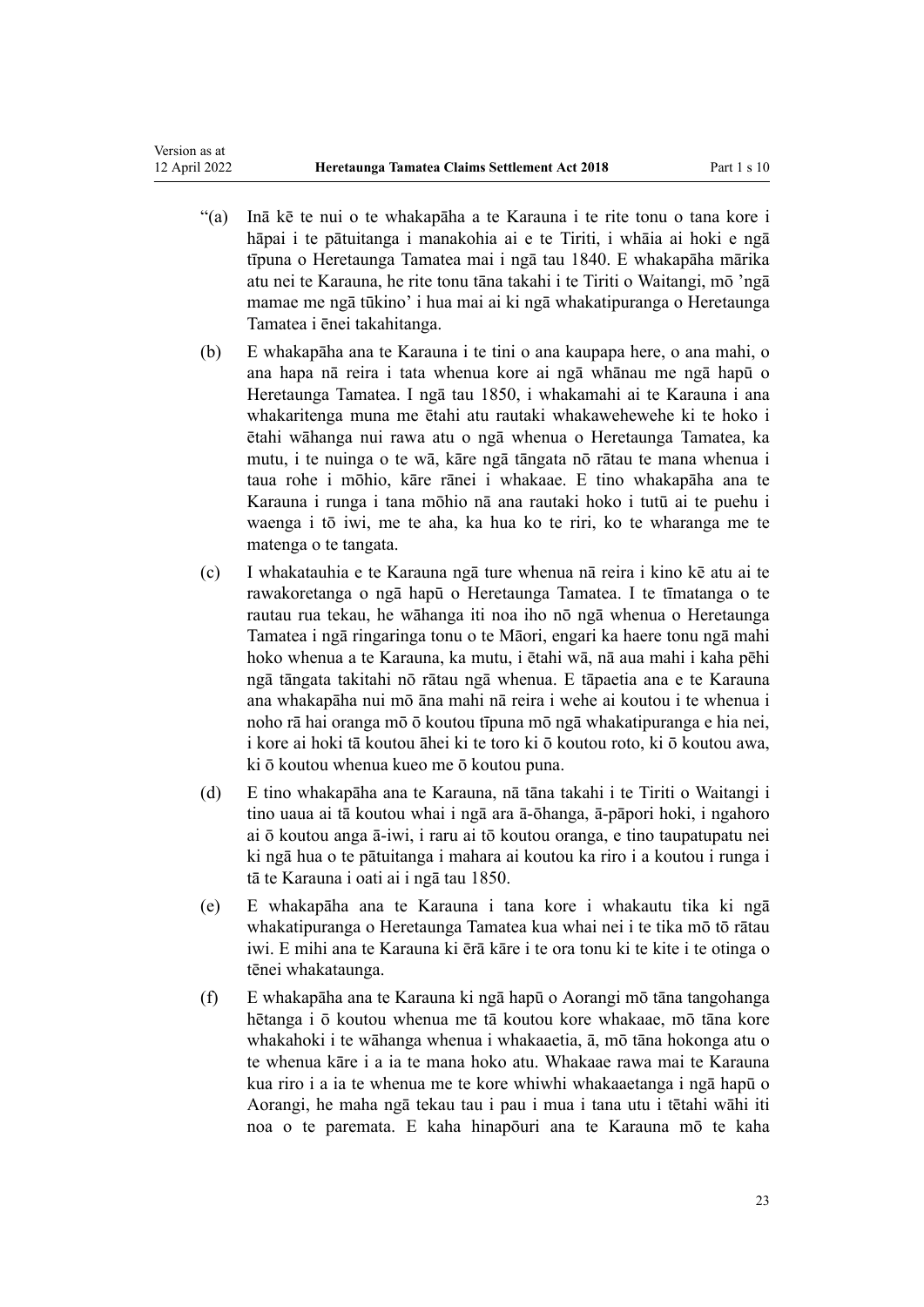<span id="page-23-0"></span>pāmamae ki ngā rangatira o taua whenua nā āna mahi e pā ana ki te whenua o Aorangi.

(g) E tūmanako ana te Karauna, mā tēnei whakataunga me tēnei whakapāhatanga, ka mahea ake te taumaha o ngā nawe me te mamae kua pīkaungia e ngā whānau me ngā hapū o Heretaunga Tamatea mō te hia whakatipuranga. E anga whakamua ana te Karauna ki te whakamārō ake i te taura hono ki ngā hapū o Heretaunga Tamatea e whiria ana ki ngā here o te whakapono, o te mahitahi, o te whakaaro nui o tētahi ki tētahi, o te Tiriti o Waitangi hoki me ōna mātāpono."

## *Interpretation provisions*

## **11 Interpretation of Act generally**

It is the intention of Parliament that the provisions of this Act are interpreted in a manner that best furthers the agreements expressed in the deed of settlement.

## **12 Interpretation**

In this Act, unless the context otherwise requires,—

**administering body** has the meaning given in [section 2\(1\)](http://legislation.govt.nz/pdflink.aspx?id=DLM444310) of the Reserves Act 1977

**aquatic life** has the meaning given in [section 2\(1\)](http://legislation.govt.nz/pdflink.aspx?id=DLM103616) of the Conservation Act 1987

**attachments** means the attachments to the deed of settlement

**Commissioner of Crown Lands** means the Commissioner of Crown Lands appointed in accordance with [section 24AA](http://legislation.govt.nz/pdflink.aspx?id=DLM251181) of the Land Act 1948

#### **computer register**—

- (a) has the meaning given in [section 4](http://legislation.govt.nz/pdflink.aspx?id=DLM140144) of the Land Transfer (Computer Registers and Electronic Lodgement) Amendment Act 2002; and
- (b) includes, where relevant, a certificate of title issued under the [Land](http://legislation.govt.nz/pdflink.aspx?id=DLM269031) [Transfer Act 1952](http://legislation.govt.nz/pdflink.aspx?id=DLM269031)

**consent authority** has the meaning given in [section 2\(1\)](http://legislation.govt.nz/pdflink.aspx?id=DLM230272) of the Resource Management Act 1991

**conservation area** has the meaning given in [section 2\(1\)](http://legislation.govt.nz/pdflink.aspx?id=DLM103616) of the Conservation Act 1987

**conservation management plan** has the meaning given in [section 2\(1\)](http://legislation.govt.nz/pdflink.aspx?id=DLM103616) of the Conservation Act 1987

**conservation management strategy** has the meaning given in [section 2\(1\)](http://legislation.govt.nz/pdflink.aspx?id=DLM103616) of the Conservation Act 1987

**Crown** has the meaning given in [section 2\(1\)](http://legislation.govt.nz/pdflink.aspx?id=DLM160819) of the Public Finance Act 1989

**cultural redress property** has the meaning given in [section 54](#page-42-0)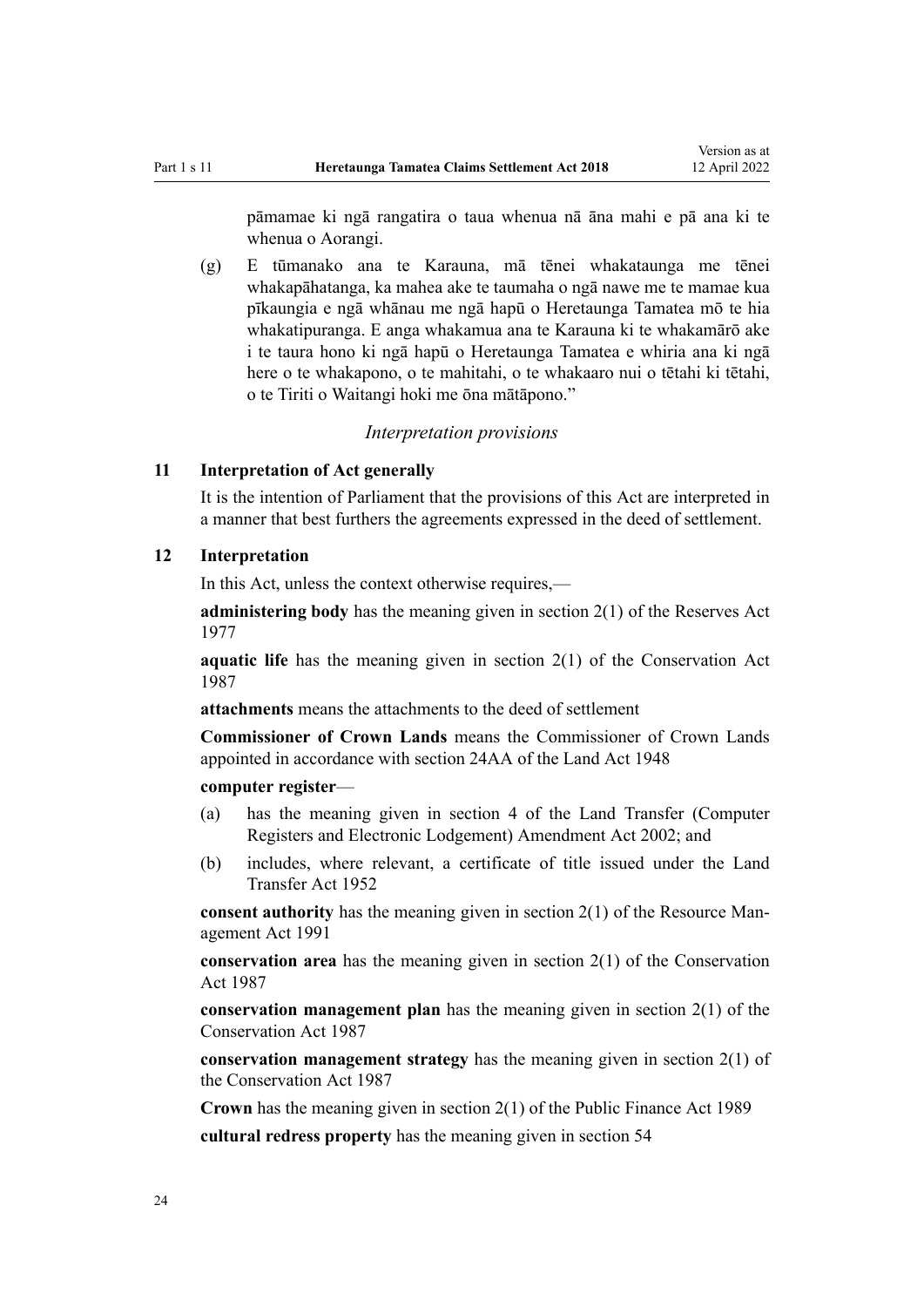#### **deed of recognition**—

- (a) means a deed of recognition issued under [section 30](#page-35-0) by—
	- (i) the Minister of Conservation and the Director-General; or
	- (ii) the Commissioner of Crown Lands; and
- (b) includes any amendments made under [section 30\(4\)](#page-35-0)

#### **deed of settlement**—

- (a) means the deed of settlement dated 26 September 2015 and signed—
	- (i) by the Honourable Christopher Finlayson, Minister for Treaty of Waitangi Negotiations, and the Honourable Simon William English, Minister of Finance, for and on behalf of the Crown; and
	- (ii) for and on behalf of Heretaunga Tamatea, by Elizabeth Valentine Munroe, Peter Alexander Paku, and Brian Charles Morris, being the mandated negotiators, and David Collins Tipene-Leach, Eliza‐ beth Helen Graham, Margaret Akata McGuire, Penelope Hinehau WhitiWhiti, Tanira Hemana Te Rohu Te Au, John-Barry Heperi Smith, Brian Charles Morris, Peter Alexander Paku, Cordry Tawa Huata, Kevin Ronald Tamati, Henare Matua Kani, Kellie Anne-Marie Jessup, Tipene Heperi, Ngāmoa Hukapapa Gillies, Robert Lui Clarke, Erin Marie Sandilands, Leon Fredrick Hawea, Char‐ maine Elizabeth Pene, Ngahiwi Tomoana, Kohine Gwen Rata, Thomas Eruera Mulligan, Koreene Hariata Henry, and Wairea‐ mana Kara, being the persons representing He Toa Takitini; and
	- (iii) by Elizabeth Helen Graham, Cordry Tawa Huata, Erin Marie San‐ dilands, David Collins Tipene-Leach, Tanira Hemana Te Rohu Te Au, John-Barry Heperi Smith, Brian Charles Morris, Peter Alexander Paku, Margaret Akata McGuire, Kevin Ronald Tamati, Henare Matua Kani, Kellie Anne-Marie Jessup, Waireamana Kara, Ngāmoa Hukapapa Gillies, Robert Lui Clarke, Penelope Hinehau WhitiWhiti, Leon Fredrick Hawea, Charmaine Elizabeth Pene, Ngahiwi Tomoana, Kohine Gwen Rata, Thomas Eruera Mulligan, and Koreene Hariata Henry, being the trustees of the Heretaunga Tamatea Settlement Trust; and
- (b) includes—
	- (i) the schedules of, and attachments to, the deed; and
	- (ii) any amendments to the deed or its schedules and attachments

**deferred selection property** has the meaning given in [section 80](#page-57-0) **Director-General** means the Director-General of Conservation **documents schedule** means the documents schedule of the deed of settlement

**effective date** means the date that is 6 months after the settlement date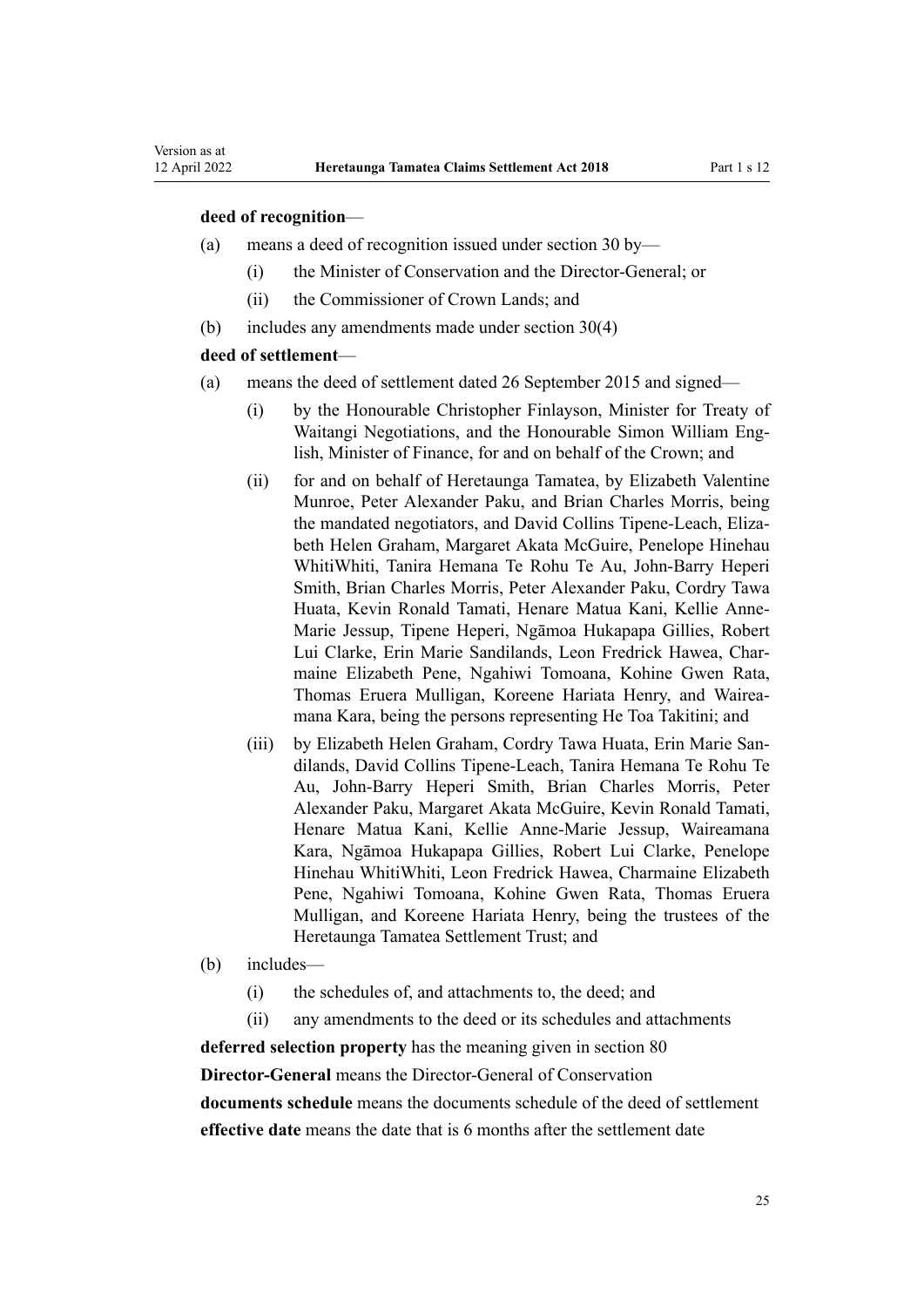**He Toa Takitini** means the representative group that was mandated by Here‐ taunga Tamatea and unconditionally recognised by the Crown on 4 February 2011 and that was incorporated under the [Incorporated Societies Act 1908](http://legislation.govt.nz/pdflink.aspx?id=DLM175774) on 23 December 2013

**Heretaunga Tamatea Settlement Trust** means the trust of that name estab‐ lished by a trust deed dated 30 June 2015

**historical claims** has the meaning given in [section 14](#page-27-0)

**interest** means a covenant, easement, lease, licence, licence to occupy, tenancy, or other right or obligation affecting a property

**licensed land** has the meaning given in [section 80](#page-57-0)

**LINZ** means Land Information New Zealand

**member of Heretaunga Tamatea** means an individual referred to in [section](#page-26-0)  $13(1)(a)$ 

**national park management plan** has the meaning given to **management plan** in [section 2](http://legislation.govt.nz/pdflink.aspx?id=DLM36968) of the National Parks Act 1980

**overlay classification** has the meaning given in [section 35](#page-36-0)

**property redress schedule** means the property redress schedule of the deed of settlement

**Registrar-General** means the Registrar-General of Land appointed in accord‐ ance with [section 4](http://legislation.govt.nz/pdflink.aspx?id=DLM270019) of the Land Transfer Act 1952

**representative entity** means—

- (a) the trustees; and
- (b) any person, including any trustee, acting for or on behalf of—
	- (i) the collective group referred to in section  $13(1)(a)$ ; or
	- (ii) 1 or more members of Heretaunga Tamatea; or
	- (iii) 1 or more of the whānau, hapū, or groups referred to in [section](#page-26-0)  $13(1)(c)$

**reserve** has the meaning given in [section 2\(1\)](http://legislation.govt.nz/pdflink.aspx?id=DLM444310) of the Reserves Act 1977

**reserve property** has the meaning given in [section 54](#page-42-0)

**resource consent** has the meaning given in [section 2\(1\)](http://legislation.govt.nz/pdflink.aspx?id=DLM230272) of the Resource Management Act 1991

**RFR** means the right of first refusal provided for by [subpart 4](#page-65-0) of Part 3

**RFR land** has the meaning given in [section 98](#page-66-0)

**settlement date** means the date that is 40 working days after the date on which this Act comes into force

**statutory acknowledgement** has the meaning given in [section 21](#page-31-0)

**tikanga** means customary values and practices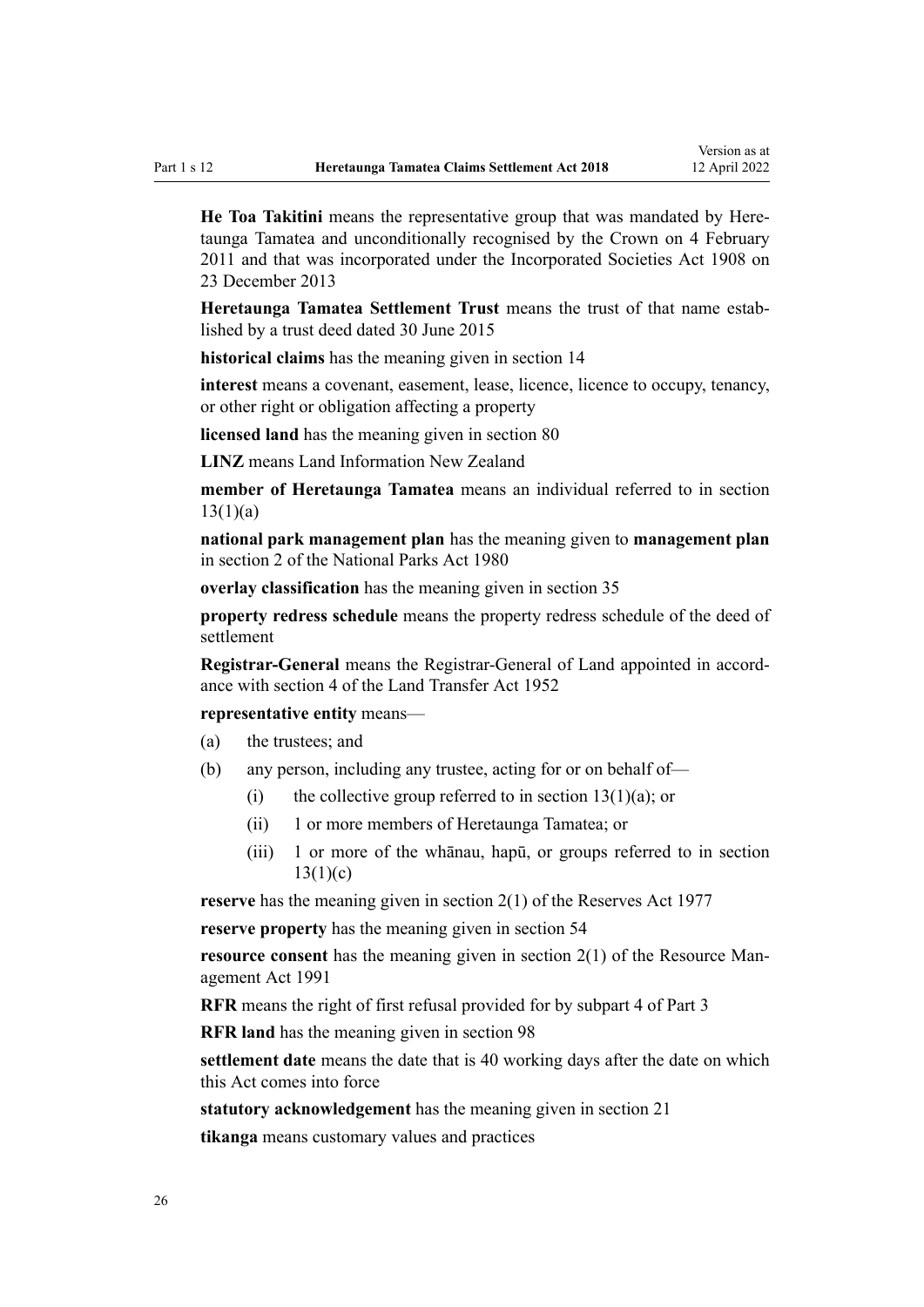**trustees of the Heretaunga Tamatea Settlement Trust** and **trustees** mean the trustees, acting in their capacity as trustees, of the Heretaunga Tamatea Settle‐ ment Trust

**working day** means a day other than—

<span id="page-26-0"></span>Version as at

- (a) a Saturday, a Sunday, Waitangi Day, Good Friday, Easter Monday, Anzac Day, the Sovereign's birthday, Te Rā Aro ki a Matariki/Matariki Observance Day, and Labour Day:
- (b) if Waitangi Day or Anzac Day falls on a Saturday or Sunday, the follow‐ ing Monday:
- (c) a day in the period commencing with 25 December in any year and end‐ ing with the close of 15 January in the following year:
- (d) the days observed as the anniversaries of the provinces of Hawke's Bay and Wellington.

Section 12 **working day** paragraph (a): replaced, on 12 April 2022, by [wehenga 7](http://legislation.govt.nz/pdflink.aspx?id=LMS557838) o Te Ture mō te Hararei Tūmatanui o te Kāhui o Matariki 2022/[section 7](http://legislation.govt.nz/pdflink.aspx?id=LMS557848) of the Te Kāhui o Matariki Public Holiday Act 2022 (2022 No 14).

#### **13 Meaning of Heretaunga Tamatea**

- (1) In this Act, **Heretaunga Tamatea**
	- (a) means the collective group composed of individuals who are descended from an ancestor of Heretaunga Tamatea; and
	- (b) includes those individuals; and
	- (c) includes any whānau, hapū, or group to the extent that it is composed of those individuals, including the hapū set out in [Schedule 1.](#page-76-0)
- (2) In this section and [section 14](#page-27-0),—

**ancestor of Heretaunga Tamatea** means an individual who—

- (a) exercised customary rights by virtue of being descended from 1 or more of the following—
	- (i) Rākaihikuroa:
	- (ii) Rākainui:
	- (iii) Te Whatuiāpiti:
	- (iv) any other recognised ancestor of a hapū referred to in [Schedule 1;](#page-76-0) and
- (b) exercised the customary rights predominantly in relation to the area of interest at any time after 6 February 1840

**area of interest** means the area shown as the Heretaunga Tamatea area of interest in part 1 of the attachments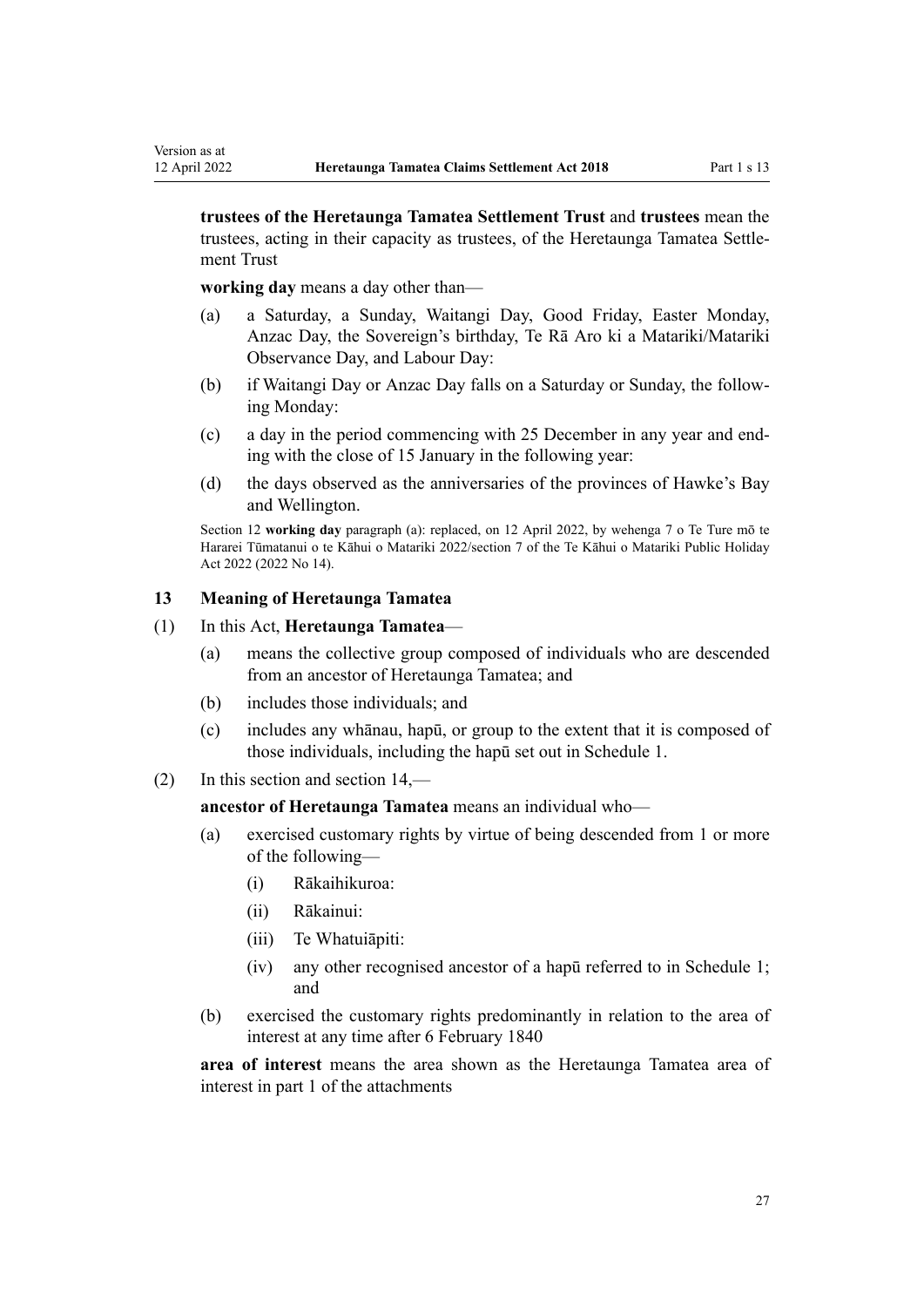<span id="page-27-0"></span>**customary rights** means rights exercised according to tikanga Māori, includ‐ ing—

- (a) rights to occupy land; and
- (b) rights in relation to the use of land or other natural or physical resources

**descended** means that a person is descended from another person by—

- (a) birth; or
- (b) legal adoption; or
- (c) Māori customary adoption in accordance with Heretaunga Tamatea tika‐ nga.

#### **14 Meaning of historical claims**

- (1) In this Act, **historical claims**
	- (a) means the claims described in subsection (2); and
	- (b) includes the claims described in subsection (3); but
	- (c) does not include the claims described in subsection (4).
- (2) The historical claims are every claim that Heretaunga Tamatea or a representa‐ tive entity had on or before the settlement date, or may have after the settle‐ ment date, and that—
	- (a) is founded on a right arising—
		- (i) from the [Treaty of Waitangi](http://legislation.govt.nz/pdflink.aspx?id=DLM435834) or its principles; or
		- (ii) under legislation; or
		- (iii) at common law (including aboriginal title or customary law); or
		- (iv) from a fiduciary duty; or
		- (v) otherwise; and
	- (b) arises from, or relates to, acts or omissions before 21 September 1992—
		- (i) by or on behalf of the Crown; or
		- (ii) by or under legislation.
- (3) The historical claims include—
	- (a) a claim to the Waitangi Tribunal that relates exclusively to Heretaunga Tamatea or a representative entity, including each of the claims set out in [Part 1](#page-78-0) of Schedule 2, to the extent that subsection (2) applies to the claim; and
	- (b) every other claim to the Waitangi Tribunal, including each of the claims set out in [Part 2](#page-79-0) of Schedule 2, to the extent that subsection (2) applies to the claim and the claim relates to Heretaunga Tamatea or a representative entity.
- (4) However, the historical claims do not include—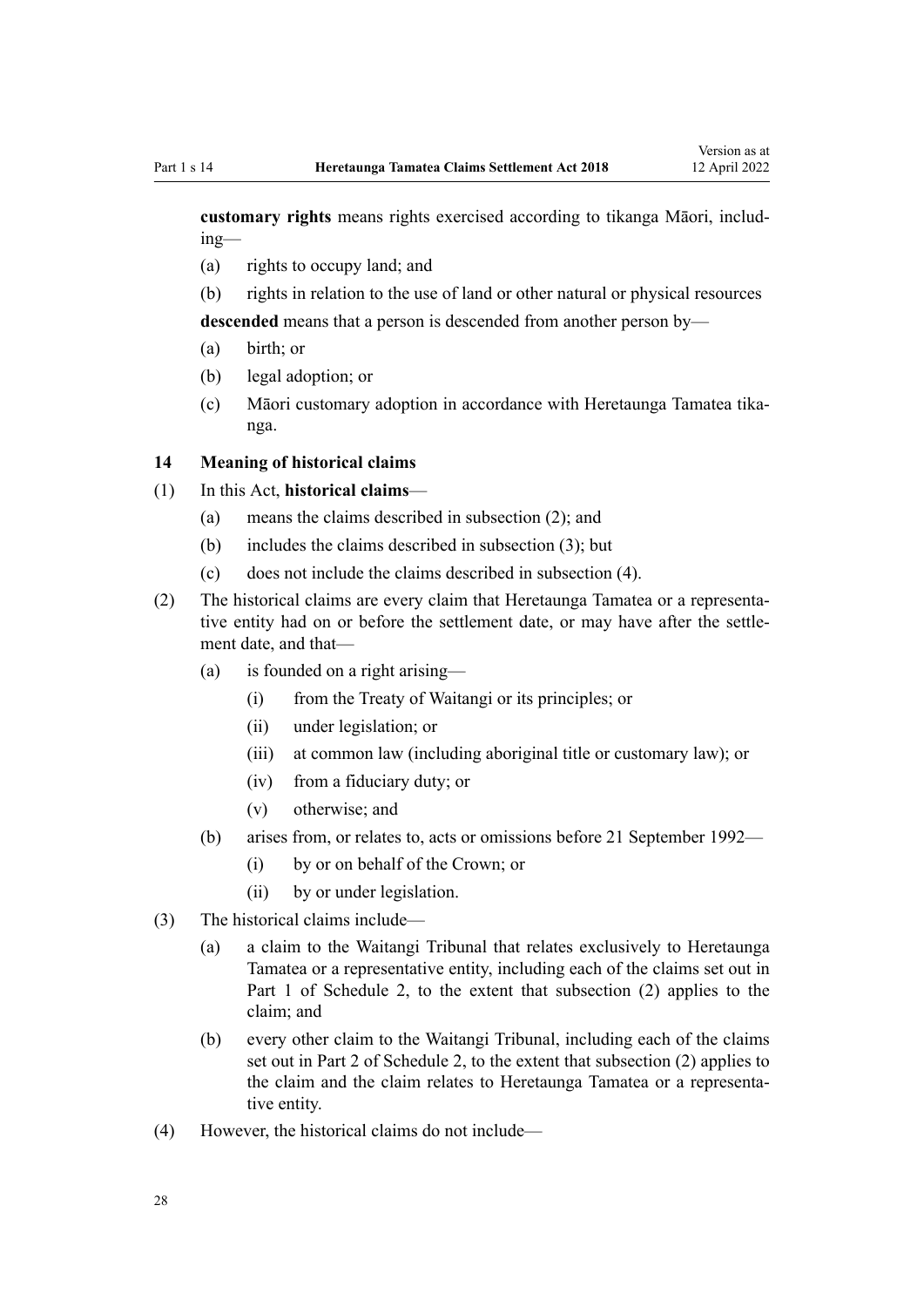- <span id="page-28-0"></span>(a) a claim that a member of Heretaunga Tamatea, or a whānau, hapū, or group referred to in section  $13(1)(c)$ , had or may have that is founded on a right arising by virtue of being descended from an ancestor who is not an ancestor of Heretaunga Tamatea; or
- (b) a claim that is based on descent from a recognised ancestor of Ngāi Tahu ki Takapau, Ngāi Te Rangitotohu (also known as Rangitotohu), or Ngāi Toroiwaho to the extent that the claim is, or is founded on, a right arising by virtue of being descended from Rangitāne; or
- (c) a claim of Ngāti Hinemanu to the extent that the claim relates to the interests of Ngāti Hinemanu that are derived through the ancestor Puna‐ kiao; or
- (d) a claim that a representative entity had or may have that is based on a claim referred to in paragraph (a), (b), or (c).
- (5) A claim may be a historical claim whether or not the claim has arisen or been considered, researched, registered, notified, or made on or before the settlement date.

*Historical claims settled and jurisdiction of courts, etc, removed*

## **15 Settlement of historical claims final**

- (1) The historical claims are settled.
- (2) The settlement of the historical claims is final, and, on and from the settlement date, the Crown is released and discharged from all obligations and liabilities in respect of those claims.
- (3) Subsections (1) and (2) do not limit the deed of settlement.
- (4) Despite any other enactment or rule of law, on and from the settlement date, no court, tribunal, or other judicial body has jurisdiction (including the jurisdiction to inquire or further inquire, or to make a finding or recommendation) in respect of—
	- (a) the historical claims; or
	- (b) the deed of settlement; or
	- (c) this Act; or
	- (d) the redress provided under the deed of settlement or this Act.
- (5) Subsection (4) does not exclude the jurisdiction of a court, tribunal, or other judicial body in respect of the interpretation or implementation of the deed of settlement or this Act.
- (6) Subsection (4) does not limit [section 91.](#page-63-0)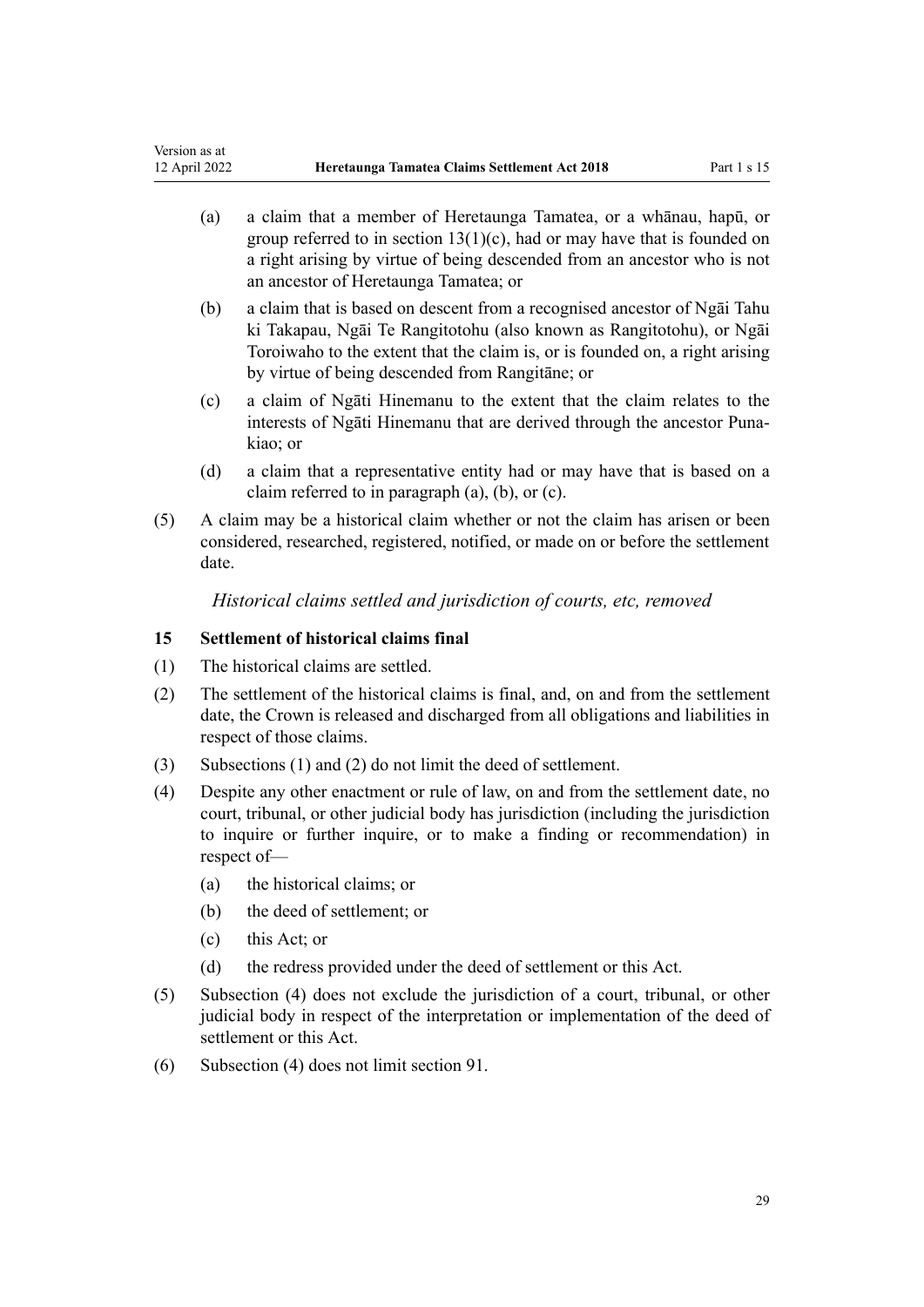## *Amendment to Treaty of Waitangi Act 1975*

## <span id="page-29-0"></span>**16 Amendment to Treaty of Waitangi Act 1975**

- (1) This section amends the [Treaty of Waitangi Act 1975](http://legislation.govt.nz/pdflink.aspx?id=DLM435367).
- (2) In [Schedule 3](http://legislation.govt.nz/pdflink.aspx?id=DLM1347539), insert in its appropriate alphabetical order: Heretaunga Tamatea Claims Settlement Act 2018, sections 15(4) and (5), 90, and 93

## *Resumptive memorials no longer to apply*

## **17 Certain enactments do not apply**

- (1) The enactments listed in subsection (2) do not apply—
	- (a) to a cultural redress property; or
	- (b) to a deferred selection property on and from the date of its transfer to the trustees; or
	- (c) to the licensed land; or
	- (d) to the RFR land; or
	- (e) for the benefit of Heretaunga Tamatea or a representative entity.
- (2) The enactments are—
	- (a) [Part 3](http://legislation.govt.nz/pdflink.aspx?id=DLM192356) of the Crown Forest Assets Act 1989:
	- (b) [sections 568 to 570](http://legislation.govt.nz/pdflink.aspx?id=LMS172546) of the Education and Training Act 2020:
	- (c) [Part 3](http://legislation.govt.nz/pdflink.aspx?id=DLM223144) of the New Zealand Railways Corporation Restructuring Act 1990:
	- (d) [sections 27A to 27C](http://legislation.govt.nz/pdflink.aspx?id=DLM98097) of the State-Owned Enterprises Act 1986:
	- (e) [sections 8A to 8HJ](http://legislation.govt.nz/pdflink.aspx?id=DLM435544) of the Treaty of Waitangi Act 1975.

Section 17(2)(b): replaced, on 1 August 2020, by [section 668](http://legislation.govt.nz/pdflink.aspx?id=LMS367713) of the Education and Training Act 2020 (2020 No 38).

#### **18 Resumptive memorials to be cancelled**

- (1) The chief executive of LINZ must issue to the Registrar-General 1 or more cer‐ tificates that specify the legal description of, and identify the computer register for, each allotment that—
	- (a) is all or part of—
		- (i) a cultural redress property:
		- (ii) a deferred selection property:
		- (iii) the licensed land:
		- (iv) the RFR land; and
	- (b) is subject to a resumptive memorial recorded under an enactment listed in section 17(2).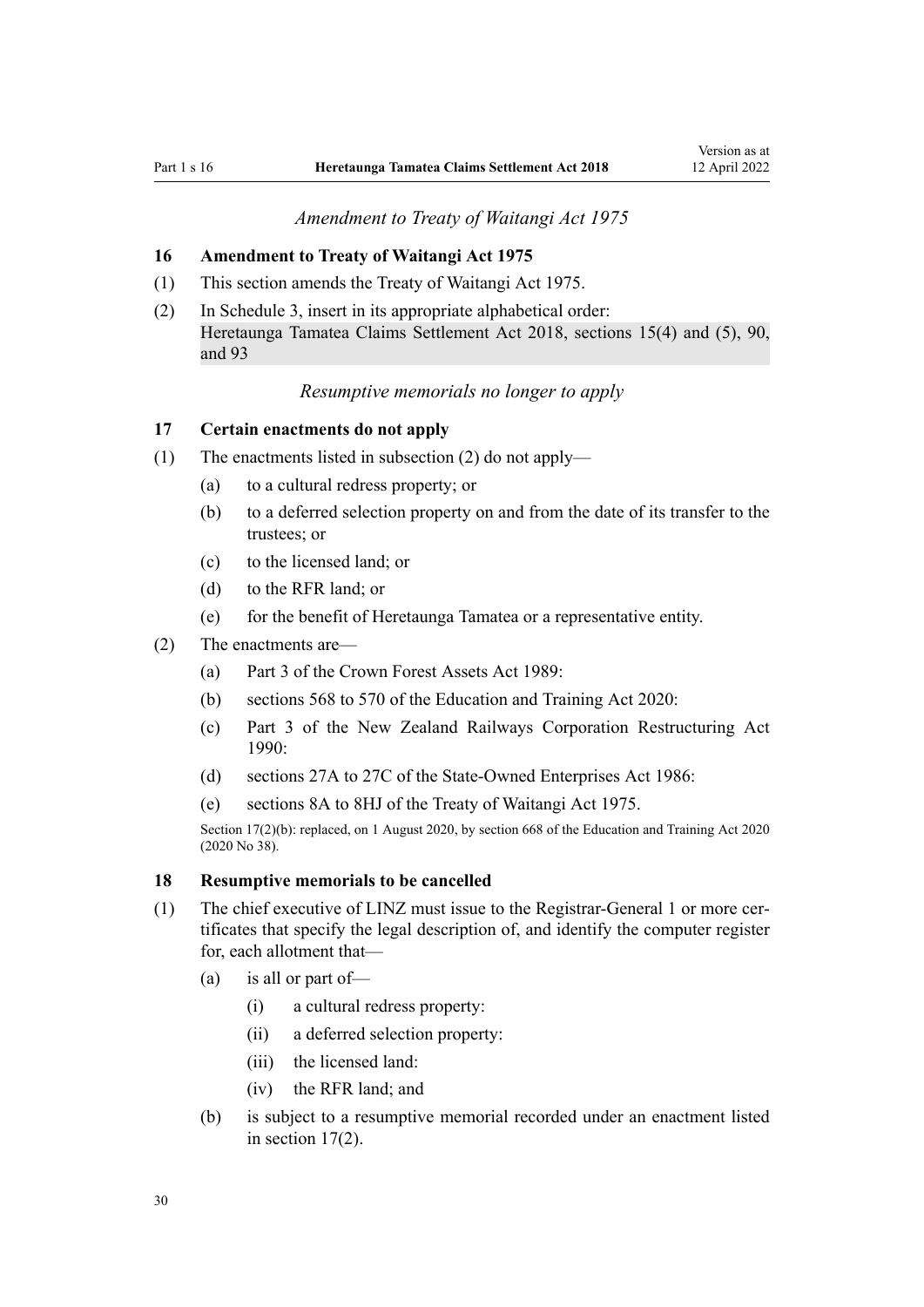- <span id="page-30-0"></span>(2) The chief executive of LINZ must issue a certificate as soon as is reasonably practicable after—
	- (a) the settlement date, for a cultural redress property, the licensed land, or the RFR land; or
	- (b) the date of transfer of the property to the trustees, for a deferred selection property.
- (3) Each certificate must state that it is issued under this section.
- (4) As soon as is reasonably practicable after receiving a certificate, the Registrar-General must—
	- (a) register the certificate against each computer register identified in the certificate; and
	- (b) cancel each memorial recorded under an enactment listed in [section](#page-29-0) [17\(2\)](#page-29-0) on a computer register identified in the certificate, but only in respect of each allotment described in the certificate.

#### *Miscellaneous matters*

## **19 Limit on duration of trusts does not apply**

- (1) A limit on the duration of a trust in any rule of law, and a limit in the provi‐ sions of any Act, including [section 16](http://legislation.govt.nz/pdflink.aspx?id=DLM7382883) of the Trusts Act 2019,—
	- (a) do not prescribe or restrict the period during which—
		- (i) the Heretaunga Tamatea Settlement Trust may exist in law; or
		- (ii) the trustees may hold or deal with property or income derived from property; and
	- (b) do not apply to a document entered into to give effect to the deed of settlement if the application of that rule or the provisions of that Act would otherwise make the document, or a right conferred by the document, invalid or ineffective.
- (2) However, if the Heretaunga Tamatea Settlement Trust is, or becomes, a charit‐ able trust, the trust may continue indefinitely under [section 16\(6\)\(a\)](http://legislation.govt.nz/pdflink.aspx?id=DLM7382883) of the Trusts Act 2019.

Section 19 heading: replaced, on 30 January 2021, by [section 161](http://legislation.govt.nz/pdflink.aspx?id=DLM7383110) of the Trusts Act 2019 (2019 No 38).

Section 19(1): amended, on 30 January 2021, by [section 161](http://legislation.govt.nz/pdflink.aspx?id=DLM7383110) of the Trusts Act 2019 (2019 No 38). Section 19(2): amended, on 30 January 2021, by [section 161](http://legislation.govt.nz/pdflink.aspx?id=DLM7383110) of the Trusts Act 2019 (2019 No 38).

## **20 Access to deed of settlement**

The chief executive of the Ministry of Justice must make copies of the deed of settlement available—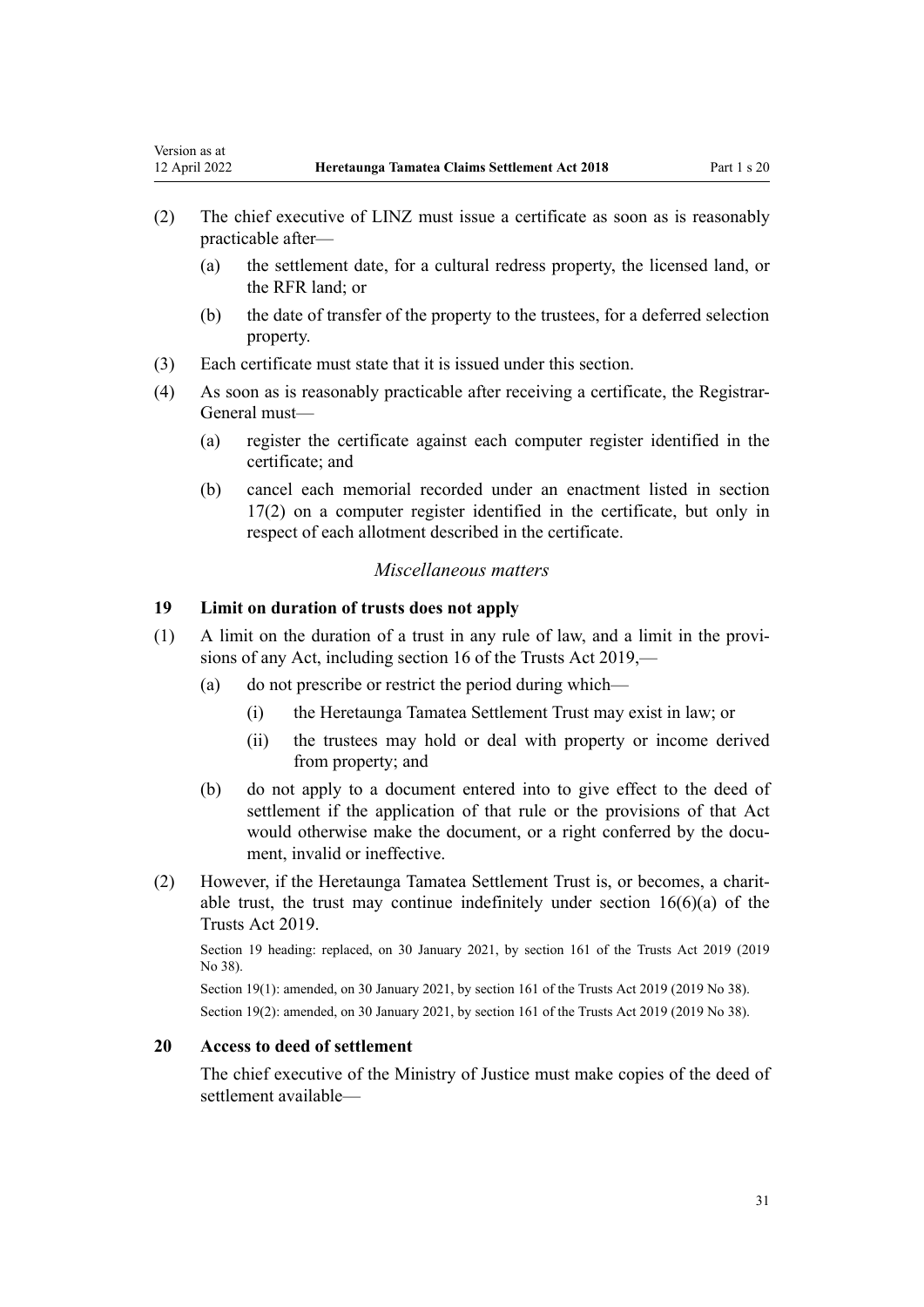- <span id="page-31-0"></span>(a) for inspection free of charge, and for purchase at a reasonable price, at the head office of the Ministry of Justice in Wellington between 9 am and 5 pm on any working day; and
- (b) free of charge on an Internet site maintained by or on behalf of the Min‐ istry of Justice.

## **Part 2**

## **Cultural redress**

Subpart 1—Statutory acknowledgement and deeds of recognition

#### **21 Interpretation**

In this subpart,—

**relevant consent authority**, for a statutory area, means a consent authority of a region or district that contains, or is adjacent to, the statutory area

**statement of association**, for a statutory area, means the statement—

- (a) made by Heretaunga Tamatea of their particular cultural, historical, spir‐ itual, and traditional association with the statutory area; and
- (b) set out in part 2 of the documents schedule

**statutory acknowledgement** means the acknowledgement made by the Crown in section 22 in respect of the statutory areas, on the terms set out in this subpart

**statutory area** means an area described in [Schedule 3](#page-81-0), the general location of which is indicated on the deed plan for that area

#### **statutory plan**—

- (a) means a district plan, regional coastal plan, regional plan, regional pol‐ icy statement, or proposed policy statement as defined in [section 43AA](http://legislation.govt.nz/pdflink.aspx?id=DLM2412743) of the Resource Management Act 1991; and
- (b) includes a proposed plan, as defined in [section 43AAC](http://legislation.govt.nz/pdflink.aspx?id=DLM2412769) of that Act.

#### *Statutory acknowledgement*

## **22 Statutory acknowledgement by the Crown**

The Crown acknowledges the statements of association for the statutory areas.

## **23 Purposes of statutory acknowledgement**

The only purposes of the statutory acknowledgement are—

(a) to require relevant consent authorities, the Environment Court, and Heritage New Zealand Pouhere Taonga to have regard to the statutory acknowledgement, in accordance with [sections 24 to 26;](#page-32-0) and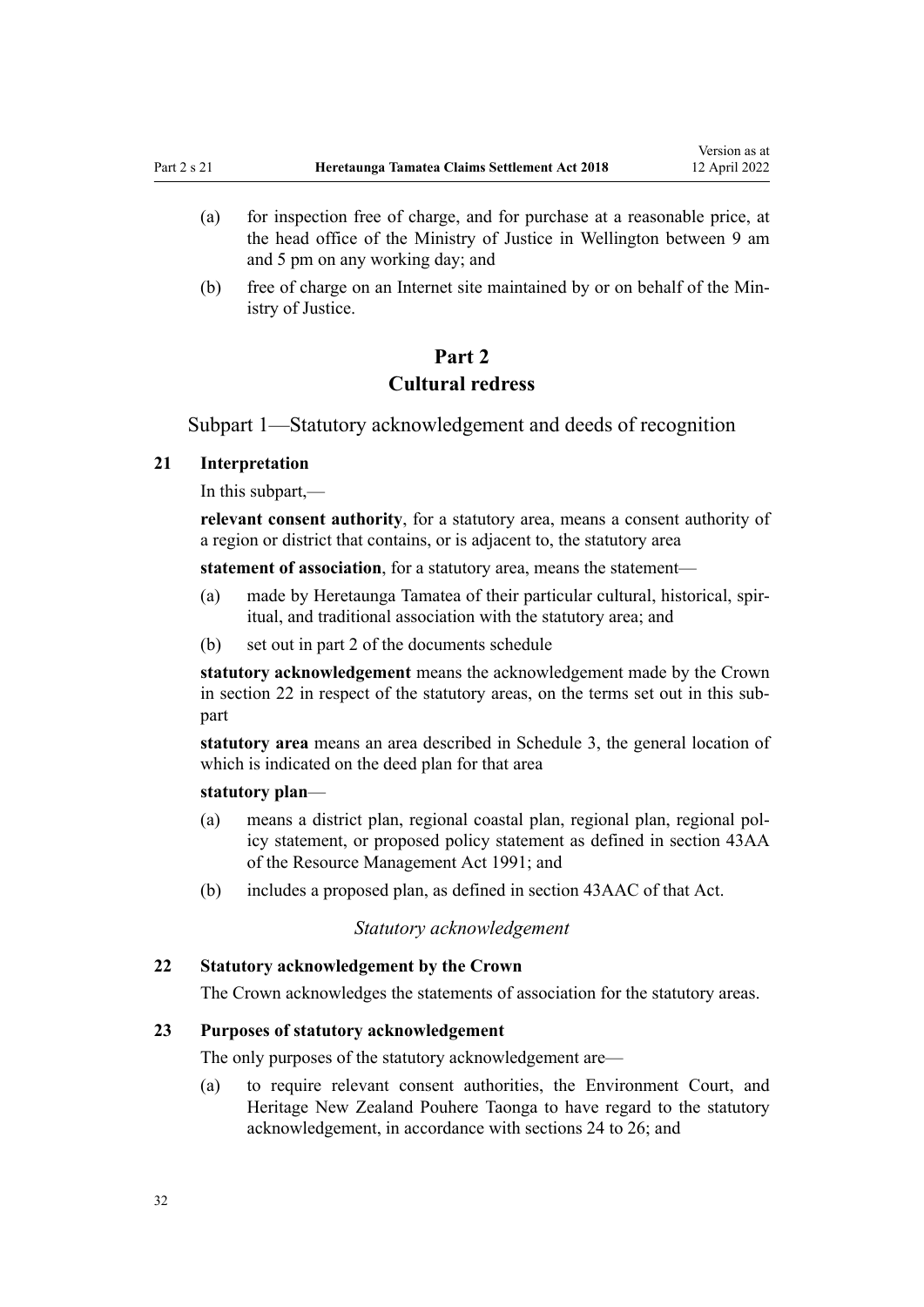- <span id="page-32-0"></span>(b) to require relevant consent authorities to record the statutory acknow‐ ledgement on statutory plans that relate to the statutory areas and to provide summaries of resource consent applications or copies of notices of applications to the trustees, in accordance with [sections 27](#page-33-0) and [28](#page-33-0); and
- (c) to enable the trustees and any member of Heretaunga Tamatea to cite the statutory acknowledgement as evidence of the association of Heretaunga Tamatea with a statutory area, in accordance with [section 29.](#page-34-0)

## **24 Relevant consent authorities to have regard to statutory acknowledgement**

- (1) This section applies in relation to an application for a resource consent for an activity within, adjacent to, or directly affecting a statutory area.
- (2) On and from the effective date, a relevant consent authority must have regard to the statutory acknowledgement relating to the statutory area in deciding, under [section 95E](http://legislation.govt.nz/pdflink.aspx?id=DLM2416413) of the Resource Management Act 1991, whether the trustees are affected persons in relation to the activity.
- (3) Subsection (2) does not limit the obligations of a relevant consent authority under the [Resource Management Act 1991](http://legislation.govt.nz/pdflink.aspx?id=DLM230264).

## **25 Environment Court to have regard to statutory acknowledgement**

- (1) This section applies to proceedings in the Environment Court in relation to an application for a resource consent for an activity within, adjacent to, or directly affecting a statutory area.
- (2) On and from the effective date, the Environment Court must have regard to the statutory acknowledgement relating to the statutory area in deciding, under [sec‐](http://legislation.govt.nz/pdflink.aspx?id=DLM237755) [tion 274](http://legislation.govt.nz/pdflink.aspx?id=DLM237755) of the Resource Management Act 1991, whether the trustees are per‐ sons with an interest in the proceedings greater than that of the general public.
- (3) Subsection (2) does not limit the obligations of the Environment Court under the [Resource Management Act 1991](http://legislation.govt.nz/pdflink.aspx?id=DLM230264).

## **26 Heritage New Zealand Pouhere Taonga and Environment Court to have regard to statutory acknowledgement**

- (1) This section applies to an application made under [section 44](http://legislation.govt.nz/pdflink.aspx?id=DLM4005562), [56](http://legislation.govt.nz/pdflink.aspx?id=DLM4005580), or [61](http://legislation.govt.nz/pdflink.aspx?id=DLM4005587) of the Heritage New Zealand Pouhere Taonga Act 2014 for an authority to undertake an activity that will or may modify or destroy an archaeological site within a statutory area.
- (2) On and from the effective date, Heritage New Zealand Pouhere Taonga must have regard to the statutory acknowledgement relating to the statutory area in exercising its powers under [section 48](http://legislation.govt.nz/pdflink.aspx?id=DLM4005568), [56,](http://legislation.govt.nz/pdflink.aspx?id=DLM4005580) or [62](http://legislation.govt.nz/pdflink.aspx?id=DLM4005588) of the Heritage New Zealand Pouhere Taonga Act 2014 in relation to the application.
- (3) On and from the effective date, the Environment Court must have regard to the statutory acknowledgement relating to the statutory area—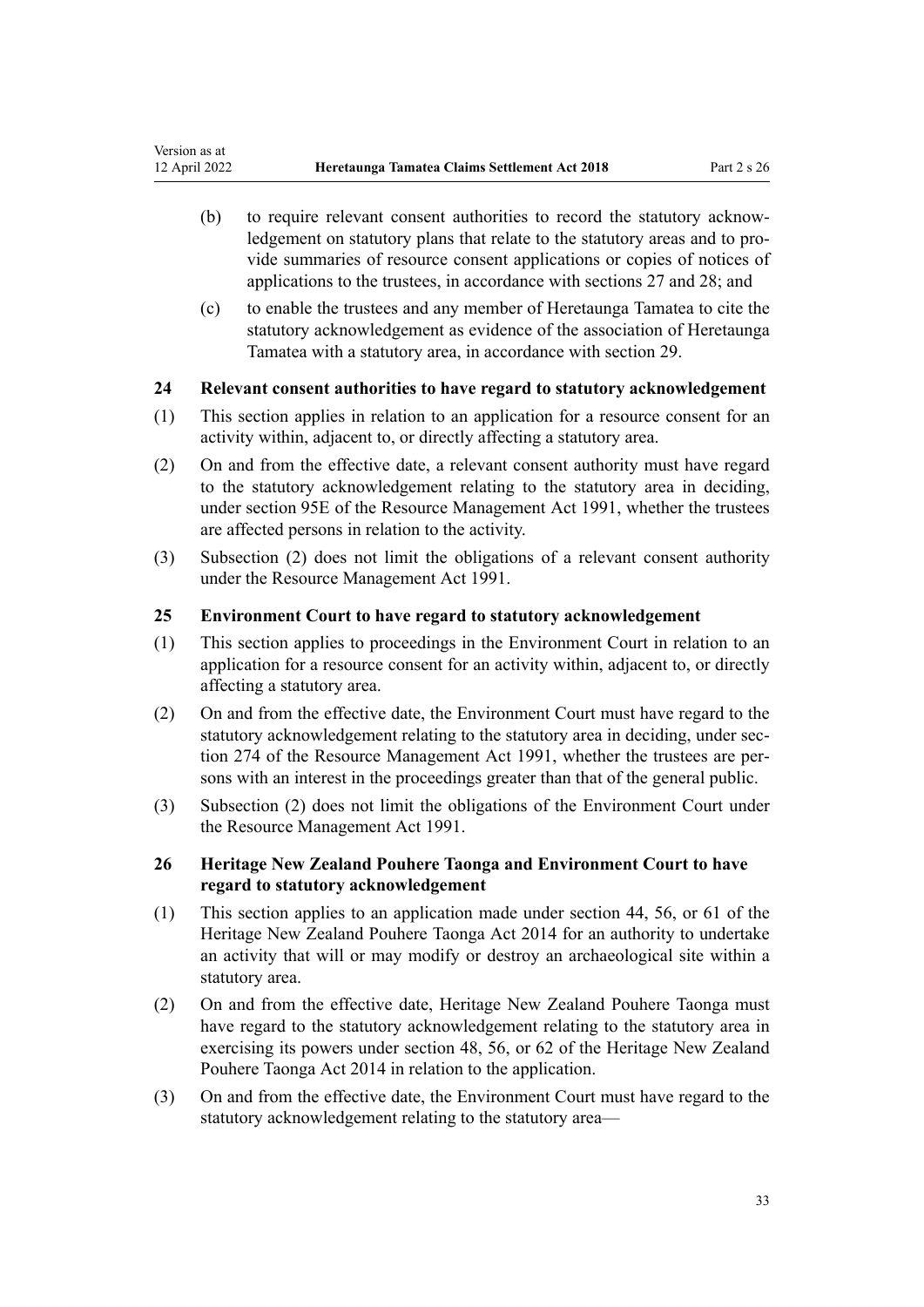- <span id="page-33-0"></span>(a) in determining whether the trustees are persons directly affected by the decision; and
- (b) in determining, under [section 59\(1\)](http://legislation.govt.nz/pdflink.aspx?id=DLM4005584) or  $64(1)$  of the Heritage New Zealand Pouhere Taonga Act 2014, an appeal against a decision of Heritage New Zealand Pouhere Taonga in relation to the application.
- (4) In this section, **archaeological site** has the meaning given in [section 6](http://legislation.govt.nz/pdflink.aspx?id=DLM4005423) of the Heritage New Zealand Pouhere Taonga Act 2014.

#### **27 Recording statutory acknowledgement on statutory plans**

- (1) On and from the effective date, each relevant consent authority must attach information recording the statutory acknowledgement to all statutory plans that wholly or partly cover a statutory area.
- (2) The information attached to a statutory plan must include—
	- (a) a copy of [sections 22 to 26](#page-31-0), 28, and [29](#page-34-0); and
	- (b) descriptions of the statutory areas wholly or partly covered by the plan; and
	- (c) the statement of association for each statutory area.
- (3) The attachment of information to a statutory plan under this section is for the purpose of public information only and, unless adopted by the relevant consent authority as part of the statutory plan, the information is not—
	- (a) part of the statutory plan; or
	- (b) subject to the provisions of [Schedule 1](http://legislation.govt.nz/pdflink.aspx?id=DLM240686) of the Resource Management Act 1991.

## **28 Provision of summary or notice to trustees**

- (1) Each relevant consent authority must, for a period of 20 years on and from the effective date, provide the following to the trustees for each resource consent application for an activity within, adjacent to, or directly affecting a statutory area:
	- (a) if the application is received by the consent authority, a summary of the application; or
	- (b) if notice of the application is served on the consent authority under sec[tion 145\(10\)](http://legislation.govt.nz/pdflink.aspx?id=DLM235409) of the Resource Management Act 1991, a copy of the notice.
- (2) A summary provided under subsection (1)(a) must be the same as would be given to an affected person by limited notification under [section 95B](http://legislation.govt.nz/pdflink.aspx?id=DLM2416410) of the Resource Management Act 1991 or as may be agreed between the trustees and the relevant consent authority.
- (3) The summary must be provided—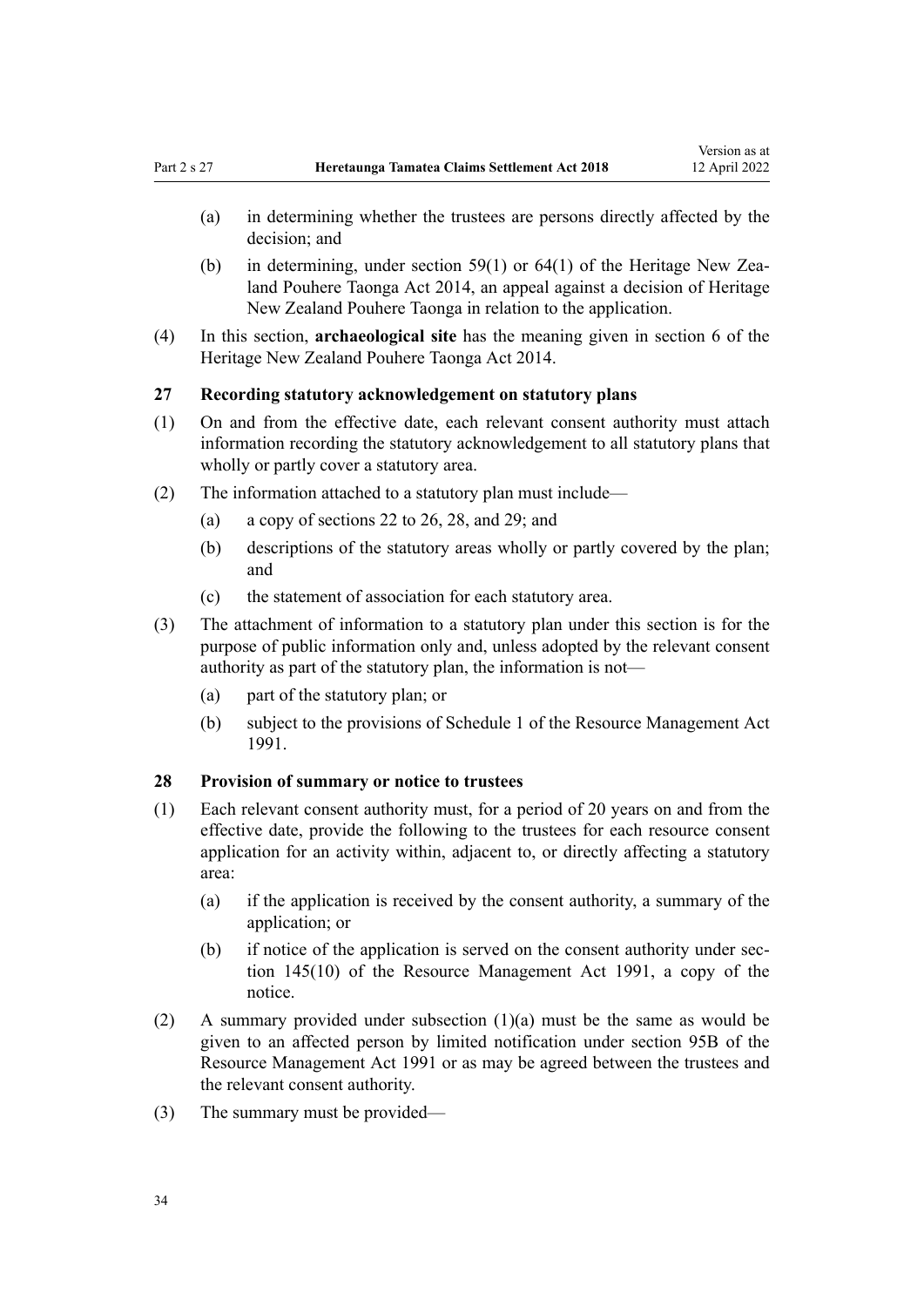- <span id="page-34-0"></span>(a) as soon as is reasonably practicable after the relevant consent authority receives the application; but
- (b) before the relevant consent authority decides under [section 95](http://legislation.govt.nz/pdflink.aspx?id=DLM234326) of the Resource Management Act 1991 whether to notify the application.
- (4) A copy of a notice must be provided under subsection (1)(b) not later than 10 working days after the day on which the consent authority receives the notice.
- (5) The trustees may, by written notice to a relevant consent authority,—
	- (a) waive the right to be provided with a summary or copy of a notice under this section; and
	- (b) state the scope of that waiver and the period it applies for.
- (6) This section does not affect the obligation of a relevant consent authority to decide,—
	- (a) under [section 95](http://legislation.govt.nz/pdflink.aspx?id=DLM234326) of the Resource Management Act 1991, whether to notify an application:
	- (b) under [section 95E](http://legislation.govt.nz/pdflink.aspx?id=DLM2416413) of that Act, whether the trustees are affected persons in relation to an activity.

## **29 Use of statutory acknowledgement**

- (1) The trustees and any member of Heretaunga Tamatea may, as evidence of the association of Heretaunga Tamatea with a statutory area, cite the statutory acknowledgement that relates to that area in submissions concerning activities within, adjacent to, or directly affecting the statutory area that are made to or before—
	- (a) the relevant consent authorities; or
	- (b) the Environment Court; or
	- (c) Heritage New Zealand Pouhere Taonga; or
	- (d) the Environmental Protection Authority or a board of inquiry under [Part](http://legislation.govt.nz/pdflink.aspx?id=DLM2418625) [6AA](http://legislation.govt.nz/pdflink.aspx?id=DLM2418625) of the Resource Management Act 1991.
- (2) The content of a statement of association is not, by virtue of the statutory acknowledgement, binding as fact on—
	- (a) the bodies referred to in subsection (1); or
	- (b) parties to proceedings before those bodies; or
	- (c) any other person who is entitled to participate in those proceedings.
- (3) However, the bodies and persons specified in subsection (2) may take the statutory acknowledgement into account.
- (4) To avoid doubt,—
	- (a) neither the trustees nor members of Heretaunga Tamatea are precluded from stating that Heretaunga Tamatea has an association with a statutory area that is not described in the statutory acknowledgement; and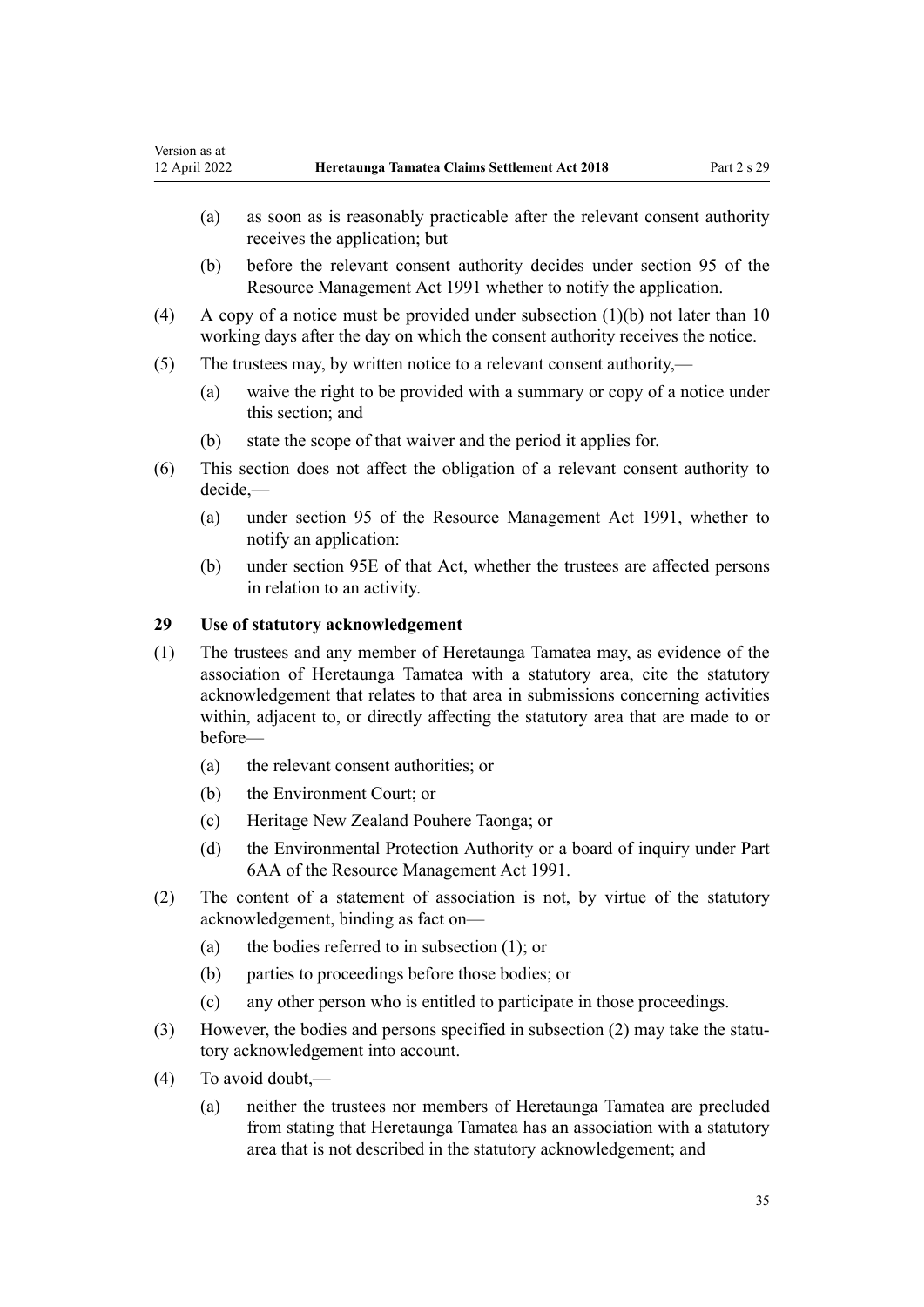<span id="page-35-0"></span>(b) the content and existence of the statutory acknowledgement do not limit any statement made.

## *Deeds of recognition*

#### **30 Issuing and amending deeds of recognition**

- (1) This section applies in respect of the statutory areas listed in [Part 2](#page-81-0) of Schedule 3.
- (2) The Minister of Conservation and the Director-General must issue a deed of recognition in the form set out in part 3.1 of the documents schedule for the statutory areas administered by the Department of Conservation.
- (3) The Commissioner of Crown Lands must issue a deed of recognition in the form set out in part 3.2 of the documents schedule for the statutory areas administered by the Commissioner.
- (4) The person or persons who issue a deed of recognition may amend the deed, but only with the written consent of the trustees.

## *General provisions relating to statutory acknowledgement and deeds of recognition*

## **31 Application of statutory acknowledgement and deed of recognition to river or stream**

- (1) If any part of the statutory acknowledgement applies to a river or stream, including a tributary, that part of the acknowledgement—
	- (a) applies only to—
		- (i) the continuously or intermittently flowing body of fresh water, including a modified watercourse, that comprises the river or stream; and
		- (ii) the bed of the river or stream, which is the land that the waters of the river or stream cover at their fullest flow without flowing over the banks of the river or stream; but
	- (b) does not apply to—
		- (i) a part of the bed of the river or stream that is not owned by the Crown; or
		- (ii) an artificial watercourse.
- (2) If any part of a deed of recognition applies to a river or stream, including a tributary, that part of the deed—
	- (a) applies only to the bed of the river or stream, which is the land that the waters of the river or stream cover at their fullest flow without flowing over the banks of the river or stream; but
	- (b) does not apply to—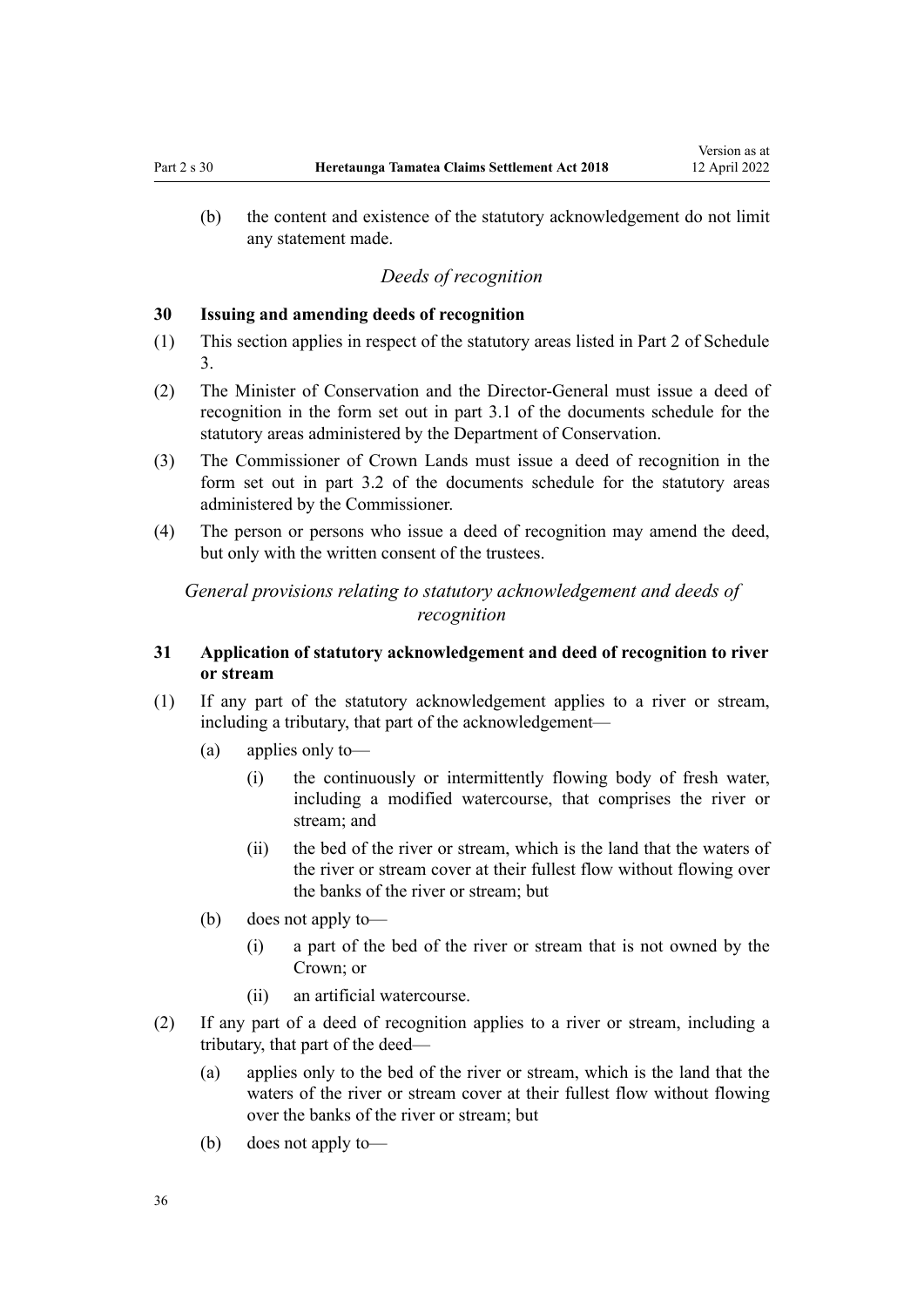- (i) a part of the bed of the river or stream that is not owned and man‐ aged by the Crown; or
- (ii) the bed of an artificial watercourse.

## **32 Exercise of powers and performance of functions and duties**

- (1) The statutory acknowledgement and a deed of recognition do not affect, and must not be taken into account by, a person exercising a power or performing a function or duty under an enactment or a bylaw.
- (2) A person, in considering a matter or making a decision or recommendation under an enactment or a bylaw, must not give greater or lesser weight to the association of Heretaunga Tamatea with a statutory area than that person would give if there were no statutory acknowledgement or deed of recognition for the statutory area.
- (3) Subsection (2) does not limit subsection (1).
- (4) This section is subject to—
	- (a) the other provisions of this subpart; and
	- (b) any obligation imposed on the Minister of Conservation, the Director-General, or the Commissioner of Crown Lands by a deed of recognition.

#### **33 Rights not affected**

- (1) The statutory acknowledgement and a deed of recognition—
	- (a) do not affect the lawful rights or interests of a person who is not a party to the deed of settlement; and
	- (b) do not have the effect of granting, creating, or providing evidence of an estate or interest in, or rights relating to, a statutory area.
- (2) This section is subject to the other provisions of this subpart.

*Consequential amendment to Resource Management Act 1991*

#### **34 Amendment to Resource Management Act 1991**

- (1) This section amends the [Resource Management Act 1991.](http://legislation.govt.nz/pdflink.aspx?id=DLM230264)
- (2) In [Schedule 11,](http://legislation.govt.nz/pdflink.aspx?id=DLM242504) insert in its appropriate alphabetical order: Heretaunga Tamatea Claims Settlement Act 2018

# Subpart 2—Overlay classification

#### **35 Interpretation**

In this subpart,—

**Conservation Board** means a board established under [section 6L](http://legislation.govt.nz/pdflink.aspx?id=DLM104213) of the Con‐ servation Act 1987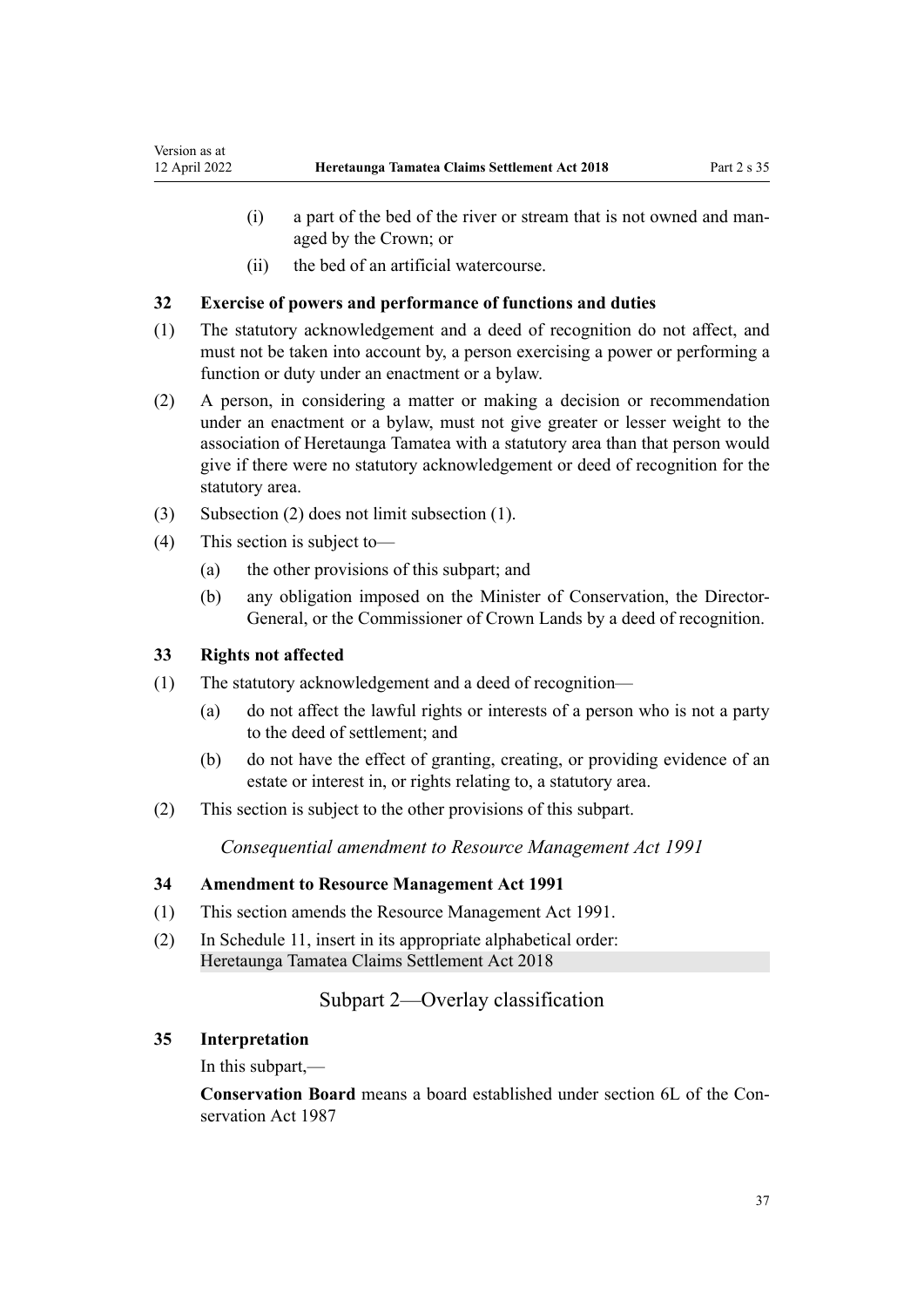<span id="page-37-0"></span>**New Zealand Conservation Authority** means the Authority established by [section 6A](http://legislation.govt.nz/pdflink.aspx?id=DLM104086) of the Conservation Act 1987

#### **overlay area**—

- (a) means an area that is declared under section 36(1) to be subject to the overlay classification; but
- (b) does not include an area that is declared under [section 47\(1\)](#page-41-0) to be no longer subject to the overlay classification

**overlay classification** means the application of this subpart to each overlay area

**protection principles**, for an overlay area,—

- (a) means the principles agreed by the trustees and the Minister of Conser‐ vation, as set out for the area in part 1 of the documents schedule; and
- (b) includes any principles as they are amended by the written agreement of the trustees and the Minister of Conservation

**specified actions**, for an overlay area, means the actions set out for the area in part 1 of the documents schedule

**statement of values**, for an overlay area, means the statement—

- (a) made by Heretaunga Tamatea of their values relating to their cultural, historical, spiritual, and traditional association with the overlay area; and
- (b) set out in part 1 of the documents schedule.

#### **36 Declaration of overlay classification and the Crown's acknowledgement**

- (1) Each area described in [Schedule 4](#page-83-0) is declared to be subject to the overlay clas‐ sification.
- (2) The Crown acknowledges the statements of values for the overlay areas.

#### **37 Purposes of overlay classification**

The only purposes of the overlay classification are—

- (a) to require the New Zealand Conservation Authority and relevant Conser‐ vation Boards to comply with the obligations in section 39; and
- (b) to enable the taking of action under [sections 40 to 45.](#page-38-0)

#### **38 Effect of protection principles**

The protection principles are intended to prevent the values stated in the statement of values for an overlay area from being harmed or diminished.

# **39 Obligations on New Zealand Conservation Authority and Conservation Boards**

(1) When the New Zealand Conservation Authority or a Conservation Board con‐ siders a conservation management strategy, conservation management plan, or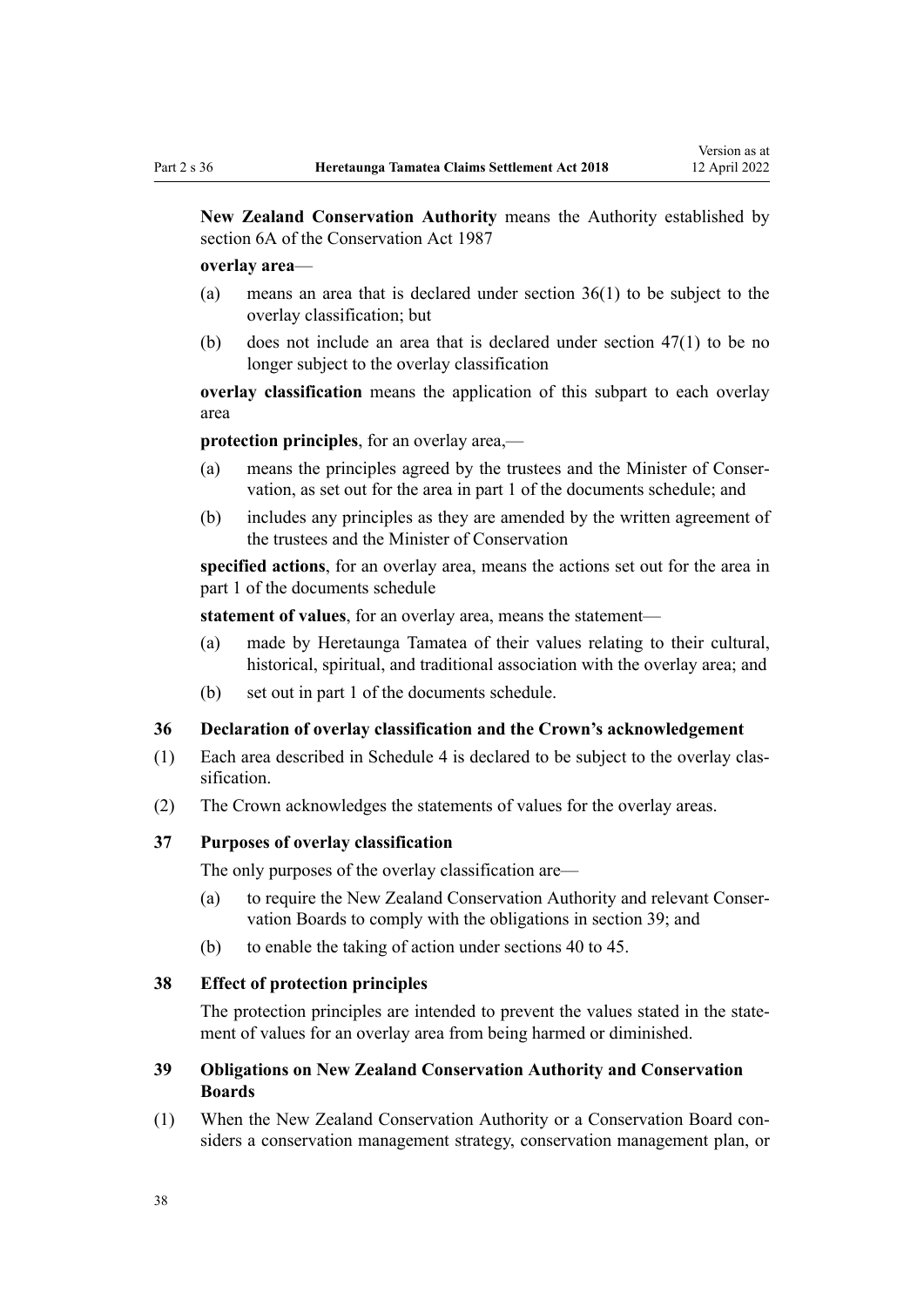<span id="page-38-0"></span>national park management plan that relates to an overlay area, the Authority or Board must have particular regard to—

- (a) the statement of values for the area; and
- (b) the protection principles for the area.
- (2) Before approving a strategy or plan that relates to an overlay area, the New Zealand Conservation Authority or a Conservation Board must—
	- (a) consult the trustees; and
	- (b) have particular regard to the views of the trustees as to the effect of the strategy or plan on—
		- (i) any matters in the implementation of the statement of values for the area; and
		- (ii) any matters in the implementation of the protection principles for the area.
- (3) If the trustees advise the New Zealand Conservation Authority in writing that they have significant concerns about a draft conservation management strategy in relation to an overlay area, the Authority must, before approving the strategy, give the trustees an opportunity to make submissions in relation to those concerns.

#### **40 Noting of overlay classification in strategies and plans**

- (1) The application of the overlay classification to an overlay area must be noted in any conservation management strategy, conservation management plan, or national park management plan affecting the area.
- (2) The noting of the overlay classification is—
	- (a) for the purpose of public notice only; and
	- (b) not an amendment to the strategy or plan for the purposes of [section 17I](http://legislation.govt.nz/pdflink.aspx?id=DLM104615) of the Conservation Act 1987 or [section 46](http://legislation.govt.nz/pdflink.aspx?id=DLM38204) of the National Parks Act 1980.

#### **41 Notification in** *Gazette*

- (1) The Minister of Conservation must notify in the *Gazette*, as soon as practicable after the settlement date,—
	- (a) the declaration made by [section 36](#page-37-0) that the overlay classification applies to the overlay areas; and
	- (b) the protection principles for each overlay area.
- (2) An amendment to the protection principles, as agreed by the trustees and the Minister of Conservation, must be notified by the Minister in the *Gazette* as soon as practicable after the amendment has been agreed in writing.
- (3) The Director-General may notify in the *Gazette* any action (including any spe‐ cified action) taken or intended to be taken under [section 42](#page-39-0) or [43.](#page-39-0)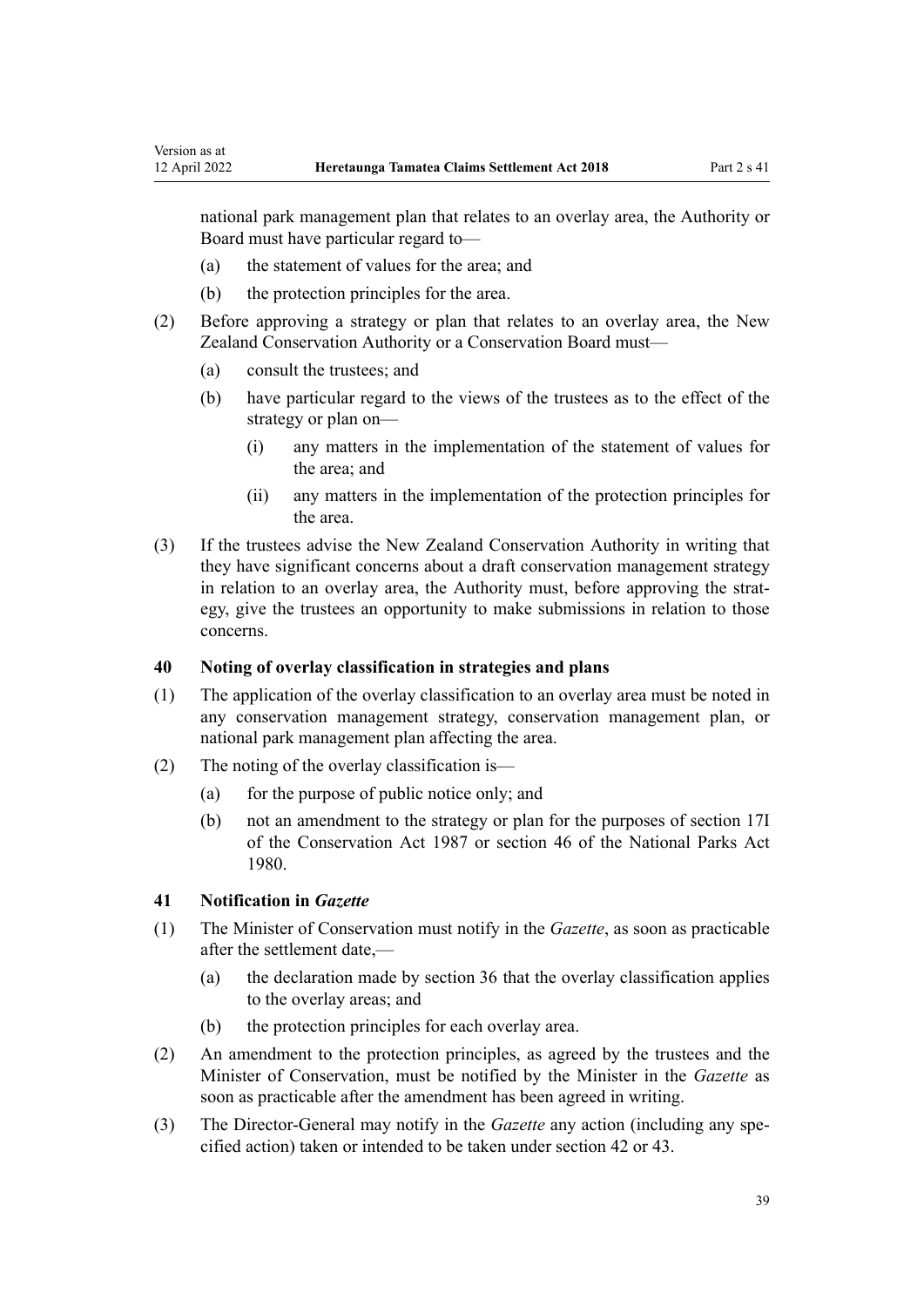#### <span id="page-39-0"></span>**42 Actions by Director-General**

- (1) The Director-General must take action in relation to the protection principles that relate to an overlay area, including the specified actions.
- (2) The Director-General retains complete discretion to determine the method and extent of the action to be taken.
- (3) The Director-General must notify the trustees in writing of any action intended to be taken.

## **43 Amendment to strategies or plans**

- (1) The Director-General may initiate an amendment to a conservation manage‐ ment strategy, conservation management plan, or national park management plan to incorporate objectives for the protection principles that relate to an overlay area.
- (2) The Director-General must consult relevant Conservation Boards before initiat‐ ing the amendment.
- (3) The amendment is an amendment for the purposes of [section 17I\(1\) to \(3\)](http://legislation.govt.nz/pdflink.aspx?id=DLM104615) of the Conservation Act 1987 or [section 46\(1\) to \(4\)](http://legislation.govt.nz/pdflink.aspx?id=DLM38204) of the National Parks Act 1980.

#### **44 Regulations**

- (1) The Governor-General may, by Order in Council made on the recommendation of the Minister of Conservation, make regulations for 1 or more of the follow‐ ing purposes:
	- (a) to provide for the implementation of objectives included in a strategy or plan under section 43(1):
	- (b) to regulate or prohibit activities or conduct by members of the public in relation to an overlay area:
	- (c) to create offences for breaches of regulations made under paragraph (b):
	- (d) to prescribe the following fines for an offence referred to in paragraph (c):
		- (i) a fine not exceeding \$5,000; and
		- (ii) if the offence is a continuing one, an additional amount not exceeding \$500 for every day on which the offence continues.
- (2) Regulations under this section are secondary legislation (*see* [Part 3](http://legislation.govt.nz/pdflink.aspx?id=DLM7298343) of the Legislation Act 2019 for publication requirements).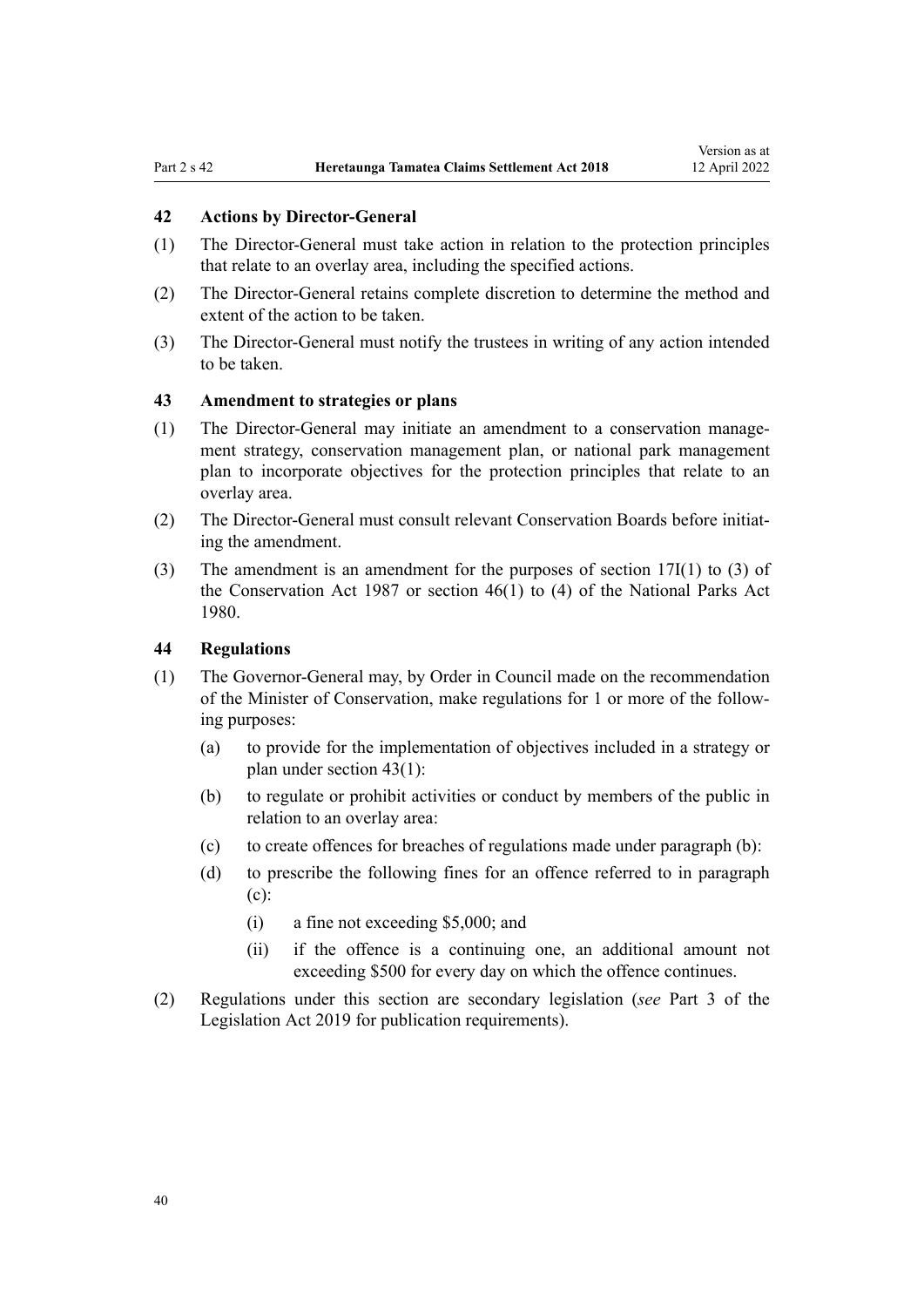| Legislation Act 2019 reguirements for secondary legislation made under this section |                                                                                                  |                                    |  |
|-------------------------------------------------------------------------------------|--------------------------------------------------------------------------------------------------|------------------------------------|--|
| <b>Publication</b>                                                                  | PCO must publish it on the legislation website and notify LA19 s $69(1)(c)$<br>it in the Gazette |                                    |  |
| Presentation                                                                        | The Minister must present it to the House of<br>Representatives                                  | LA19 s 114, Sch 1<br>cl $32(1)(a)$ |  |
| <b>Disallowance</b>                                                                 | It may be disallowed by the House of Representatives                                             | LA19 ss 115, 116                   |  |
| This note is not part of the Act.                                                   |                                                                                                  |                                    |  |

Section 44(2): inserted, on 28 October 2021, by [section 3](http://legislation.govt.nz/pdflink.aspx?id=LMS268932) of the Secondary Legislation Act 2021 (2021 No 7).

#### **45 Bylaws**

- (1) The Minister of Conservation may make bylaws for 1 or more of the following purposes:
	- (a) to provide for the implementation of objectives included in a strategy or plan under [section 43\(1\)](#page-39-0):
	- (b) to regulate or prohibit activities or conduct by members of the public in relation to an overlay area:
	- (c) to create offences for breaches of bylaws made under paragraph (b):
	- (d) to prescribe the following fines for an offence referred to in paragraph (c):
		- (i) a fine not exceeding \$5,000; and
		- (ii) if the offence is a continuing one, an additional amount not exceeding \$500 for every day on which the offence continues.
- (2) Bylaws under this section are secondary legislation (*see* [Part 3](http://legislation.govt.nz/pdflink.aspx?id=DLM7298343) of the Legis‐ lation Act 2019 for publication requirements).

| Legislation Act 2019 requirements for secondary legislation made under this section |                                                                                                                                                                            |                   |  |
|-------------------------------------------------------------------------------------|----------------------------------------------------------------------------------------------------------------------------------------------------------------------------|-------------------|--|
| <b>Publication</b>                                                                  | It is not required to be published                                                                                                                                         | LA19 s 73(2)      |  |
| <b>Presentation</b>                                                                 | It is not required to be presented to the House of<br>Representatives because a transitional exemption applies cl 32(1)(a)<br>under Schedule 1 of the Legislation Act 2019 | LA19 s 114, Sch 1 |  |
| <b>Disallowance</b>                                                                 | It may be disallowed by the House of Representatives                                                                                                                       | LA19 ss 115, 116  |  |
| This note is not part of the Act.                                                   |                                                                                                                                                                            |                   |  |

Section 45(2): inserted, on 28 October 2021, by [section 3](http://legislation.govt.nz/pdflink.aspx?id=LMS268932) of the Secondary Legislation Act 2021 (2021 No 7).

#### **46 Effect of overlay classification on overlay areas**

- (1) This section applies if, at any time, the overlay classification applies to any land in—
	- (a) a national park under the [National Parks Act 1980;](http://legislation.govt.nz/pdflink.aspx?id=DLM36962) or
	- (b) a conservation area under the [Conservation Act 1987;](http://legislation.govt.nz/pdflink.aspx?id=DLM103609) or
	- (c) a reserve under the [Reserves Act 1977](http://legislation.govt.nz/pdflink.aspx?id=DLM444304).
- (2) The overlay classification does not affect—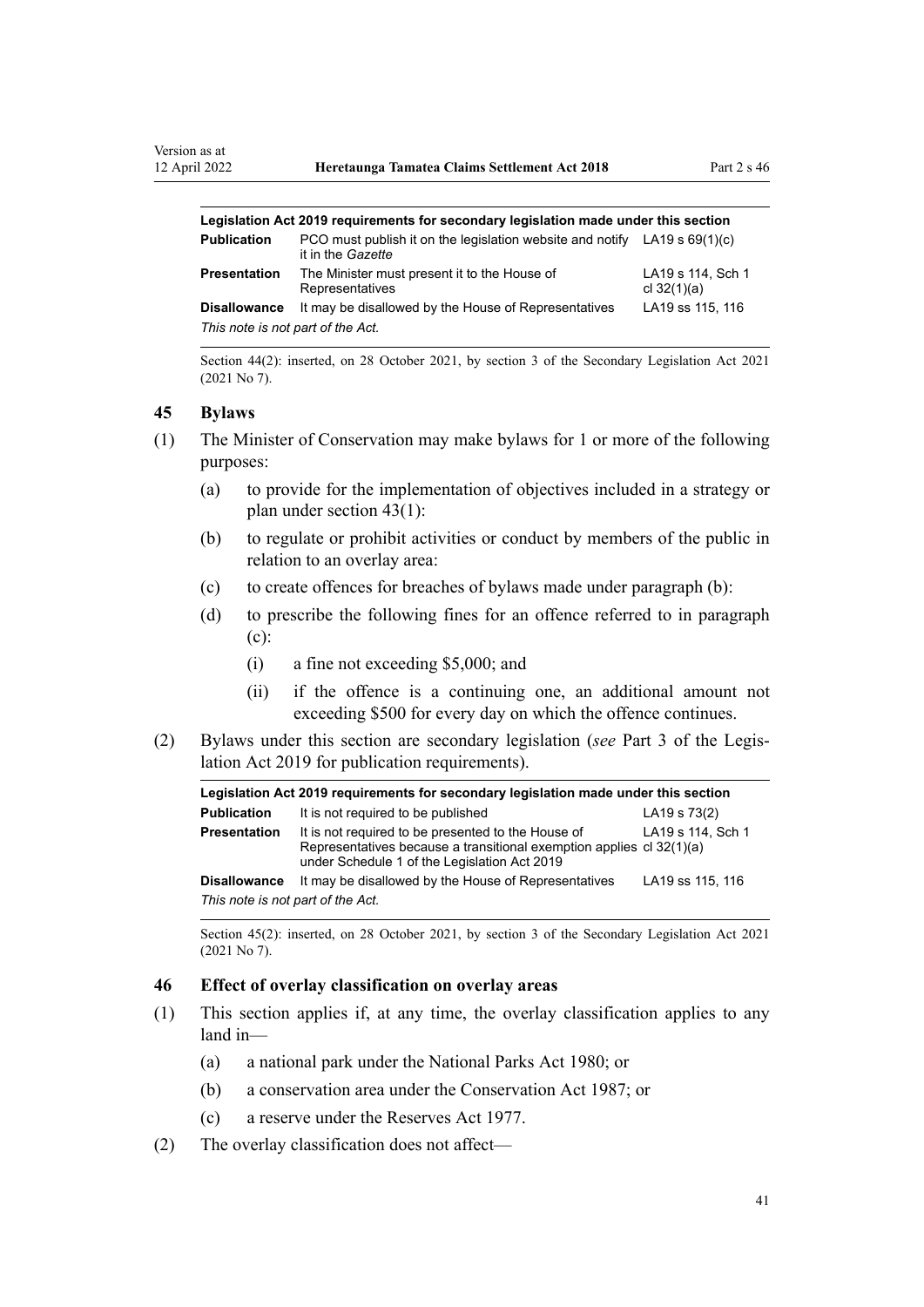- <span id="page-41-0"></span>(a) the status of the land as a national park, conservation area, or reserve; or
- (b) the classification or purpose of the reserve.

## **47 Termination of overlay classification**

- (1) The Governor-General may, by Order in Council made on the recommendation of the Minister of Conservation, declare that all or part of an overlay area is no longer subject to the overlay classification.
- (2) The Minister of Conservation must not make a recommendation for the pur‐ poses of subsection (1) unless—
	- (a) the trustees and the Minister of Conservation have agreed in writing that the overlay classification is no longer appropriate for the relevant area; or
	- (b) the relevant area is to be, or has been, disposed of by the Crown; or
	- (c) the responsibility for managing the relevant area is to be, or has been, transferred to a different Minister of the Crown or the Commissioner of Crown Lands.
- (3) The Crown must take reasonable steps to ensure that the trustees continue to have input into the management of a relevant area if—
	- (a) subsection  $(2)(c)$  applies; or
	- (b) there is a change in the statutory management regime that applies to all or part of the overlay area.
- (4) The Minister of Conservation must ensure that an order under this section is published in the *Gazette*.

Section 47(4): inserted, on 28 October 2021, by [section 3](http://legislation.govt.nz/pdflink.aspx?id=LMS268932) of the Secondary Legislation Act 2021 (2021 No 7).

#### **48 Exercise of powers and performance of functions and duties**

- (1) The overlay classification does not affect, and must not be taken into account by, any person exercising a power or performing a function or duty under an enactment or a bylaw.
- (2) A person, in considering a matter or making a decision or recommendation under legislation or a bylaw, must not give greater or lesser weight to the values stated in the statement of values for an overlay area than that person would give if the area were not subject to the overlay classification.
- (3) Subsection (2) does not limit subsection (1).
- (4) This section is subject to the other provisions of this subpart.

#### **49 Rights not affected**

- (1) The overlay classification does not—
	- (a) affect the lawful rights or interests of a person who is not a party to the deed of settlement; or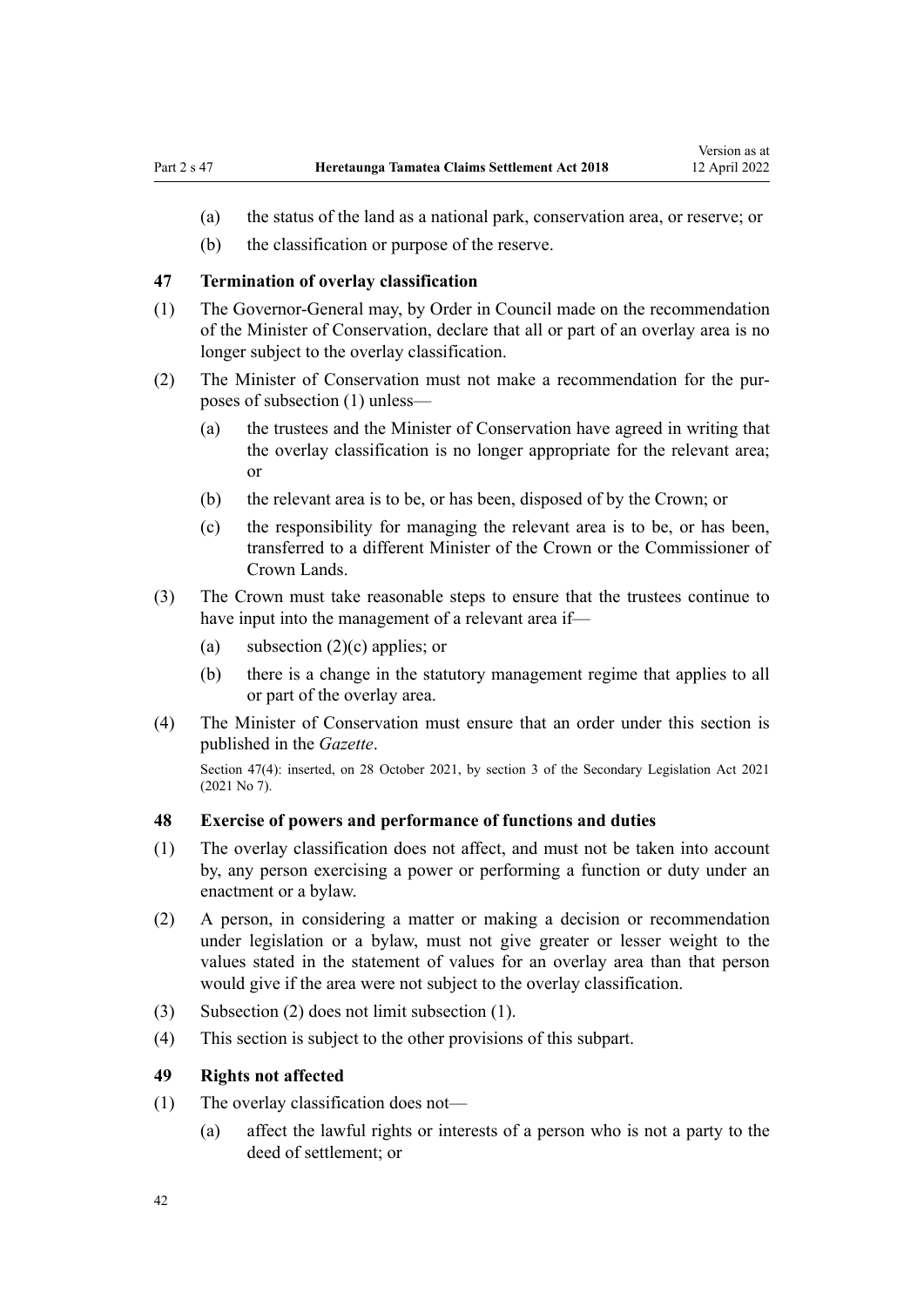- (b) have the effect of granting, creating, or providing evidence of an estate or interest in, or rights relating to, an overlay area.
- (2) This section is subject to the other provisions of this subpart.

# Subpart 3—Official geographic names

#### **50 Interpretation**

In this subpart,—

**Act** means the [New Zealand Geographic Board \(Ngā Pou Taunaha o Aotearoa\)](http://legislation.govt.nz/pdflink.aspx?id=DLM1065400) [Act 2008](http://legislation.govt.nz/pdflink.aspx?id=DLM1065400)

**Board** has the meaning given in [section 4](http://legislation.govt.nz/pdflink.aspx?id=DLM1065420) of the Act

**official geographic name** has the meaning given in [section 4](http://legislation.govt.nz/pdflink.aspx?id=DLM1065420) of the Act.

## **51 Official geographic names**

- (1) A name specified in the second column of the table in clause 5.23 of the deed of settlement is the official geographic name of the feature described in the third and fourth columns of that table.
- (2) Each official geographic name is to be treated as if it were an official geo‐ graphic name that takes effect on the settlement date by virtue of a determin‐ ation of the Board made under [section 19](http://legislation.govt.nz/pdflink.aspx?id=DLM1065495) of the Act.

# **52 Publication of official geographic names**

- (1) The Board must, as soon as practicable after the settlement date, give public notice, in accordance with [section 21\(2\) and \(3\)](http://legislation.govt.nz/pdflink.aspx?id=DLM1065497) of the Act, of each official geographic name specified under section 51.
- (2) The notice must state that each official geographic name became an official geographic name on the settlement date.

#### **53 Subsequent alteration of official geographic names**

- (1) In making a determination to alter the official geographic name of a feature named under this subpart, the Board
	- (a) need not comply with [section 16](http://legislation.govt.nz/pdflink.aspx?id=DLM1065492), [17](http://legislation.govt.nz/pdflink.aspx?id=DLM1065493), [18,](http://legislation.govt.nz/pdflink.aspx?id=DLM1065494) [19\(1\)](http://legislation.govt.nz/pdflink.aspx?id=DLM1065495), or [20](http://legislation.govt.nz/pdflink.aspx?id=DLM1065496) of the Act; but
	- (b) must have the written consent of the trustees.
- (2) To avoid doubt, the Board must give public notice of a determination made under subsection (1) in accordance with [section 21\(2\) and \(3\)](http://legislation.govt.nz/pdflink.aspx?id=DLM1065497) of the Act.

# Subpart 4—Vesting of cultural redress properties

#### **54 Interpretation**

In this subpart,—

**cultural redress property** means each of the following properties, and each property means the land of that name described in [Schedule 5:](#page-84-0)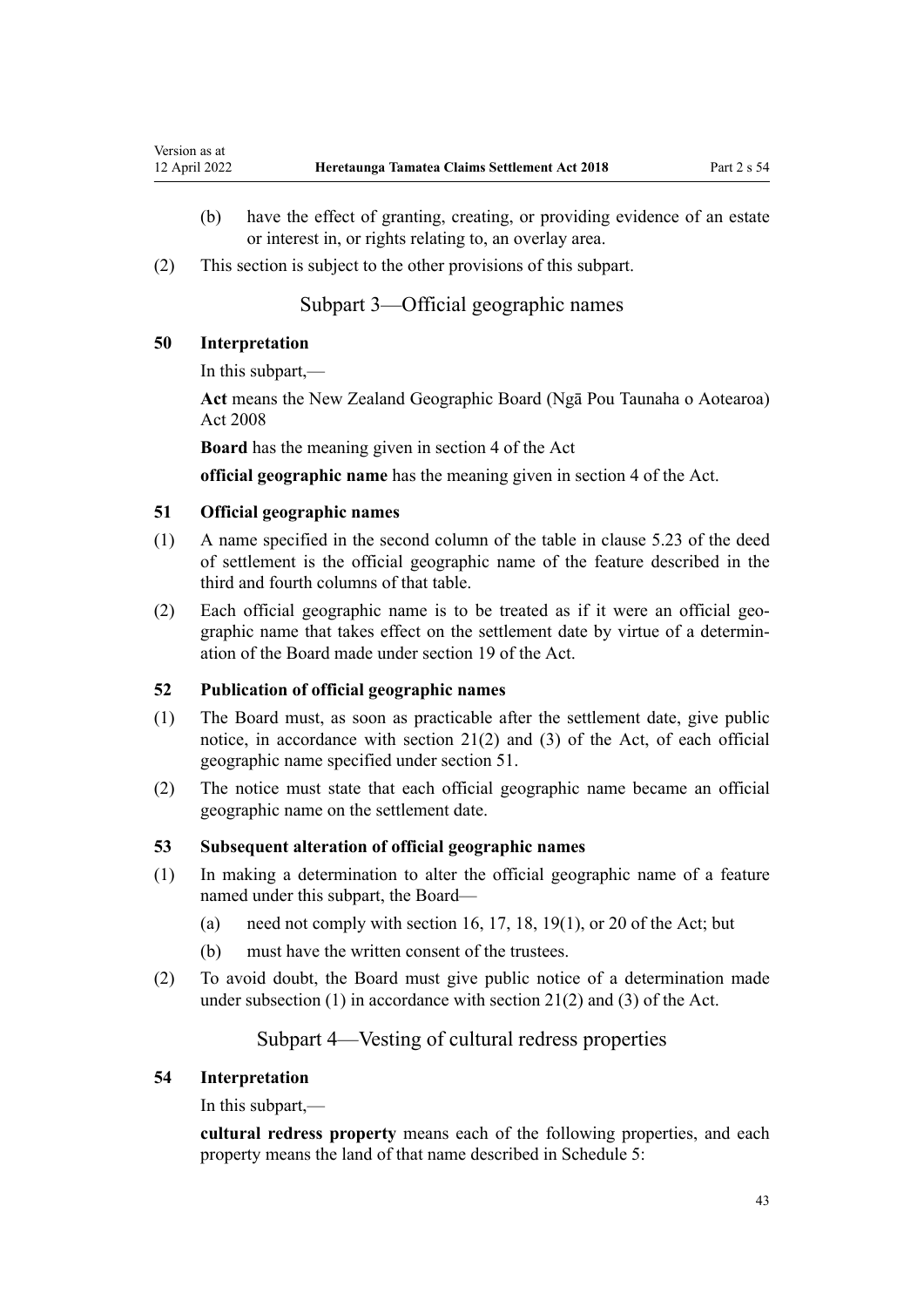*Properties vested in fee simple*

- (a) Blackhead property:
- (b) Omahu property:
- (c) Parimāhu Beach property: *Properties vested in fee simple to be administered as reserves*
- (d) Lake Hatuma property:
- (e) Pūrimu Lake property

**Hawke's Bay Fish and Game Council** and **Council** mean the council estab‐ lished under [section 26P](http://legislation.govt.nz/pdflink.aspx?id=DLM105723) of the Conservation Act 1987 for the Hawke's Bay region

**Heretaunga Tamatea entity** means an entity that satisfies the requirements of the definition of trust entity in clause 1.1 of the trust deed establishing the Heretaunga Tamatea Settlement Trust

**joint management body** means the joint management body for the Lake Hatuma property established by [section 59](#page-44-0)

**lake** means—

- (a) the space occupied from time to time by the waters of the lake at their highest level without overflowing its banks; and
- (b) the airspace above the water; and
- (c) the bed below the water

**Lake Hatuma reserve land** means all or the part of the Lake Hatuma property that remains a reserve under the [Reserves Act 1977](http://legislation.govt.nz/pdflink.aspx?id=DLM444304)

**Pūrimu Lake entity** means—

- (a) a Heretaunga Tamatea entity; or
- (b) if approved by the trustees, a representative entity within the meaning of paragraph (b)(ii) or (iii) of the definition of representative entity in sec[tion 12](#page-23-0)

**Pūrimu Lake reserve land** means all or the part of the Pūrimu Lake property that remains a reserve under the [Reserves Act 1977](http://legislation.govt.nz/pdflink.aspx?id=DLM444304)

**reserve property** means each of the properties named in paragraphs (d) and (e) of the definition of cultural redress property.

*Properties vested in fee simple*

## **55 Blackhead property**

- (1) The part of the Blackhead property that is a conservation area under the [Con‐](http://legislation.govt.nz/pdflink.aspx?id=DLM103609) [servation Act 1987](http://legislation.govt.nz/pdflink.aspx?id=DLM103609) ceases to be a conservation area.
- (2) The fee simple estate in the Blackhead property vests in the trustees.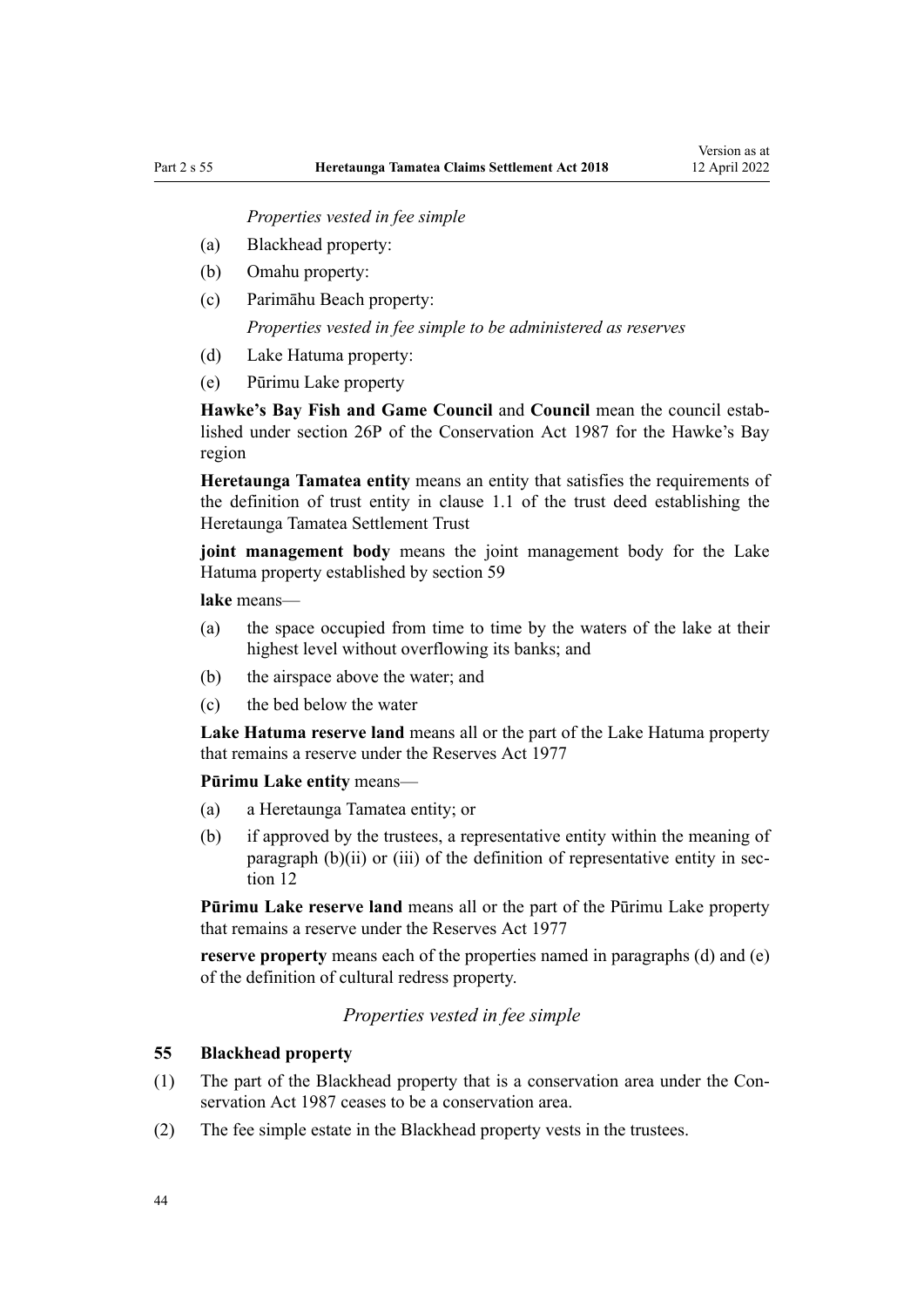## <span id="page-44-0"></span>**56 Omahu property**

- (1) The Omahu property ceases to be a conservation area under the Conservation Act 1987.
- (2) The fee simple estate in the Omahu property vests in the trustees.

## **57 Parimāhu Beach property**

The fee simple estate in the Parimāhu Beach property vests in the trustees.

*Properties vested in fee simple to be administered as reserves*

## **58 Lake Hatuma property**

- (1) The Lake Hatuma property ceases to be a conservation area under the [Conser‐](http://legislation.govt.nz/pdflink.aspx?id=DLM103609) [vation Act 1987](http://legislation.govt.nz/pdflink.aspx?id=DLM103609).
- (2) The fee simple estate in the Lake Hatuma property vests in the trustees.
- (3) The Lake Hatuma property is declared a reserve and classified as a recreation reserve subject to [section 17](http://legislation.govt.nz/pdflink.aspx?id=DLM444605) of the Reserves Act 1977.
- (4) The reserve is named Whatumā Recreation Reserve.
- (5) The joint management body is the administering body of the reserve, and the [Reserves Act 1977](http://legislation.govt.nz/pdflink.aspx?id=DLM444304) applies to the reserve as if the reserve were vested in the joint management body (as if the body were trustees) under [section 26](http://legislation.govt.nz/pdflink.aspx?id=DLM444650) of that Act.
- (6) The vesting does not give any rights to, or impose any obligations on, the trustees in relation to—
	- (a) the waters of Lake Hatuma; or
	- (b) the aquatic life of Lake Hatuma (other than plants attached to the bed of the lake).

## **59 Joint management body for Lake Hatuma property**

- (1) A joint management body is established for the Lake Hatuma property.
- (2) The following are appointers for the purposes of this section:
	- (a) the trustees of the Heretaunga Tamatea Settlement Trust; and
	- (b) the trustees of the Aorangi Māori Trust Board constituted by [section 3](http://legislation.govt.nz/pdflink.aspx?id=DLM289334) of the Maori Trust Boards Act 1955.
- (3) Each appointer may appoint 2 members to the joint management body.
- (4) A member is appointed only if the appointer gives written notice with the fol‐ lowing details to the other appointers:
	- (a) the full name, address, and other contact details of the member; and
	- (b) the date on which the appointment takes effect, which must be no earlier than the date of the notice.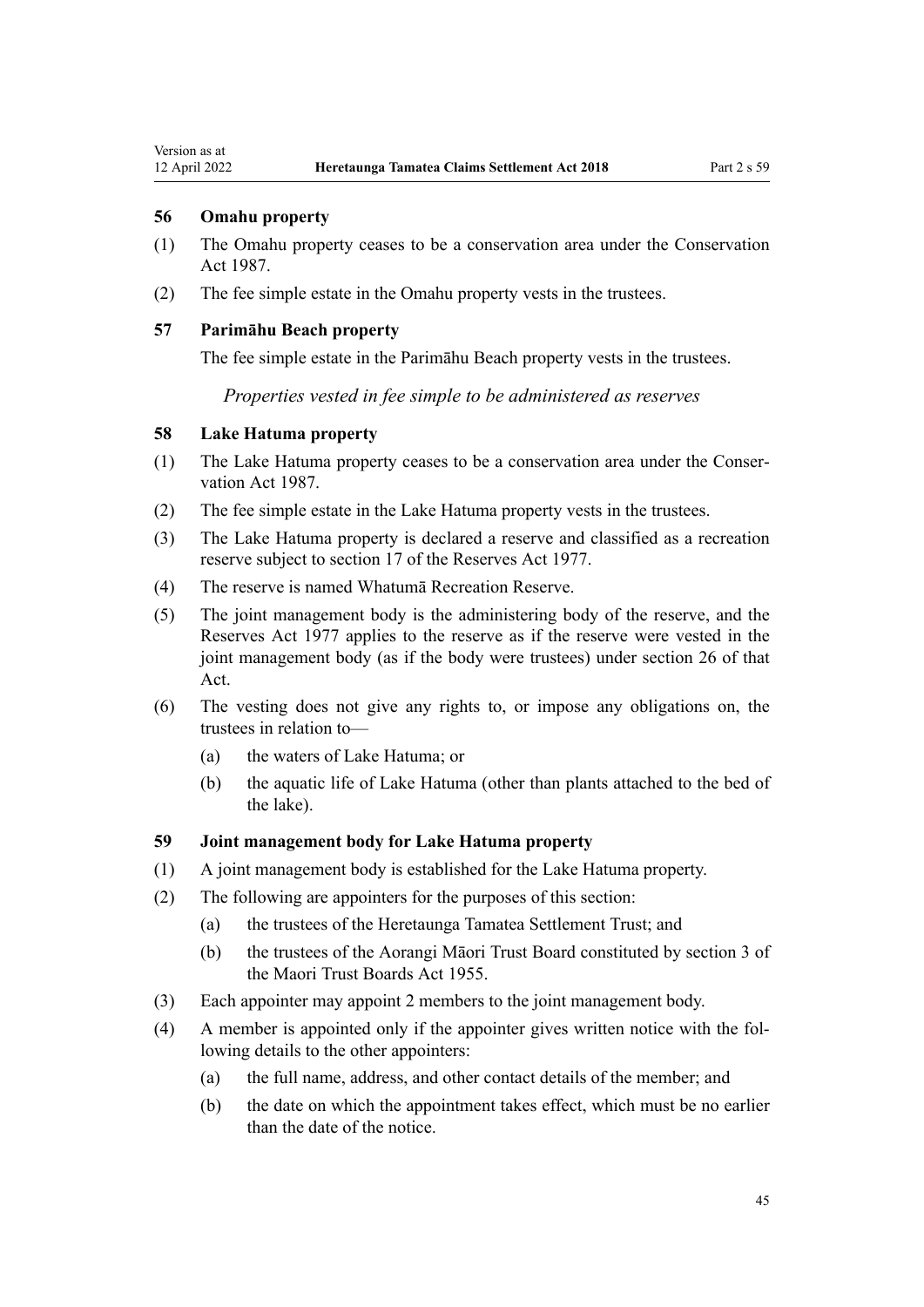- (5) An appointment ends after 5 years or when the appointer replaces the member by making another appointment.
- (6) A member may be appointed, reappointed, or discharged at the discretion of the appointer.
- (7) [Sections 32 to 34](http://legislation.govt.nz/pdflink.aspx?id=DLM444659) of the Reserves Act 1977 apply to the joint management body as if it were a board.
- (8) However, the first meeting of the body must be held no later than 2 months after the settlement date.

#### **60 Administration of Lake Hatuma reserve land**

- (1) The appointers of the joint management body may jointly—
	- (a) agree that the joint management body no longer be the administering body of the Lake Hatuma reserve land; and
	- (b) notify the Minister of Conservation (the **Minister**) in writing of that agreement.
- (2) The Minister must, within 20 working days of receiving the notice, publish a notice in the *Gazette* declaring that—
	- (a) the joint management body is no longer the administering body of the Lake Hatuma reserve land; and
	- (b) the trustees are the administering body of the Lake Hatuma reserve land.
- (3) The Minister may, at his or her sole discretion, revoke the appointment of the joint management body as the administering body of the Lake Hatuma reserve land if requested in writing to do so by either of the appointers of the joint management body.
- (4) Before making a decision under subsection (3), the Minister must consult the appointers of the joint management body.
- (5) When the Minister has decided a request, the Minister must—
	- (a) notify the appointers of the joint management body in writing of his or her decision; and
	- (b) if the Minister decides to revoke the appointment of the joint management body as the administering body of the Lake Hatuma reserve land, not later than 20 working days after giving notice under paragraph (a), publish a notice in the *Gazette* declaring that—
		- (i) the joint management body is no longer the administering body of the Lake Hatuma reserve land; and
		- (ii) the trustees are the administering body of the Lake Hatuma reserve land.
- (6) The trustees are the administering body of the Lake Hatuma reserve land on and from the date on which a notice is published under subsection (2) or (5)(b).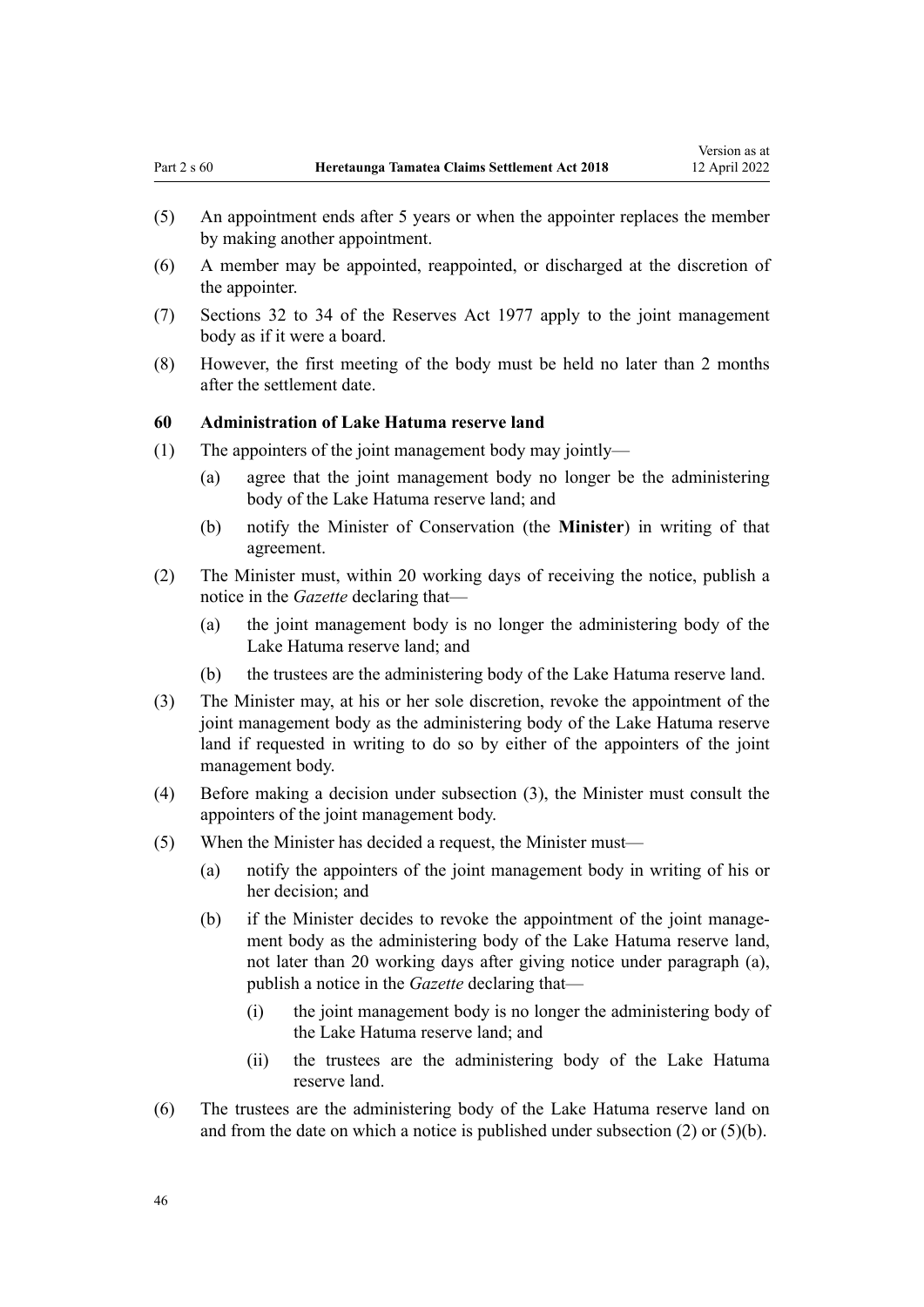- <span id="page-46-0"></span>(7) Subsections (1) to (5) apply only while the trustees are the owners of the Lake Hatuma reserve land.
- (8) In this section, **appointers of the joint management body** means the persons referred to in [section 59\(2\)](#page-44-0).

#### **61 Pūrimu Lake property**

- (1) The reservation of the part of the Pūrimu Lake property (with recorded name Purimu Lake) that is a recreation reserve subject to the [Reserves Act 1977](http://legislation.govt.nz/pdflink.aspx?id=DLM444304) is revoked.
- (2) The part of the Pūrimu Lake property that is a conservation area under the [Con‐](http://legislation.govt.nz/pdflink.aspx?id=DLM103609) [servation Act 1987](http://legislation.govt.nz/pdflink.aspx?id=DLM103609) ceases to be a conservation area.
- (3) The fee simple estate in the Pūrimu Lake property vests in the trustees.
- (4) The Pūrimu Lake property is declared a reserve and classified as a recreation reserve subject to [section 17](http://legislation.govt.nz/pdflink.aspx?id=DLM444605) of the Reserves Act 1977.
- (5) The reserve is named Pūrimu Recreation Reserve.
- (6) The Hawke's Bay Fish and Game Council is the administering body of the reserve as if it were appointed under [section 28](http://legislation.govt.nz/pdflink.aspx?id=DLM444655) of the Reserves Act 1977.
- (7) The vesting does not give any rights to, or impose any obligations on, the trustees in relation to—
	- (a) the waters of Pūrimu Lake; or
	- (b) the aquatic life of Pūrimu Lake (other than plants attached to the bed of the lake).
- (8) To the extent that the Pūrimu Lake property has moveable boundaries, the boundaries are governed by the common law rules of accretion, erosion, and avulsion.

## **62 Improvements attached to Pūrimu Lake property**

- (1) This section applies to improvements attached to the Pūrimu Lake property (the **property**) as at the date of its vesting under section 61(3), and despite that vesting.
- (2) Improvements owned by the Hawke's Bay Fish and Game Council immedi‐ ately before the vesting—
	- (a) remain vested in the Council; and
	- (b) are personal property, no longer forming part of the property, and do not confer an estate or interest in the property; and
	- (c) may remain attached to the property without the consent of, and without charge by, the owners of the property or the administering body (if no longer the Council); and
	- (d) may be accessed, used, occupied, repaired, or maintained by the Council or those authorised by it, at any time without the consent of, and without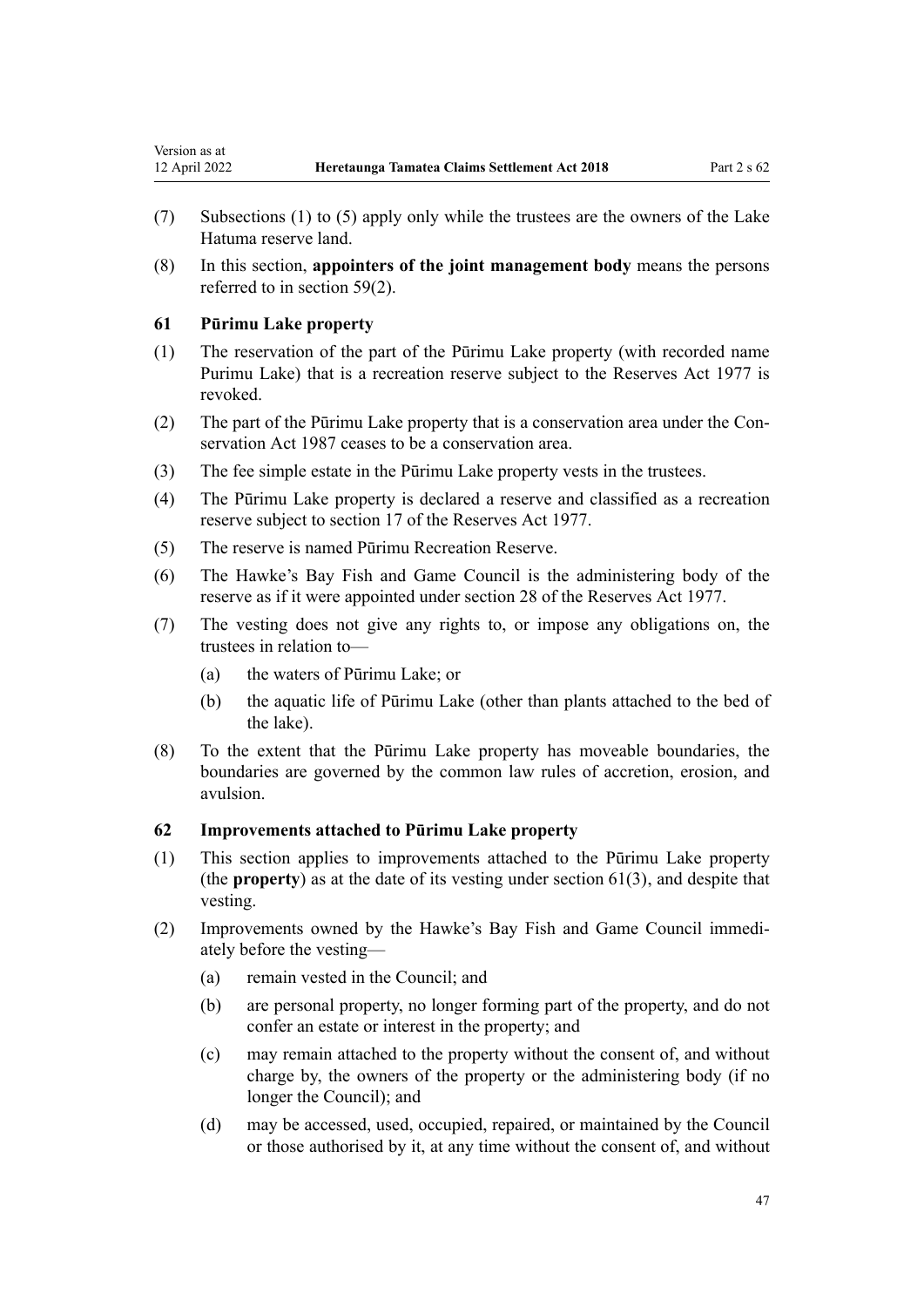charge by, the owners of the property or the administering body (if no longer the Council).

- $(3)$  Improvements referred to in subsection  $(2)$  may, subject to any relevant statutory requirement, be removed or demolished by the Council at any time without the consent of, and without charge by, the owners of the property or the administering body (if no longer the Council), but the Council must—
	- (a) give the owners of the property and the administering body (if no longer the Council) not less than 15 working days' written notice of the inten‐ ded removal or demolition; and
	- (b) after the removal or demolition, ensure that the land is left in a clean and tidy condition.
- (4) Any other improvement attached to the property with the consent of the Crown or the administering body of the property at the time of its attachment—
	- (a) vests in the person or body who attached the improvement; or
	- (b) if that person or body is deceased, dissolved, or otherwise no longer exists, or no longer has an interest in the improvement, vests in the person or body who, immediately before the vesting of the property by sec[tion 61\(3\),](#page-46-0) would have had a proprietary right to the improvement.
- (5) Subsections (2) and (4) apply subject to any other enactment that governs the ownership of an improvement.
- (6) Subsection (4) does not affect or limit any rights in relation to the property that may arise from the ownership of the improvement.
- (7) For the purposes of administering the reserve under the [Reserves Act 1977](http://legislation.govt.nz/pdflink.aspx?id=DLM444304), the administering body is responsible for any decisions in respect of a matter that arises from a person exercising, or purporting to exercise, a right in relation to an improvement attached to the property.
- (8) Subsection (7) is subject to any other enactment that governs the use of the improvement concerned.

#### **63 Future interests relating to Pūrimu Lake reserve land**

- (1) This section applies to the Pūrimu Lake reserve land, but only while the Hawke's Bay Fish and Game Council is the administering body of that land. *Interests in land*
- (2) Despite the Council being the administering body, the trustees may, as if they were the administering body of the Pūrimu Lake reserve land,—
	- (a) accept, grant, or decline to grant any interest in land that affects the Pūrimu Lake reserve land; or
	- (b) renew or vary such an interest.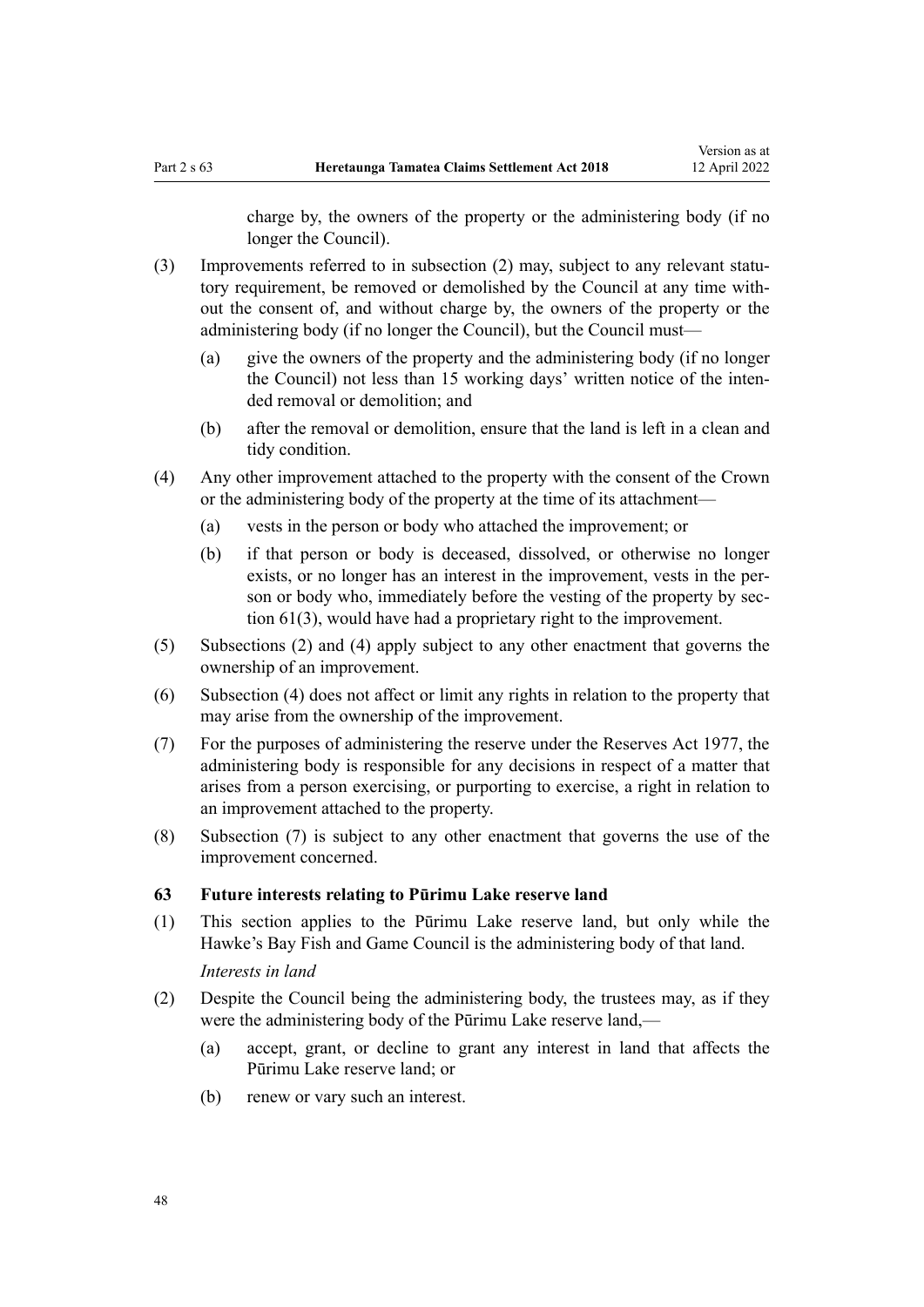- (3) If a person wishes to obtain an interest in land in the Pūrimu Lake reserve land, or renew or vary such an interest, the person must apply under this section, in writing, through the Council.
- (4) The Council must—
	- (a) advise the trustees of any application received under subsection (3); and
	- (b) undertake the administrative processes required by the [Reserves Act](http://legislation.govt.nz/pdflink.aspx?id=DLM444304) [1977](http://legislation.govt.nz/pdflink.aspx?id=DLM444304) in relation to each application.
- (5) Before the trustees determine an application, the trustees must consult the Council.

*Interests that are not interests in land*

- (6) The Council may—
	- (a) accept, grant, or decline to grant an interest that is not an interest in land that affects the Pūrimu Lake reserve land; or
	- (b) renew or vary such an interest.

*Application of Reserves Act 1977*

(7) The [Reserves Act 1977](http://legislation.govt.nz/pdflink.aspx?id=DLM444304), except [section 59A](http://legislation.govt.nz/pdflink.aspx?id=DLM444760) of that Act, applies to the accept‐ ing, granting, or declining of any interests under subsection (2) or (6), or the renewing or varying of such interests.

*Meaning of trustees*

- (8) In this section and section 64, **trustees** means, as relevant,—
	- (a) the trustees; or
	- (b) if the Pūrimu Lake reserve land has been transferred to a Pūrimu Lake entity, the registered proprietors of the land (*see* [section 74](#page-54-0)).

# **64 Administration of Pūrimu Lake reserve land**

- (1) The trustees and the Hawke's Bay Fish and Game Council may jointly—
	- (a) agree that the Council no longer be the administering body of the Pūrimu Lake reserve land; and
	- (b) notify the Minister of Conservation (the **Minister**) in writing of that agreement.
- (2) The Minister must, within 20 working days of receiving the notice, publish a notice in the *Gazette* declaring that—
	- (a) the Council is no longer the administering body of the Pūrimu Lake reserve land; and
	- (b) the trustees are the administering body of the Pūrimu Lake reserve land.
- (3) The Minister may, at his or her sole discretion, revoke the appointment of the Council as the administering body of the Pūrimu Lake reserve land, if reques‐ ted in writing to do so by the trustees or the Council.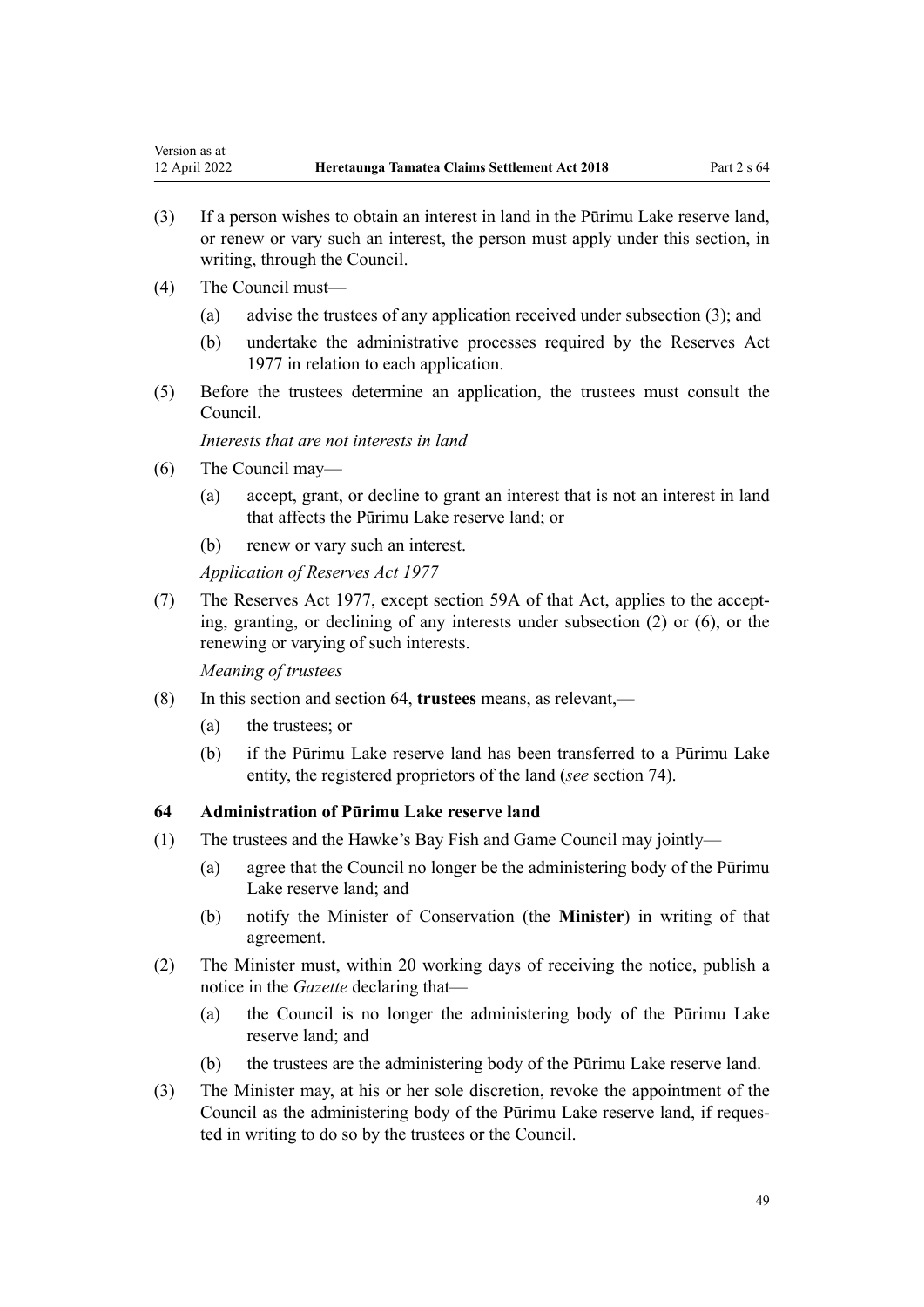- <span id="page-49-0"></span>(4) Before making a decision under subsection (3), the Minister must consult the trustees and the Council.
- (5) When the Minister has determined a request, the Minister must—
	- (a) notify the trustees and the Council in writing of his or her decision on the request; and
	- (b) if the Minister decides to revoke the appointment of the Council as the administering body of the Pūrimu Lake reserve land, not later than 20 working days after giving notice under paragraph (a), publish a notice in the *Gazette* declaring that—
		- (i) the Council is no longer the administering body of the Pūrimu Lake reserve land; and
		- (ii) the trustees are the administering body of the Pūrimu Lake reserve land.
- (6) The trustees are the administering body of the Pūrimu Lake reserve land on and from the date on which a notice is published under subsection (2) or (5)(b).
- (7) Subsections (1) to (5) apply only while the trustees are the owners of the Pūrimu Lake reserve land.

*General provisions applying to vesting of cultural redress properties*

## **65 Properties vest subject to or together with interests**

Each cultural redress property vested under this subpart is subject to, or has the benefit of, any interests listed for the property in the third column of the table in [Schedule 5.](#page-84-0)

## **66 Interests in land for Lake Hatuma property**

- (1) This section applies to the Lake Hatuma reserve land, but only while the joint management body is the administering body of the land.
- (2) Any interest in land that affects the Lake Hatuma reserve land must be dealt with for the purposes of registration as if the joint management body were the registered proprietor of the land.
- (3) Subsection (2) continues to apply despite any subsequent transfer of the Lake Hatuma reserve land under [section 75](#page-55-0).

#### **67 Interests that are not interests in land**

- (1) This section applies if a cultural redress property is subject to an interest (other than an interest in land) that is listed for the property in [Schedule 5,](#page-84-0) and for which there is a grantor, whether or not the interest also applies to land outside the cultural redress property.
- (2) The interest applies as if the owners of the cultural redress property were the grantor of the interest in respect of the property, except to the extent that subsection  $(3)$  or  $(4)$  applies.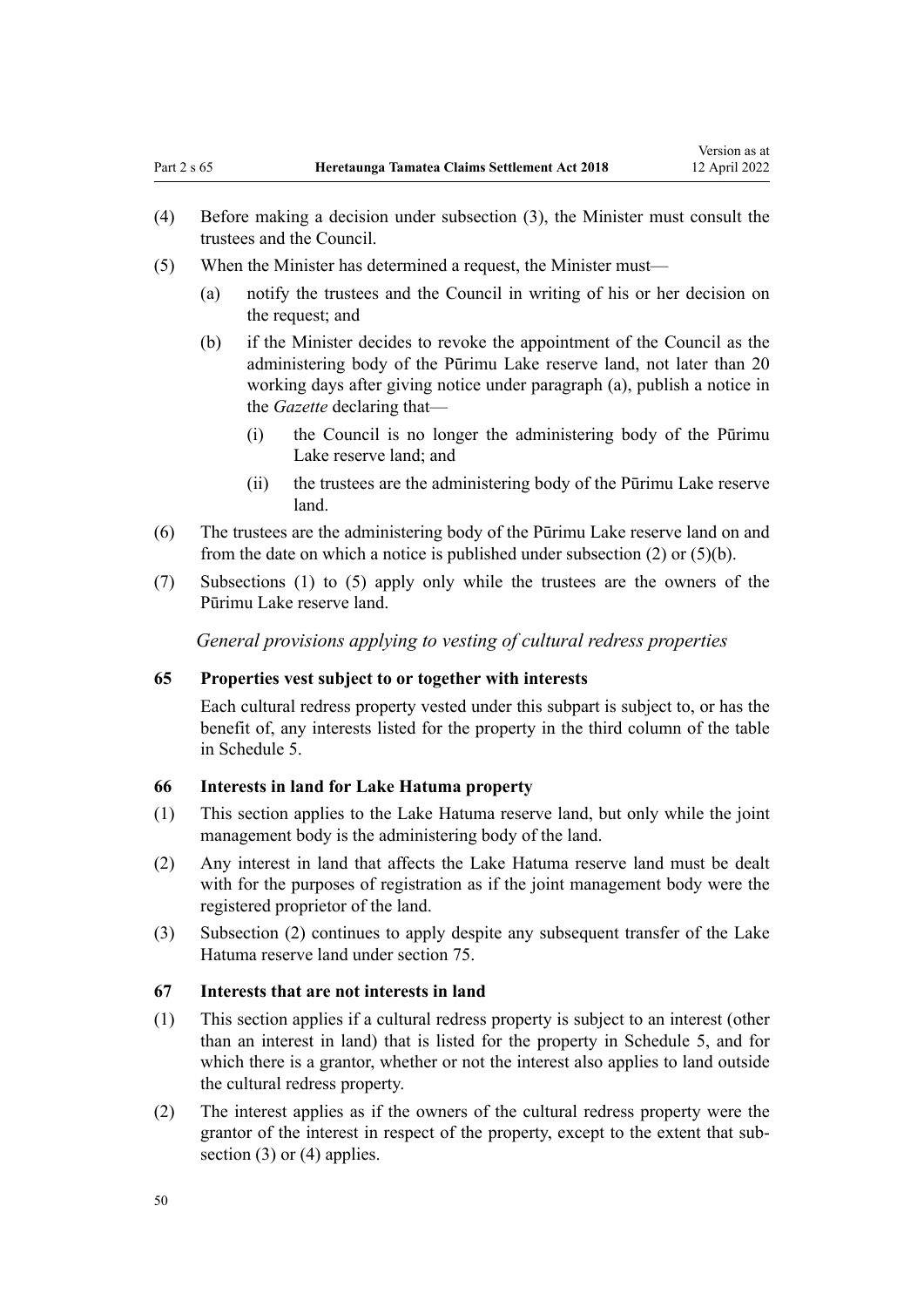- (3) While the joint management body is the administering body of the Lake Hatuma reserve land, the interest applies as if the joint management body were the grantor of the interest in respect of the land.
- (4) While the Hawke's Bay Fish and Game Council is the administering body of the Pūrimu Lake reserve land, the interest applies as if the Council were the grantor of the interest in respect of the land.
- (5) The interest applies—

Version as at

- (a) until the interest expires or is terminated, but any subsequent transfer of the cultural redress property must be ignored in determining whether the interest expires or is or may be terminated; and
- (b) with any other necessary modifications; and
- (c) despite any change in status of the land in the property.

## **68 Registration of ownership**

- (1) This section applies to a cultural redress property vested in the trustees under this subpart.
- (2) Subsection (3) applies to a cultural redress property, but only to the extent that the property is all of the land contained in a computer freehold register.
- (3) The Registrar-General must, on written application by an authorised person,—
	- (a) register the trustees as the proprietors of the fee simple estate in the property; and
	- (b) record any entry on the computer freehold register and do anything else necessary to give effect to this subpart and to part 5 of the deed of settle‐ ment.
- (4) Subsection (5) applies to a cultural redress property, but only to the extent that subsection (2) does not apply to the property.
- (5) The Registrar-General must, in accordance with a written application by an authorised person,—
	- (a) create a computer freehold register for the fee simple estate in the prop‐ erty in the name of the trustees; and
	- (b) record on the computer freehold register any interests that are registered, notified, or notifiable and that are described in the application.
- (6) Subsection (5) is subject to the completion of any survey necessary to create a computer freehold register.
- (7) A computer freehold register must be created under this section as soon as is reasonably practicable after the settlement date, but not later than—
	- (a) 24 months after the settlement date; or
	- (b) any later date that may be agreed in writing by the Crown and the trustees.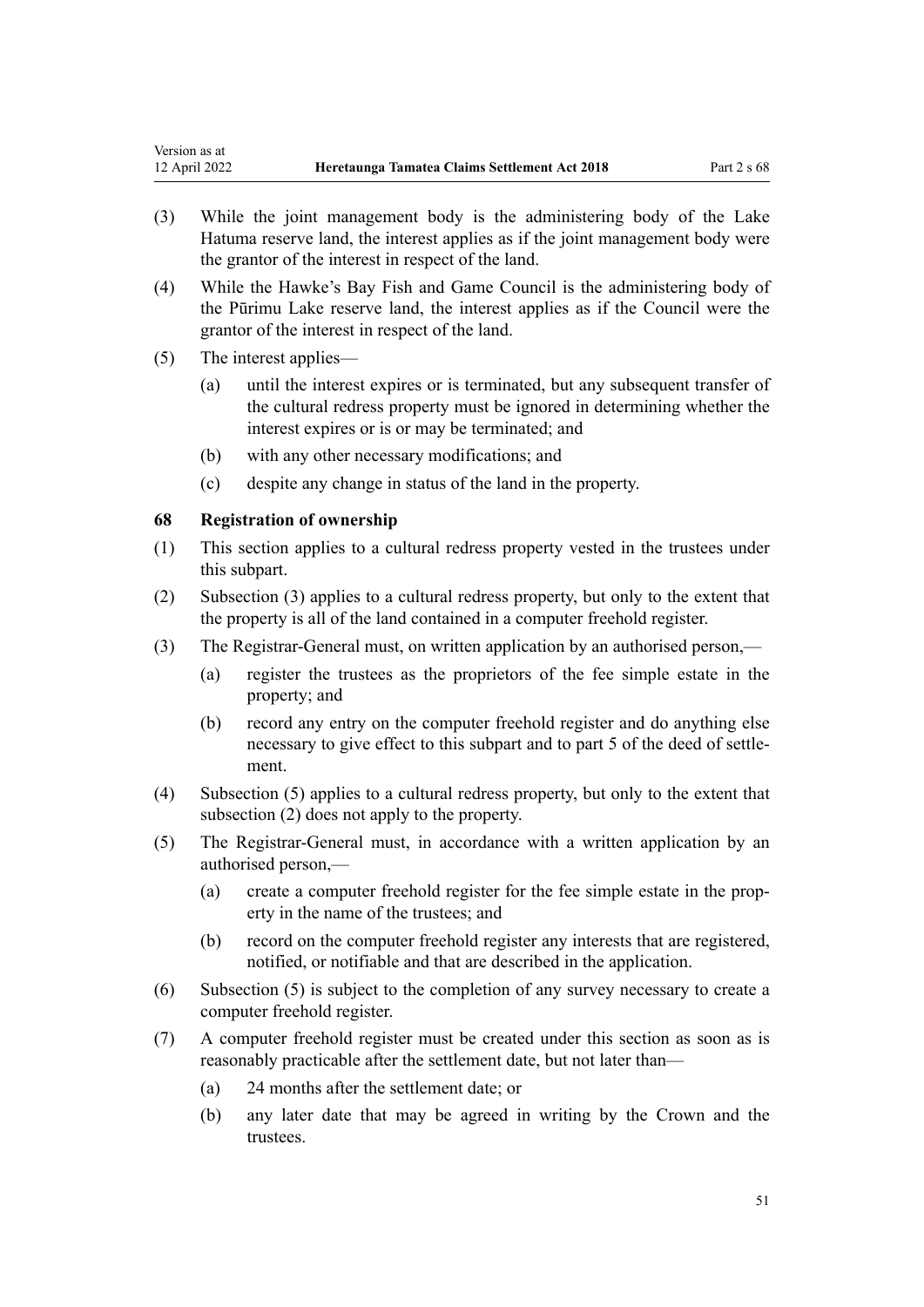#### <span id="page-51-0"></span>(8) In this section, **authorised person** means—

- (a) a person authorised by the chief executive of LINZ, for the Parimāhu Beach property:
- (b) a person authorised by the chief executive of LINZ and a person author‐ ised by the Director-General, for the Blackhead property:
- (c) a person authorised by the Director-General, for all other properties.

#### **69 Application of Part 4A of Conservation Act 1987**

- (1) The vesting of the fee simple estate in a cultural redress property in the trustees under this subpart is a disposition for the purposes of [Part 4A](http://legislation.govt.nz/pdflink.aspx?id=DLM104697) of the Conservation Act 1987, but [sections 24\(2A\)](http://legislation.govt.nz/pdflink.aspx?id=DLM104699), [24A](http://legislation.govt.nz/pdflink.aspx?id=DLM104910), and [24AA](http://legislation.govt.nz/pdflink.aspx?id=DLM104914) of that Act do not apply to the disposition.
- (2) [Section 24](http://legislation.govt.nz/pdflink.aspx?id=DLM104699) of the Conservation Act 1987 does not apply to the vesting of a reserve property.
- (3) The marginal strip reserved by [section 24](http://legislation.govt.nz/pdflink.aspx?id=DLM104699) of the Conservation Act 1987 from the vesting of the Parimāhu Beach property is reduced to a width of 3 metres.
- (4) If the reservation of a reserve property under this subpart is revoked for all or part of the property, the vesting of the property is no longer exempt from sec[tion 24](http://legislation.govt.nz/pdflink.aspx?id=DLM104699) (except subsection (2A)) of the Conservation Act 1987 for all or that part of the property.
- (5) The trustees are appointed as the manager of the marginal strip reserved by [section 24](http://legislation.govt.nz/pdflink.aspx?id=DLM104699) of the Conservation Act 1987 from the vesting of the Omahu property as if that appointment were made under [section 24H](http://legislation.govt.nz/pdflink.aspx?id=DLM104939) of that Act.
- (6) Subject to [section 24J](http://legislation.govt.nz/pdflink.aspx?id=DLM104944) of the Conservation Act 1987, the appointment under subsection (5) is only for as long as the trustees are the owners of the Omahu property.
- (7) Subsections (2), (3), and (4) do not limit subsection (1).

#### **70 Matters to be recorded on computer freehold register**

- (1) The Registrar-General must record on the computer freehold register,—
	- (a) for a reserve property,—
		- (i) that the land is subject to [Part 4A](http://legislation.govt.nz/pdflink.aspx?id=DLM104697) of the Conservation Act 1987, but that [section 24](http://legislation.govt.nz/pdflink.aspx?id=DLM104699) of that Act does not apply; and
		- (ii) that the land is subject to—
			- (A) sections 69(4) and [73;](#page-53-0) and
			- (B) [section 66](#page-49-0), in the case of the Lake Hatuma property; and
	- (b) for the Parimāhu Beach property, that the land is subject to [Part 4A](http://legislation.govt.nz/pdflink.aspx?id=DLM104697) of the Conservation Act 1987, but that the marginal strip is reduced to a width of 3 metres; and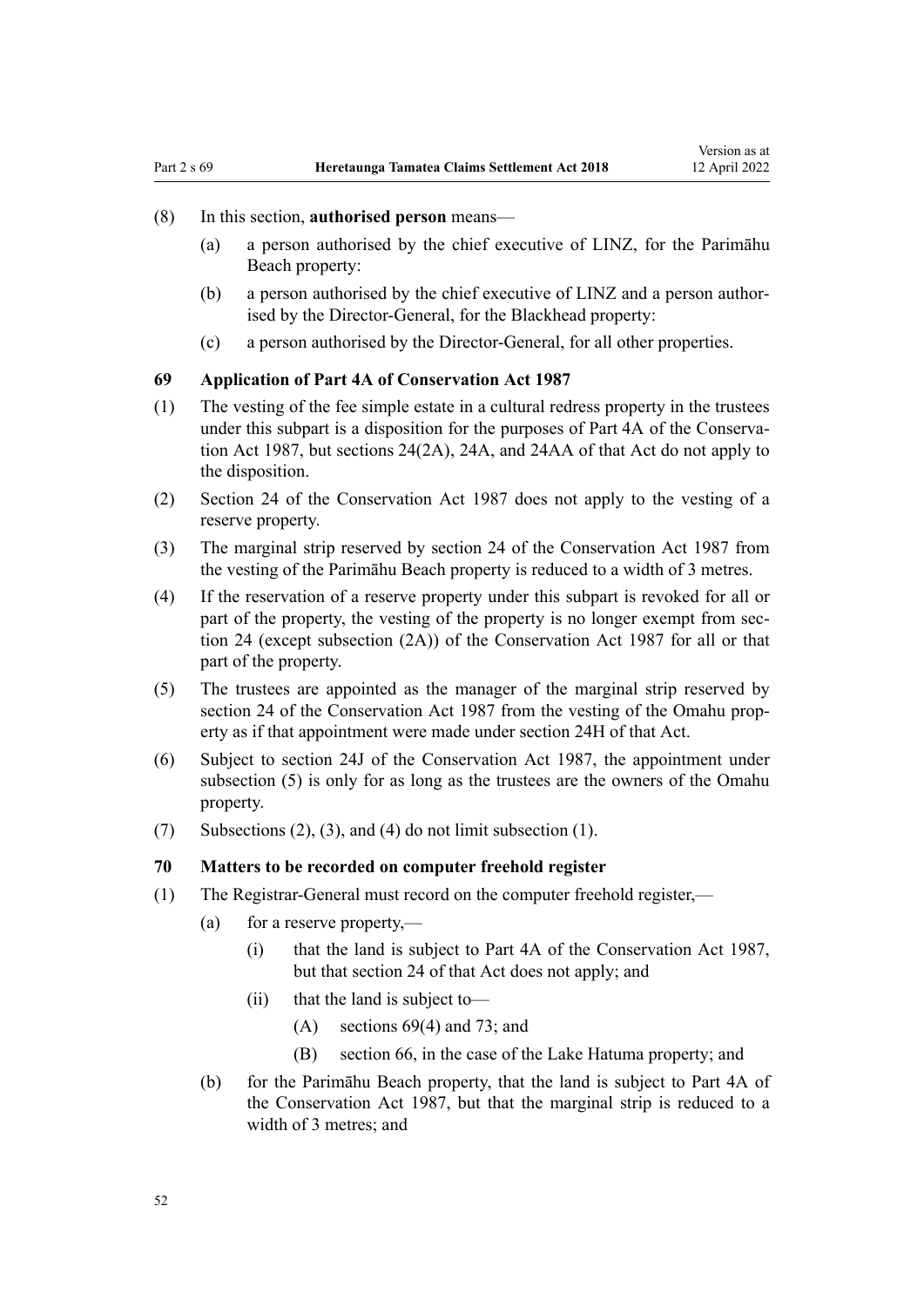- (c) for any other cultural redress property, that the land is subject to [Part 4A](http://legislation.govt.nz/pdflink.aspx?id=DLM104697) of the Conservation Act 1987.
- (2) A notification made under subsection (1) that land is subject to [Part 4A](http://legislation.govt.nz/pdflink.aspx?id=DLM104697) of the Conservation Act 1987 is to be treated as having been made in compliance with [section 24D\(1\)](http://legislation.govt.nz/pdflink.aspx?id=DLM104928) of that Act.
- (3) For the Pūrimu Lake property, if the reservation of the property under this sub‐ part is revoked for—
	- (a) all of the property, the Director-General must apply in writing to the Registrar-General to remove from the computer freehold register for the property the notifications that—
		- (i) [section 24](http://legislation.govt.nz/pdflink.aspx?id=DLM104699) of the Conservation Act 1987 does not apply to the property; and
		- (ii) the property is subject to [sections 69\(4\)](#page-51-0) and [73](#page-53-0); or
	- (b) part of the property, the Registrar-General must ensure that the notifications referred to in paragraph (a) remain only on the computer freehold register for the part of the property that remains a reserve.
- (4) For the Lake Hatuma property,—
	- (a) if the property remains a reserve but the joint management body is no longer the administering body of the property, the Director-General must apply in writing to the Registrar-General to remove from the computer freehold register for the property the notification that the property is subject to [section 66](#page-49-0); or
	- (b) if the reservation of the property under this subpart is revoked for—
		- (i) all of the property, the Director-General must apply in writing to the Registrar-General to remove from the computer freehold register for the property the notifications that—
			- (A) [section 24](http://legislation.govt.nz/pdflink.aspx?id=DLM104699) of the Conservation Act 1987 does not apply to the property; and
			- (B) the property is subject to [sections 69\(4\)](#page-51-0) and [73](#page-53-0); and
			- (C) the property is subject to [section 66,](#page-49-0) if that notification has not been removed under paragraph (a); or
		- (ii) part of the property, the Registrar-General must ensure that the notifications referred to in paragraph (b)(i) remain only on the computer freehold register for the part of the property that remains a reserve.
- (5) The Registrar-General must comply with an application received in accordance with subsection  $(3)(a)$ ,  $(4)(a)$ , or  $(4)(b)(i)$ .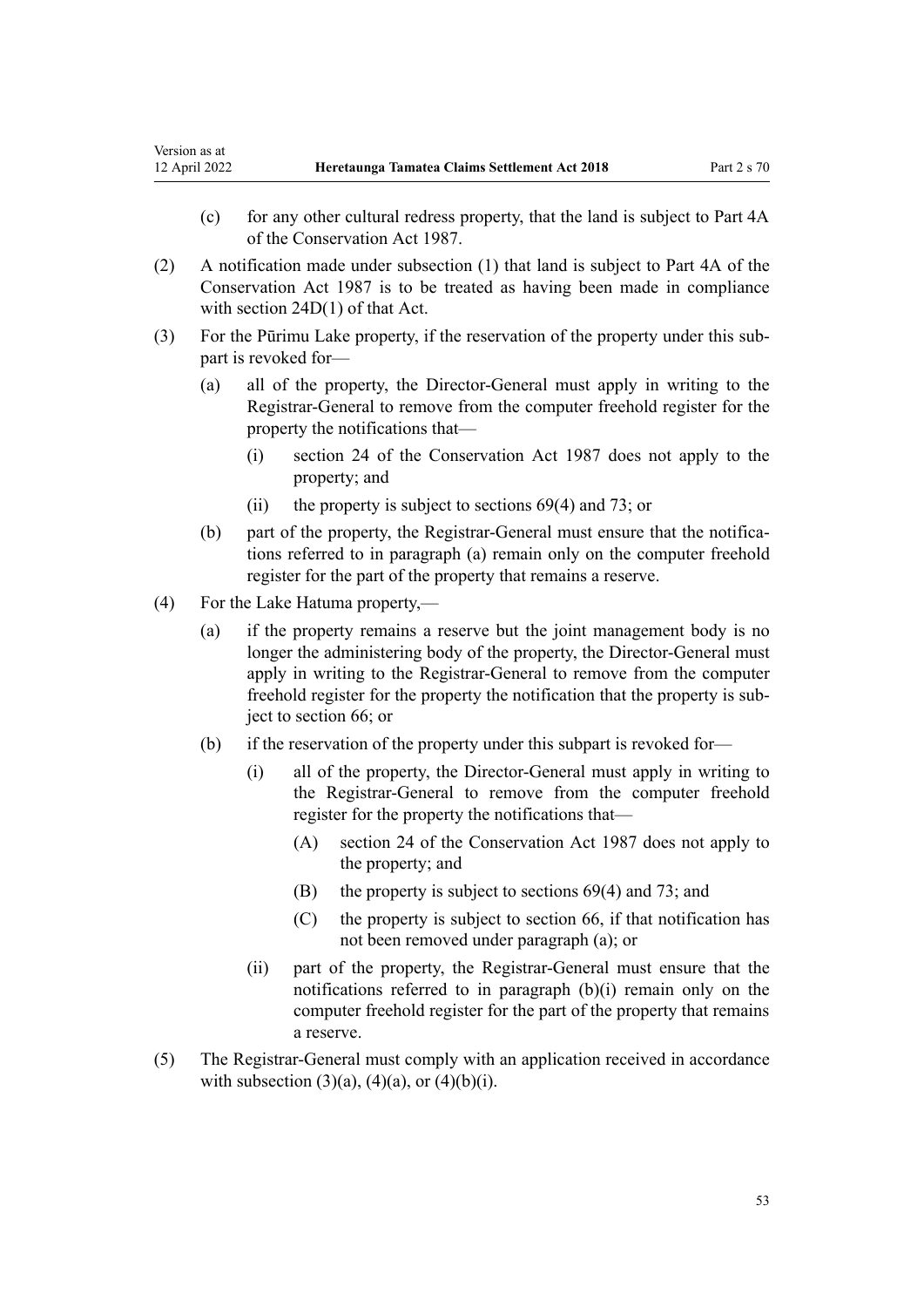## <span id="page-53-0"></span>**71 Application of other enactments**

- (1) The vesting of the fee simple estate in a cultural redress property under this subpart does not—
	- (a) limit [section 10](http://legislation.govt.nz/pdflink.aspx?id=DLM246310) or [11](http://legislation.govt.nz/pdflink.aspx?id=DLM246311) of the Crown Minerals Act 1991; or
	- (b) affect other rights to subsurface minerals.
- (2) The permission of a council under [section 348](http://legislation.govt.nz/pdflink.aspx?id=DLM420676) of the Local Government Act 1974 is not required for laying out, forming, granting, or reserving a private road, private way, or right of way required to fulfil the terms of the deed of settlement in relation to a cultural redress property.
- (3) [Sections 24](http://legislation.govt.nz/pdflink.aspx?id=DLM444632) and [25](http://legislation.govt.nz/pdflink.aspx?id=DLM444648) of the Reserves Act 1977 do not apply to the revocation, under this subpart, of the reserve status of a cultural redress property.
- (4) [Section 11](http://legislation.govt.nz/pdflink.aspx?id=DLM231942) and [Part 10](http://legislation.govt.nz/pdflink.aspx?id=DLM236786) of the Resource Management Act 1991 do not apply to—
	- (a) the vesting of the fee simple estate in a cultural redress property under this subpart; or
	- (b) any matter incidental to, or required for the purpose of, the vesting.

*Further provisions applying to reserve properties*

## **72 Application of other enactments to reserve properties**

- (1) [Sections 78\(1\)\(a\),](http://legislation.govt.nz/pdflink.aspx?id=DLM444920) [79 to 81](http://legislation.govt.nz/pdflink.aspx?id=DLM444929), and [88](http://legislation.govt.nz/pdflink.aspx?id=DLM444949) of the Reserves Act 1977 do not apply in relation to a reserve property.
- $(2)$  If the reservation of a reserve property under this subpart is revoked under sec[tion 24](http://legislation.govt.nz/pdflink.aspx?id=DLM444632) of the Reserves Act 1977 for all or part of the property, [section 25\(2\)](http://legislation.govt.nz/pdflink.aspx?id=DLM444648) of that Act applies to the revocation, but not the rest of section 25 of that Act.
- (3) A reserve property is not a Crown protected area under the [New Zealand Geo‐](http://legislation.govt.nz/pdflink.aspx?id=DLM1065400) [graphic Board \(Ngā Pou Taunaha o Aotearoa\) Act 2008](http://legislation.govt.nz/pdflink.aspx?id=DLM1065400), despite anything in that Act.
- (4) A reserve property must not have a name assigned to it or have its name changed under [section 16\(10\)](http://legislation.govt.nz/pdflink.aspx?id=DLM444492) of the Reserves Act 1977 without the written consent of the owners of the property, and section 16(10A) of that Act does not apply to the proposed name.
- (5) Despite subsection (1), while the Hawke's Bay Fish and Game Council is the administering body of the Pūrimu Lake property, sections  $78(1)(a)$ , [79 to 81](http://legislation.govt.nz/pdflink.aspx?id=DLM444929), and [88](http://legislation.govt.nz/pdflink.aspx?id=DLM444949) of the Reserves Act 1977 apply in relation to that property.

#### **73 Subsequent transfer of reserve land**

(1) This section applies to all or the part of a reserve property that remains a reserve under the [Reserves Act 1977](http://legislation.govt.nz/pdflink.aspx?id=DLM444304) after the property has vested in the trustees under this subpart.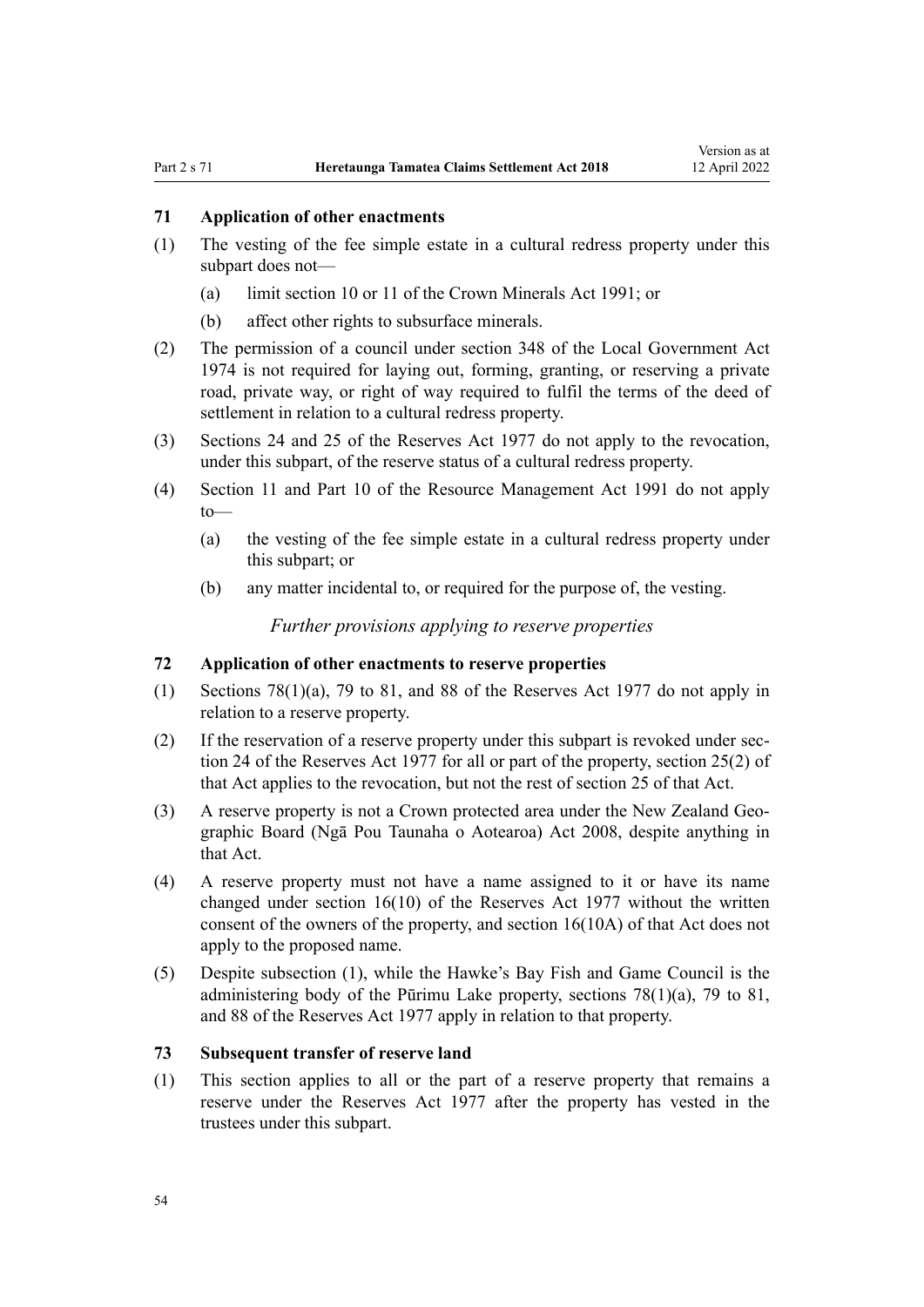- <span id="page-54-0"></span>(2) The fee simple estate in the reserve land may be transferred only in accordance with section 74 or [75](#page-55-0).
- (3) In this section and sections 74 to 76, **reserve land** means the land that remains a reserve as described in subsection (1).

# **74 Transfer of reserve land to new administering body**

- (1) The registered proprietors of the reserve land may apply in writing to the Min‐ ister of Conservation for consent to transfer the fee simple estate in the reserve land to 1 or more persons (the **new owners**).
- (2) The Minister of Conservation must give written consent to the transfer if the registered proprietors—
	- (a) satisfy the Minister that the new owners are able—
		- (i) to comply with the requirements of the [Reserves Act 1977;](http://legislation.govt.nz/pdflink.aspx?id=DLM444304) and
		- (ii) to perform the duties of an administering body under that Act; and
	- (b) in the case of the Pūrimu Lake reserve land to be transferred to a Pūrimu Lake entity, provide to the Minister a certificate given by the registered proprietors or their solicitor verifying that the new owners are a Pūrimu Lake entity.
- (3) The Registrar-General must, upon receiving the required documents, register the new owners as the proprietors of the fee simple estate in the reserve land.
- (4) The required documents are—
	- (a) either,—
		- (i) if the Pūrimu Lake reserve land is to transfer to a Pūrimu Lake entity and the Hawke's Bay Fish and Game Council remains the administering body of the reserve land, a transfer instrument to transfer the fee simple estate in that land to the new owners; or
		- (ii) in any other case, a transfer instrument to transfer the fee simple estate in the reserve land to the new owners, including a notification that the new owners are to hold the reserve land for the same reserve purposes as those for which it was held by the administer‐ ing body immediately before the transfer; and
	- (b) the written consent of the Minister of Conservation to the transfer of the reserve land; and
	- (c) the written consent of the administering body of the reserve land, if the trustees are not the administering body; and
	- (d) any other document required for the registration of the transfer instrument.
- (5) If the reserve land transfers as described in subsection  $(4)(a)(i)$ , the Hawke's Bay Fish and Game Council remains the administering body as provided for by section  $61(6)$ .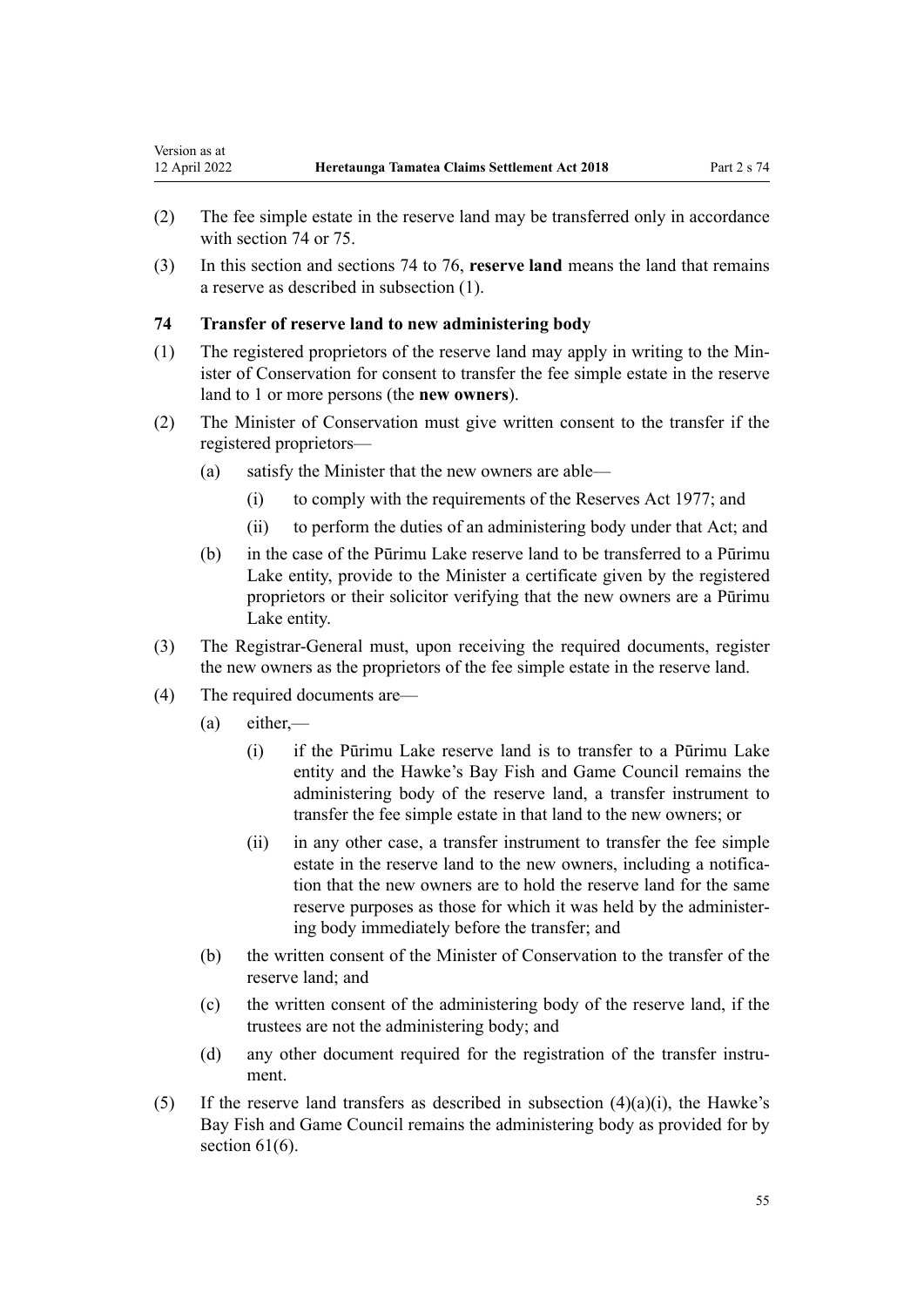- <span id="page-55-0"></span>(6) If the reserve land transfers as described in subsection  $(4)(a)(ii)$ , the new owners, from the time of their registration under this section,—
	- (a) are the administering body of the reserve land; and
	- (b) hold the reserve land for the same reserve purposes as those for which it was held by the administering body immediately before the transfer.
- (7) A transfer that complies with this section need not comply with any other requirements.

# **75 Transfer of reserve land if trustees change**

The registered proprietors of the reserve land may transfer the fee simple estate in the reserve land if—

- (a) the transferors of the reserve land are or were the trustees of a trust; and
- (b) the transferees are the trustees of the same trust, after any new trustee has been appointed to the trust or any transferor has ceased to be a trustee of the trust; and
- (c) the instrument to transfer the reserve land is accompanied by a certifi‐ cate given by the transferees, or the transferees' solicitor, verifying that paragraphs (a) and (b) apply.

## **76 Reserve land not to be mortgaged**

The owners of reserve land must not mortgage, or give a security interest in, the reserve land.

#### **77 Saving of bylaws, etc, in relation to reserve properties**

- (1) This section applies to any bylaw, or any prohibition or restriction on use or access, that an administering body or the Minister of Conservation made or imposed under the [Conservation Act 1987](http://legislation.govt.nz/pdflink.aspx?id=DLM103609) or the [Reserves Act 1977](http://legislation.govt.nz/pdflink.aspx?id=DLM444304) in relation to a reserve property before the property was vested in the trustees under this subpart.
- (2) The bylaw, prohibition, or restriction remains in force until it expires or is revoked under the [Conservation Act 1987](http://legislation.govt.nz/pdflink.aspx?id=DLM103609) or the [Reserves Act 1977.](http://legislation.govt.nz/pdflink.aspx?id=DLM444304)

# Subpart 5—Vesting and gifting back of properties

#### **78 Notice appointing delayed vesting date for certain properties**

- (1) This section applies to each of the following properties:
	- (a) Cape Kidnappers Gannet Protection Reserve:
	- (b) Cape Kidnappers Nature Reserve.
- (2) The trustees may give written notice to the Minister of Conservation of the date or dates on which the properties are to vest in the trustees.
- (3) A proposed vesting date must not be later than 5 years after the settlement date.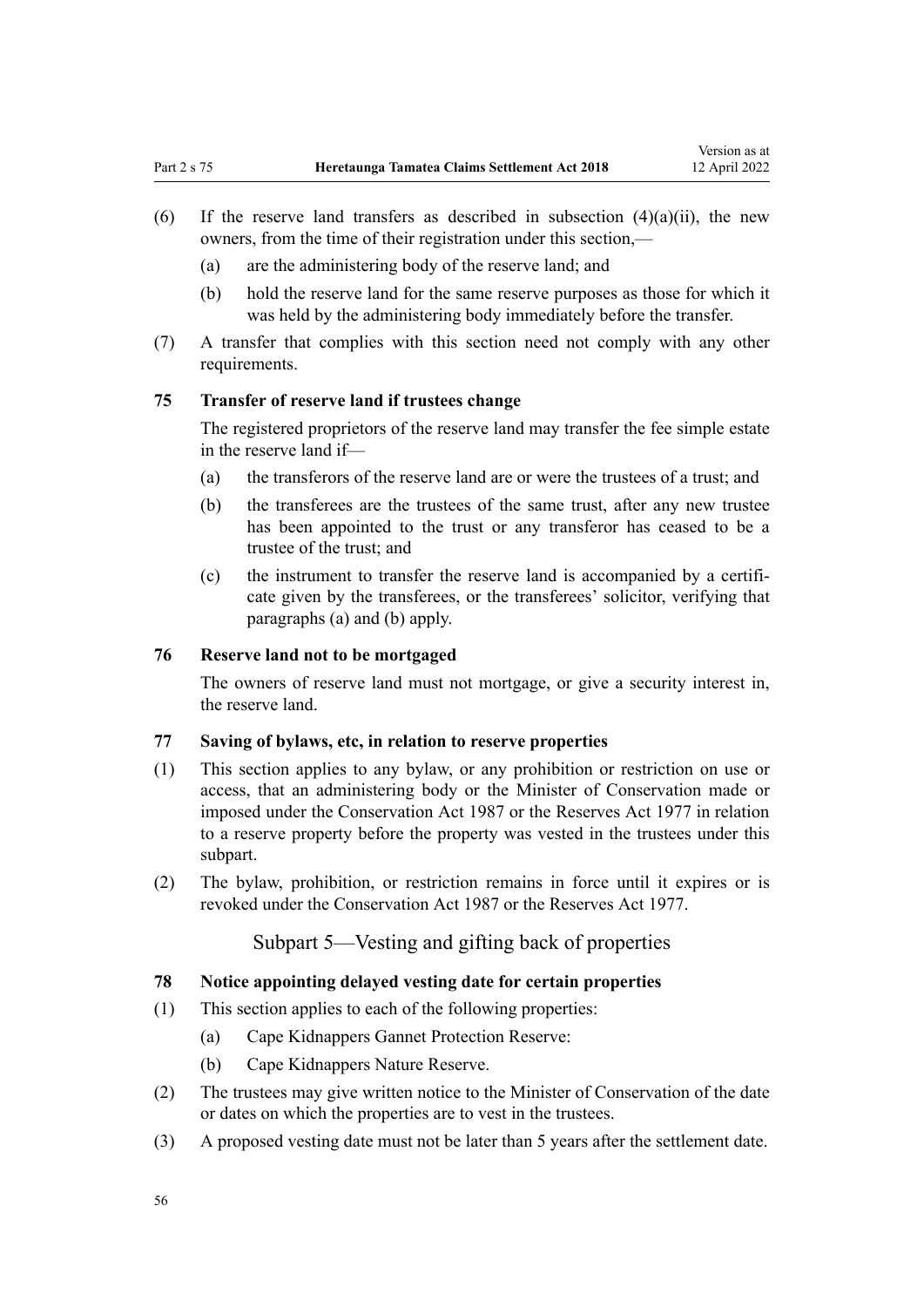- (4) The trustees must give the Minister of Conservation at least 40 working days' notice of a proposed vesting date.
- (5) The Minister of Conservation must publish a notice in the *Gazette*
	- (a) specifying the vesting date or dates; and
	- (b) stating that the fee simple estate in the property vests in the trustees on the relevant vesting date.
- (6) The notice must be published as early as practicable before the relevant vesting date.
- (7) In this section and section 79,—

Version as at<br>12 April 2022

**Cape Kidnappers Gannet Protection Reserve** means Section 3 Block III Kidnapper Survey District (as shown on OTS-110-38) to the extent that it is not within the coastal marine area

**Cape Kidnappers Nature Reserve** means the following (as shown on OTS-110-39) to the extent that they are not within the coastal marine area:

- (a) Section 2 Block III Kidnapper Survey District; and
- (b) the areas described in the first schedule of *Gazette* notice 435893.1 (Hawke's Bay Land District) as islands or rocks forming part of the area known as Black Reef

**coastal marine area** has the meaning given in [section 2\(1\)](http://legislation.govt.nz/pdflink.aspx?id=DLM230272) of the Resource Management Act 1991

**vesting date**, in relation to a property, means—

- (a) the date proposed by the trustees in accordance with subsections (2) to (4); or
- (b) the date that is 5 years after the settlement date, if no date is proposed.

# **79 Delayed vesting and gifting back of certain properties**

- (1) This section applies to each of the following properties:
	- (a) Cape Kidnappers Gannet Protection Reserve:
	- (b) Cape Kidnappers Nature Reserve.
- (2) The fee simple estate in the property vests in the trustees on the relevant vesting date.
- (3) On the seventh day after the relevant vesting date, the fee simple estate in the property vests in the Crown as a gifting back to the Crown by the trustees on behalf of Heretaunga Tamatea for the people of New Zealand.
- (4) However, the following matters apply as if the vestings had not occurred:
	- (a) the property remains a reserve under the [Reserves Act 1977](http://legislation.govt.nz/pdflink.aspx?id=DLM444304); and
	- (b) any enactment, instrument, or interest that applied to the property imme‐ diately before the vesting date continues to apply to it; and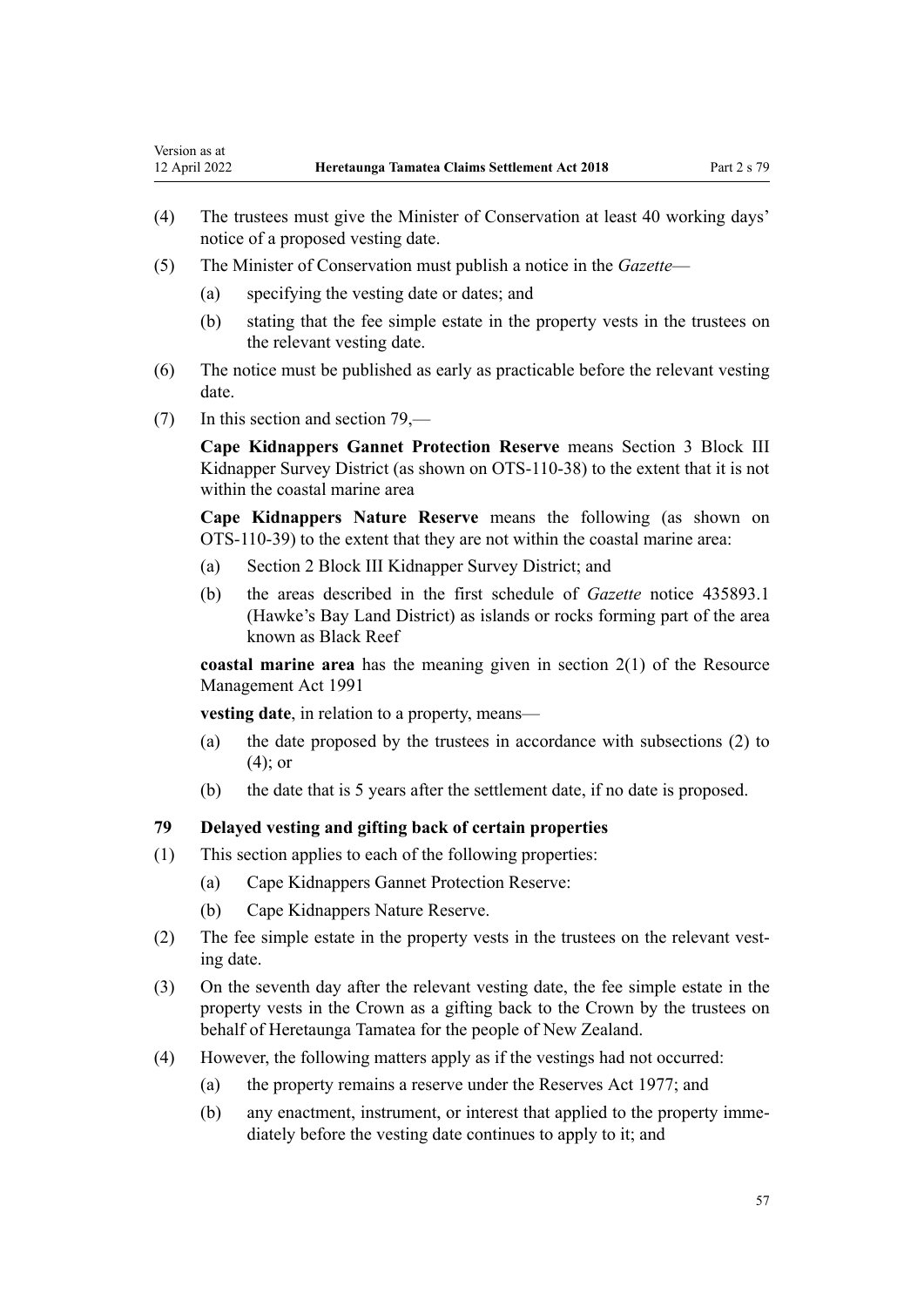- (c) to the extent that the overlay classification applies to the property imme‐ diately before the vesting date, it continues to apply to the property; and
- (d) the Crown retains all liability for the property.
- (5) The vestings are not affected by—
	- (a) [Part 4A](http://legislation.govt.nz/pdflink.aspx?id=DLM104697) of the Conservation Act 1987; or
	- (b) [section 10](http://legislation.govt.nz/pdflink.aspx?id=DLM246310) or [11](http://legislation.govt.nz/pdflink.aspx?id=DLM246311) of the Crown Minerals Act 1991; or
	- (c) [section 11](http://legislation.govt.nz/pdflink.aspx?id=DLM231942) or [Part 10](http://legislation.govt.nz/pdflink.aspx?id=DLM236786) of the Resource Management Act 1991; or
	- (d) any other enactment relating to the land.

# **Part 3**

# **Commercial redress**

## **80 Interpretation**

In [subparts 1 to 3](#page-58-0),—

**Crown forest land** has the meaning given in [section 2\(1\)](http://legislation.govt.nz/pdflink.aspx?id=DLM191774) of the Crown Forest Assets Act 1989

#### **Crown forestry licence**—

- (a) has the meaning given in [section 2\(1\)](http://legislation.govt.nz/pdflink.aspx?id=DLM191774) of the Crown Forest Assets Act 1989; and
- (b) in relation to the licensed land, means the licences described in the third column of the table in part 3 of the property redress schedule

**Crown forestry rental trust** means the forestry rental trust referred to in [sec‐](http://legislation.govt.nz/pdflink.aspx?id=DLM192355) [tion 34](http://legislation.govt.nz/pdflink.aspx?id=DLM192355) of the Crown Forest Assets Act 1989

**Crown forestry rental trust deed** means the trust deed made on 30 April 1990 establishing the Crown forestry rental trust

**deferred selection property** means a property described in part 4 of the prop‐ erty redress schedule for which the requirements for transfer under the deed of settlement have been satisfied

**historical Treaty claim** has the meaning given in [section 2](http://legislation.govt.nz/pdflink.aspx?id=DLM435375) of the Treaty of Waitangi Act 1975

**land holding agency** means the land holding agency specified,—

- (a) for licensed land, in part 3 of the property redress schedule; or
- (b) for a deferred selection property, in part 4 of the property redress schedule

#### **licensed land**—

- (a) means each property described in part 3 of the property redress schedule; but
- (b) excludes—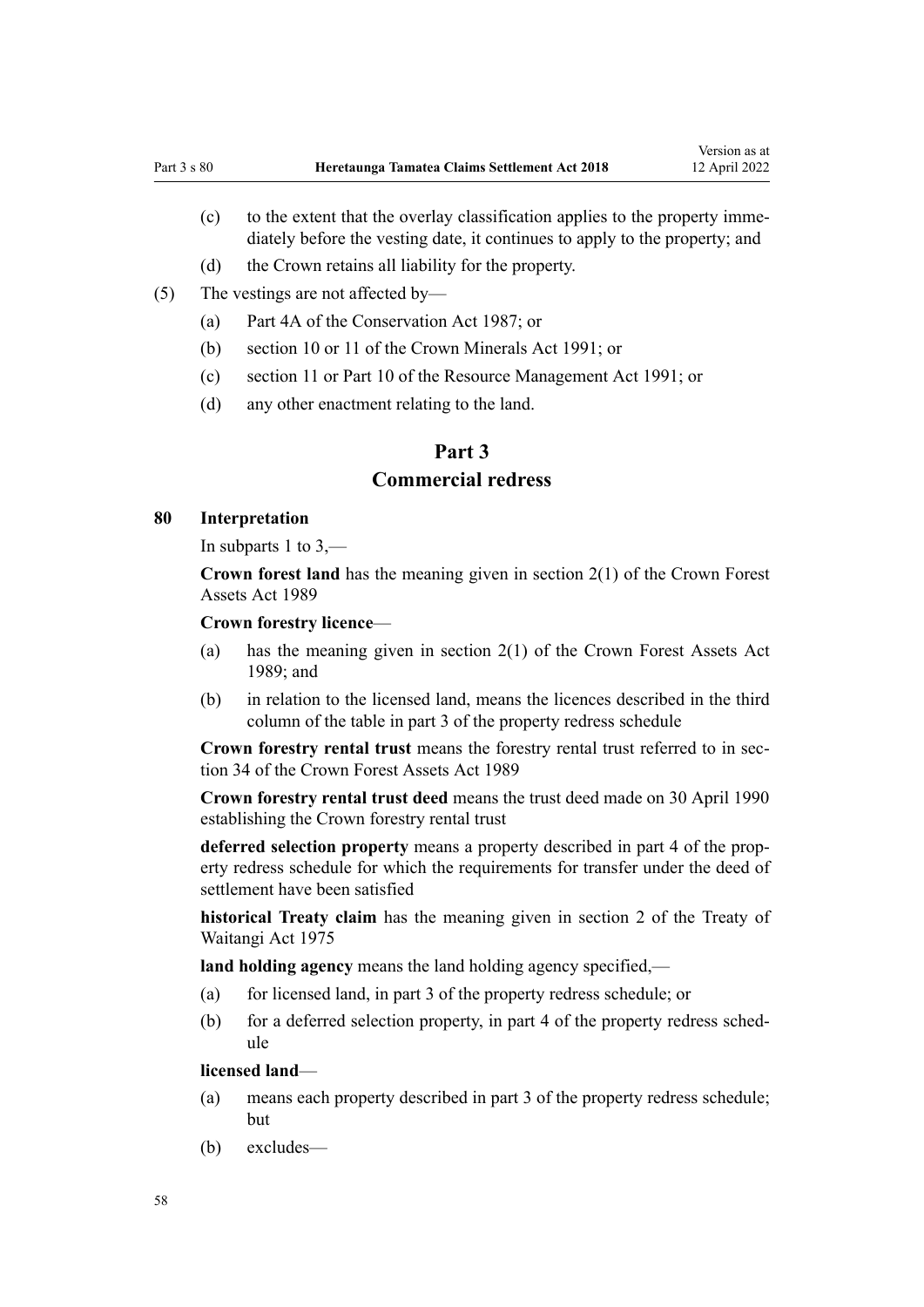- <span id="page-58-0"></span>(i) trees growing, standing, or lying on the land; and
- (ii) improvements that have been—
	- (A) acquired by a purchaser of the trees on the land; or
	- (B) made by the purchaser or the licensee after the purchaser has acquired the trees on the land

**licensed land entity** means Kaweka Gwavas Forestry Company Limited

**licensee** means the registered holder of the Crown forestry licence

**licensor** means the licensor of the Crown forestry licence

**protected site** means any area of land situated in the licensed land that—

- (a) is wāhi tapu or a wāhi tapu area within the meaning of [section 6](http://legislation.govt.nz/pdflink.aspx?id=DLM4005423) of the Heritage New Zealand Pouhere Taonga Act 2014; and
- (b) is, at any time, entered on the New Zealand Heritage List/Rārangi Kōrero as defined in [section 6](http://legislation.govt.nz/pdflink.aspx?id=DLM4005423) of that Act

**right of access** means the right conferred by [section 94](#page-64-0)

**shareholders' agreement and trust deed** means the trust deed entered into by the Crown, the trustees, and the licensed land entity in accordance with clause 6.9 of the deed of settlement and in substantially the same form as set out in part 6.2 of the documents schedule.

Subpart 1—Transfer of licensed land and deferred selection properties

# **81 The Crown may transfer properties**

- (1) To give effect to part 6 of the deed of settlement, the Crown (acting by and through the chief executive of the land holding agency) is authorised—
	- (a) to transfer the fee simple estate in—
		- (i) the licensed land to the licensed land entity:
		- (ii) a deferred selection property to the trustees; and
	- (b) to sign a transfer instrument or other document, or do anything else, as necessary to effect the transfer.
- (2) Subsection (3) applies to a deferred selection property that is subject to a resumptive memorial recorded under any enactment listed in [section 17\(2\).](#page-29-0)
- (3) As soon as is reasonably practicable after the date on which a deferred selec‐ tion property is transferred to the trustees, the chief executive of the land hold‐ ing agency must give written notice of that date to the chief executive of LINZ for the purposes of [section 18](#page-29-0) (which relates to the cancellation of resumptive memorials).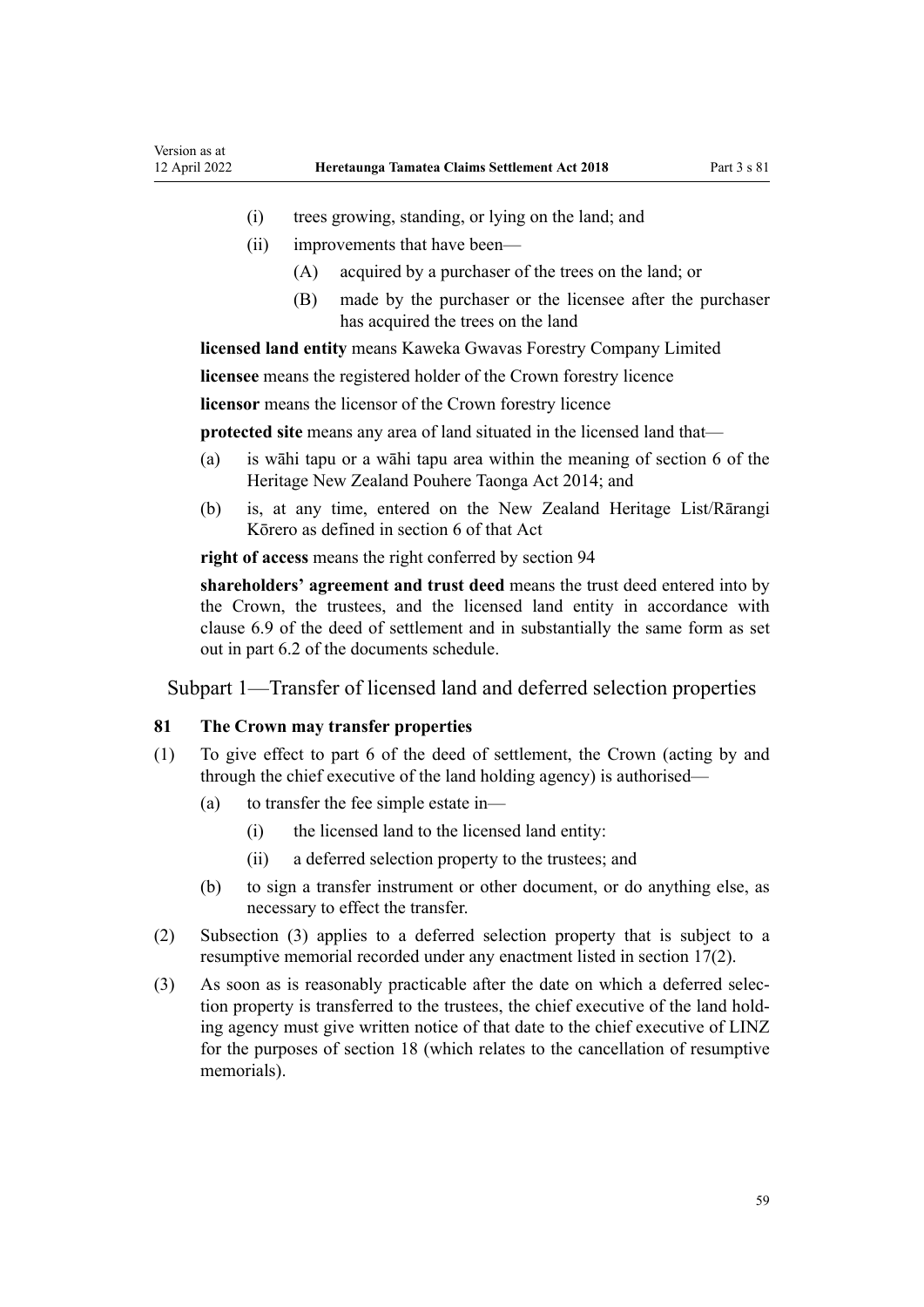#### <span id="page-59-0"></span>**82 Minister of Conservation may grant easements**

- (1) The Minister of Conservation may grant any easement over a conservation area or reserve that is required to fulfil the terms of the deed of settlement in rela‐ tion to the licensed land.
- (2) Any such easement is—
	- (a) enforceable in accordance with its terms, despite [Part 3B](http://legislation.govt.nz/pdflink.aspx?id=DLM104633) of the Conser‐ vation Act 1987; and
	- (b) to be treated as having been granted in accordance with [Part 3B](http://legislation.govt.nz/pdflink.aspx?id=DLM104633) of that Act; and
	- (c) registrable under [section 17ZA\(2\)](http://legislation.govt.nz/pdflink.aspx?id=DLM104660) of that Act, as if it were a deed to which that provision applied.

## **83 Computer freehold registers for deferred selection properties**

- (1) This section applies to each deferred selection property that is to be transferred to the trustees under section 81.
- (2) However, this section applies only to the extent that—
	- (a) the property is not all of the land contained in a computer freehold regis‐ ter; or
	- (b) there is no computer freehold register for all or part of the property.
- (3) The Registrar-General must, in accordance with a written application by an authorised person,—
	- (a) create a computer freehold register for the fee simple estate in the prop‐ erty in the name of the Crown; and
	- (b) record on the computer freehold register any interests that are registered, notified, or notifiable and that are described in the application; but
	- (c) omit any statement of purpose from the computer freehold register.
- (4) Subsection (3) is subject to the completion of any survey necessary to create a computer freehold register.
- (5) In this section and sections 84 and [85,](#page-60-0) **authorised person** means a person authorised by the chief executive of the land holding agency for the relevant property.

## **84 Computer freehold register for licensed land subject to single Crown forestry licence**

- (1) This section applies to licensed land that is subject to a single Crown forestry licence and is to be transferred to the licensed land entity under [section 81.](#page-58-0)
- (2) The Registrar-General must, in accordance with a written application by an authorised person,—
	- (a) create a computer freehold register in the name of the Crown for the fee simple estate in the property; and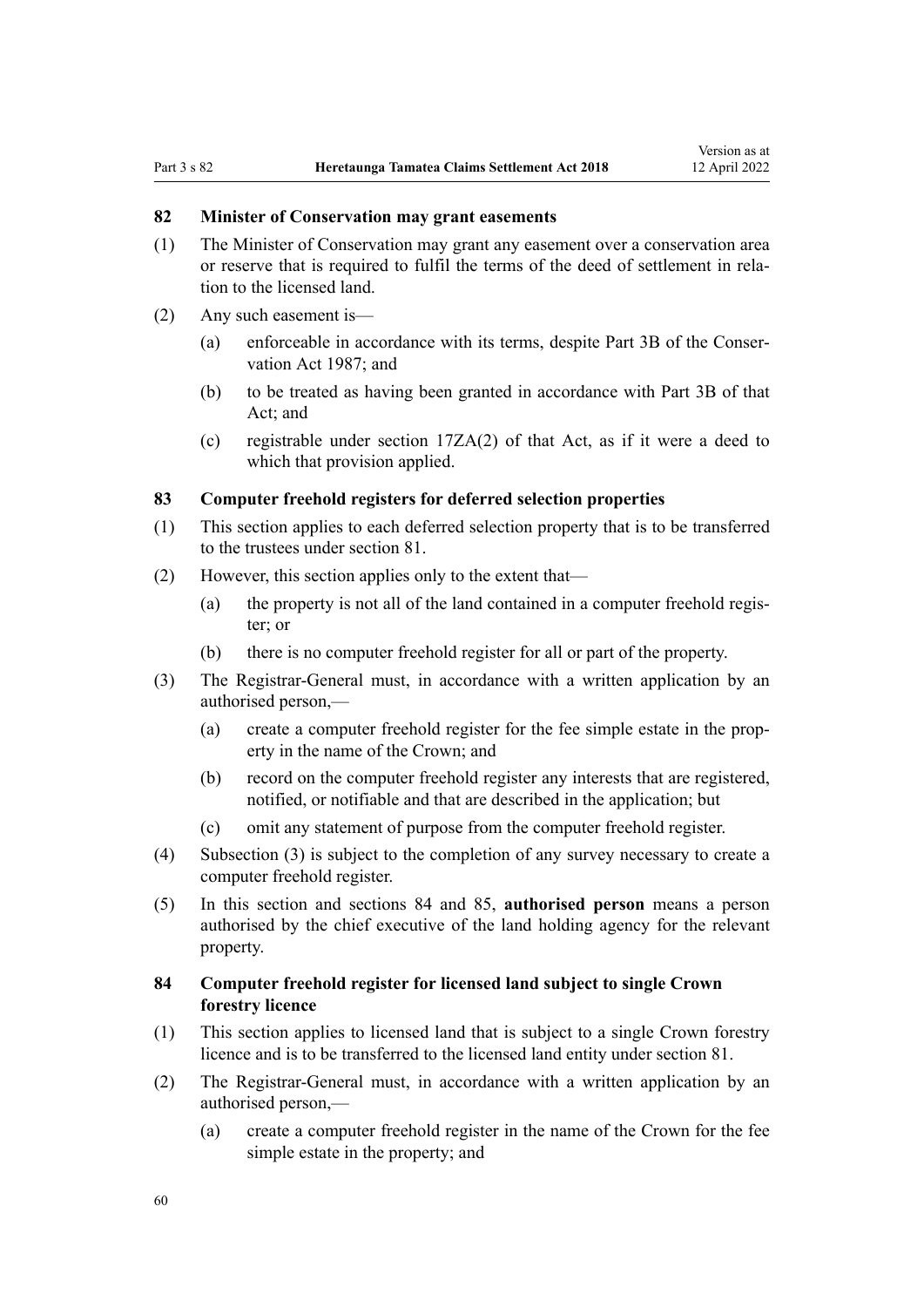- <span id="page-60-0"></span>(b) record on the computer freehold register any interests that are registered, notified, or notifiable and that are described in the application; but
- (c) omit any statement of purpose from the computer freehold register.
- (3) Subsection (2) is subject to the completion of any survey necessary to create a computer freehold register.

# **85 Authorised person may grant covenant for later creation of computer freehold register**

- $(1)$  For the purposes of [sections 83](#page-59-0) and [84,](#page-59-0) the authorised person may grant a covenant for the later creation of a computer freehold register for the licensed land or any deferred selection property.
- (2) Despite the [Land Transfer Act 1952,](http://legislation.govt.nz/pdflink.aspx?id=DLM269031)
	- (a) the authorised person may request the Registrar-General to register the covenant under that Act by creating a computer interest register; and
	- (b) the Registrar-General must comply with the request.

## **86 Application of other enactments**

- (1) This section applies to the transfer of the fee simple estate in the licensed land or a deferred selection property under [section 81](#page-58-0).
- (2) The transfer is a disposition for the purposes of [Part 4A](http://legislation.govt.nz/pdflink.aspx?id=DLM104697) of the Conservation Act 1987, but [sections 24\(2A\)](http://legislation.govt.nz/pdflink.aspx?id=DLM104699), [24A](http://legislation.govt.nz/pdflink.aspx?id=DLM104910), and [24AA](http://legislation.govt.nz/pdflink.aspx?id=DLM104914) of that Act do not apply to the disposition.
- (3) The transfer does not—
	- (a) limit [section 10](http://legislation.govt.nz/pdflink.aspx?id=DLM246310) or [11](http://legislation.govt.nz/pdflink.aspx?id=DLM246311) of the Crown Minerals Act 1991; or
	- (b) affect other rights to subsurface minerals.
- (4) The permission of a council under [section 348](http://legislation.govt.nz/pdflink.aspx?id=DLM420676) of the Local Government Act 1974 is not required for laying out, forming, granting, or reserving a private road, private way, or right of way required to fulfil the terms of the deed of settlement in relation to the transfer.
- (5) [Section 11](http://legislation.govt.nz/pdflink.aspx?id=DLM231942) and [Part 10](http://legislation.govt.nz/pdflink.aspx?id=DLM236786) of the Resource Management Act 1991 do not apply to the transfer or to any matter incidental to, or required for the purpose of, the transfer.
- (6) In exercising the powers conferred by [section 81](#page-58-0), the Crown is not required to comply with any other enactment that would otherwise regulate or apply to the transfer.
- (7) Subsection (6) is subject to subsections (2) and (3).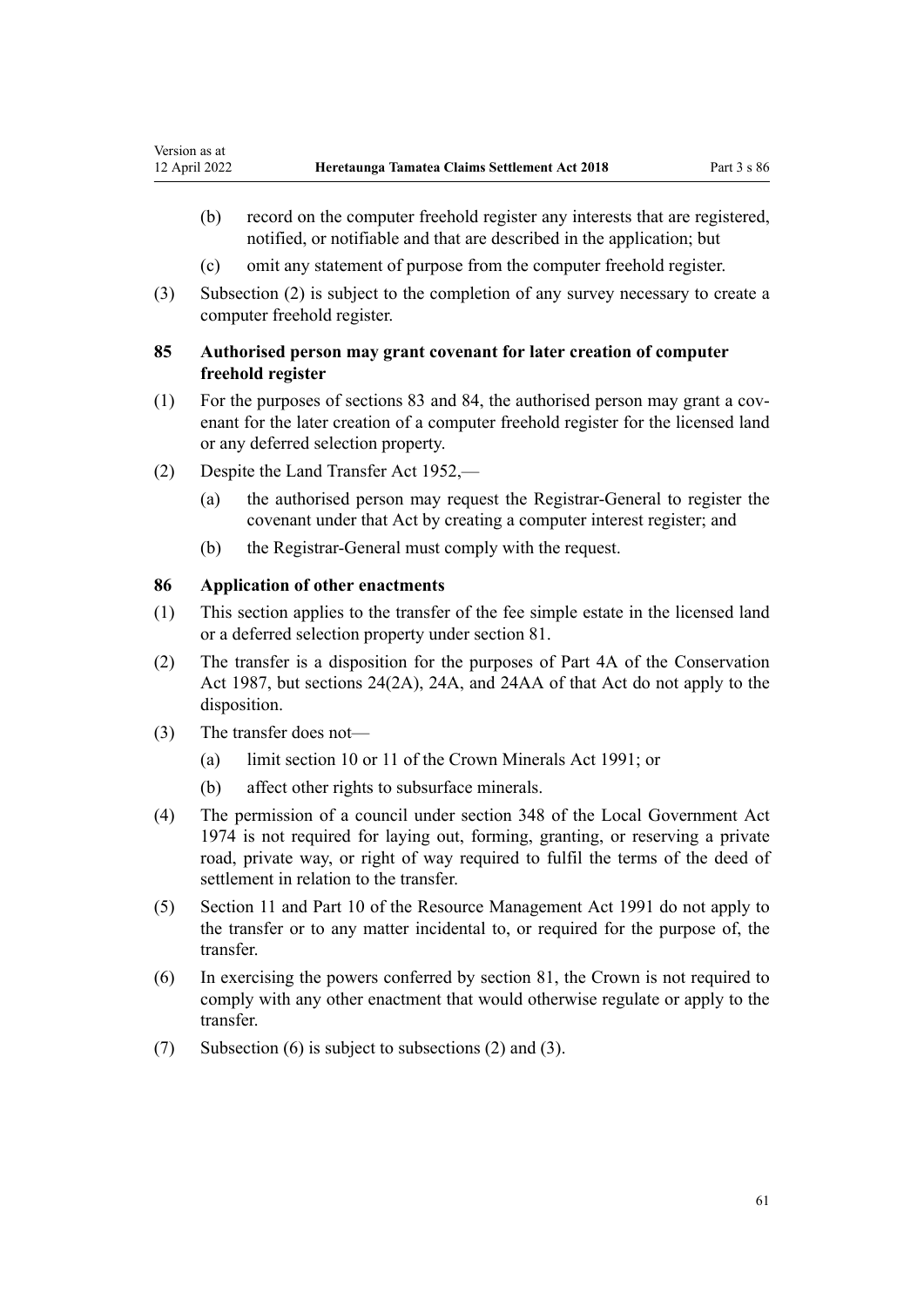# Subpart 2—Licensed land

#### **87 Licensed land ceases to be Crown forest land**

- (1) The licensed land ceases to be Crown forest land upon the registration of the transfer of the fee simple estate in the land to the licensed land entity.
- (2) However, the Crown, courts, and tribunals must not do or omit to do anything if that act or omission would, between the settlement date and the date of regis‐ tration, be permitted by the [Crown Forest Assets Act 1989](http://legislation.govt.nz/pdflink.aspx?id=DLM191768) but be inconsistent with this subpart, part 6 of the deed of settlement, or part 6 of the property redress schedule.

#### **88 Licensed land entity confirmed beneficiary and licensor of licensed land**

- (1) The licensed land entity is the confirmed beneficiary under clause 11.1 of the Crown forestry rental trust deed in relation to the licensed land.
- (2) The effect of subsection (1) is that—
	- (a) the licensed land entity is entitled to the rental proceeds payable for the licensed land to the trustees of the Crown forestry rental trust under a Crown forestry licence since the commencement of the licence; and
	- (b) all the provisions of the Crown forestry rental trust deed apply on the basis that the licensed land entity is the confirmed beneficiary in relation to the licensed land.
- (3) The Crown must give notice under [section 17\(4\)\(b\)](http://legislation.govt.nz/pdflink.aspx?id=DLM192331) of the Crown Forest Assets Act 1989 in respect of a Crown forestry licence, even though the Waitangi Tribunal has not made a recommendation under [section 8HB\(1\)\(a\)](http://legislation.govt.nz/pdflink.aspx?id=DLM435597) of the Treaty of Waitangi Act 1975 for the return of the licensed land.
- (4) Notice given by the Crown under subsection (3) has effect as if—
	- (a) the Waitangi Tribunal made a recommendation under [section 8HB\(1\)\(a\)](http://legislation.govt.nz/pdflink.aspx?id=DLM435597) of the Treaty of Waitangi Act 1975 for the return of the licensed land; and
	- (b) the recommendation became final on the settlement date.
- (5) The licensed land entity is the licensor under each Crown forestry licence as if the licensed land were returned to Māori ownership—
	- (a) on the settlement date; and
	- (b) under [section 36](http://legislation.govt.nz/pdflink.aspx?id=DLM192358) of the Crown Forest Assets Act 1989.
- (6) However, [section 36\(1\)\(b\)](http://legislation.govt.nz/pdflink.aspx?id=DLM192358) of the Crown Forest Assets Act 1989 does not apply to the licensed land.

## **89 Effect of transfer of licensed land**

Section 88 applies whether or not the transfer of the fee simple estate in the licensed land has been registered.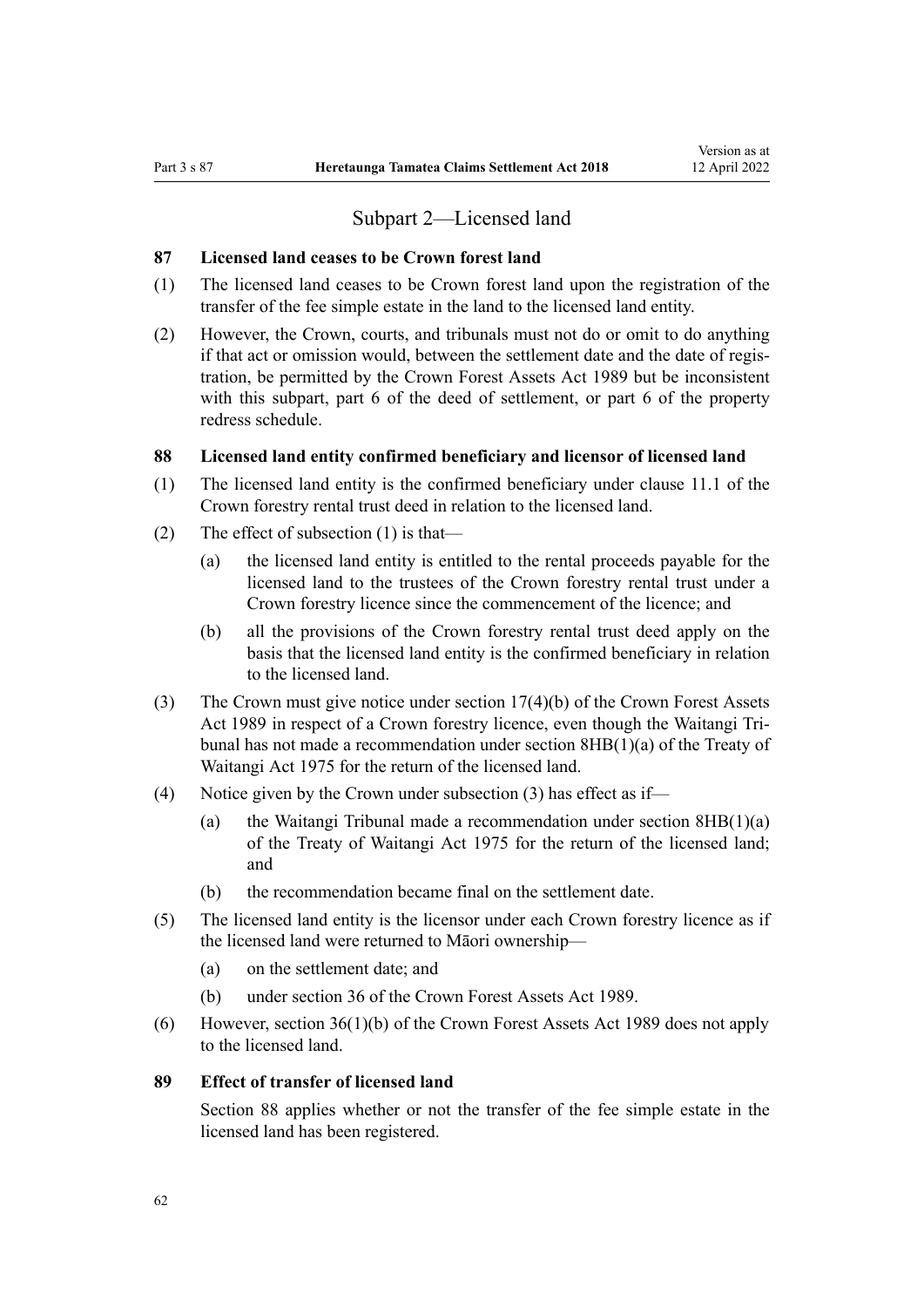# <span id="page-62-0"></span>**90 Waitangi Tribunal jurisdiction preserved for other claimants for up to 8 years**

- (1) Despite [sections 15](#page-28-0) and [17](#page-29-0), the Waitangi Tribunal may exercise its jurisdiction to inquire into, and to make recommendations regarding, any historical Treaty claim to the licensed land other than—
	- (a) a historical claim settled by this Act; or
	- (b) a historical claim described in clauses 9.2 to 9.4 of the Ahuriri Hapū deed of settlement.
- (2) For the purposes of subsection (1), [sections 8HA to 8HD](http://legislation.govt.nz/pdflink.aspx?id=DLM435590) of the Treaty of Wai‐ tangi Act 1975 apply with the following modifications:
	- (a) any shareholder in the licensed land entity is entitled to appear and be heard by the Waitangi Tribunal in relation to the historical Treaty claim; and
	- (b) the licensed land must be treated as if it were licensed land as defined in [section 2\(1\)](http://legislation.govt.nz/pdflink.aspx?id=DLM191774) of the Crown Forest Assets Act 1989; and
	- (c) the Waitangi Tribunal must not, under [section 8HB\(1\)\(a\)](http://legislation.govt.nz/pdflink.aspx?id=DLM435597) of the Treaty of Waitangi Act 1975, recommend the return to Māori ownership of a pro‐ portion of the area of the licensed land that is greater than the proportion of shares in the licensed land entity that are class B shares.

#### **Example**

If 10% of the shares in the licensed land entity are class B shares, the Waitangi Tribunal must not recommend the return of more than 10% of the area of the licensed land.

- (3) The Crown must advise the Waitangi Tribunal of any change in the proportion of shares in the licensed land entity that are class B shares in order to inform the Tribunal of the extent of its jurisdiction under subsection (2)(c).
- (4) This section ceases to apply on the earlier of the following:
	- (a) when the Crown advises the Waitangi Tribunal that there are no longer any class B shares:
	- (b) the start of the day immediately before the eighth anniversary of the settlement date.
- (5) In this section,—

**Ahuriri Hapū deed of settlement** means the deed of settlement dated 2 November 2016 between Ahuriri Hapū, the Mana Ahuriri Trust, and the Crown

**class B shares** means shares in the licensed land entity that—

- (a) are issued to the Crown in accordance with clause  $6.9.1(b)(iii)$  of the deed of settlement; and
- (b) have not—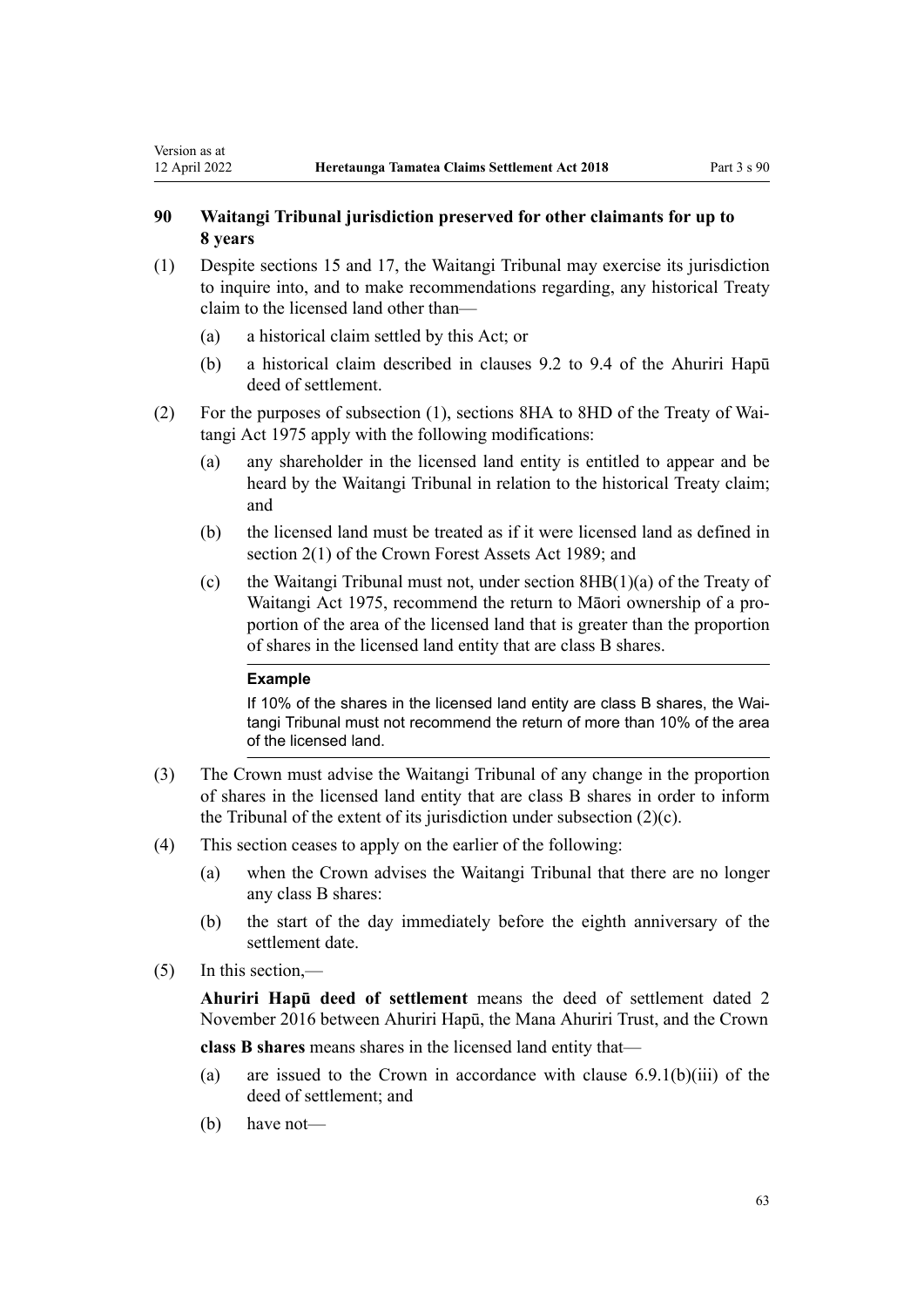- <span id="page-63-0"></span>(i) ceased to be class B shares by operation of the shareholders' agreement and trust deed; or
- (ii) been transferred to another person.

## **91 Licensed land entity must give effect to Waitangi Tribunal recommendation**

- (1) This section applies if—
	- (a) the Waitangi Tribunal makes, in accordance with section  $90(2)(c)$ , an interim recommendation for the return to Māori ownership of an area of the licensed land; and
	- (b) the interim recommendation becomes a final recommendation under sec[tion 8HC](http://legislation.govt.nz/pdflink.aspx?id=DLM435802) of the Treaty of Waitangi Act 1975.
- (2) The licensed land entity must give effect to the recommendation by transferring the area of licensed land as directed by the Waitangi Tribunal.
- (3) Clauses 16 and 17 of any Crown forestry licence for land transferred in accord‐ ance with subsection (2) do not apply in relation to the recommendation.

## **92 Application of enactments to certain transfers of licensed land by licensed land entity**

- (1) This section applies if the licensed land entity transfers any part of the licensed land—
	- (a) to the Crown in accordance with clause  $8(a)(i)$  of Schedule 1 of the shareholders' agreement and trust deed; or
	- (b) to any person in accordance with section  $91(2)$  of this Act.
- (2) If this section applies,—
	- (a) [section 11](http://legislation.govt.nz/pdflink.aspx?id=DLM231942) and [Part 10](http://legislation.govt.nz/pdflink.aspx?id=DLM236786) of the Resource Management Act 1991 do not apply to the transfer or any matter incidental to, or required for the purpose of, the transfer; and
	- (b) the permission of a council under [section 348](http://legislation.govt.nz/pdflink.aspx?id=DLM420676) of the Local Government Act 1974 is not required for laying out, forming, granting, or reserving a private road, private way, or right of way that may be required for any matter incidental to, or for the purpose of, the transfer.

## **93 Status of licensed land if transferred to Crown**

- (1) If any part of the licensed land is transferred to the Crown in accordance with clause 8(a)(i) of Schedule 1 of the shareholders' agreement and trust deed,—
	- (a) the transferred land is deemed to be Crown forest land; and
	- (b) [sections 8HA to 8HI](http://legislation.govt.nz/pdflink.aspx?id=DLM435590) of the Treaty of Waitangi Act 1975 and [Part 3](http://legislation.govt.nz/pdflink.aspx?id=DLM192356) of the Crown Forest Assets Act 1989 apply as if the transferred land were licensed land as defined in [section 2\(1\)](http://legislation.govt.nz/pdflink.aspx?id=DLM191774) of the Crown Forest Assets Act 1989.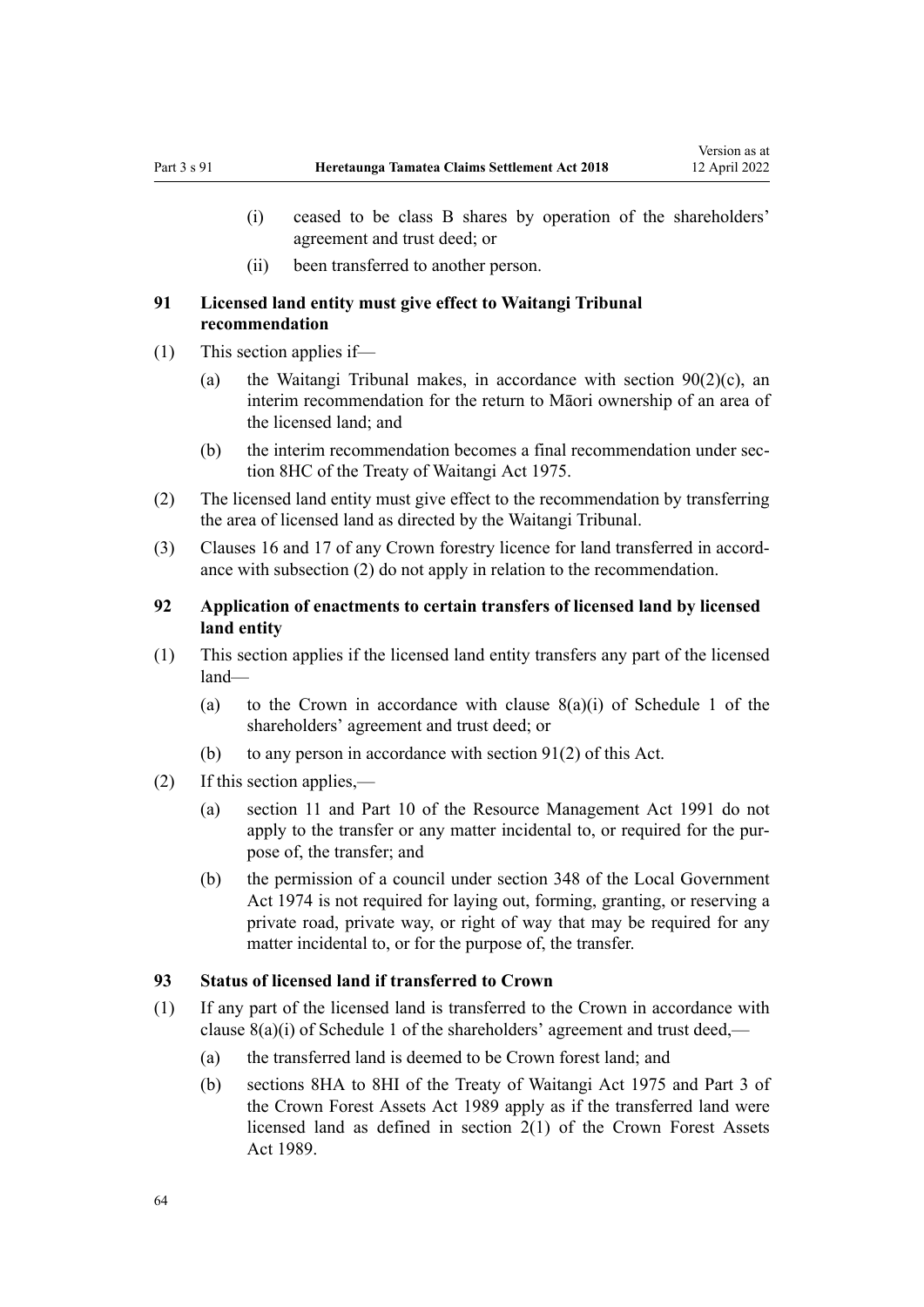- <span id="page-64-0"></span>(2) If the Waitangi Tribunal recommends under [section 8HB\(1\)\(a\)](http://legislation.govt.nz/pdflink.aspx?id=DLM435597) of the Treaty of Waitangi Act 1975 that any part of the transferred land be returned to Māori ownership,—
	- (a) clauses 16 and 17 of any Crown forestry licence for the transferred land do not apply in relation to the recommendation; and
	- (b) [section 92\(2\)](#page-63-0) of this Act applies to any transfer of the transferred land under [section 36\(1\)\(a\)](http://legislation.govt.nz/pdflink.aspx?id=DLM192358) of the Crown Forest Assets Act 1989.

Subpart 3—Access to protected sites

# **94 Right of access to protected sites**

- (1) The owner of land on which a protected site is situated and any person holding an interest in, or right of occupancy to, that land must allow Māori for whom the protected site is of special cultural, historical, or spiritual significance to have access across the land to each protected site.
- (2) The right of access may be exercised by vehicle or by foot over any reasonably convenient routes specified by the owner.
- (3) The right of access is subject to the following conditions:
	- (a) a person intending to exercise the right of access must give the owner reasonable notice in writing of his or her intention to exercise that right; and
	- (b) the right of access may be exercised only at reasonable times and during daylight hours; and
	- (c) a person exercising the right of access must observe any conditions imposed by the owner relating to the time, location, or manner of access that are reasonably required—
		- (i) for the safety of people; or
		- (ii) for the protection of land, improvements, flora and fauna, plant and equipment, or livestock; or
		- (iii) for operational reasons.

# **95 Right of access over licensed land**

- (1) A right of access over licensed land is subject to the terms of any Crown for‐ estry licence.
- (2) However, subsection (1) does not apply if the licensee has agreed to the right of access being exercised.
- (3) An amendment to a Crown forestry licence is of no effect to the extent that it would—
	- (a) delay the date from which a person may exercise a right of access; or
	- (b) adversely affect a right of access in any other way.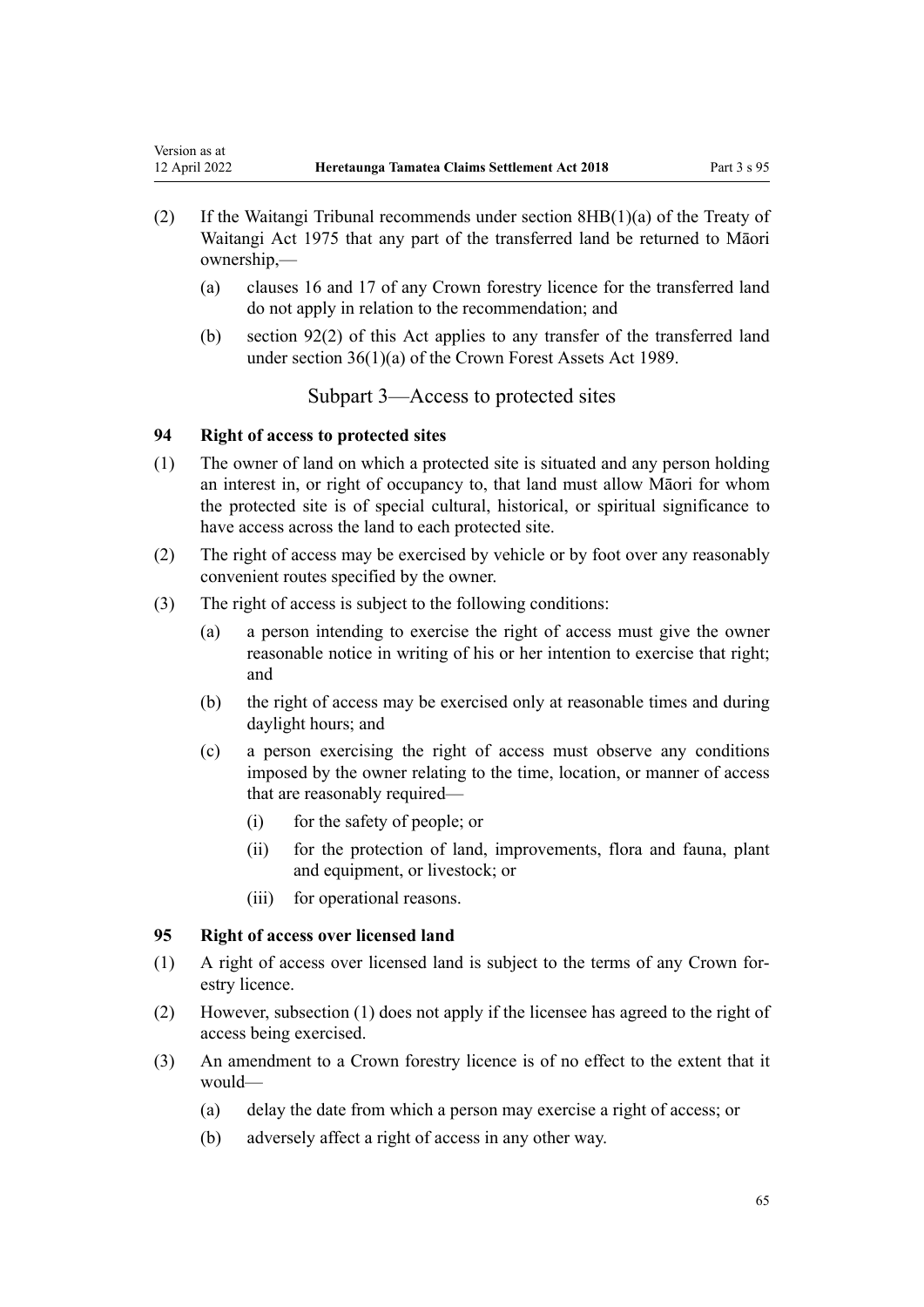# **96 Right of access to be recorded on computer freehold registers**

- (1) This section applies to the transfer of any licensed land under [section 81](#page-58-0).
- (2) The transfer instrument for the transfer must include a statement that the land is subject to a right of access to any protected sites on the land.
- (3) The Registrar-General must, upon the registration of the transfer of the land, record on any computer freehold register for the land that the land is subject to a right of access to protected sites on the land.

# Subpart 4—Right of first refusal over RFR land

#### *Interpretation*

## **97 Interpretation**

In this subpart and [Schedule 6](#page-87-0),—

**control**, for the purposes of paragraph (d) of the definition of Crown body, means,—

- (a) for a company, control of the composition of its board of directors; and
- (b) for another body, control of the composition of the group that would be its board of directors if the body were a company

**Crown body** means—

- (a) a Crown entity, as defined in [section 7\(1\)](http://legislation.govt.nz/pdflink.aspx?id=DLM329641) of the Crown Entities Act 2004; and
- (b) a State enterprise, as defined in [section 2](http://legislation.govt.nz/pdflink.aspx?id=DLM97382) of the State-Owned Enterprises Act 1986; and
- (c) the New Zealand Railways Corporation; and
- (d) a company or body that is wholly owned or controlled by 1 or more of the following:
	- (i) the Crown:
	- (ii) a Crown entity:
	- (iii) a State enterprise:
	- (iv) the New Zealand Railways Corporation; and
- (e) a subsidiary or related company of a company or body referred to in paragraph (d)

**dispose of**, in relation to RFR land,—

- (a) means—
	- (i) to transfer or vest the fee simple estate in the land; or
	- (ii) to grant a lease of the land for a term that is, or will be (if any rights of renewal or extension are exercised under the lease), 50 years or longer; but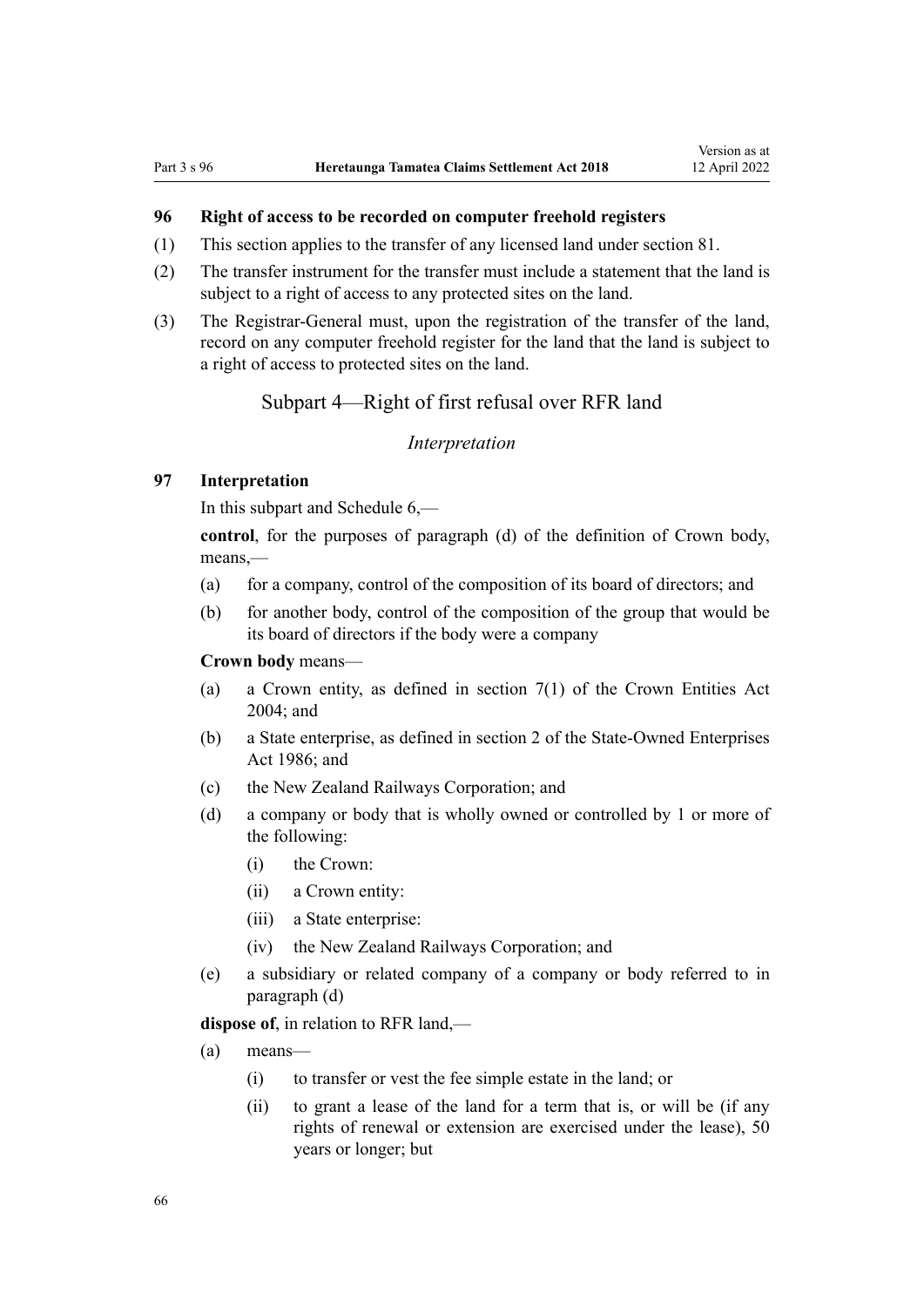- (b) to avoid doubt, does not include—
	- (i) to mortgage, or give a security interest in, the land; or
	- (ii) to grant an easement over the land; or
	- (iii) to consent to an assignment of a lease, or to a sublease, of the land; or
	- (iv) to remove an improvement, a fixture, or a fitting from the land

**expiry date**, in relation to an offer, means its expiry date under [sections](#page-67-0) [100\(2\)\(a\)](#page-67-0) and [101](#page-68-0)

**notice** means a notice given under this subpart

**offer** means an offer by an RFR landowner, made in accordance with [section](#page-67-0) [100](#page-67-0), to dispose of RFR land to the trustees

**public work** has the meaning given in [section 2](http://legislation.govt.nz/pdflink.aspx?id=DLM45433) of the Public Works Act 1981

**related company** has the meaning given in [section 2\(3\)](http://legislation.govt.nz/pdflink.aspx?id=DLM319576) of the Companies Act 1993

**RFR landowner**, in relation to RFR land,—

- (a) means the Crown, if the land is vested in the Crown or the Crown holds the fee simple estate in the land; and
- (b) means a Crown body, if the body holds the fee simple estate in the land; and
- (c) includes a local authority to which RFR land has been disposed of under section  $106(1)$ ; but
- (d) to avoid doubt, does not include an administering body in which RFR land is vested after the settlement date under [section 107\(1\)](#page-69-0)

**RFR period** means the period of 174 years on and from the settlement date **subsidiary** has the meaning given in [section 5](http://legislation.govt.nz/pdflink.aspx?id=DLM319999) of the Companies Act 1993.

#### **98 Meaning of RFR land**

- (1) In this subpart, **RFR land** means—
	- (a) the land described in part 3 of the attachments that, on the settlement date,—
		- (i) is vested in the Crown; or
		- (ii) is held in fee simple by the Crown; and
	- (b) any land obtained in exchange for a disposal of RFR land under [section](#page-70-0) [111\(1\)\(c\)](#page-70-0) or [112.](#page-71-0)
- (2) Land ceases to be RFR land if—
	- (a) the fee simple estate in the land transfers from the RFR landowner to—
		- (i) the trustees or their nominee (for example, under a contract formed under [section 104](#page-68-0)); or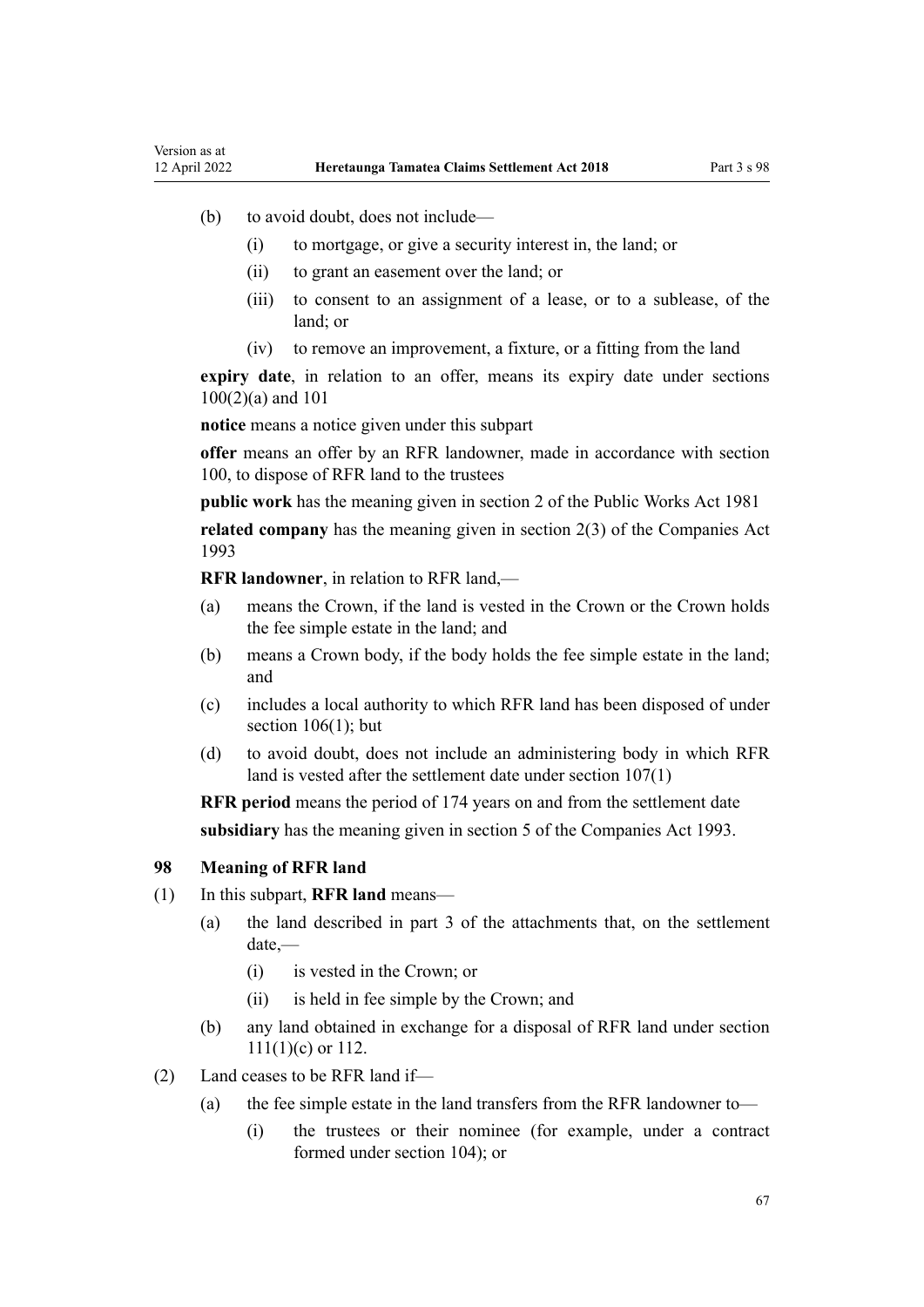- <span id="page-67-0"></span>(ii) any other person (including the Crown or a Crown body) under section 99(d); or
- (b) the fee simple estate in the land transfers or vests from the RFR landowner to or in a person other than the Crown or a Crown body—
	- (i) under any of [sections 108 to 114](#page-70-0) (which relate to permitted dis‐ posals of RFR land); or
	- (ii) under any matter referred to in [section 115\(1\)](#page-71-0) (which specifies matters that may override the obligations of an RFR landowner under this subpart); or
- (c) the fee simple estate in the land transfers or vests from the RFR land‐ owner in accordance with a waiver or variation given under [section 123;](#page-75-0) or
- (d) the RFR period for the land ends.

#### *Restrictions on disposal of RFR land*

#### **99 Restrictions on disposal of RFR land**

An RFR landowner must not dispose of RFR land to a person other than the trustees or their nominee unless the land is disposed of—

- (a) under any of [sections 105 to 114;](#page-69-0) or
- (b) under any matter referred to in [section 115\(1\);](#page-71-0) or
- (c) in accordance with a waiver or variation given under [section 123](#page-75-0); or
- (d) within 2 years after the expiry date of an offer by the RFR landowner to dispose of the land to the trustees if the offer to the trustees was—
	- (i) made in accordance with section 100; and
	- (ii) made on terms that were the same as, or more favourable to the trustees than, the terms of the disposal to the person; and
	- (iii) not withdrawn under [section 102;](#page-68-0) and
	- (iv) not accepted under [section 103.](#page-68-0)

#### *Trustees' right of first refusal*

## **100 Requirements for offer**

- (1) An offer by an RFR landowner to dispose of RFR land to the trustees must be by notice to the trustees.
- (2) The notice must include—
	- (a) the terms of the offer, including its expiry date; and
	- (b) the legal description of the land, including any interests affecting it, and the reference for any computer register for the land; and
	- (c) a street address for the land (if applicable); and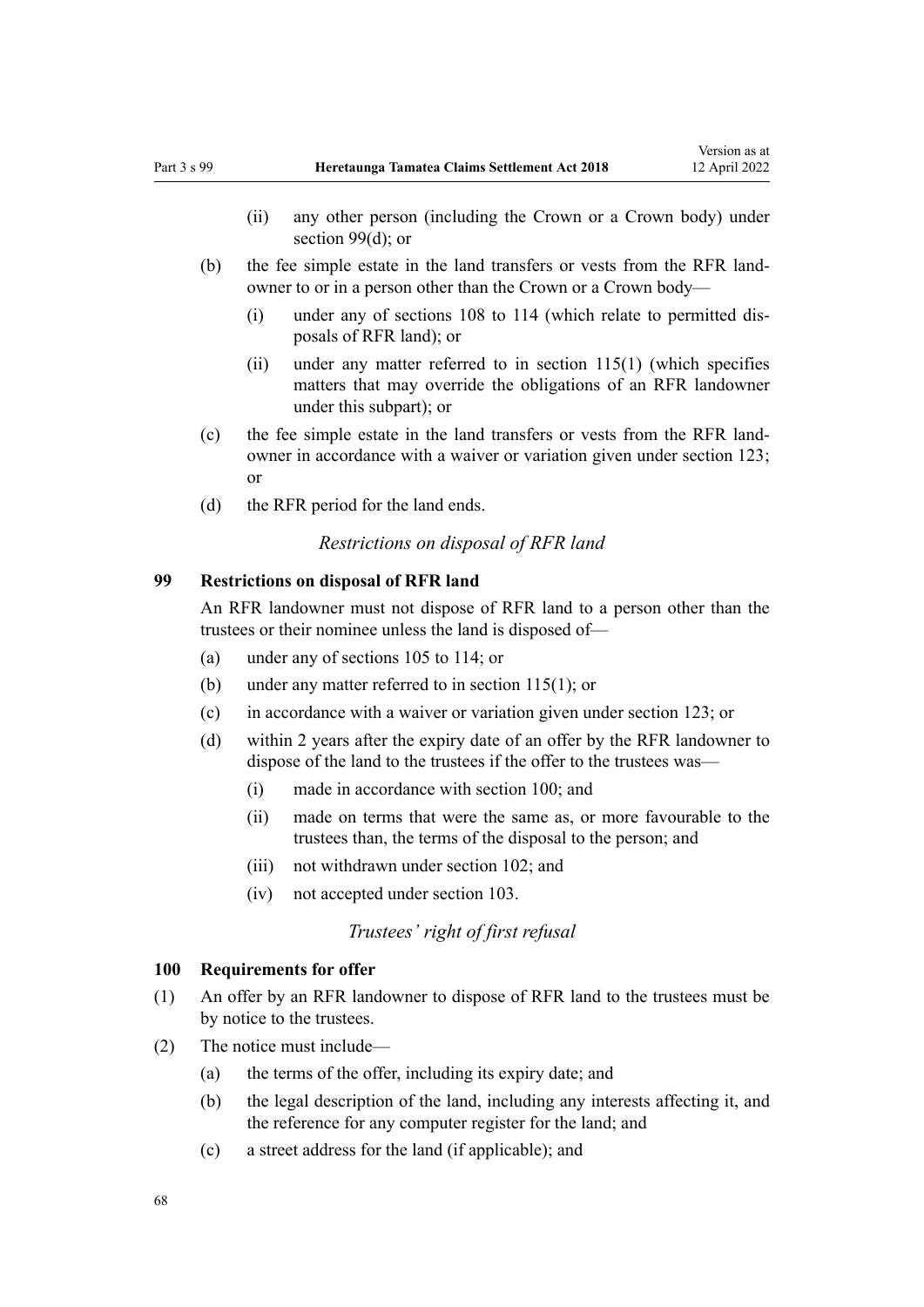(d) a street address, postal address, and fax number or electronic address for the trustees to give notices to the RFR landowner in relation to the offer.

#### **101 Expiry date of offer**

<span id="page-68-0"></span>Version as at

- (1) The expiry date of an offer must be on or after the date that is 20 working days after the date on which the trustees receive notice of the offer.
- (2) However, the expiry date of an offer may be on or after the date that is 10 working days after the date on which the trustees receive notice of the offer if—
	- (a) the trustees received an earlier offer to dispose of the land; and
	- (b) the expiry date of the earlier offer was not more than 6 months before the expiry date of the later offer; and
	- (c) the earlier offer was not withdrawn.

## **102 Withdrawal of offer**

The RFR landowner may, by notice to the trustees, withdraw an offer at any time before it is accepted.

## **103 Acceptance of offer**

- (1) The trustees may, by notice to the RFR landowner who made an offer, accept the offer if—
	- (a) it has not been withdrawn; and
	- (b) its expiry date has not passed.
- (2) The trustees must accept all the RFR land offered, unless the offer permits them to accept less.

#### **104 Formation of contract**

- (1) If the trustees accept an offer by an RFR landowner to dispose of RFR land, a contract for the disposal of the land is formed between the RFR landowner and the trustees on the terms in the offer.
- (2) The terms of the contract may be varied by written agreement between the RFR landowner and the trustees.
- (3) Under the contract, the trustees may nominate any person (the **nominee**) to receive the transfer of the RFR land.
- (4) The trustees may nominate a nominee only if—
	- (a) the nominee is lawfully able to hold the RFR land; and
	- (b) notice is given to the RFR landowner on or before the day that is 10 working days before the day on which the transfer is to settle.
- (5) The notice must specify—
	- (a) the full name of the nominee; and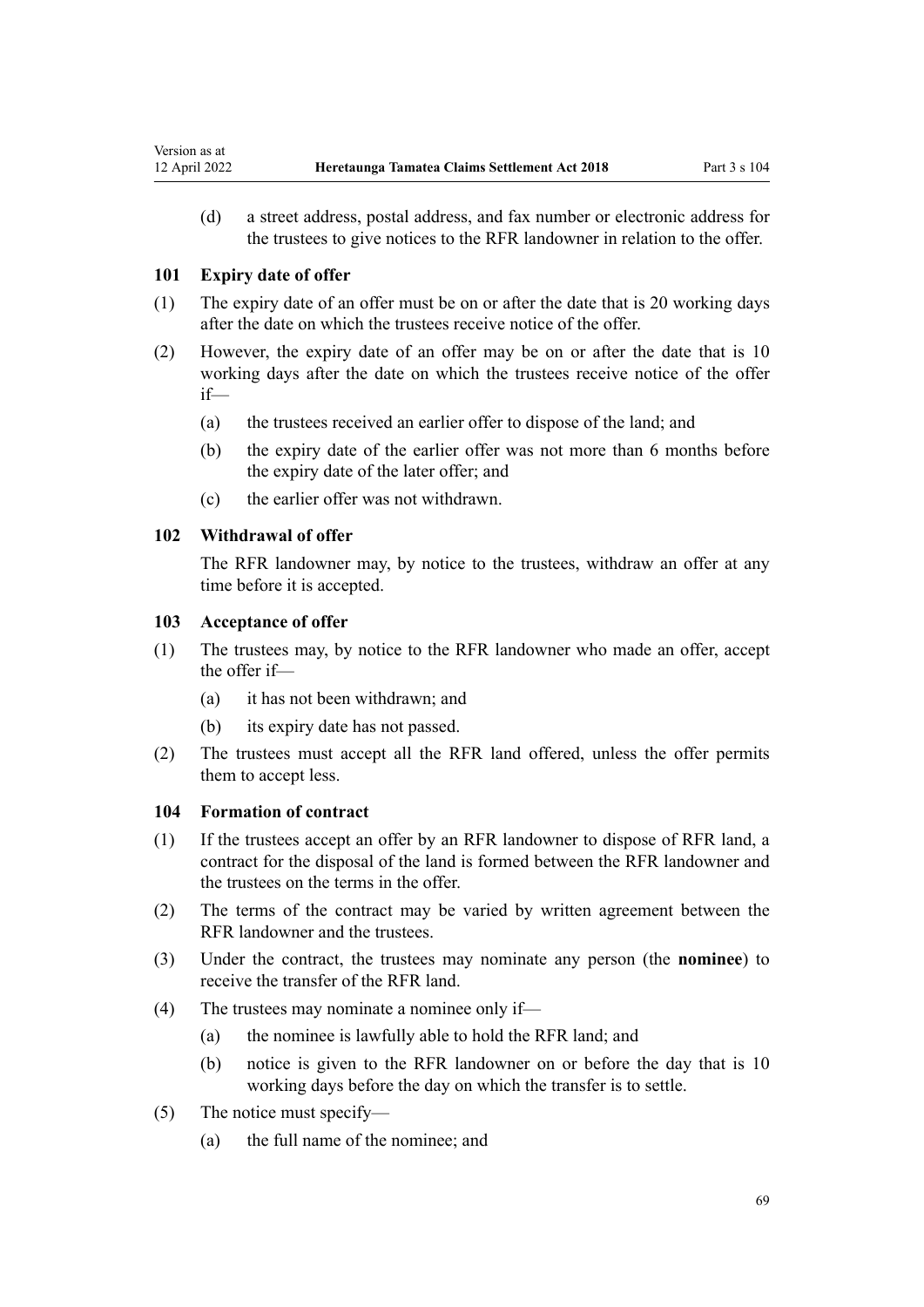- <span id="page-69-0"></span>(b) any other details about the nominee that the RFR landowner needs in order to transfer the RFR land to the nominee.
- $(6)$  If the trustees nominate a nominee, the trustees remain liable for the obligations of the transferee under the contract.

#### *Disposals to others but land remains RFR land*

#### **105 Disposal to the Crown or Crown bodies**

- (1) An RFR landowner may dispose of RFR land to—
	- (a) the Crown; or
	- (b) a Crown body.
- (2) To avoid doubt, the Crown may dispose of RFR land to a Crown body in accordance with [section 563](http://legislation.govt.nz/pdflink.aspx?id=LMS172541) of the Education and Training Act 2020.

Section 105(2): amended, on 1 August 2020, by [section 668](http://legislation.govt.nz/pdflink.aspx?id=LMS367713) of the Education and Training Act 2020 (2020 No 38).

## **106 Disposal of existing public works to local authorities**

- (1) An RFR landowner may dispose of RFR land that is a public work or part of a public work, in accordance with [section 50](http://legislation.govt.nz/pdflink.aspx?id=DLM46305) of the Public Works Act 1981, to a local authority, as defined in [section 2](http://legislation.govt.nz/pdflink.aspx?id=DLM45433) of that Act.
- (2) To avoid doubt, if RFR land is disposed of to a local authority under subsection (1), the local authority becomes—
	- (a) the RFR landowner of the land; and
	- (b) subject to the obligations of an RFR landowner under this subpart.

#### **107 Disposal of reserves to administering bodies**

- (1) An RFR landowner may dispose of RFR land in accordance with [section 26](http://legislation.govt.nz/pdflink.aspx?id=DLM444650) or [26A](http://legislation.govt.nz/pdflink.aspx?id=DLM444652) of the Reserves Act 1977.
- (2) To avoid doubt, if RFR land that is a reserve is vested in an administering body under subsection (1), the administering body does not become—
	- (a) the RFR landowner of the land; or
	- (b) subject to the obligations of an RFR landowner under this subpart.
- (3) However, if RFR land vests back in the Crown under [section 25](http://legislation.govt.nz/pdflink.aspx?id=DLM444648) or [27](http://legislation.govt.nz/pdflink.aspx?id=DLM444654) of the Reserves Act 1977, the Crown becomes—
	- (a) the RFR landowner of the land; and
	- (b) subject to the obligations of an RFR landowner under this subpart.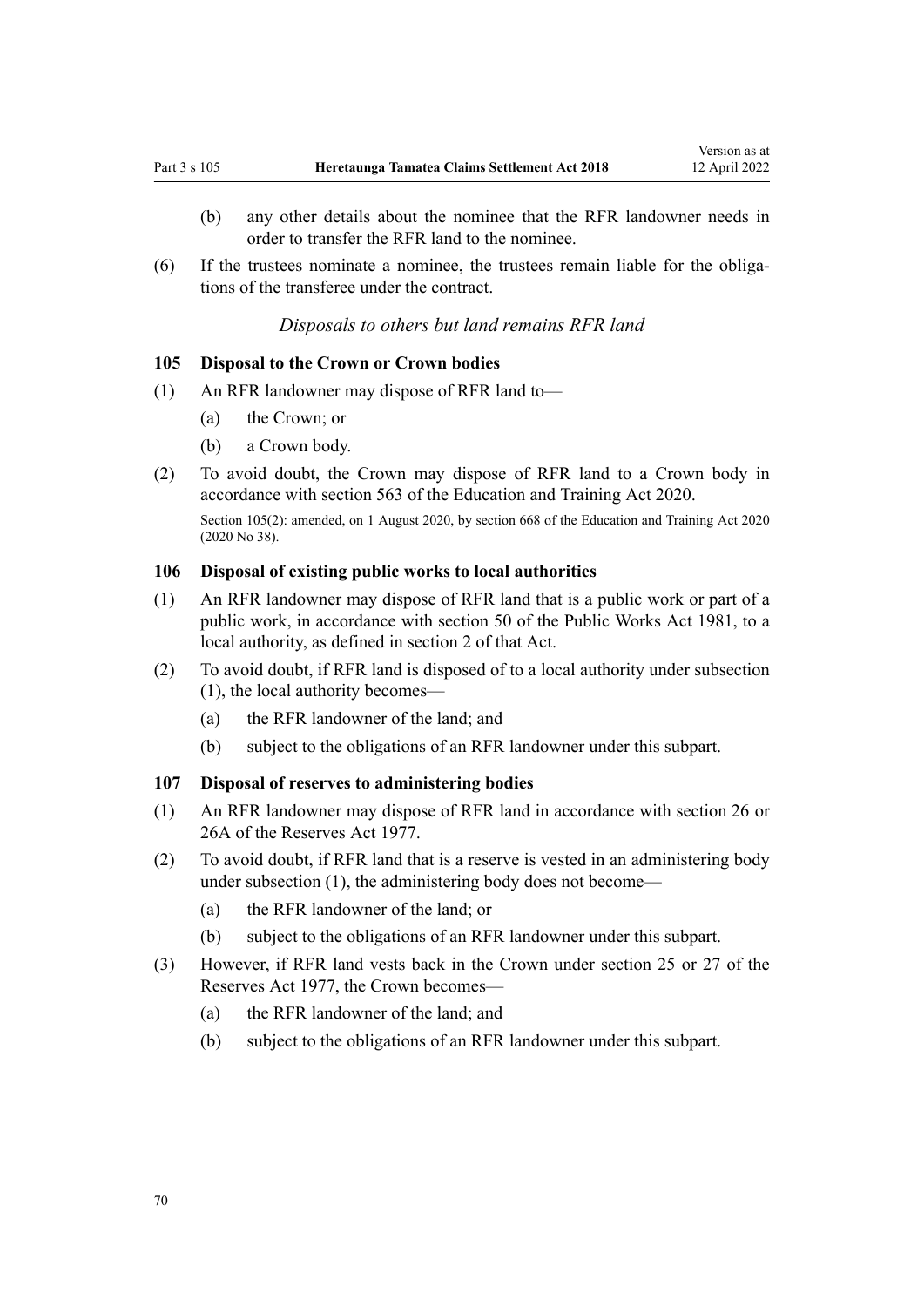*Disposals to others where land may cease to be RFR land*

#### <span id="page-70-0"></span>**108 Disposal in accordance with obligations under enactment or rule of law**

An RFR landowner may dispose of RFR land in accordance with an obligation under any enactment or rule of law.

#### **109 Disposal in accordance with legal or equitable obligations**

An RFR landowner may dispose of RFR land in accordance with—

- (a) a legal or an equitable obligation that—
	- (i) was unconditional before the settlement date; or
	- (ii) was conditional before the settlement date but became unconditional on or after the settlement date; or
	- (iii) arose after the exercise (whether before, on, or after the settlement date) of an option existing before the settlement date; or
- (b) the requirements, existing before the settlement date, of a gift, an endow‐ ment, or a trust relating to the land.

## **110 Disposal under certain legislation**

An RFR landowner may dispose of RFR land in accordance with—

- (a) section  $54(1)(d)$  of the Land Act 1948; or
- (b) [section 34](http://legislation.govt.nz/pdflink.aspx?id=DLM3213333), [43](http://legislation.govt.nz/pdflink.aspx?id=DLM3213341), or [44](http://legislation.govt.nz/pdflink.aspx?id=DLM3213343) of the Marine and Coastal Area (Takutai Moana) Act 2011; or
- (c) [section 355\(3\)](http://legislation.govt.nz/pdflink.aspx?id=DLM239322) of the Resource Management Act 1991; or
- (d) an Act that—
	- (i) excludes the land from a national park within the meaning of the [National Parks Act 1980;](http://legislation.govt.nz/pdflink.aspx?id=DLM36962) and
	- (ii) authorises that land to be disposed of in consideration or part con‐ sideration for other land to be held or administered under the Con[servation Act 1987](http://legislation.govt.nz/pdflink.aspx?id=DLM103609), the [National Parks Act 1980](http://legislation.govt.nz/pdflink.aspx?id=DLM36962), or the [Reserves](http://legislation.govt.nz/pdflink.aspx?id=DLM444304) [Act 1977.](http://legislation.govt.nz/pdflink.aspx?id=DLM444304)

#### **111 Disposal of land held for public works**

- (1) An RFR landowner may dispose of RFR land in accordance with—
	- (a) section  $40(2)$  or (4) or [41](http://legislation.govt.nz/pdflink.aspx?id=DLM46068) of the Public Works Act 1981 (including as applied by another enactment); or
	- (b) [section 52,](http://legislation.govt.nz/pdflink.aspx?id=DLM46307) [105\(1\)](http://legislation.govt.nz/pdflink.aspx?id=DLM46966), [106](http://legislation.govt.nz/pdflink.aspx?id=DLM46968), [114\(3\),](http://legislation.govt.nz/pdflink.aspx?id=DLM47315) [117\(7\),](http://legislation.govt.nz/pdflink.aspx?id=DLM47324) or [119](http://legislation.govt.nz/pdflink.aspx?id=DLM47332) of the Public Works Act 1981; or
	- (c) [section 117\(3\)\(a\)](http://legislation.govt.nz/pdflink.aspx?id=DLM47324) of the Public Works Act 1981; or
	- (d) [section 117\(3\)\(b\)](http://legislation.govt.nz/pdflink.aspx?id=DLM47324) of the Public Works Act 1981 if the land is disposed of to the owner of adjoining land; or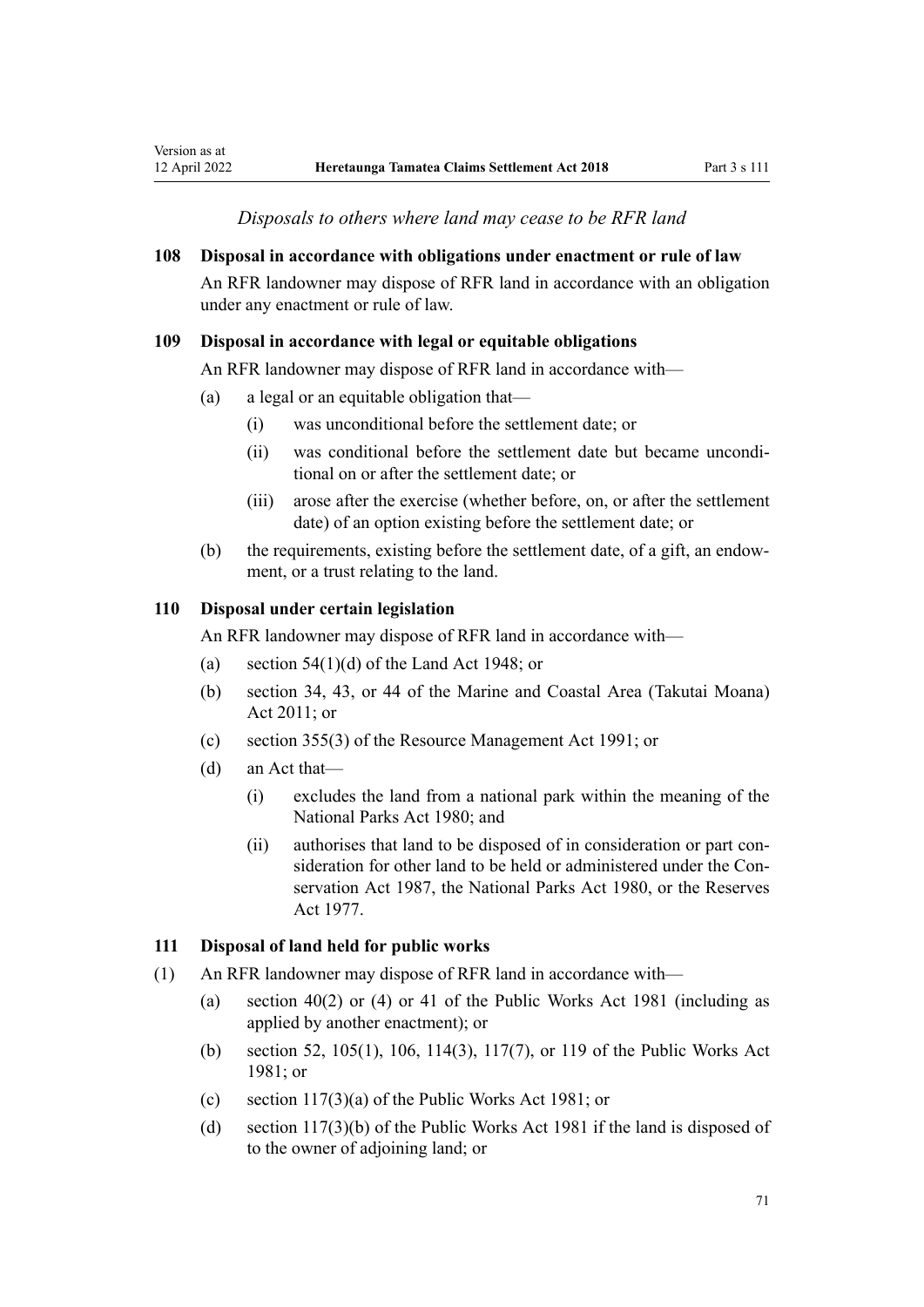- <span id="page-71-0"></span>(e) section  $23(1)$  or (4),  $24(4)$ , or [26](http://legislation.govt.nz/pdflink.aspx?id=DLM223131) of the New Zealand Railways Corporation Restructuring Act 1990.
- (2) To avoid doubt, RFR land may be disposed of by an order of the Māori Land Court under [section 134](http://legislation.govt.nz/pdflink.aspx?id=DLM291297) of Te Ture Whenua Maori Act 1993, after an applica‐ tion by an RFR landowner under [section 41\(1\)\(e\)](http://legislation.govt.nz/pdflink.aspx?id=DLM46068) of the Public Works Act 1981.

## **112 Disposal for reserve or conservation purposes**

An RFR landowner may dispose of RFR land in accordance with—

- (a) [section 15](http://legislation.govt.nz/pdflink.aspx?id=DLM444484) of the Reserves Act 1977; or
- (b) [section 16A](http://legislation.govt.nz/pdflink.aspx?id=DLM104281) or [24E](http://legislation.govt.nz/pdflink.aspx?id=DLM104933) of the Conservation Act 1987.

## **113 Disposal for charitable purposes**

An RFR landowner may dispose of RFR land as a gift for charitable purposes.

## **114 Disposal to tenants**

The Crown may dispose of RFR land—

- (a) that was held on the settlement date for education purposes to a person who, immediately before the disposal, is a tenant of the land or all or part of a building on the land; or
- (b) under [section 67](http://legislation.govt.nz/pdflink.aspx?id=DLM251778) of the Land Act 1948, if the disposal is to a lessee under a lease of the land granted—
	- (i) before the settlement date; or
	- (ii) on or after the settlement date under a right of renewal in a lease granted before the settlement date; or
- (c) under [section 93\(4\)](http://legislation.govt.nz/pdflink.aspx?id=DLM252152) of the Land Act 1948.

#### *RFR landowner obligations*

#### **115 RFR landowner's obligations subject to other matters**

- (1) An RFR landowner's obligations under this subpart in relation to RFR land are subject to—
	- (a) any other enactment or rule of law except that, in the case of a Crown body, the obligations apply despite the purpose, functions, or objectives of the Crown body; and
	- (b) any interest or legal or equitable obligation—
		- (i) that prevents or limits an RFR landowner's disposal of RFR land to the trustees; and
		- (ii) that the RFR landowner cannot satisfy by taking reasonable steps; and
	- (c) the terms of a mortgage over, or security interest in, RFR land.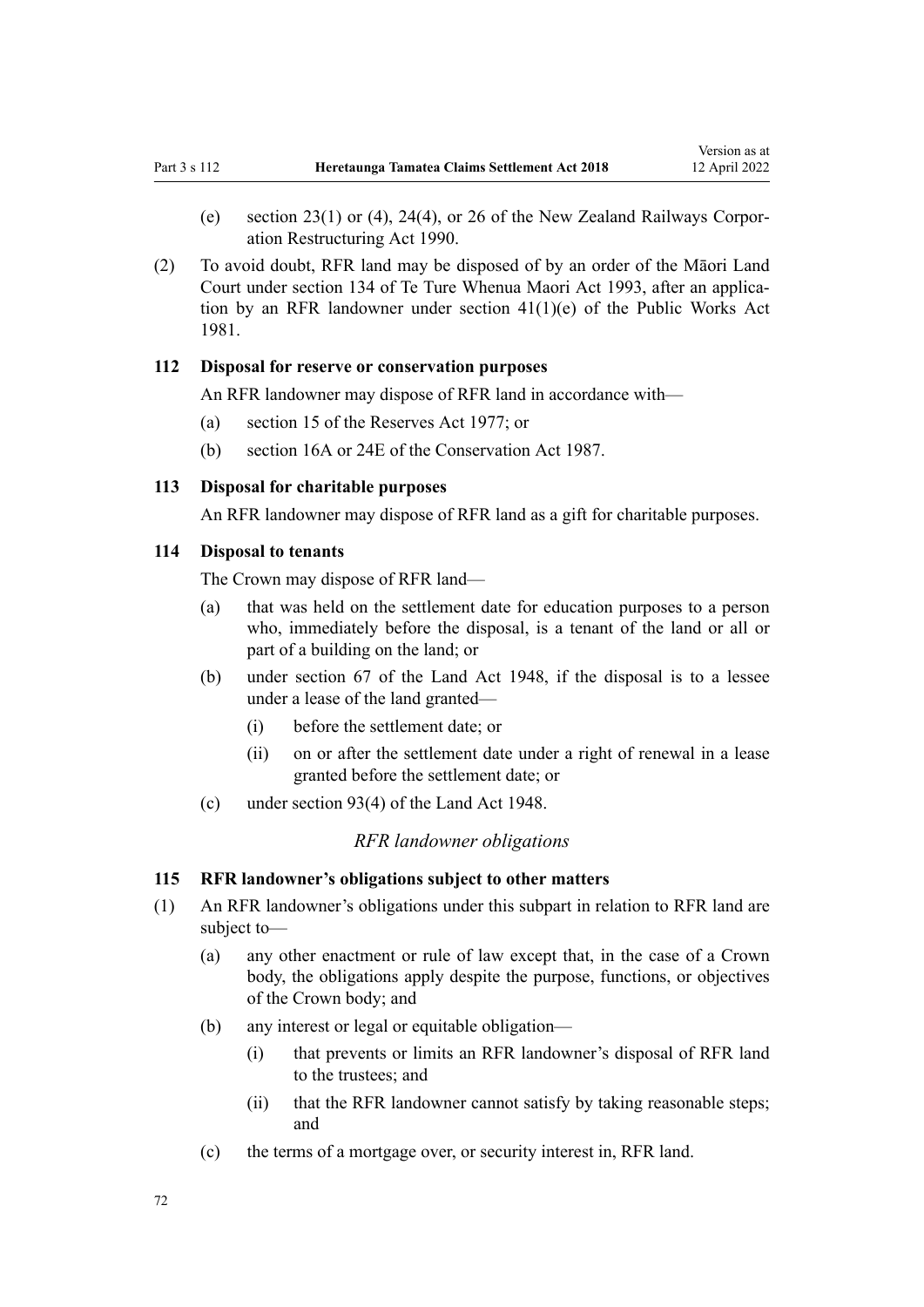(2) Reasonable steps, for the purposes of subsection  $(1)(b)(ii)$ , do not include steps to promote the passing of an enactment.

## *Notices about RFR land*

## **116 Notice to LINZ of RFR land with computer register after settlement date**

- (1) If a computer register is first created for RFR land after the settlement date, the RFR landowner must give the chief executive of LINZ notice that the register has been created.
- (2) If land for which there is a computer register becomes RFR land after the settlement date, the RFR landowner must give the chief executive of LINZ notice that the land has become RFR land.
- (3) The notice must be given as soon as is reasonably practicable after a computer register is first created for the RFR land or after the land becomes RFR land.
- (4) The notice must include the legal description of the land and the reference for the computer register.

## **117 Notice to trustees of disposal of RFR land to others**

- (1) An RFR landowner must give the trustees notice of the disposal of RFR land by the landowner to a person other than the trustees or their nominee.
- (2) The notice must be given on or before the date that is 20 working days before the day of the disposal.
- (3) The notice must include—

<span id="page-72-0"></span>Version as at

- (a) the legal description of the land, including any interests affecting it; and
- (b) the reference for any computer register for the land; and
- (c) the street address for the land (if applicable); and
- (d) the name of the person to whom the land is being disposed of; and
- (e) an explanation of how the disposal complies with [section 99;](#page-67-0) and
- (f) if the disposal is to be made under section 99 $(d)$ , a copy of any written contract for the disposal.

#### **118 Notice to LINZ of land ceasing to be RFR land**

- (1) This section applies if land contained in a computer register is to cease being RFR land because—
	- (a) the fee simple estate in the land is to transfer from the RFR landowner to—
		- (i) the trustees or their nominee (for example, under a contract formed under [section 104](#page-68-0)); or
		- (ii) any other person (including the Crown or a Crown body) under [section 99\(d\);](#page-67-0) or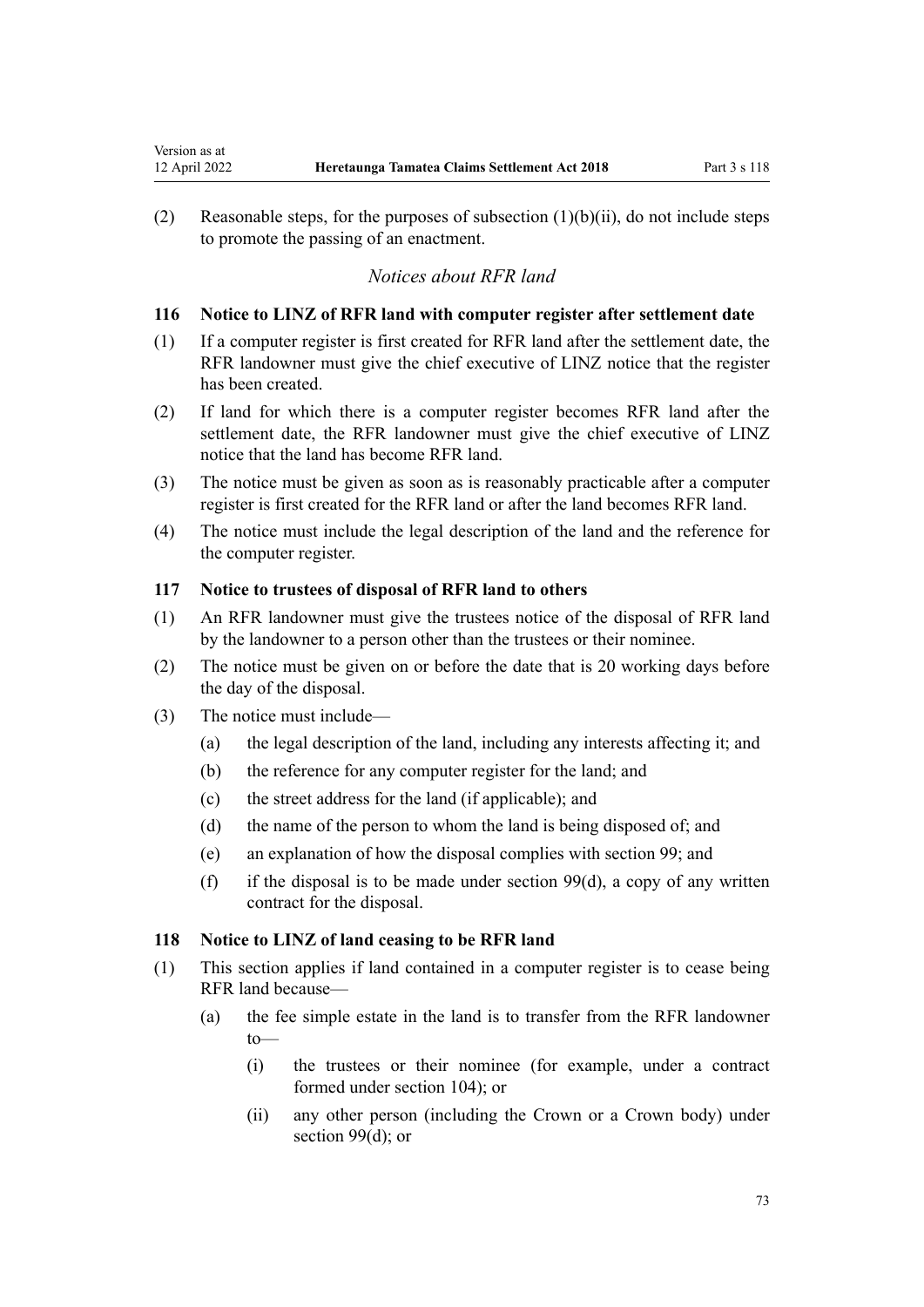- <span id="page-73-0"></span>(b) the fee simple estate in the land is to transfer or vest from the RFR landowner to or in a person other than the Crown or a Crown body—
	- (i) under any of [sections 108 to 114;](#page-70-0) or
	- (ii) under any matter referred to in section  $115(1)$ ; or
- (c) the fee simple estate in the land is to transfer or vest from the RFR land‐ owner in accordance with a waiver or variation given under [section 123](#page-75-0).
- (2) The RFR landowner must, as early as practicable before the transfer or vesting, give the chief executive of LINZ notice that the land is to cease being RFR land.
- (3) The notice must include—
	- (a) the legal description of the land; and
	- (b) the reference for the computer register for the land; and
	- (c) the details of the transfer or vesting of the land.

## **119 Notice requirements**

[Schedule 6](#page-87-0) applies to notices given under this subpart by or to—

- (a) an RFR landowner; or
- (b) the trustees.

*Right of first refusal recorded on computer registers*

#### **120 Right of first refusal to be recorded on computer registers for RFR land**

- (1) The chief executive of LINZ must issue to the Registrar-General 1 or more cer‐ tificates that specify the legal descriptions of, and identify the computer regis‐ ters for,—
	- (a) the RFR land for which there is a computer register on the settlement date; and
	- (b) the RFR land for which a computer register is first created after the settlement date; and
	- (c) land for which there is a computer register that becomes RFR land after the settlement date.
- (2) The chief executive must issue a certificate as soon as is reasonably practic‐ able—
	- (a) after the settlement date, for RFR land for which there is a computer register on the settlement date; or
	- (b) after receiving a notice under section 116 that a computer register has been created for the RFR land or that the land has become RFR land, for any other land.
- (3) Each certificate must state that it is issued under this section.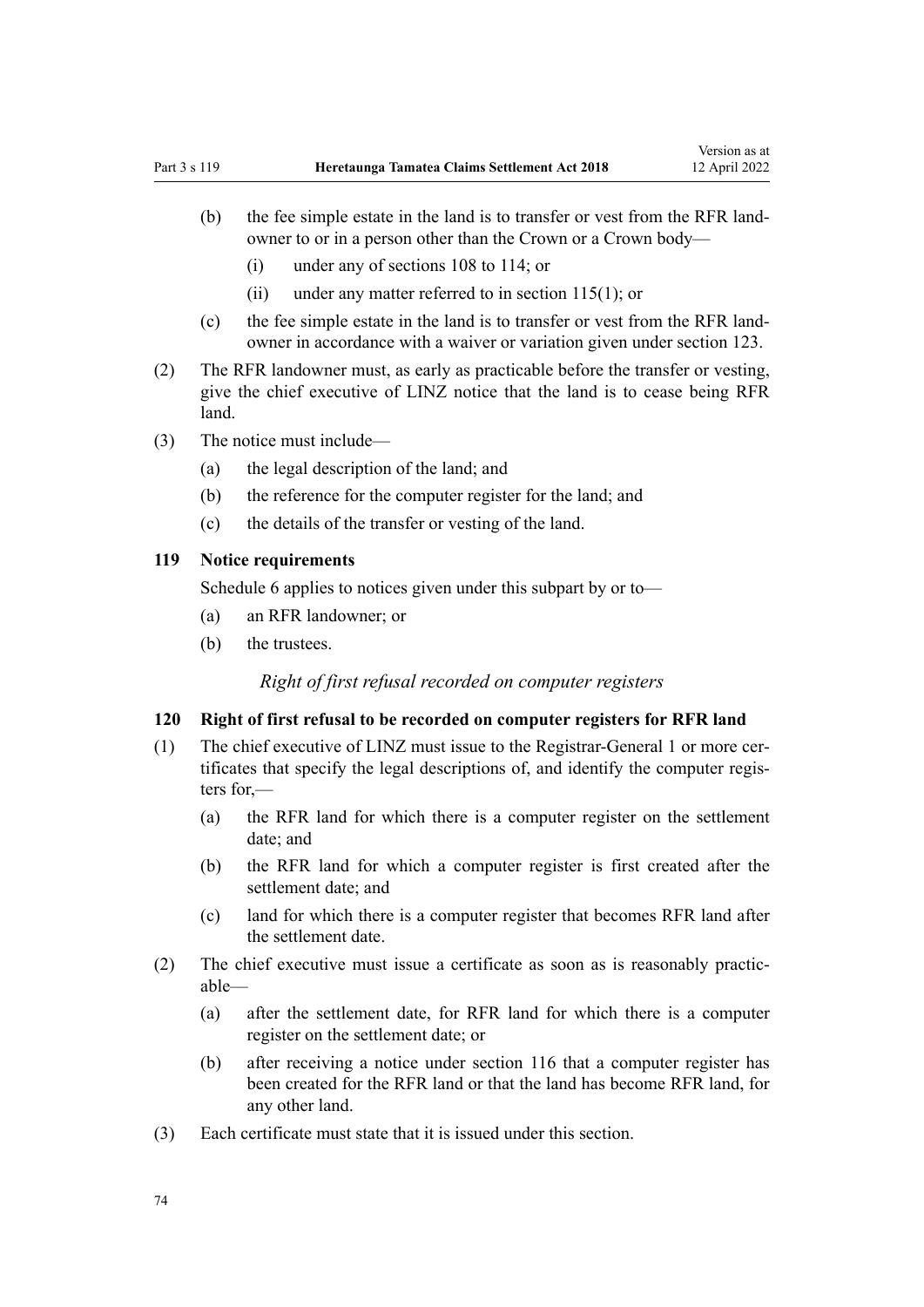- (4) The chief executive must provide a copy of each certificate to the trustees as soon as is reasonably practicable after issuing the certificate.
- (5) The Registrar-General must, as soon as is reasonably practicable after receiving a certificate issued under this section, record on each computer register for the RFR land identified in the certificate that the land is—
	- (a) RFR land, as defined in section 98; and
	- (b) subject to this subpart (which restricts disposal, including leasing, of the land).

## **121 Removal of notifications when land to be transferred or vested**

- (1) The chief executive of LINZ must, before registration of the transfer or vesting of land described in a notice received under [section 118](#page-72-0), issue to the Registrar-General a certificate that includes—
	- (a) the legal description of the land; and
	- (b) the reference for the computer register for the land; and
	- (c) the details of the transfer or vesting of the land; and
	- (d) a statement that the certificate is issued under this section.
- (2) The chief executive must provide a copy of each certificate to the trustees as soon as is reasonably practicable after issuing the certificate.
- (3) If the Registrar-General receives a certificate issued under this section, he or she must, immediately before registering the transfer or vesting described in the certificate, remove from the computer register identified in the certificate any notification recorded under [section 120](#page-73-0) for the land described in the certificate.

#### **122 Removal of notifications when RFR period ends**

- (1) The chief executive of LINZ must, as soon as is reasonably practicable after the RFR period ends in respect of any RFR land, issue to the Registrar-General a certificate that includes—
	- (a) the reference for each computer register for that RFR land that still has a notification recorded under [section 120;](#page-73-0) and
	- (b) a statement that the certificate is issued under this section.
- (2) The chief executive must provide a copy of each certificate to the trustees as soon as is reasonably practicable after issuing the certificate.
- (3) The Registrar-General must, as soon as is reasonably practicable after receiving a certificate issued under this section, remove any notification recorded under [section 120](#page-73-0) from any computer register identified in the certificate.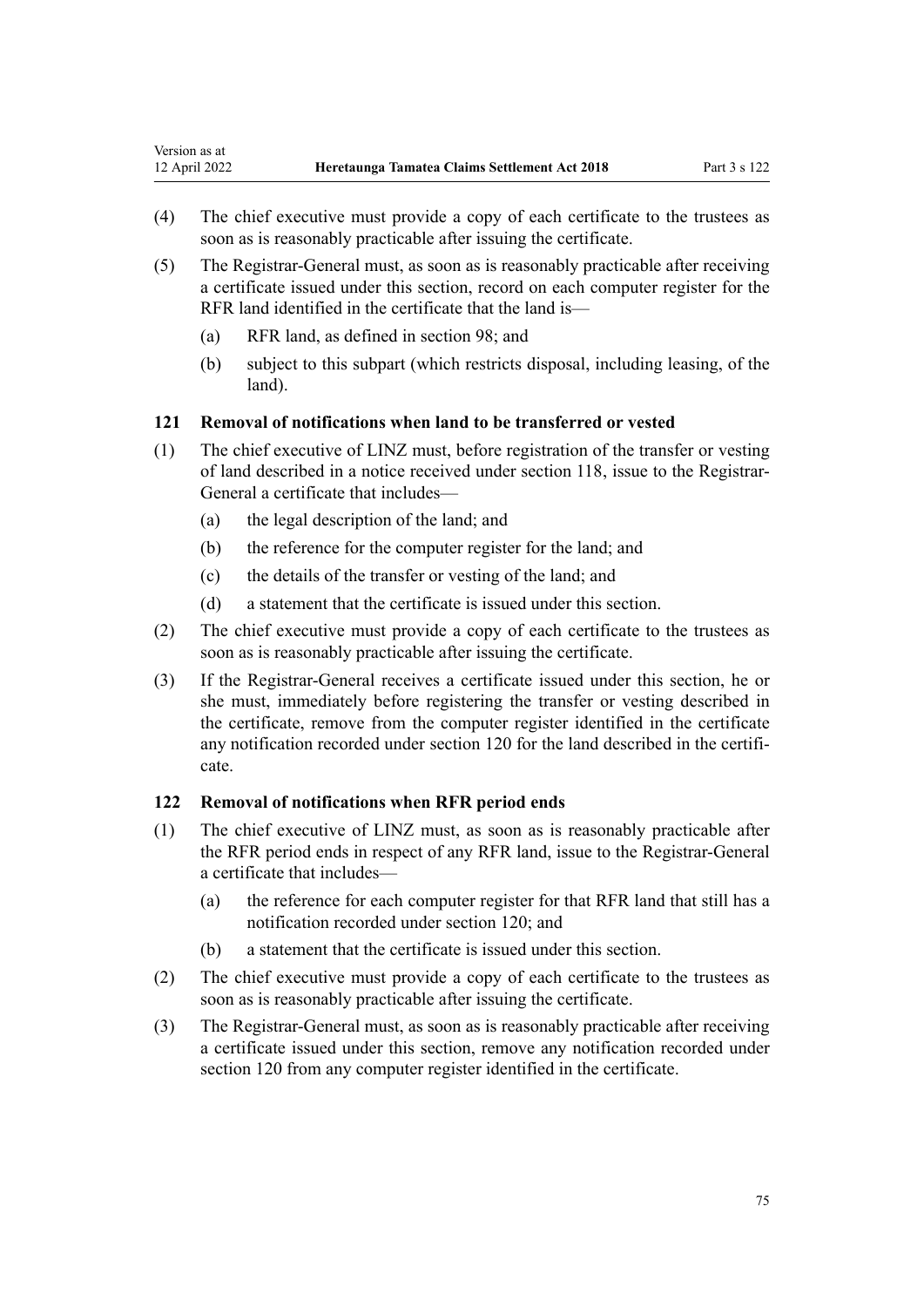## *General provisions applying to right of first refusal*

## <span id="page-75-0"></span>**123 Waiver and variation**

- (1) The trustees may, by notice to an RFR landowner, waive any or all of the rights the trustees have in relation to the landowner under this subpart.
- (2) The trustees and an RFR landowner may agree in writing to vary or waive any of the rights each has in relation to the other under this subpart.
- (3) A waiver or an agreement under this section is on the terms, and applies for the period, specified in it.

#### **124 Disposal of Crown bodies not affected**

This subpart does not limit the ability of the Crown, or a Crown body, to sell or dispose of a Crown body.

## **125 Assignment of rights and obligations under this subpart**

- (1) Subsection (3) applies if the RFR holder—
	- (a) assigns the RFR holder's rights and obligations under this subpart to 1 or more persons in accordance with the RFR holder's constitutional document; and
	- (b) has given the notices required by subsection (2).
- (2) The RFR holder must give notices to each RFR landowner that—
	- (a) state that the RFR holder's rights and obligations under this subpart are being assigned under this section; and
	- (b) specify the date of the assignment; and
	- (c) specify the names of the assignees and, if they are the trustees of a trust, the name of the trust; and
	- (d) specify the street address, postal address, and fax number or electronic address for notices to the assignees.
- (3) This subpart and [Schedule 6](#page-87-0) apply to the assignees (instead of to the RFR holder) as if the assignees were the trustees, with any necessary modifications.
- (4) In this section,—

**constitutional document** means the trust deed or other instrument adopted for the governance of the RFR holder

**RFR holder** means the 1 or more persons who have the rights and obligations of the trustees under this subpart, because—

- (a) they are the trustees; or
- (b) they have previously been assigned those rights and obligations under this section.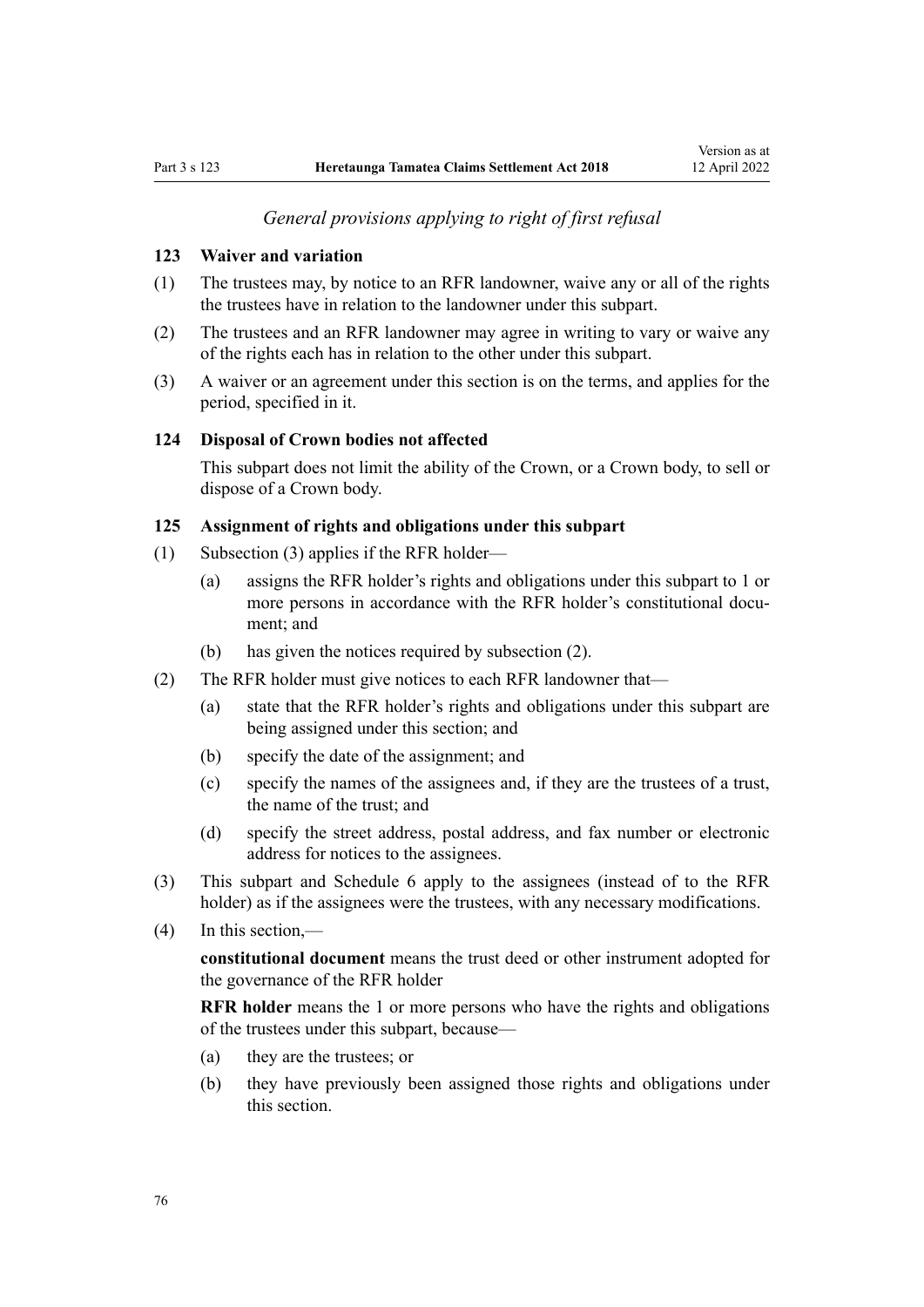Ngāi Tahu ki Takapau

## **Schedule 1 Hapū of Heretaunga Tamatea**

Ngāi Tamaterā Ngāi Te Ao Ngāi Te Hauapu Ngāi Te Hurihanga-i-te-rangi Ngāi Te Kīkiri o Te Rangi Ngāi Te Ōatua Ngāi Te Rangikoianake I Ngāi Te Rangikoianake II Ngāi Te Rangitekahutia Ngāi Te Rangitotohu (also known as Rangitotohu) Ngāi Te Ūpokoiri Ngāi Te Whatuiāpiti Ngāi Toroiwaho Ngāti Hāwea Ngāti Hikatoa Ngāti Hinemanu Ngāti Hinemoa Ngāti Hinetewai Ngāti Honomōkai Ngāti Hōri Ngāti Hotoa Ngāti Kautere Ngāti Kere Ngāti Kotahi Ngāti Kurukuru Ngāti Mahuika Ngāti Manuhiri Ngāti Mārau o Kahungunu (also known as Ngāti Mārau) Ngāti Mihiroa Ngāti Ngarengare

Ngāti Papatuamāro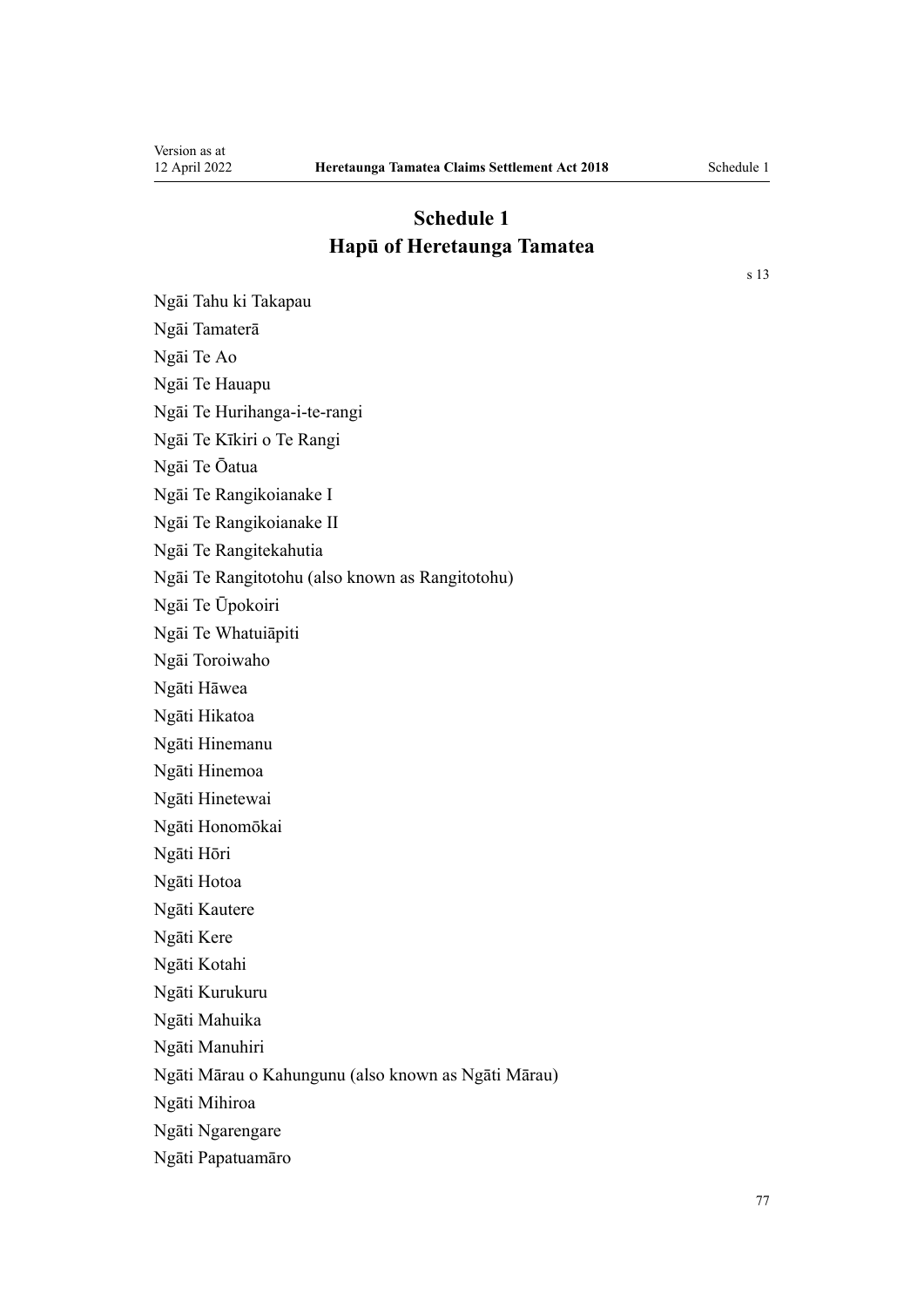Ngāti Pīhere Ngāti Pōporo Ngāti Pukututu Ngāti Rāhunga Ngāti Takaora (Ngāti Tākaro) Ngāti Tamatea Ngāti Te Rehunga Ngāti Toaharapaki Ngāti Tukuaterangi (also known as Ngāti Tukua I te Rangi, Ngāti Tukuoterangi, Ngāti Tuku(a)oterangi) Ngāti Ura ki te Rangi (also known as Ngāti Urakiterangi) Ngāti Whakaiti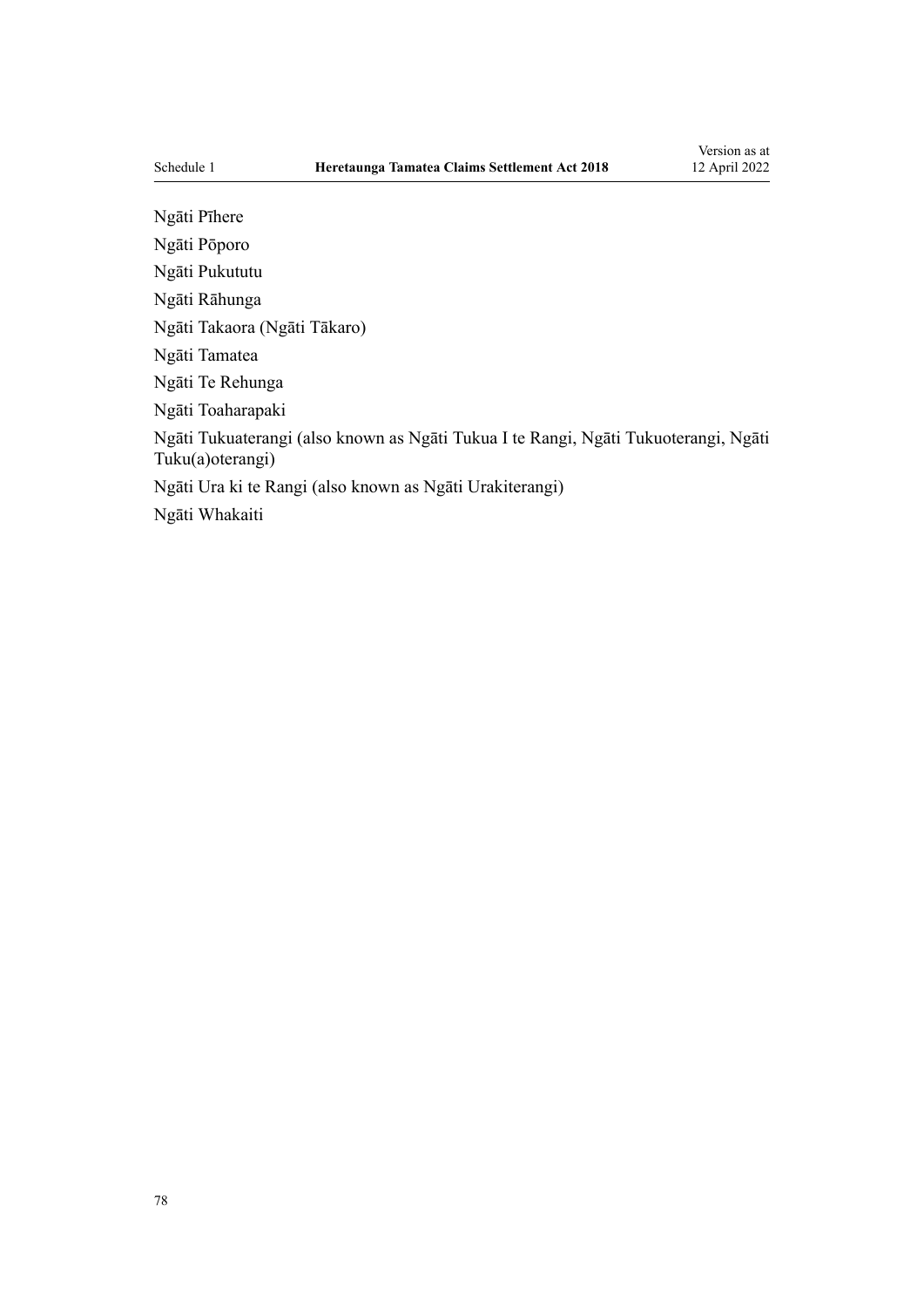## **Schedule 2 Historical claims of Heretaunga Tamatea**

[s 14](#page-27-0)

## **Part 1**

## **Claims that relate exclusively to Heretaunga Tamatea or representative entity**

Wai 69 (Rangaika Reserve claim)

Wai 71 (Mangateretere West Block claim)

Wai 127 (Puketapu-Fernhill claim)

Wai 270 (Kairakau Block claim)

Wai 397 (Gwavas Forest Park claim)

Wai 402 (Part Ngaruroro Riverbed claim)

Wai 516 (Waingongoro Stream claim)

Wai 527 (Paki Paki School House claim)

Wai 536 (Pakowhai Nature Reserve and Ngaruroro Riverbed claim)

Wai 574 (Karanema Reserve claim)

Wai 596 (Ngatarawa Block claim)

Wai 768 (Korongata Land Blocks (Heretaunga) claim)

Wai 769 (Waipapa No. 3 and Other Blocks (Heretaunga) claim)

Wai 816 (Ngāti Whatui-A-Piti Rohe claim)

Wai 885 (Peka Peka Blocks (South Hastings) claim)

Wai 1188 (Kenrick Whānau Peka Peka Land claim)

Wai 1345 (Te Orora (Tuingara Point Nature Reserve) claim)

Wai 1346 (Nga Uri o Te Hapuku claim)

Wai 1348 (Parahaki claim)

Wai 1351 (Ruaumoko Incorporated claim)

Wai 1418 (Heretaunga Plains claim)

Wai 1419 (Horonui Station claim)

Wai 1429 (Ngāti Mihiroa (Marine Mammals Protection Act) claim)

Wai 1443 (Descendants of Hupata Wheao claim)

Wai 1453 (Ngāti Mihiroa and Ngāti Ngarengare (Smith-laea) claim)

Wai 1567 (Ngaruroro River and Kohupatiki Marae claim)

Wai 1570 (Soldiers Settlement Act and Māori Social and Economic Advancement Act claim)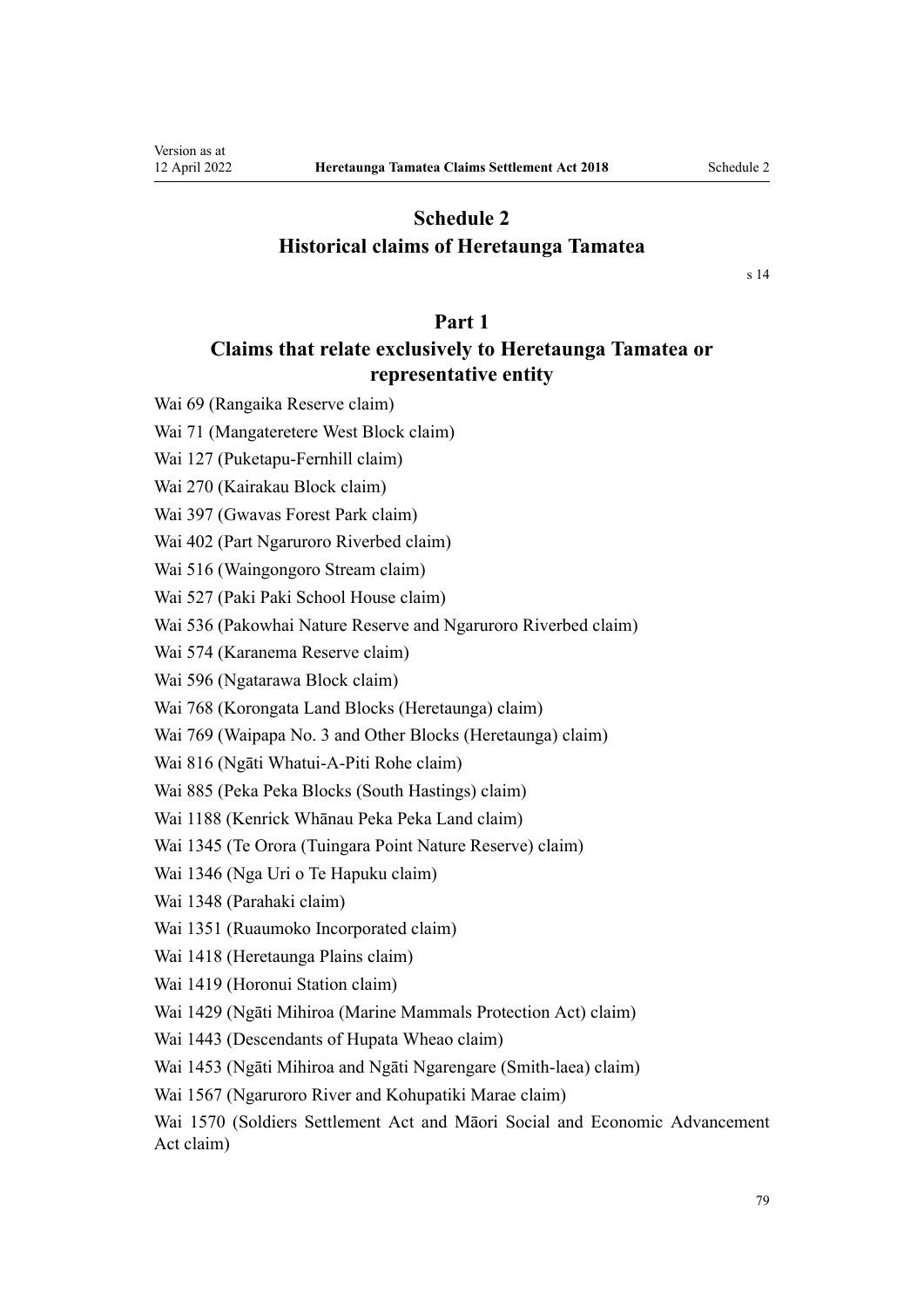Wai 1581 (Descendants of Tunui-a-rangi Rupuha Te Hianga and Ripeka Rupuha Lands claim)

Wai 1583 (Pukehou and other blocks (Kiripatea) claim)

Wai 1893 (Ngāti Kahungunu Lands and Resources (Pene) claim)

Wai 1946 (Descendants of Te Hāpuku (Roach) Lands claim)

Wai 1948 (Heretaunga Plains Lands (Moananui) claim)

Wai 1951 (Descendants of Hineipaketia Waipukurau Block claim)

Wai 1984 (Ngāti Mihiroa and Ngāti Kahungunu Local Government and Rating claim)

Wai 1985 (Waimarama Lands and Waterways (Grey) claim)

Wai 2051 (Kenrick Whānau Mental Health claim)

Wai 2144 (Poukawa Lake (Grey) claim)

Wai 2221 (Te Aute gifted lands claim)

## **Part 2**

## **Other claims**

Wai 161 (Waipukurau Block claim)

Wai 201 (Wairoa ki Wairarapa claim)

Wai 263 (Te Koau Block and Ruahine Ranges claim)

Wai 378 (Owhaoko C3B Block claim)

Wai 382 (Kaweka Forest Park and Ngaruroro River claim)

Wai 400 (Ahuriri Block claim)

Wai 401 (Renata Kawepo Estate claim)

Wai 595 (Heretaunga Aquifer claim)

Wai 610 (Omarunui Lands claim)

Wai 652 (Tamaki-Nui-a-Rua Rohe claim)

Wai 657 (Aorangi Settlement claim)

Wai 692 (Napier Hospital Services claim)

Wai 799 (Karanema Reserve-Te Mata Peak claim)

Wai 850 (Cape Kidnappers claim)

Wai 852 (Kahungunu Petroleum claim)

Wai 1021 (Ngāti Te Whatui-A-Piti Land Reserves claim)

Wai 1232 (Ngāti Kere Heretaunga and Tamatea Lands and Resources claim)

Wai 1233 (Ngāi Te Kikiri o Te Rangi Heretaunga and Tamatea Lands and Resources claim)

Wai 1234 (Rongo a Tahu Heretaunga and Tamatea Lands and Resources claim)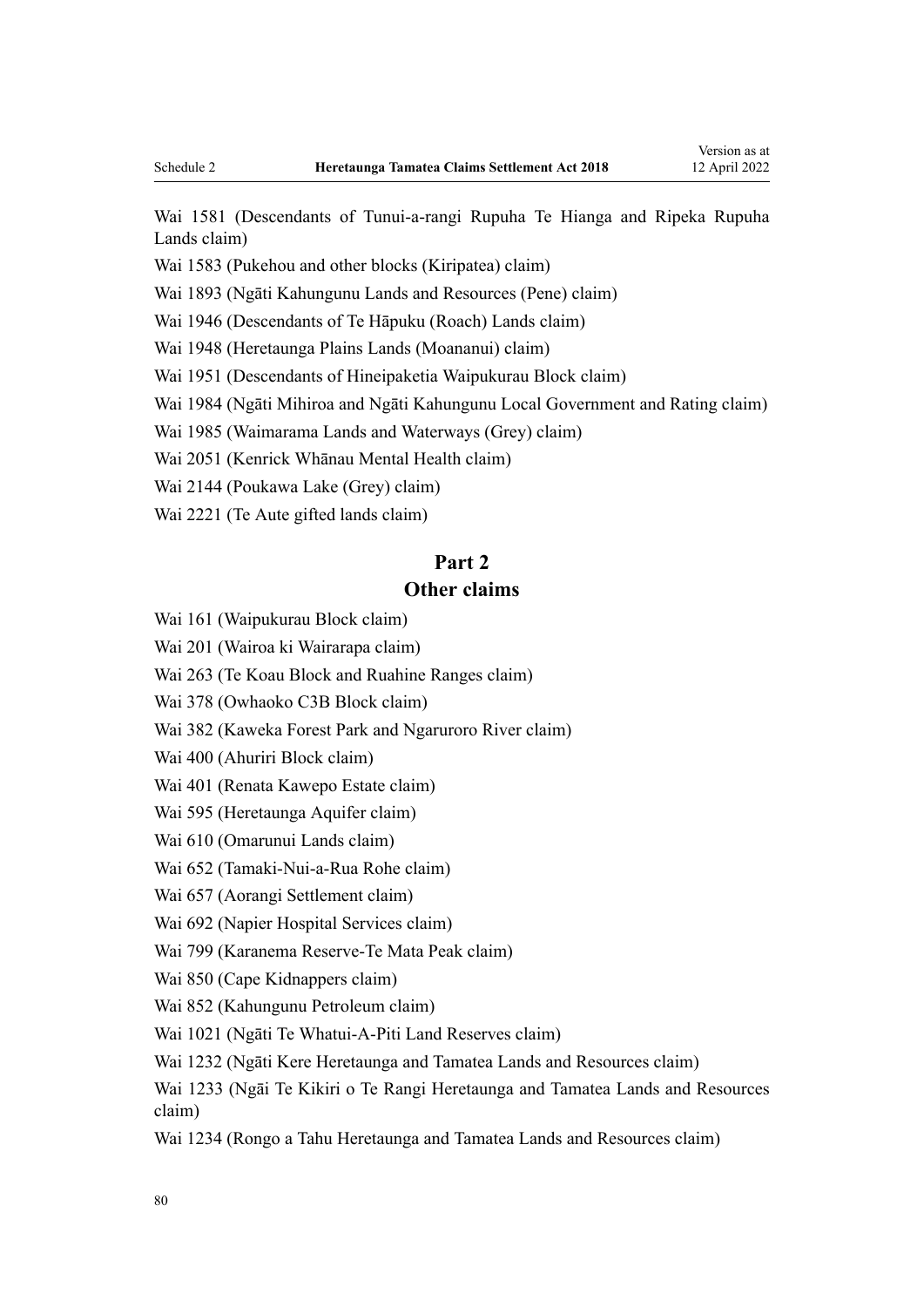Wai 1235 (Ngāti Pōporo Heretaunga and Tamatea Lands and Resources claim)

Wai 1236 (Ngāi Te Rangikoianake Heretaunga and Tamatea Lands and Resources claim)

Wai 1237 (Hapū of Houngarea Marae Heretaunga and Tamatea Lands and Resources claim)

Wai 1238 (Hapū of Mangaroa Marae Heretaunga and Tamatea Lands and Resources claim)

Wai 1239 (Hapū of Matahiwi Marae Heretaunga and Tamatea Lands and Resources claim)

Wai 1240 (Ngāti Mihiroa Heretaunga and Tamatea Lands and Resources claim)

Wai 1241 (Hapū of Omāhu Marae Heretaunga and Tamatea Lands and Resources claim)

Wai 1242 (Hapū of Ruahapia Marae Heretaunga and Tamatea Lands and Resources claim)

Wai 1243 (Hapū of Te Awhina Marae Heretaunga and Tamatea Lands and Resources claim)

Wai 1244 (Hapū of Waipatu Marae Heretaunga and Tamatea Lands and Resources claim)

Wai 1245 (Hapū of Waimarama Marae Heretaunga and Tamatea Lands and Resources claim)

Wai 1246 (Ngāi Te Whatuiāpiti Heretaunga and Tamatea Lands and Resources claim) Wai 1344 (Te Orora (Peka Peka) claim)

Wai 1425 (Ngāti Hinemanu (Te Rito and others) claim)

Wai 1436 (East Cape to Wairoa-Heretaunga Oil, Gas, Gold and Other Minerals claim)

Wai 1456 (Te Aute College claim)

Wai 1568 (Southern Hawke's Bay Lands (Paewai and Apatu) claim)

Wai 1693 (Descendants of Whiu and Kahuihina Kara Carrol Lands claim)

Wai 2046 (Ngati Mihiroa, Ngati Ngarengare and Muaupoko (Kenrick) Lands claim)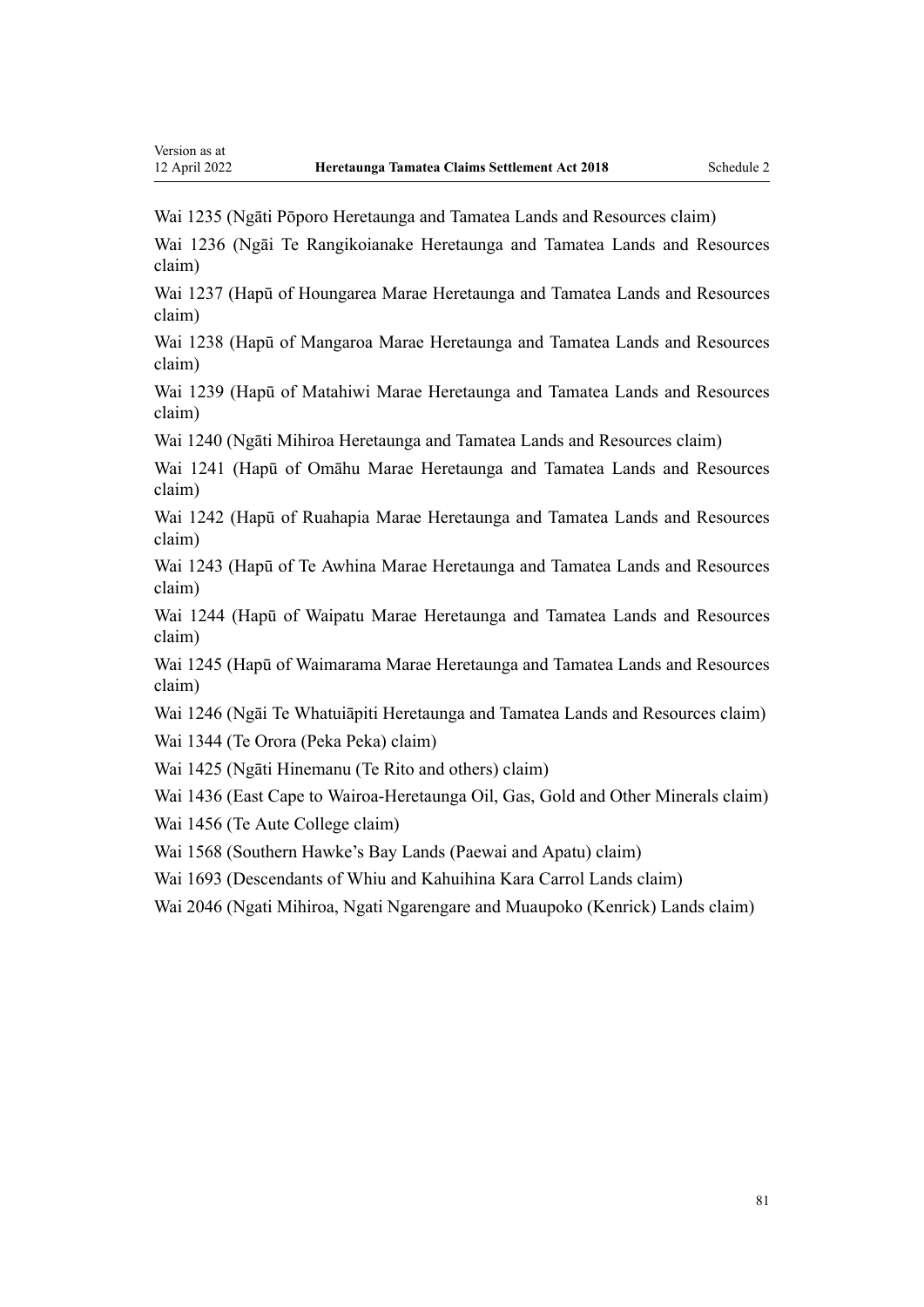## **Schedule 3**

## **Statutory areas of Heretaunga Tamatea**

[ss 21,](#page-31-0) [30](#page-35-0)

## **Part 1**

## **Areas subject only to statutory acknowledgement**

| Statutory area                                                                                                                                | Location               |
|-----------------------------------------------------------------------------------------------------------------------------------------------|------------------------|
| Māharakeke Stream (with recorded name Maharakeke Stream) and its<br>tributaries                                                               | As shown on OTS-110-26 |
| Mākāretu River (with recorded name Makaretu River) and its<br>tributaries within the Heretaunga Tamatea area of interest                      | As shown on OTS-110-27 |
| Maraetōtara River (with recorded name Maraetotara River) and its<br>tributaries                                                               | As shown on OTS-110-28 |
| Põrangahau / Tāurekaitai River (with recorded name Porangahau<br>River) and its tributaries within the Heretaunga Tamatea area of<br>interest | As shown on OTS-110-32 |
| Tukipō River (with recorded name Tukipo River) and its tributaries                                                                            | As shown on OTS-110-29 |
| Tukituki River and its tributaries within the Heretaunga Tamatea area<br>of interest                                                          | As shown on OTS-110-30 |
| Waipawa River and its tributaries within the Heretaunga Tamatea area<br>of interest                                                           | As shown on OTS-110-31 |

## **Part 2**

## **Areas subject to both statutory acknowledgement and deed of recognition**

| <b>Statutory area</b>                                                                     | Location               |
|-------------------------------------------------------------------------------------------|------------------------|
| Clive River and its tributaries                                                           | As shown on OTS-110-06 |
| Elsthorpe Scenic Reserve                                                                  | As shown on OTS-110-07 |
| Hiranui Scenic Reserve                                                                    | As shown on OTS-110-08 |
| Inglis Bush Scenic Reserve                                                                | As shown on OTS-110-09 |
| Kāhika Conservation Area                                                                  | As shown on OTS-110-10 |
| Karamū Stream (with official name Karamu Stream) and its tributaries                      | As shown on OTS-110-11 |
| Maraetotara Gorge Scenic Reserve (with official name Maraetotara<br>Gorge Scenic Reserve) | As shown on OTS-110-14 |
| Maraetōtara Scenic Reserve (with official name Maraetotara Scenic<br>Reserve)             | As shown on OTS-110-13 |
| Mātai Moana Scenic Reserve (with official name Matai Moana Scenic<br>Reserve)             | As shown on OTS-110-15 |
| McLeans Bush Scenic Reserve                                                               | As shown on OTS-110-16 |
| Mohi Bush Scenic Reserve                                                                  | As shown on OTS-110-17 |
| <b>Monckton Scenic Reserve</b>                                                            | As shown on OTS-110-18 |
| Ngaruroro River and its tributaries within the Heretaunga Tamatea<br>area of interest     | As shown on OTS-110-19 |
| Parkers Bush Scenic Reserve                                                               | As shown on OTS-110-20 |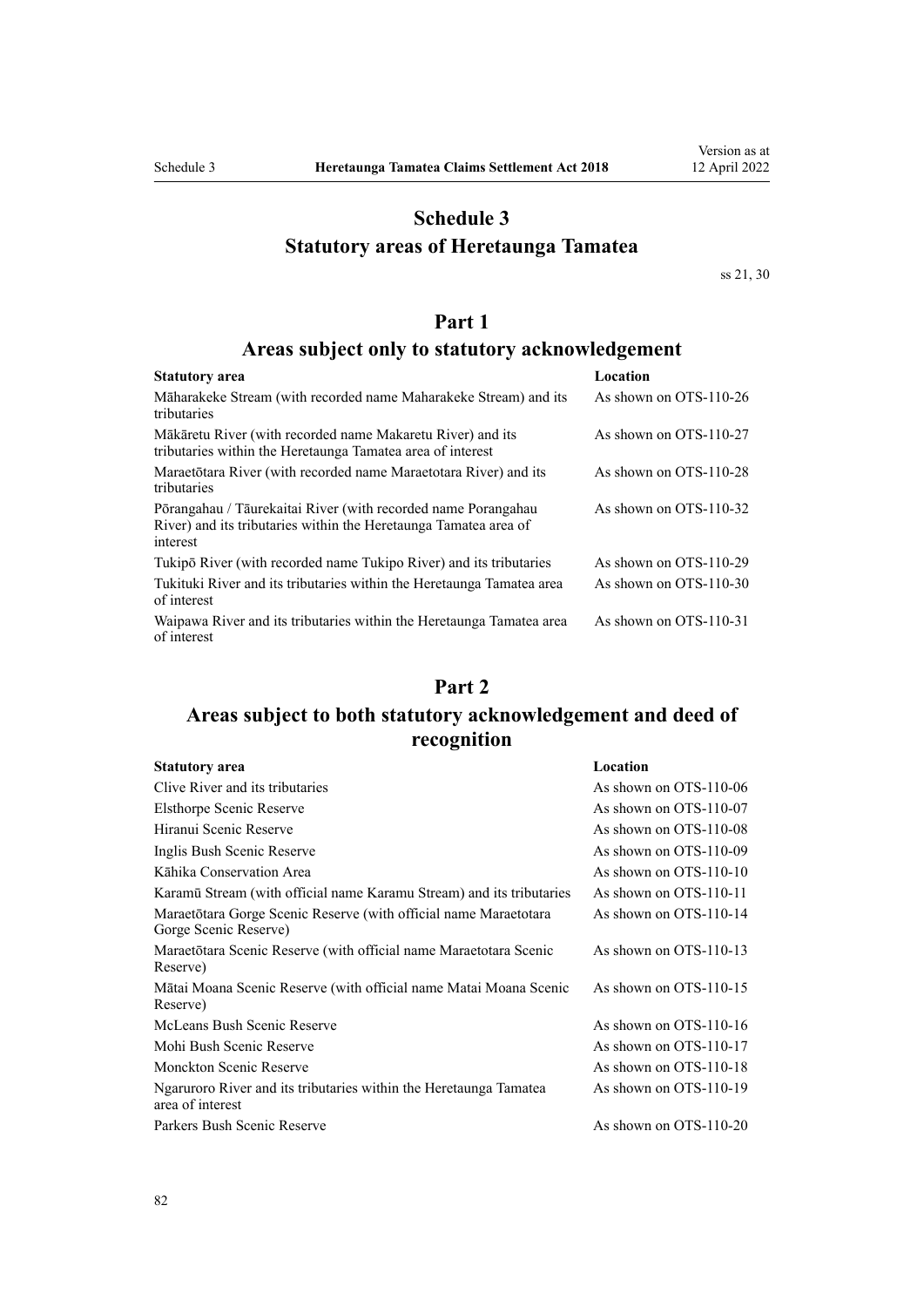Version as at<br>12 April 2022

| <b>Statutory</b> area                                                                                                      | Location               |
|----------------------------------------------------------------------------------------------------------------------------|------------------------|
| Part of Kāweka State Forest Park (with official name Kaweka State<br>Forest Park)                                          | As shown on OTS-110-12 |
| Part of Ruahine Forest Park                                                                                                | As shown on OTS-110-22 |
| Ruahine Forest (East) Conservation Area                                                                                    | As shown on OTS-110-21 |
| Springhill Scenic Reserve                                                                                                  | As shown on OTS-110-23 |
| Te Aute Conservation Area                                                                                                  | As shown on OTS-110-24 |
| Tūtaekurī River (with official name Tutaekuri River) and its tributaries<br>within the Heretaunga Tamatea area of interest | As shown on OTS-110-25 |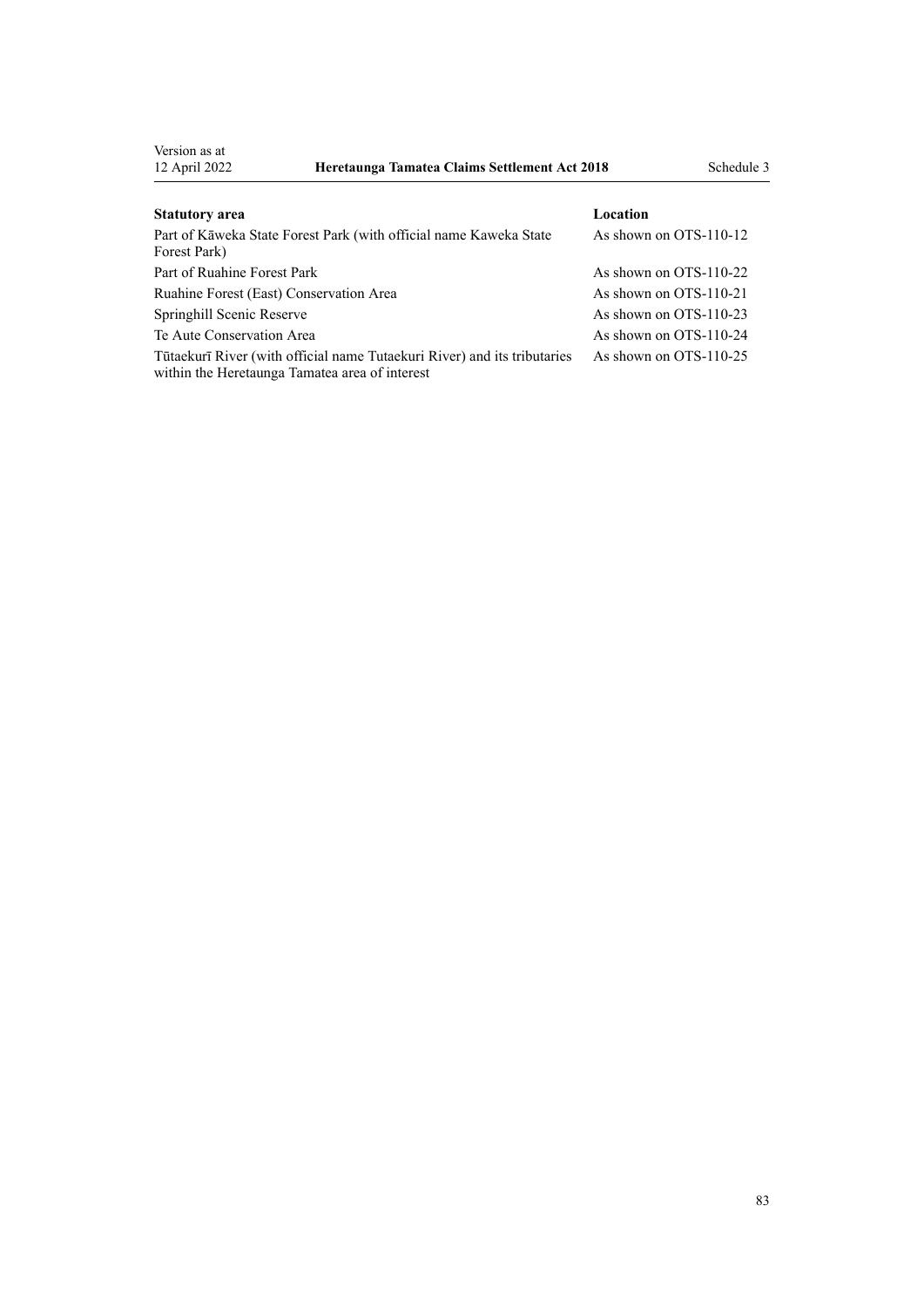[s 36](#page-37-0)

# **Schedule 4 Overlay areas of Heretaunga Tamatea**

| Overlay area                                        | Location               | Description                                                                                                                                                                                                                                                            |
|-----------------------------------------------------|------------------------|------------------------------------------------------------------------------------------------------------------------------------------------------------------------------------------------------------------------------------------------------------------------|
| A'Deanes Bush Scenic<br>Reserve                     | As shown on OTS-110-02 | Hawke's Bay Land District—Central<br>Hawke's Bay District                                                                                                                                                                                                              |
|                                                     |                        | 38.1387 hectares, more or less,<br>being Part Lot 3 DP 2462 and<br>Sections 2 and 7 SO 7733.                                                                                                                                                                           |
| Cape Kidnappers Gannet<br><b>Protection Reserve</b> | As shown on OTS-110-03 | Hawke's Bay Land District-<br><b>Hastings District</b>                                                                                                                                                                                                                 |
|                                                     |                        | 7.9653 hectares, more or less, being<br>Section 3 Block III Kidnapper<br>Survey District, together with the<br>area classified as a government<br>purpose reserve by <i>Gazette</i> notice<br>631798.1.                                                                |
| Cape Kidnappers Nature<br>Reserve                   | As shown on OTS-110-04 | Hawke's Bay Land District-<br><b>Hastings District</b>                                                                                                                                                                                                                 |
|                                                     |                        | 4.9441 hectares, more or less, being<br>Section 2 Block III Kidnapper<br>Survey District, together with any<br>other area described in the first<br>schedule of <i>Gazette</i> notice 435893.1<br>as islands or rocks forming part of<br>the area known as Black Reef. |
| Gwavas Conservation Area                            | As shown on OTS-110-05 | Hawke's Bay Land District-<br>Hastings District and Central<br>Hawke's Bay District                                                                                                                                                                                    |
|                                                     |                        | 2701.3150 hectares, more or less,<br>being Section 4 SO 10139, Section 6<br>SO 10107, and Part Section 11<br>Block III Whakarara Survey<br>District.                                                                                                                   |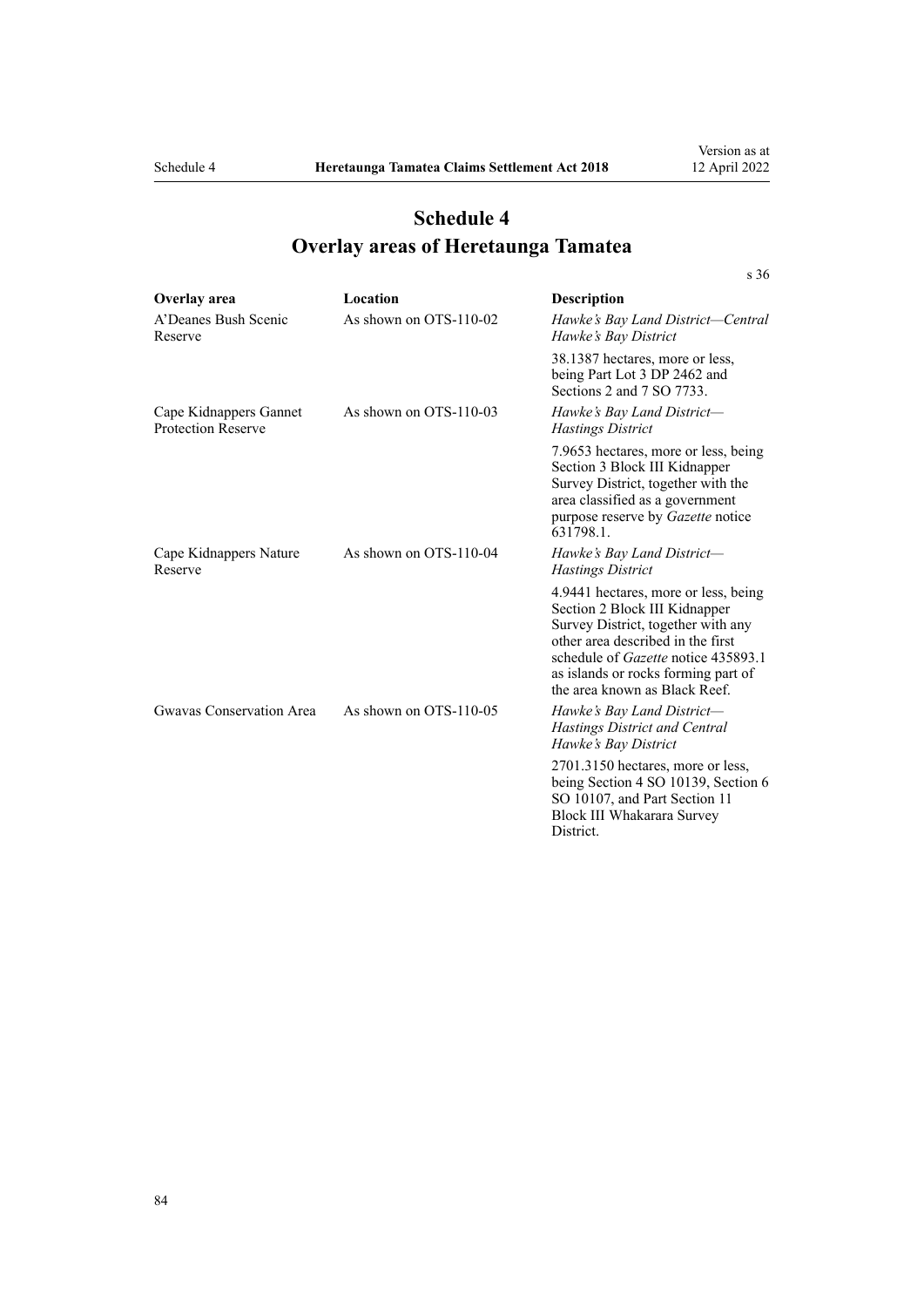# **Schedule 5 Cultural redress properties of Heretaunga Tamatea**

[ss 54](#page-42-0), [65, 67](#page-49-0)

|                    | Properties vested in fee simple                                                                                                                                                        |                                                                                                                                                 |
|--------------------|----------------------------------------------------------------------------------------------------------------------------------------------------------------------------------------|-------------------------------------------------------------------------------------------------------------------------------------------------|
| Name of property   | <b>Description</b>                                                                                                                                                                     | <b>Interests</b>                                                                                                                                |
| Blackhead property | Hawke's Bay Land District-<br>Central Hawke's Bay District<br>10.4196 hectares, more or less,<br>being Sections 1, 2, 3, 4, 5, 6, 7,<br>8, 9, 10, 11, 12, 13, 14, and 15<br>SO 496775. | Subject to an unregistered low<br>impact, research and collection<br>permit with national permit<br>number WE-32716-FAU to<br>Auckland Museum.  |
|                    |                                                                                                                                                                                        | Subject to an unregistered permit<br>with permit number 34958-FAU to<br>Hawke's Bay Fish and Game<br>Council.                                   |
| Omahu property     | Hawke's Bay Land District-<br>Central Hawke's Bay District                                                                                                                             | Subject to an unregistered low<br>impact, research and collection                                                                               |
|                    | 44.0230 hectares, more or less,<br>being Section 1 SO 497236.                                                                                                                          | permit with national permit<br>number TT-25380-FLO to Graeme<br>Jane.                                                                           |
|                    |                                                                                                                                                                                        | Subject to an unregistered low<br>impact, research and collection<br>permit with national permit<br>number AK-32415-FAU to<br>Auckland Museum.  |
|                    |                                                                                                                                                                                        | Subject to an unregistered high<br>impact, research and collection<br>permit with national permit<br>number AK-31321-FAU to<br>Adriean J Mayor. |
|                    |                                                                                                                                                                                        | Subject to an unregistered Wildlife<br>Act Authority permit with national<br>permit number 35130-FAU to<br>Wildland Consultants Limited.        |
|                    |                                                                                                                                                                                        | Subject to an unregistered Wildlife<br>Act Authority permit with national<br>permit number 35196-FAU to<br>Marieke Lettink.                     |
|                    |                                                                                                                                                                                        | Subject to an unregistered permit<br>with permit number 34958-FAU to<br>Hawke's Bay Fish and Game<br>Council.                                   |
|                    |                                                                                                                                                                                        | Subject to an unregistered low<br>impact, research and collection<br>permit with national permit<br>number WE-32716-FAU to<br>Auckland Museum.  |
|                    |                                                                                                                                                                                        | Subject to an unregistered<br>concession (permit) with<br>concession number CA-31615-<br>OTH to Landcare Research New<br>Zealand Limited.       |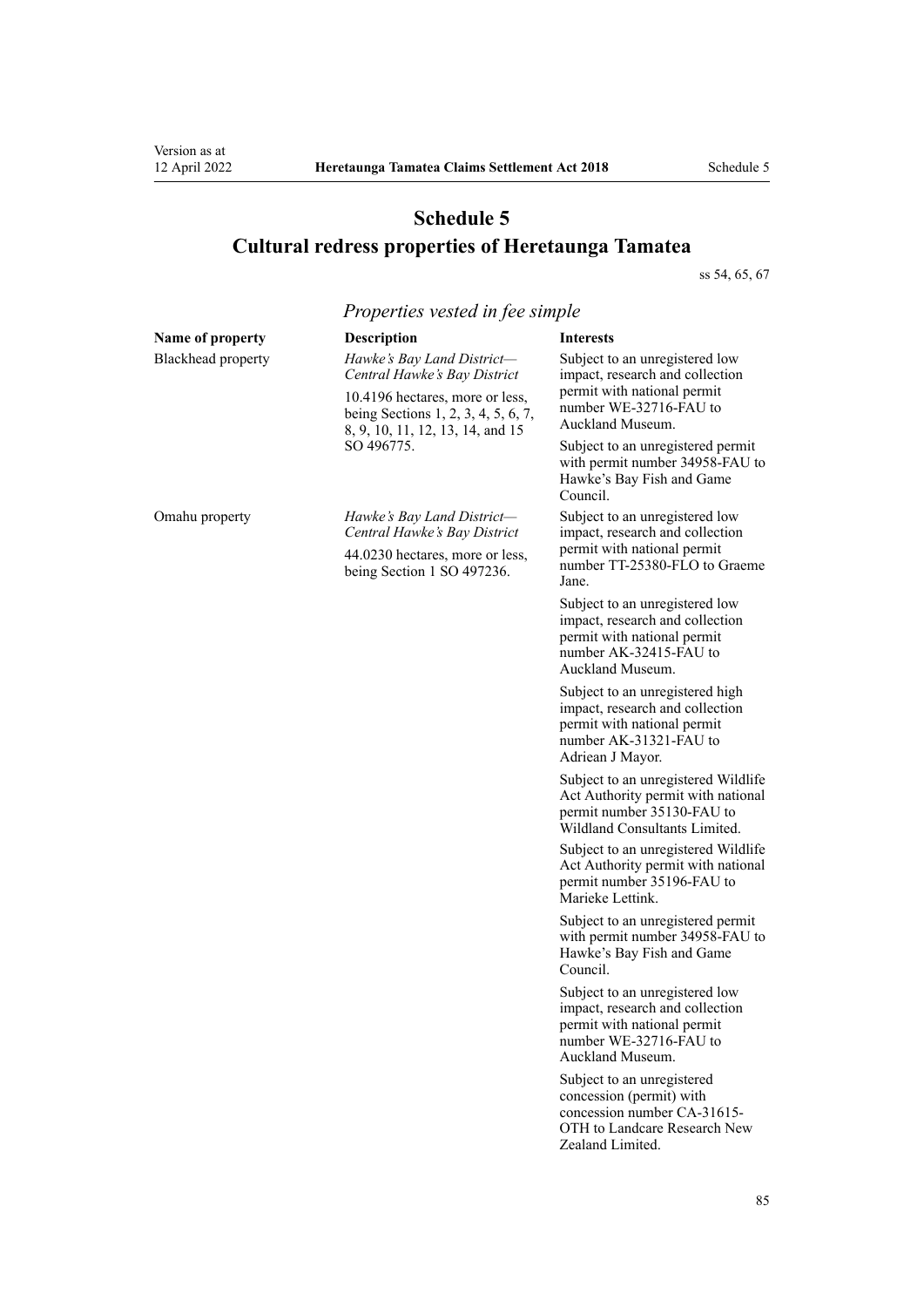| Schedule 5              | Heretaunga Tamatea Claims Settlement Act 2018                          |                                                                                  | 12 April 2022                                                                                        |
|-------------------------|------------------------------------------------------------------------|----------------------------------------------------------------------------------|------------------------------------------------------------------------------------------------------|
| Name of property        | <b>Description</b>                                                     | <b>Interests</b>                                                                 |                                                                                                      |
|                         |                                                                        | Subject to an unregistered low<br>permit with national permit<br>Jane.           | impact, research and collection<br>number BP-25358-FLO to Graeme                                     |
|                         |                                                                        | Subject to an unregistered low<br>permit with national permit<br>Rapson.         | impact, research and collection<br>number WK-33705-FLO to Gillian                                    |
|                         |                                                                        | with national permit number<br>35818-FAU to Animal Health<br>Board Incorporated. | Subject to an unregistered permit                                                                    |
|                         |                                                                        | with national permit number<br>TBfree New Zealand Limited.                       | Subject to an unregistered permit<br>35818-FAU and assignment with<br>concession number 36927-DAM to |
| Parimāhu Beach property | Hawke's Bay Land District-<br>Central Hawke's Bay District             |                                                                                  | Subject to a deed of easement for a<br>right of way in gross in favour of                            |
|                         | 9.6270 hectares, more or less,<br>being Sections 1 and 2 SO<br>488236. | register 734504.                                                                 | the Central Hawke's Bay District<br>Council held in computer interest                                |

Version as at

# *Properties vested in fee simple to be administered as reserves*

| Name of property                                                                                                                                                                                                                                                                            | <b>Description</b>                                                                                                                             | <b>Interests</b>                                                                                                                                                                      |
|---------------------------------------------------------------------------------------------------------------------------------------------------------------------------------------------------------------------------------------------------------------------------------------------|------------------------------------------------------------------------------------------------------------------------------------------------|---------------------------------------------------------------------------------------------------------------------------------------------------------------------------------------|
| Hawke's Bay Land District-<br>Lake Hatuma property<br>Central Hawke's Bay District<br>100.1854 hectares, more or less,<br>being Section 7 Block II<br>Motuotaraia Survey District.<br>2.0689 hectares, more or less,<br>being Lot 1 DP 7057. All<br>computer freehold register<br>HBK4/745. |                                                                                                                                                | Subject to being a recreation<br>reserve, as referred to in section                                                                                                                   |
|                                                                                                                                                                                                                                                                                             |                                                                                                                                                | 58(3).<br>Subject to an unregistered grazing<br>licence with concession number<br>40022-GRA to TH Mackie Family<br>Trust (affects Section 7 Block II<br>Motuotaraia Survey District). |
|                                                                                                                                                                                                                                                                                             | Subject to an unregistered low<br>impact, research and collection<br>permit with national permit<br>number WE-32716–FAU to<br>Auckland Museum. |                                                                                                                                                                                       |
|                                                                                                                                                                                                                                                                                             |                                                                                                                                                | Subject to an unregistered permit<br>with permit number 34958-FAU to<br>Hawke's Bay Fish and Game<br>Council.                                                                         |
| Pūrimu Lake property                                                                                                                                                                                                                                                                        | Hawke's Bay Land District-<br>Central Hawke's Bay District                                                                                     | Subject to being a recreation<br>reserve, as referred to in section                                                                                                                   |
|                                                                                                                                                                                                                                                                                             | 30.6500 hectares, more or less,<br>being Section 1 SO 497410. All<br>computer interest register<br>460049.                                     | $61(4)$ .<br>Subject to an unregistered low<br>impact, research and collection<br>permit with national permit<br>number WE-32716-FAU to<br>Auckland Museum.                           |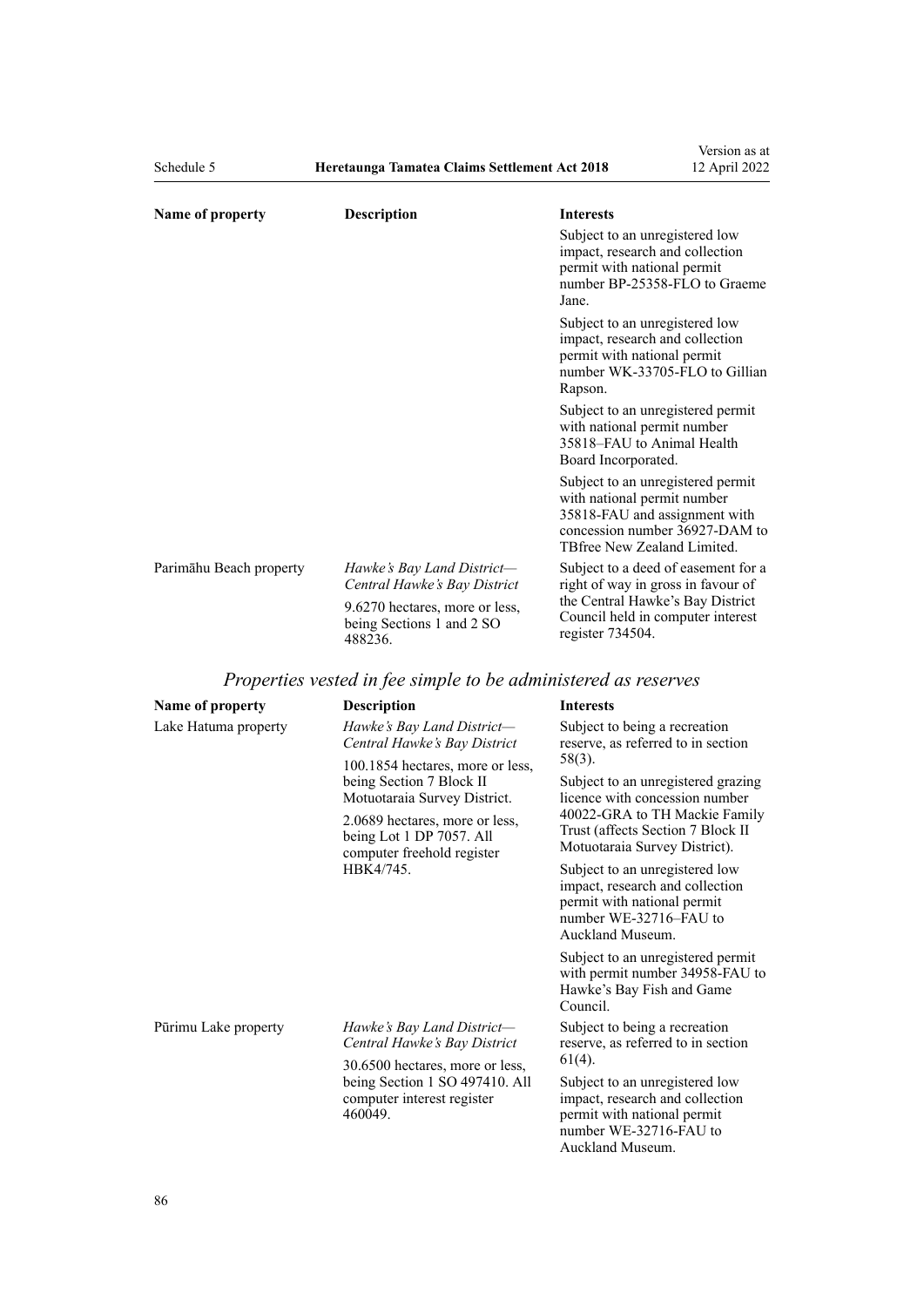## **Name of property Description Interests**

Subject to an unregistered permit with permit number 34958-FAU to Hawke's Bay Fish and Game Council.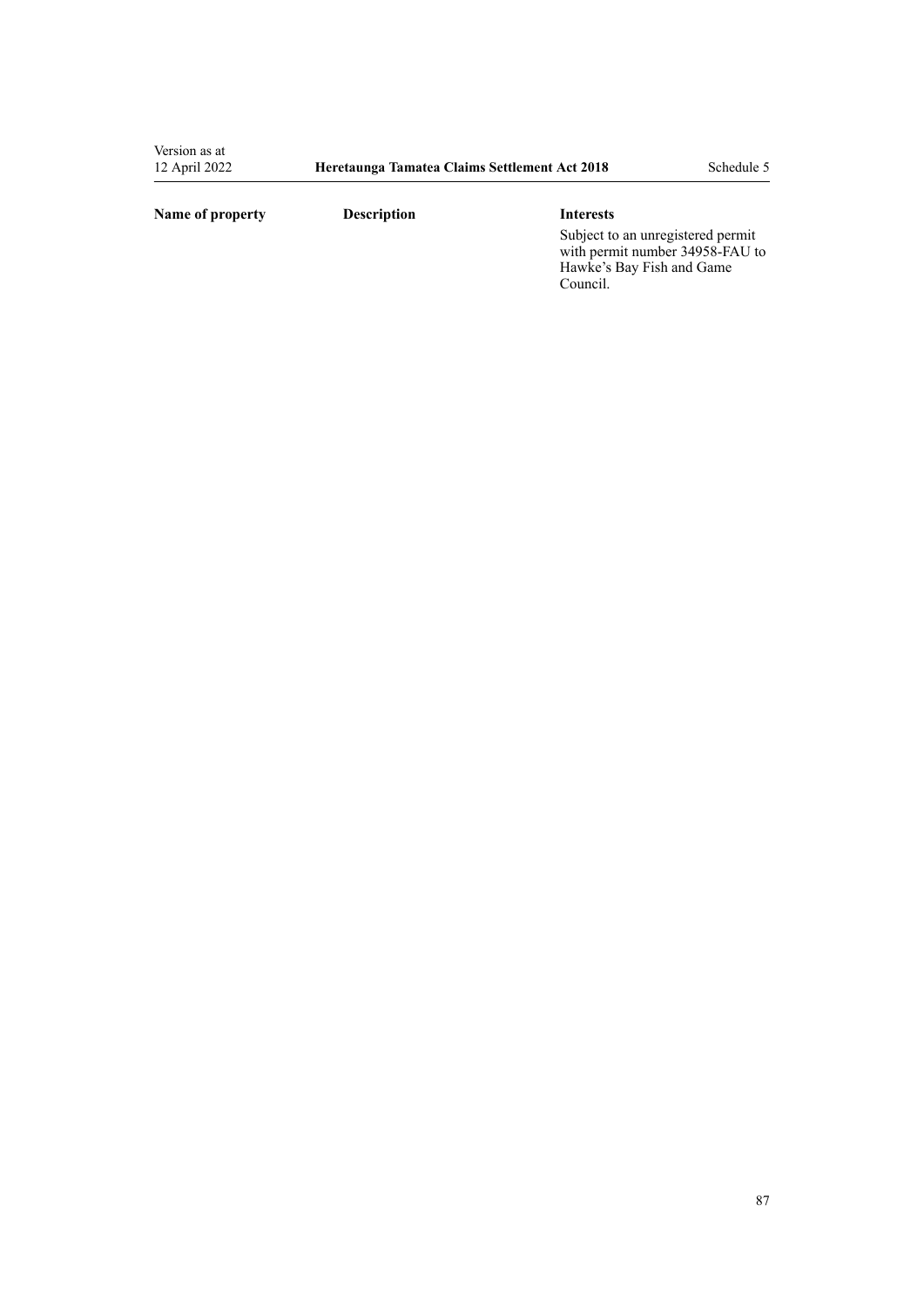## **Schedule 6 Notices in relation to RFR land**

[ss 97,](#page-65-0) [119,](#page-73-0) [125\(3\)](#page-75-0)

#### <span id="page-87-0"></span>**1 Requirements for giving notice**

A notice by or to an RFR landowner or the trustees under [subpart 4](#page-65-0) of Part 3 must be—

- (a) in writing and signed by—
	- (i) the person giving it; or
	- (ii) at least 2 of the trustees, for a notice given by the trustees; and
- (b) addressed to the recipient at the street address, postal address, fax num‐ ber, or electronic address,—
	- (i) for a notice to the trustees, specified for the trustees in accordance with the deed of settlement, or in a later notice given by the trustees to the RFR landowner, or identified by the RFR land‐ owner as the current address, fax number, or electronic address of the trustees; or
	- (ii) for a notice to an RFR landowner, specified by the RFR land‐ owner in an offer made under [section 99,](#page-67-0) or in a later notice given to the trustees, or identified by the trustees as the current address, fax number, or electronic address of the RFR landowner; and
- (c) for a notice given under [section 115](#page-71-0) or [117,](#page-72-0) addressed to the chief executive of LINZ at the Wellington office of LINZ; and
- (d) given by—
	- (i) delivering it by hand to the recipient's street address; or
	- (ii) posting it to the recipient's postal address; or
	- (iii) faxing it to the recipient's fax number; or
	- (iv) sending it by electronic means such as email.

## **2 Use of electronic transmission**

Despite clause 1, a notice given in accordance with clause 1(a) may be given by electronic means as long as the notice is given with an electronic signature that satisfies section  $226(1)(a)$  and (b) of the Contract and Commercial Law Act 2017.

#### **3 Time when notice received**

- (1) A notice is to be treated as having been received—
	- (a) at the time of delivery, if delivered by hand; or
	- (b) on the sixth day after posting, if posted; or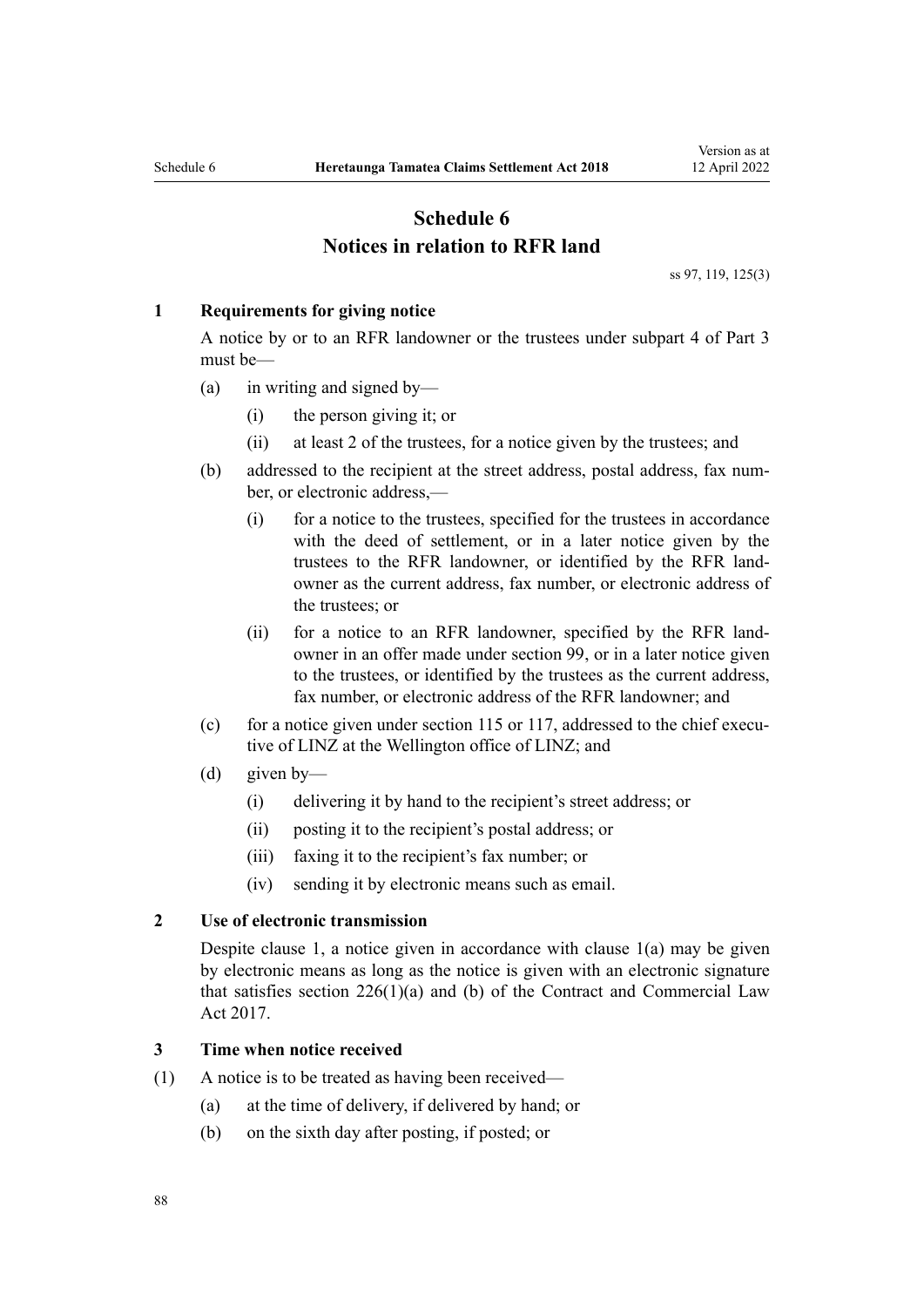- (c) at the time of transmission, if faxed or sent by other electronic means.
- (2) However, a notice is to be treated as having been received on the next working day if, under subclause (1), it would be treated as having been received—
	- (a) after 5 pm on a working day; or
	- (b) on a day that is not a working day.